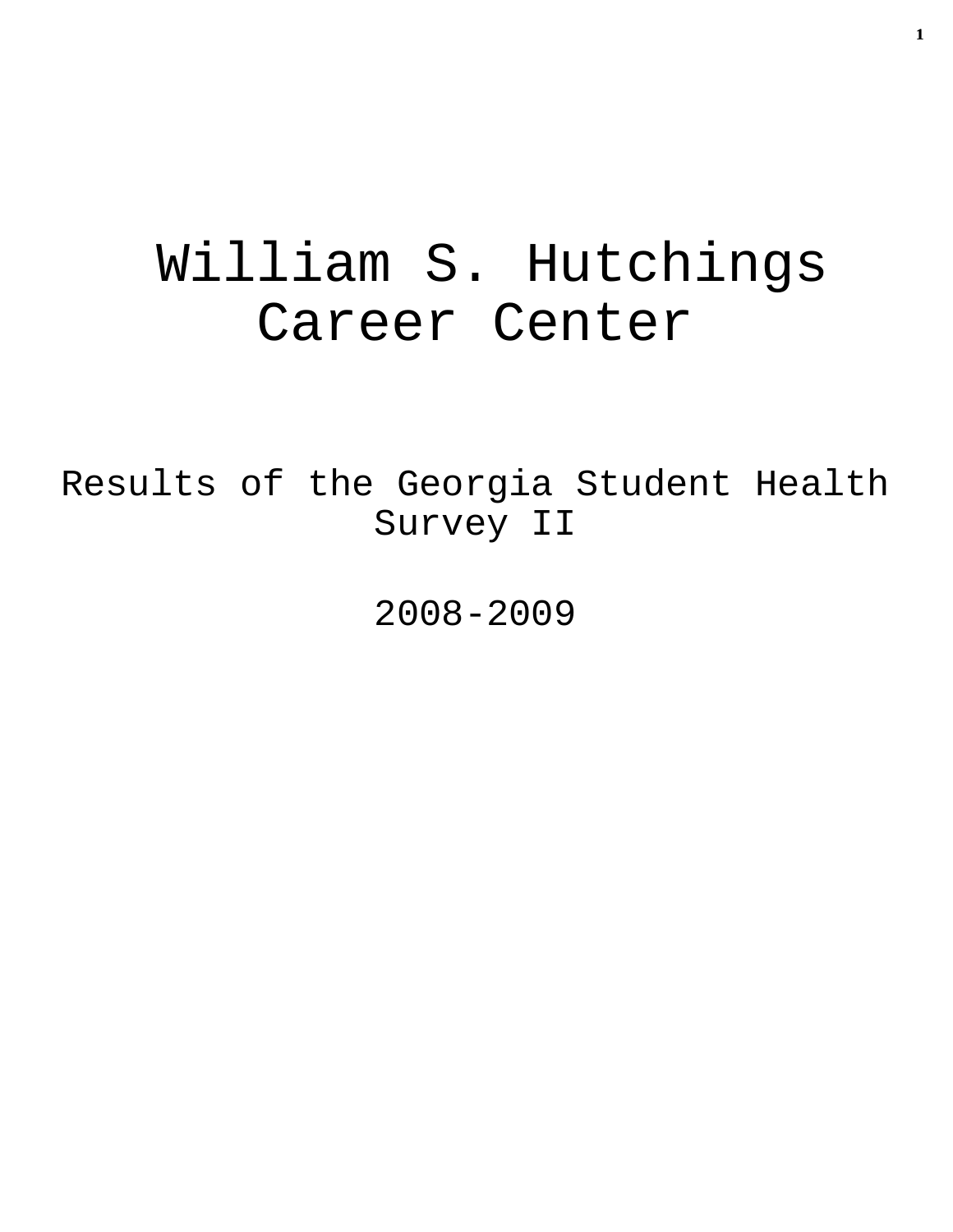## *Demographics* **2**

| Grade                    |    |  |  |
|--------------------------|----|--|--|
| <b>Grade   Frequency</b> |    |  |  |
| 10                       | 60 |  |  |
| 12                       | 50 |  |  |

| Frequency      | <b>Table of Gender by Grade</b> |              |             |              |  |
|----------------|---------------------------------|--------------|-------------|--------------|--|
| <b>Col Pct</b> |                                 | Grade(Grade) |             |              |  |
|                | Gender(Gender)                  | 10           | 12          | <b>Total</b> |  |
|                | Female                          | 29<br>48.33  | 32<br>64.00 | 61           |  |
|                | <b>Male</b>                     | 31<br>51.67  | 18<br>36.00 | 49           |  |
|                | <b>Total</b>                    | 60           | 50          | 110          |  |

| <b>Frequency</b> |
|------------------|
| <b>Col Pct</b>   |

| <b>Table of Ethnicity by Grade</b> |             |             |              |  |  |  |
|------------------------------------|-------------|-------------|--------------|--|--|--|
|                                    |             |             |              |  |  |  |
| <b>Ethnicity</b> (Ethnicity)       | 10          | 12          | <b>Total</b> |  |  |  |
| <b>Black</b>                       | 46<br>76.67 | 36<br>72.00 | 82           |  |  |  |
| <b>White</b>                       | 9<br>15.00  | 12<br>24.00 | 21           |  |  |  |
| <b>Other</b>                       | 5<br>8.33   | 2<br>4.00   |              |  |  |  |
| <b>Total</b>                       | 60          | 50          | 110          |  |  |  |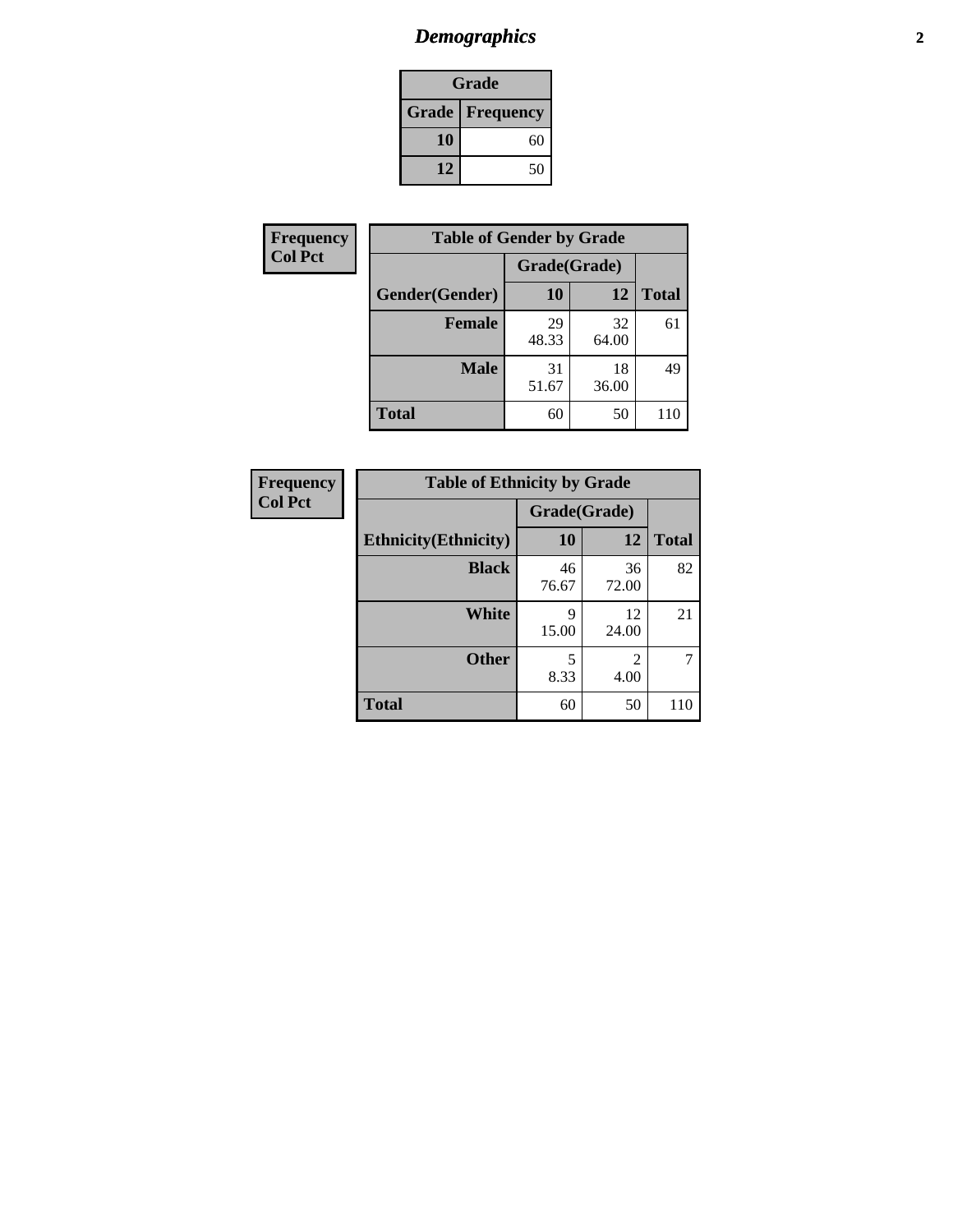#### *Title IV, Part A, Schedule A* **3** *Goal 1: Ensure that all schools are drug-free Baseline Data: Year 2008-2009 Prevalence of Drug Use*

| <b>Frequency</b><br><b>Col Pct</b> | <b>Table of AlcoholAlt by Grade</b> |              |             |              |  |  |
|------------------------------------|-------------------------------------|--------------|-------------|--------------|--|--|
|                                    | AlcoholAlt(Alcohol                  | Grade(Grade) |             |              |  |  |
|                                    | use, past 30 days)                  | 10           | 12          | <b>Total</b> |  |  |
|                                    | Yes                                 | 10<br>16.67  | 14.00       | 17           |  |  |
|                                    | N <sub>0</sub>                      | 50<br>83.33  | 43<br>86.00 | 93           |  |  |
|                                    | <b>Total</b>                        | 60           | 50          | 110          |  |  |

| <b>Frequency</b><br><b>Col Pct</b> | <b>Table of TobaccoAny by Grade</b> |              |             |              |  |
|------------------------------------|-------------------------------------|--------------|-------------|--------------|--|
|                                    | TobaccoAny(Tobacco                  | Grade(Grade) |             |              |  |
|                                    | use, past 30 days)                  | 10           | 12          | <b>Total</b> |  |
|                                    | Yes                                 | 4<br>6.67    | 5<br>10.00  | 9            |  |
|                                    | N <sub>0</sub>                      | 56<br>93.33  | 45<br>90.00 | 101          |  |
|                                    | <b>Total</b>                        | 60           | 50          | 110          |  |

| Frequency<br><b>Col Pct</b> | <b>Table of MarijuanaAlt by Grade</b> |              |                        |              |  |
|-----------------------------|---------------------------------------|--------------|------------------------|--------------|--|
|                             | MarijuanaAlt(Marijuana                | Grade(Grade) |                        |              |  |
|                             | use, past 30 days)                    | 10           | 12                     | <b>Total</b> |  |
|                             | <b>Yes</b>                            | 3<br>5.00    | $\mathfrak{D}$<br>4.00 | 5            |  |
|                             | N <sub>0</sub>                        | 57<br>95.00  | 48<br>96.00            | 105          |  |
|                             | <b>Total</b>                          | 60           | 50                     | 110          |  |

| Frequency<br><b>Col Pct</b> | <b>Table of OtherDrugAny by Grade</b>  |              |             |              |  |
|-----------------------------|----------------------------------------|--------------|-------------|--------------|--|
|                             | <b>OtherDrugAny(Other</b><br>drug use, | Grade(Grade) |             |              |  |
|                             | past 30 days)                          | 10           | <b>12</b>   | <b>Total</b> |  |
|                             | Yes                                    | 5.00         | 2.00        | 4            |  |
|                             | N <sub>0</sub>                         | 57<br>95.00  | 49<br>98.00 | 106          |  |
|                             | <b>Total</b>                           | 60           | 50          | 110          |  |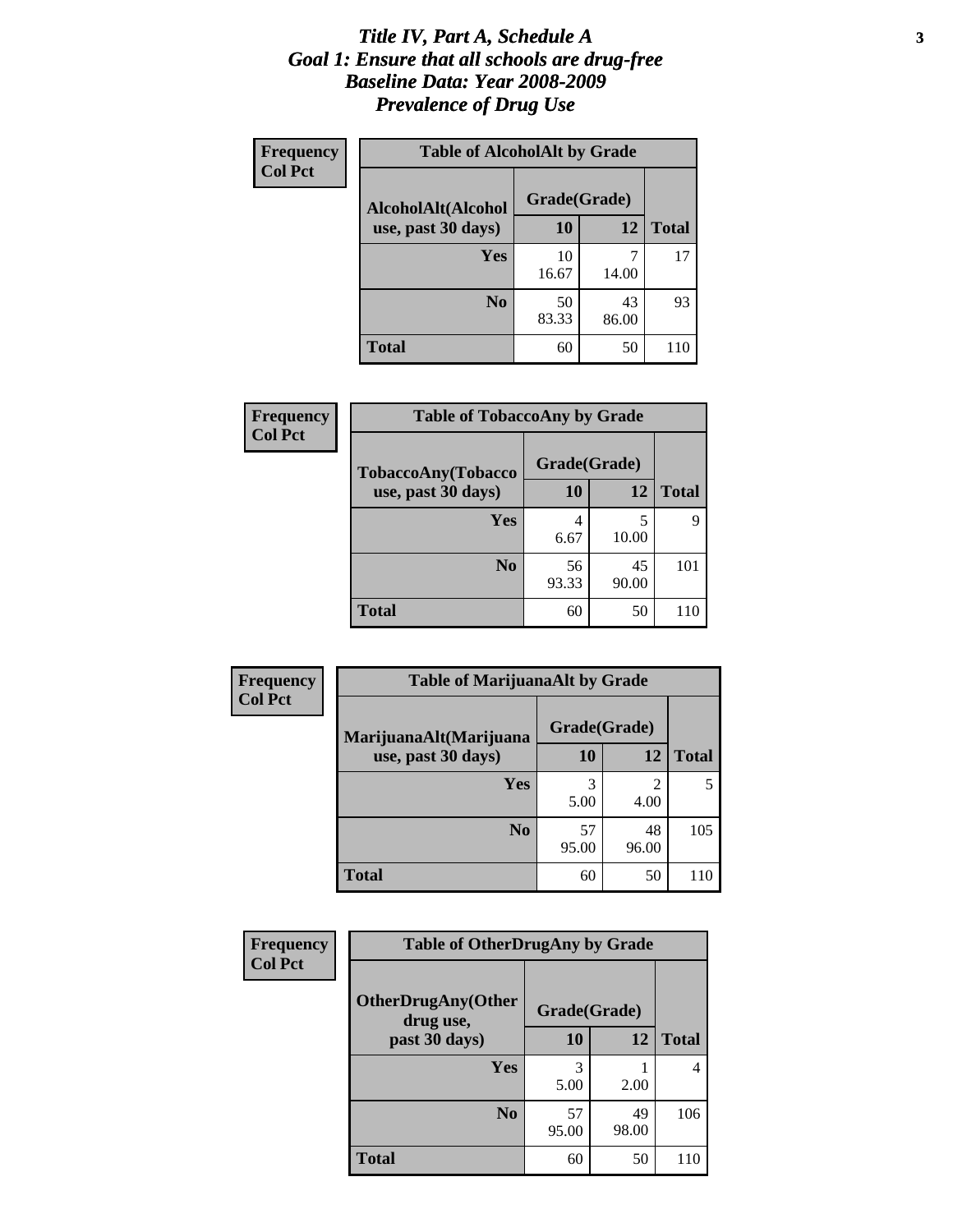#### *Average Age of Onset of Use* **4** *Results for "Average Age of Onset of Use" questions exclude students who said they did not use that substance*

| <b>Variable</b>    | Label                                                              | <b>Mean</b> |
|--------------------|--------------------------------------------------------------------|-------------|
| Alcoholinit2       | I started using alcohol when I was                                 | 13.74       |
| Cigarettesinit2    | I started smoking tobacco when I was                               | 13.47       |
| Smokelessinit2     | I started chewing tobacco when I was                               | 12.67       |
| Marijuanainit2     | I started using marijuana when I was                               | 14.64       |
| Cocaineinit2       | I started using cocaine when I was                                 |             |
| Inhalantsinit2     | I started using inhalants when I was                               | 9.00        |
| Steroidsinit2      | I started using steroids when I was                                |             |
| Ecstasyinit2       | I started using ecstasy when I was                                 |             |
| Methinit2          | I started using methamphetamines when I was                        |             |
| Hallucinogensinit2 | I started using hallucinogens when I was                           |             |
| Prescriptioninit2  | I started using prescription drugs not prescribed to me when I was | 10.60       |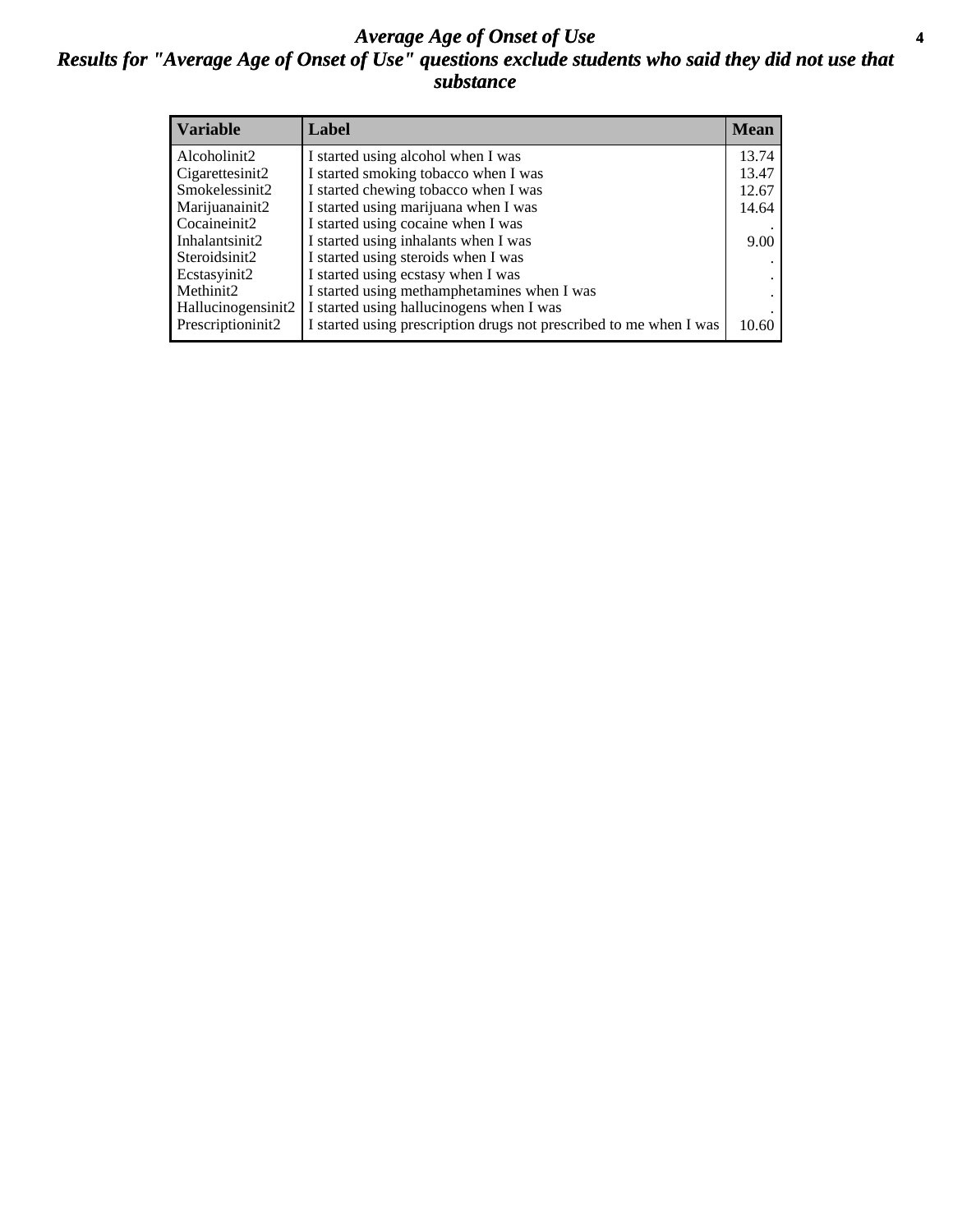## *Perception of Health Risk* **5**

| Frequency      | <b>Table of Alcoholharmdich by Grade</b> |              |             |              |  |
|----------------|------------------------------------------|--------------|-------------|--------------|--|
| <b>Col Pct</b> | Alcoholharmdich(I<br>think alcohol is    | Grade(Grade) |             |              |  |
|                | harmful)                                 | 10           | 12          | <b>Total</b> |  |
|                | Yes                                      | 47<br>78.33  | 45<br>90.00 | 92           |  |
|                | N <sub>0</sub>                           | 13<br>21.67  | 10.00       | 18           |  |
|                | <b>Total</b>                             | 60           | 50          | 110          |  |

| Frequency      | <b>Table of Tobaccoharmdich by Grade</b> |              |             |              |  |
|----------------|------------------------------------------|--------------|-------------|--------------|--|
| <b>Col Pct</b> | Tobaccoharmdich(I<br>think tobacco is    | Grade(Grade) |             |              |  |
|                | harmful)                                 | 10           | 12          | <b>Total</b> |  |
|                | <b>Yes</b>                               | 49<br>81.67  | 48<br>96.00 | 97           |  |
|                | N <sub>0</sub>                           | 11<br>18.33  | 2<br>4.00   | 13           |  |
|                | <b>Total</b>                             | 60           | 50          | 110          |  |

| Frequency      | <b>Table of Marijuanaharmdich by Grade</b> |              |             |              |  |
|----------------|--------------------------------------------|--------------|-------------|--------------|--|
| <b>Col Pct</b> | Marijuanaharmdich(I<br>think marijuana is  | Grade(Grade) |             |              |  |
|                | harmful)                                   | 10           | 12          | <b>Total</b> |  |
|                | Yes                                        | 47<br>78.33  | 41<br>82.00 | 88           |  |
|                | N <sub>0</sub>                             | 13<br>21.67  | q<br>18.00  | 22           |  |
|                | <b>Total</b>                               | 60           | 50          | 110          |  |

| Frequency      | <b>Table of Otherdrugharmdich by Grade</b>                   |             |             |              |  |
|----------------|--------------------------------------------------------------|-------------|-------------|--------------|--|
| <b>Col Pct</b> | Otherdrugharmdich(I<br>Grade(Grade)<br>think other drugs are |             |             |              |  |
|                | harmful)                                                     | <b>10</b>   | 12          | <b>Total</b> |  |
|                | <b>Yes</b>                                                   | 51<br>85.00 | 48<br>96.00 | 99           |  |
|                | N <sub>0</sub>                                               | Q<br>15.00  | 4.00        | 11           |  |
|                | <b>Total</b>                                                 | 60          | 50          | 110          |  |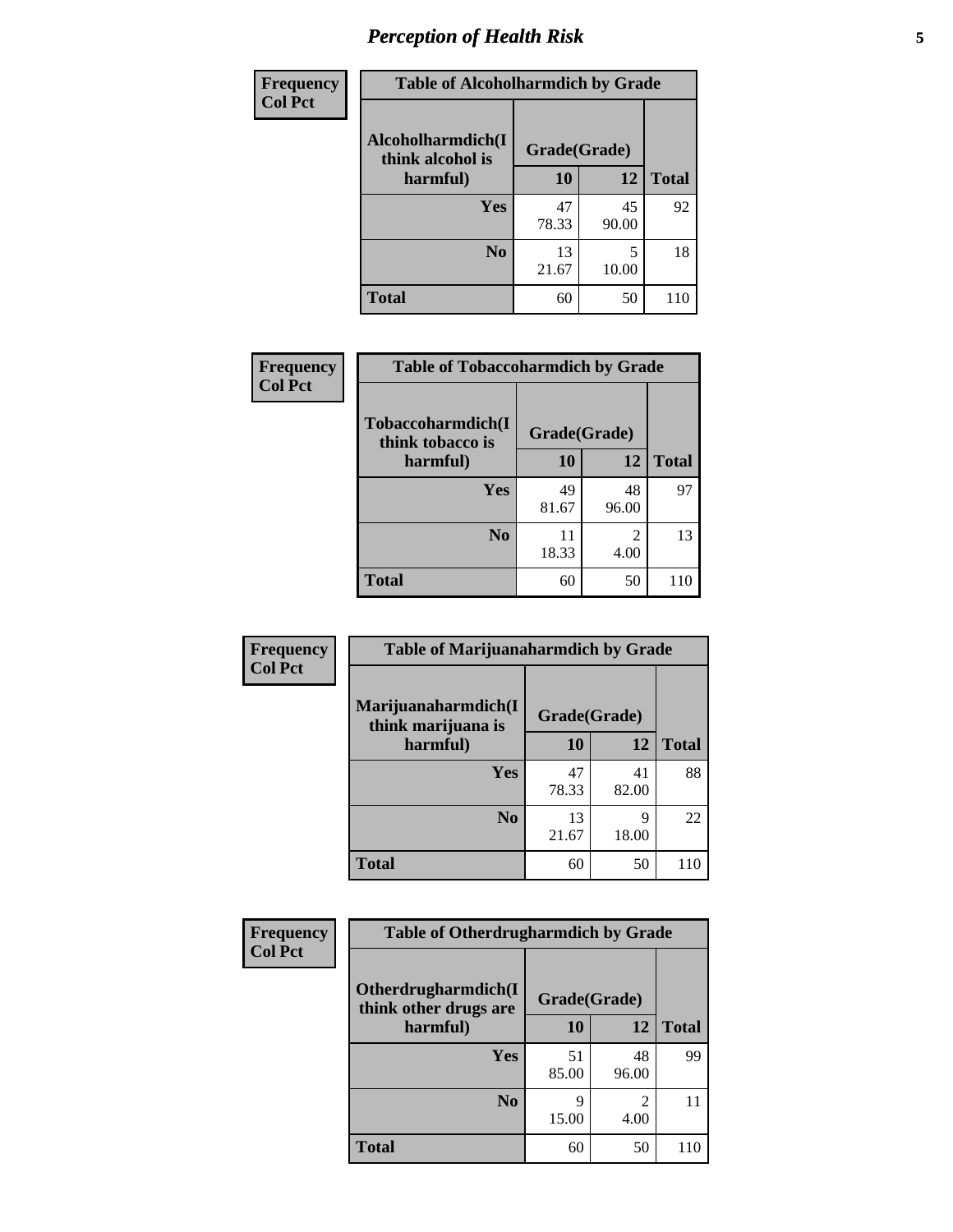### *Social Disapproval* **6**

| <b>Frequency</b> | <b>Table of Alcoholpeerdich by Grade</b>                                |              |             |              |
|------------------|-------------------------------------------------------------------------|--------------|-------------|--------------|
| <b>Col Pct</b>   | Alcoholpeerdich(My<br>friends would<br>disapprove if I used<br>alcohol) | Grade(Grade) |             |              |
|                  |                                                                         | 10           | 12          | <b>Total</b> |
|                  | <b>Yes</b>                                                              | 36<br>60.00  | 31<br>62.00 | 67           |
|                  | N <sub>0</sub>                                                          | 24<br>40.00  | 19<br>38.00 | 43           |
|                  | <b>Total</b>                                                            | 60           | 50          | 110          |

| <b>Frequency</b> |
|------------------|
| <b>Col Pct</b>   |

| <b>Table of Tobaccopeerdich by Grade</b>                    |              |             |              |  |
|-------------------------------------------------------------|--------------|-------------|--------------|--|
| Tobaccopeerdich(My<br>friends would<br>disapprove if I used | Grade(Grade) |             |              |  |
| tobacco)                                                    | 10           | 12          | <b>Total</b> |  |
| Yes                                                         | 38<br>63.33  | 35<br>70.00 | 73           |  |
| N <sub>0</sub>                                              | 22<br>36.67  | 15<br>30.00 | 37           |  |
| <b>Total</b>                                                | 60           | 50          |              |  |

| <b>Frequency</b> | <b>Table of Marijuanapeerdich by Grade</b>                    |              |             |              |  |
|------------------|---------------------------------------------------------------|--------------|-------------|--------------|--|
| <b>Col Pct</b>   | Marijuanapeerdich(My<br>friends would<br>disapprove if I used | Grade(Grade) |             |              |  |
|                  | marijuana)                                                    | 10           | 12          | <b>Total</b> |  |
|                  | <b>Yes</b>                                                    | 38<br>63.33  | 34<br>68.00 | 72           |  |
|                  | N <sub>0</sub>                                                | 22<br>36.67  | 16<br>32.00 | 38           |  |
|                  | <b>Total</b>                                                  | 60           | 50          | 110          |  |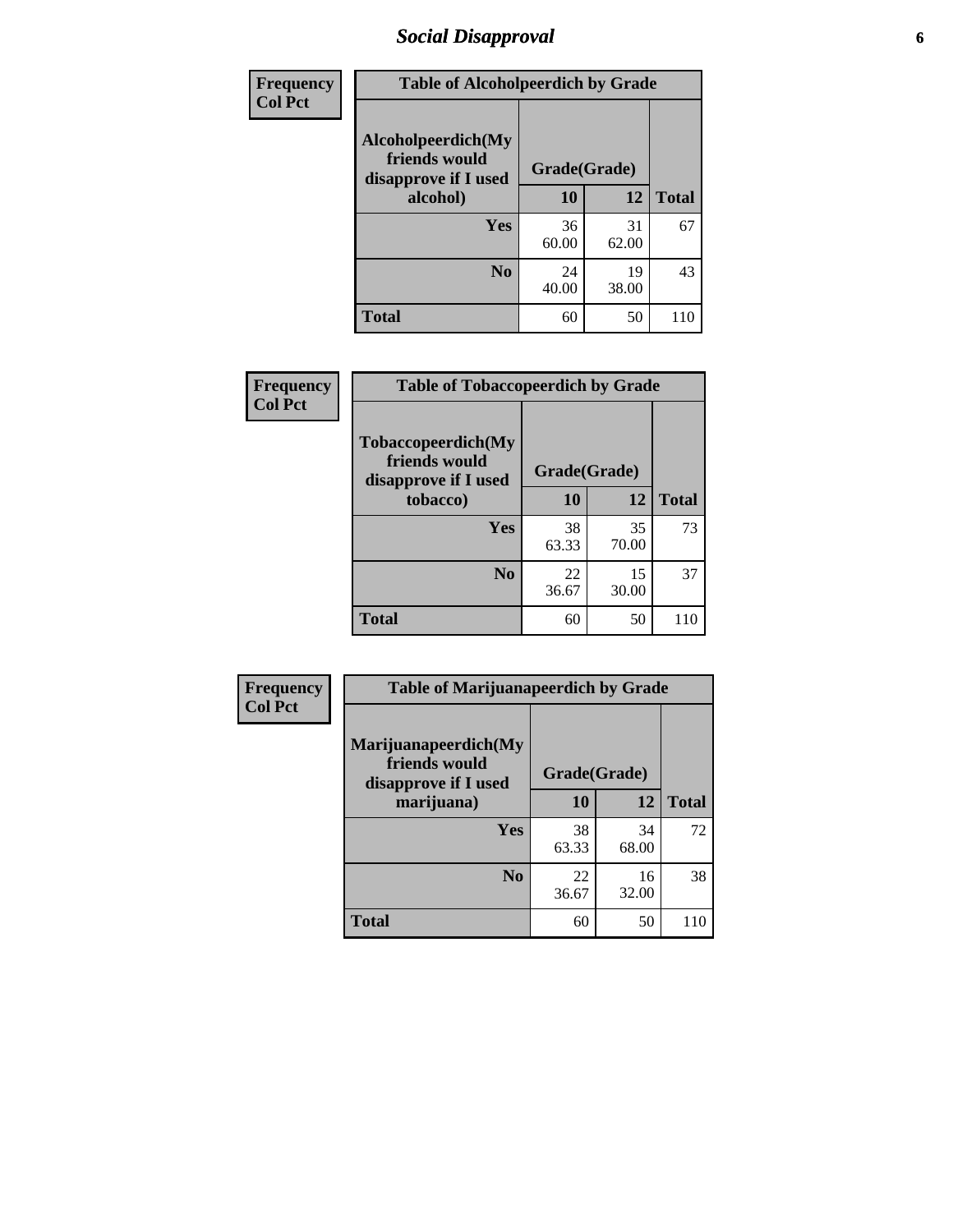### *Social Disapproval* **7**

| Frequency      | <b>Table of Otherdrugpeerdich by Grade</b>                    |              |             |              |  |
|----------------|---------------------------------------------------------------|--------------|-------------|--------------|--|
| <b>Col Pct</b> | Otherdrugpeerdich(My<br>friends would<br>disapprove if I used | Grade(Grade) |             |              |  |
|                | other drugs)                                                  | 10           | 12          | <b>Total</b> |  |
|                | Yes                                                           | 39<br>65.00  | 41<br>82.00 | 80           |  |
|                | N <sub>0</sub>                                                | 21<br>35.00  | 9<br>18.00  | 30           |  |
|                | <b>Total</b>                                                  | 60           | 50          | 110          |  |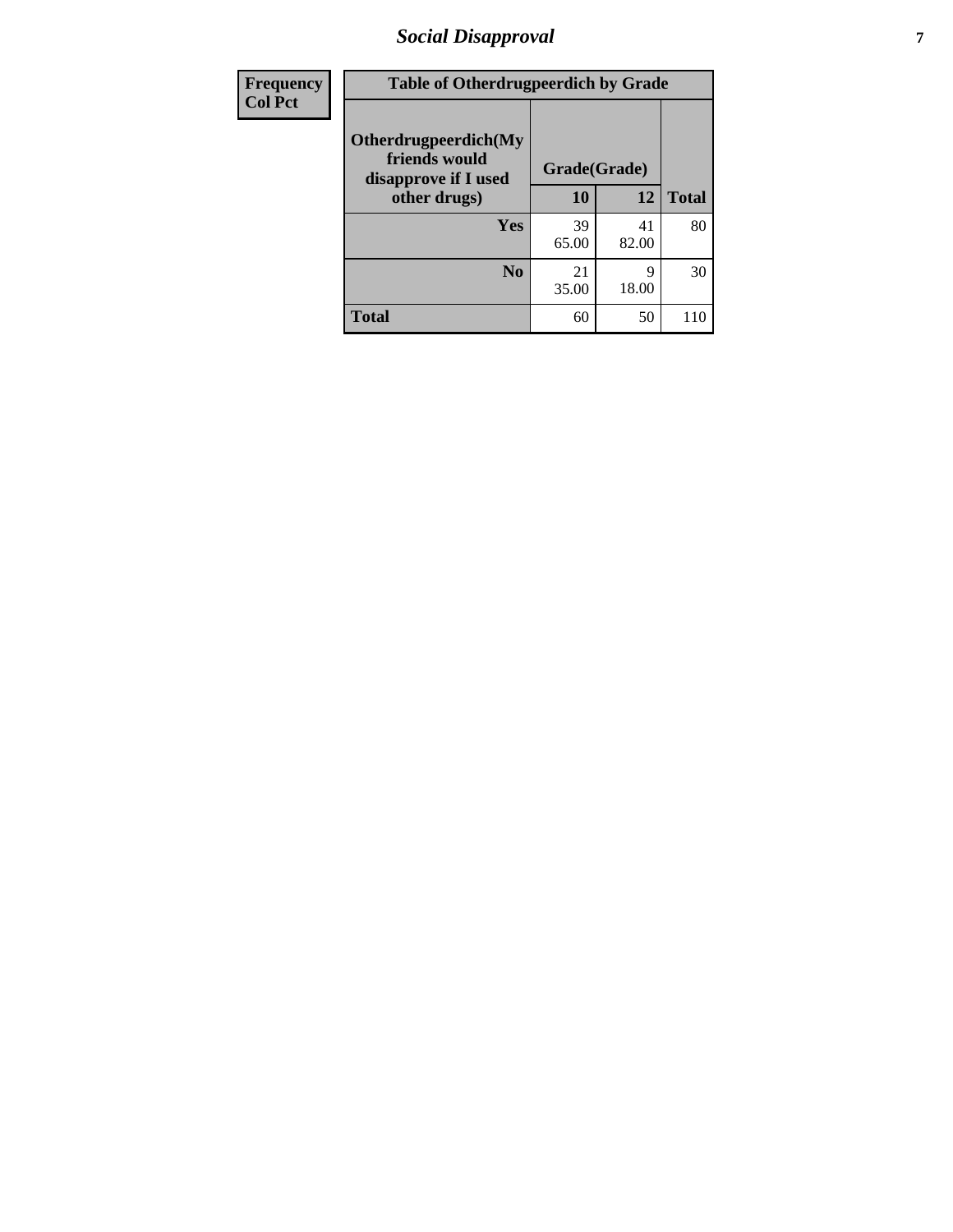#### Title IV, Part A, Schedule A **8** *Goal 2: To help ensure that all schools are safe and disciplined Baseline Data: Year 2008-2009 Student Involvement in Gang Activity*

| Frequency      |                                                                                                   | <b>Table of Gangself by Grade</b> |             |              |
|----------------|---------------------------------------------------------------------------------------------------|-----------------------------------|-------------|--------------|
| <b>Col Pct</b> | Gangself(I<br>have<br>participated<br>in illegal<br>gang<br>activities in<br>the past 30<br>days) | Grade(Grade)<br>10                | 12          | <b>Total</b> |
|                | Yes                                                                                               | 3<br>5.00                         | 1<br>2.00   | 4            |
|                | N <sub>0</sub>                                                                                    | 57<br>95.00                       | 49<br>98.00 | 106          |
|                | <b>Total</b>                                                                                      | 60                                | 50          | 110          |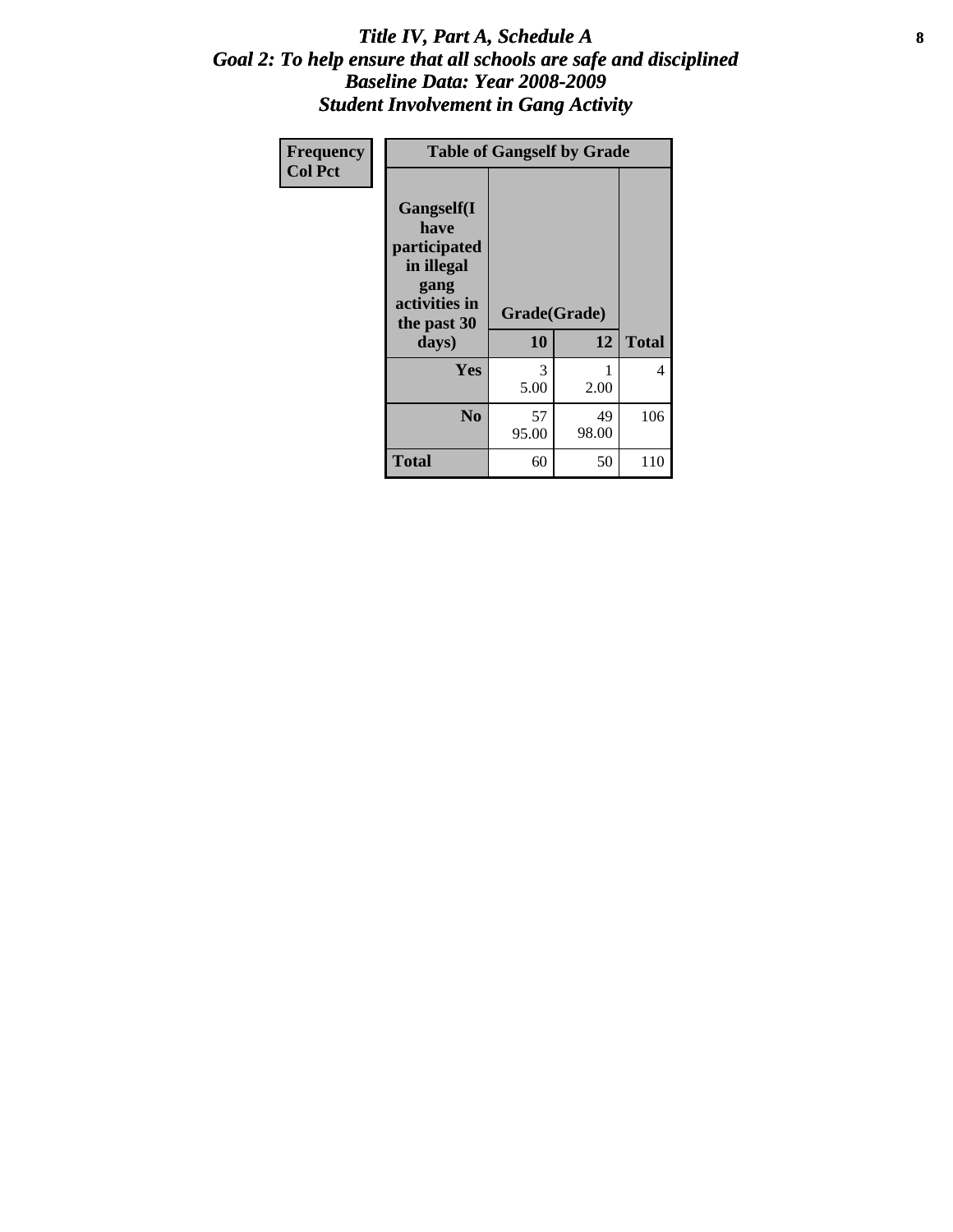## *Student Perception of School Safety* **9**

| <b>Frequency</b><br>Row Pct |
|-----------------------------|
|                             |

| <b>Table of Grade by Safeschool</b> |                                                                                                                                    |                                                        |             |             |     |  |
|-------------------------------------|------------------------------------------------------------------------------------------------------------------------------------|--------------------------------------------------------|-------------|-------------|-----|--|
|                                     |                                                                                                                                    | Safeschool (School is a place at which I feel<br>safe) |             |             |     |  |
| Grade(Grade)                        | Somewhat<br><b>Somewhat</b><br><b>Strongly</b><br><b>Strongly</b><br><b>Disagree</b><br>Agree<br>Disagree<br><b>Total</b><br>Agree |                                                        |             |             |     |  |
| 10                                  | 10<br>16.67                                                                                                                        | 24<br>40.00                                            | 13<br>21.67 | 13<br>21.67 | 60  |  |
| 12                                  | 22.00                                                                                                                              | 19<br>38.00                                            | 12<br>24.00 | 8<br>16.00  | 50  |  |
| <b>Total</b>                        | 21                                                                                                                                 | 43                                                     | 25          | 21          | 110 |  |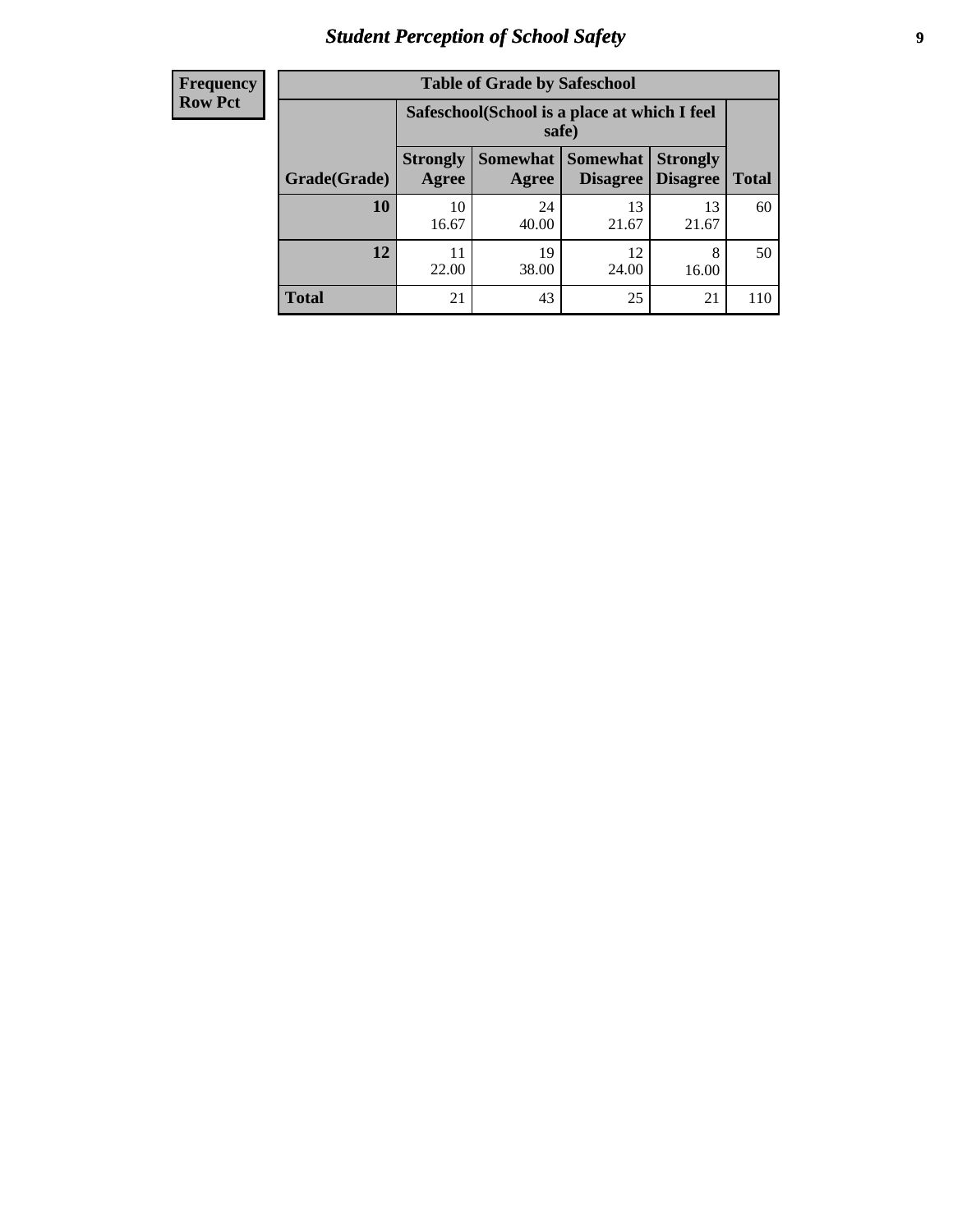#### *Students Who Have Been Bullied* **10**

| <b>Frequency</b> | <b>Table of Grade by Bullied</b> |             |                  |                  |                                                                               |                       |           |              |
|------------------|----------------------------------|-------------|------------------|------------------|-------------------------------------------------------------------------------|-----------------------|-----------|--------------|
| <b>Row Pct</b>   |                                  |             |                  |                  | <b>Bullied</b> (I have been bullied by other<br>students in the past 30 days) |                       |           |              |
|                  |                                  | 0           | $1$ or<br>2      | $3$ to<br>5      | <b>10</b><br>$\mathbf{t}$ <sup><math>\mathbf{0}</math></sup><br>19            | <b>20</b><br>to<br>29 | All<br>30 |              |
|                  | Grade(Grade)                     | <b>Days</b> | days             | days             | days                                                                          | days                  | days      | <b>Total</b> |
|                  | 10                               | 56<br>93.33 | 2<br>3.33        | 1.67             | 1.67                                                                          | $\Omega$<br>0.00      | 0<br>0.00 | 60           |
|                  | 12                               | 46<br>92.00 | $\Omega$<br>0.00 | $\Omega$<br>0.00 | 2<br>4.00                                                                     | 2.00                  | 2.00      | 50           |
|                  | <b>Total</b>                     | 102         | $\mathfrak{D}$   |                  | 3                                                                             |                       | 1         | 110          |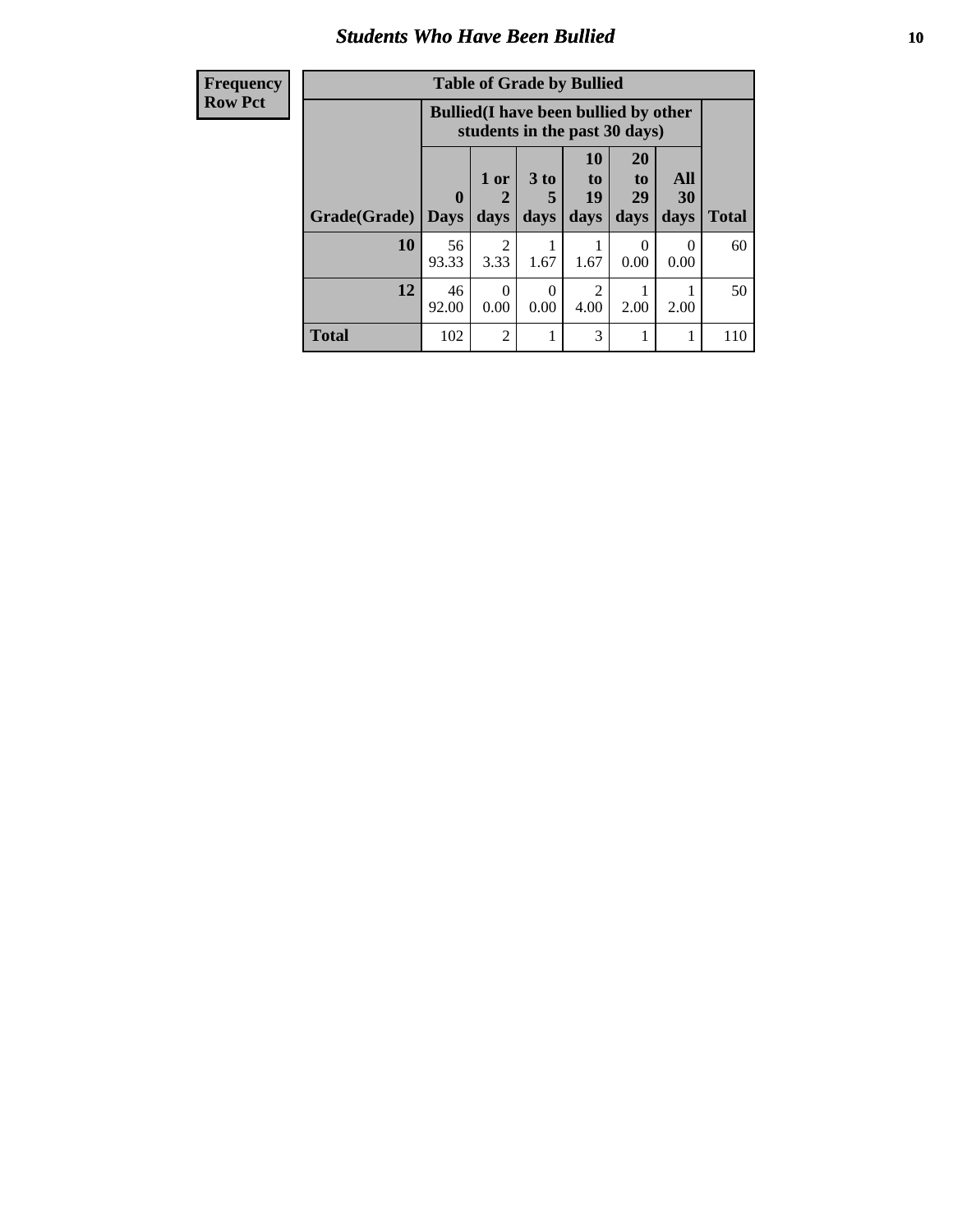#### *School Climate* **11**

| Frequency      | <b>Table of SchoolClimate1 by Grade</b> |                    |             |              |  |
|----------------|-----------------------------------------|--------------------|-------------|--------------|--|
| <b>Col Pct</b> | SchoolClimate1(I<br>like school)        | Grade(Grade)<br>10 | 12          | <b>Total</b> |  |
|                | <b>Strongly Agree</b>                   | 15<br>25.00        | 14.00       | 22           |  |
|                | <b>Somewhat Agree</b>                   | 29<br>48.33        | 30<br>60.00 | 59           |  |
|                | <b>Somewhat Disagree</b>                | 10<br>16.67        | 10<br>20.00 | 20           |  |
|                | <b>Strongly Disagree</b>                | 6<br>10.00         | 3<br>6.00   | 9            |  |
|                | <b>Total</b>                            | 60                 | 50          | 110          |  |

| Frequency      | <b>Table of SchoolClimate2 by Grade</b>           |                    |                           |              |  |
|----------------|---------------------------------------------------|--------------------|---------------------------|--------------|--|
| <b>Col Pct</b> | SchoolClimate2(I<br>feel successful at<br>school) | Grade(Grade)<br>10 | 12                        | <b>Total</b> |  |
|                | <b>Strongly Agree</b>                             | 23<br>38.33        | 17<br>34.00               | 40           |  |
|                | <b>Somewhat Agree</b>                             | 29<br>48.33        | 31<br>62.00               | 60           |  |
|                | <b>Somewhat Disagree</b>                          | 4<br>6.67          | 2<br>4.00                 | 6            |  |
|                | <b>Strongly Disagree</b>                          | 4<br>6.67          | $\mathbf{\Omega}$<br>0.00 | 4            |  |
|                | <b>Total</b>                                      | 60                 | 50                        | 110          |  |

|                             | <b>Table of SchoolClimate3 by Grade</b>                      |              |             |              |
|-----------------------------|--------------------------------------------------------------|--------------|-------------|--------------|
| Frequency<br><b>Col Pct</b> |                                                              |              |             |              |
|                             | <b>SchoolClimate3(My</b><br>school has high<br>standards for | Grade(Grade) |             |              |
|                             | achievement)                                                 | 10           | 12          | <b>Total</b> |
|                             | <b>Strongly Agree</b>                                        | 37<br>61.67  | 12<br>24.00 | 49           |
|                             | <b>Somewhat Agree</b>                                        | 17<br>28.33  | 22<br>44.00 | 39           |
|                             | <b>Somewhat Disagree</b>                                     | 3<br>5.00    | 7<br>14.00  | 10           |
|                             | <b>Strongly Disagree</b>                                     | 3<br>5.00    | 9<br>18.00  | 12           |
|                             | Total                                                        | 60           | 50          | 110          |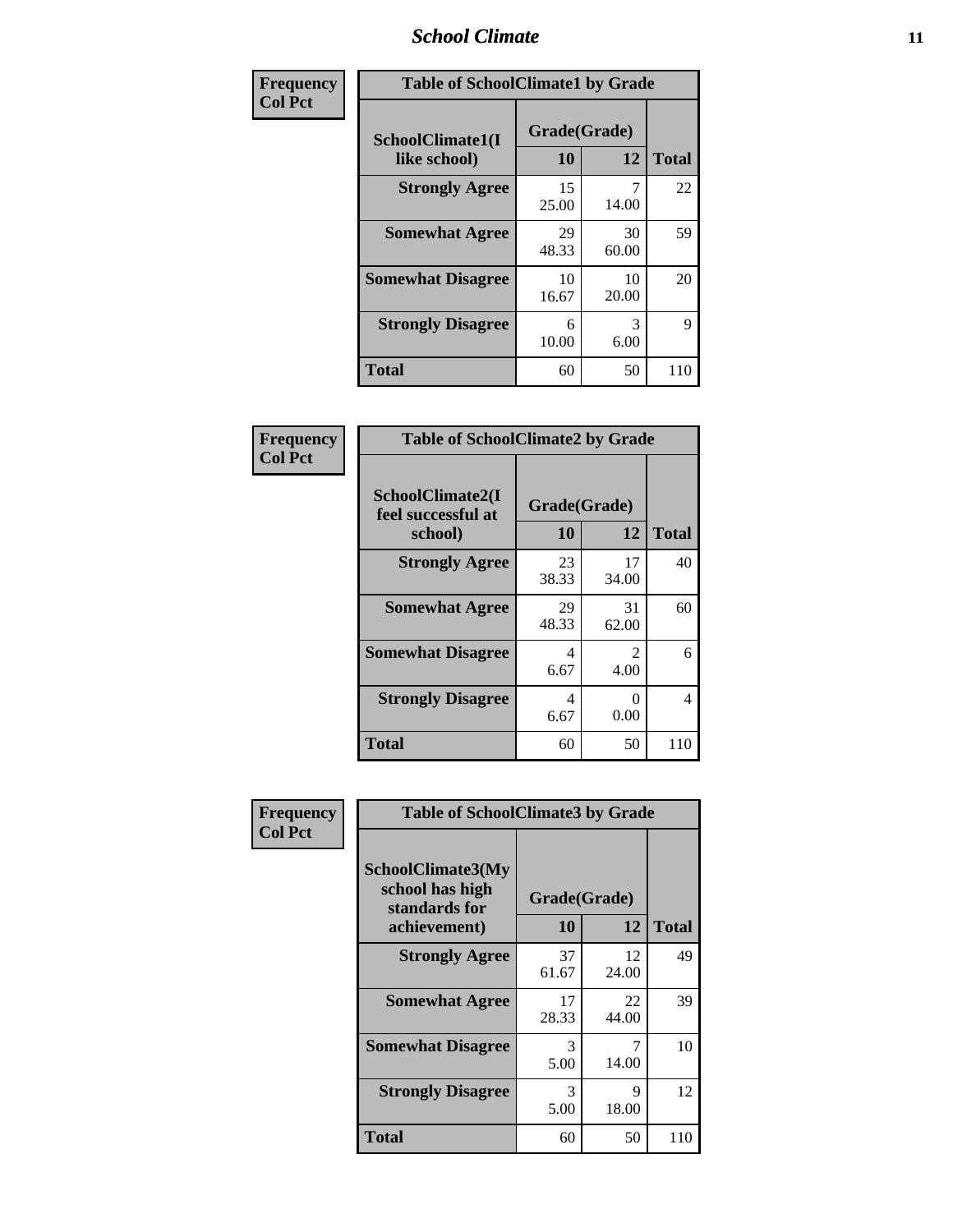#### *School Climate* **12**

| Frequency      | <b>Table of SchoolClimate4 by Grade</b>                       |                    |             |              |
|----------------|---------------------------------------------------------------|--------------------|-------------|--------------|
| <b>Col Pct</b> | SchoolClimate4(My<br>school sets clear<br>rules for behavior) | Grade(Grade)<br>10 | 12          | <b>Total</b> |
|                | <b>Strongly Agree</b>                                         | 29<br>48.33        | 22<br>44.00 | 51           |
|                | <b>Somewhat Agree</b>                                         | 16<br>26.67        | 19<br>38.00 | 35           |
|                | <b>Somewhat Disagree</b>                                      | 8<br>13.33         | 8<br>16.00  | 16           |
|                | <b>Strongly Disagree</b>                                      | 7<br>11.67         | 2.00        | 8            |
|                | <b>Total</b>                                                  | 60                 | 50          | 110          |

#### **Frequency Col Pct**

| <b>Table of SchoolClimate5 by Grade</b>                              |                    |              |     |  |
|----------------------------------------------------------------------|--------------------|--------------|-----|--|
| SchoolClimate5(I<br>know what to do in<br>an emergency at<br>school) | Grade(Grade)<br>10 | <b>Total</b> |     |  |
| <b>Strongly Agree</b>                                                | 34<br>56.67        | 28<br>56.00  | 62  |  |
| <b>Somewhat Agree</b>                                                | 17<br>28.33        | 16<br>32.00  | 33  |  |
| <b>Somewhat Disagree</b>                                             | 6<br>10.00         | 5<br>10.00   | 11  |  |
| <b>Strongly Disagree</b>                                             | 3<br>5.00          | 2.00         | 4   |  |
| <b>Total</b>                                                         | 60                 | 50           | 110 |  |

| Frequency      | <b>Table of SchoolClimate6 by Grade</b>                  |                    |                       |              |  |
|----------------|----------------------------------------------------------|--------------------|-----------------------|--------------|--|
| <b>Col Pct</b> | <b>SchoolClimate6(Teachers</b><br>treat me with respect) | Grade(Grade)<br>10 | 12                    | <b>Total</b> |  |
|                | <b>Strongly Agree</b>                                    | 18<br>30.00        | 16<br>32.00           | 34           |  |
|                | <b>Somewhat Agree</b>                                    | 24<br>40.00        | 22<br>44.00           | 46           |  |
|                | <b>Somewhat Disagree</b>                                 | 10<br>16.67        | 9<br>18.00            | 19           |  |
|                | <b>Strongly Disagree</b>                                 | 8<br>13.33         | $\mathcal{R}$<br>6.00 | 11           |  |
|                | <b>Total</b>                                             | 60                 | 50                    | 110          |  |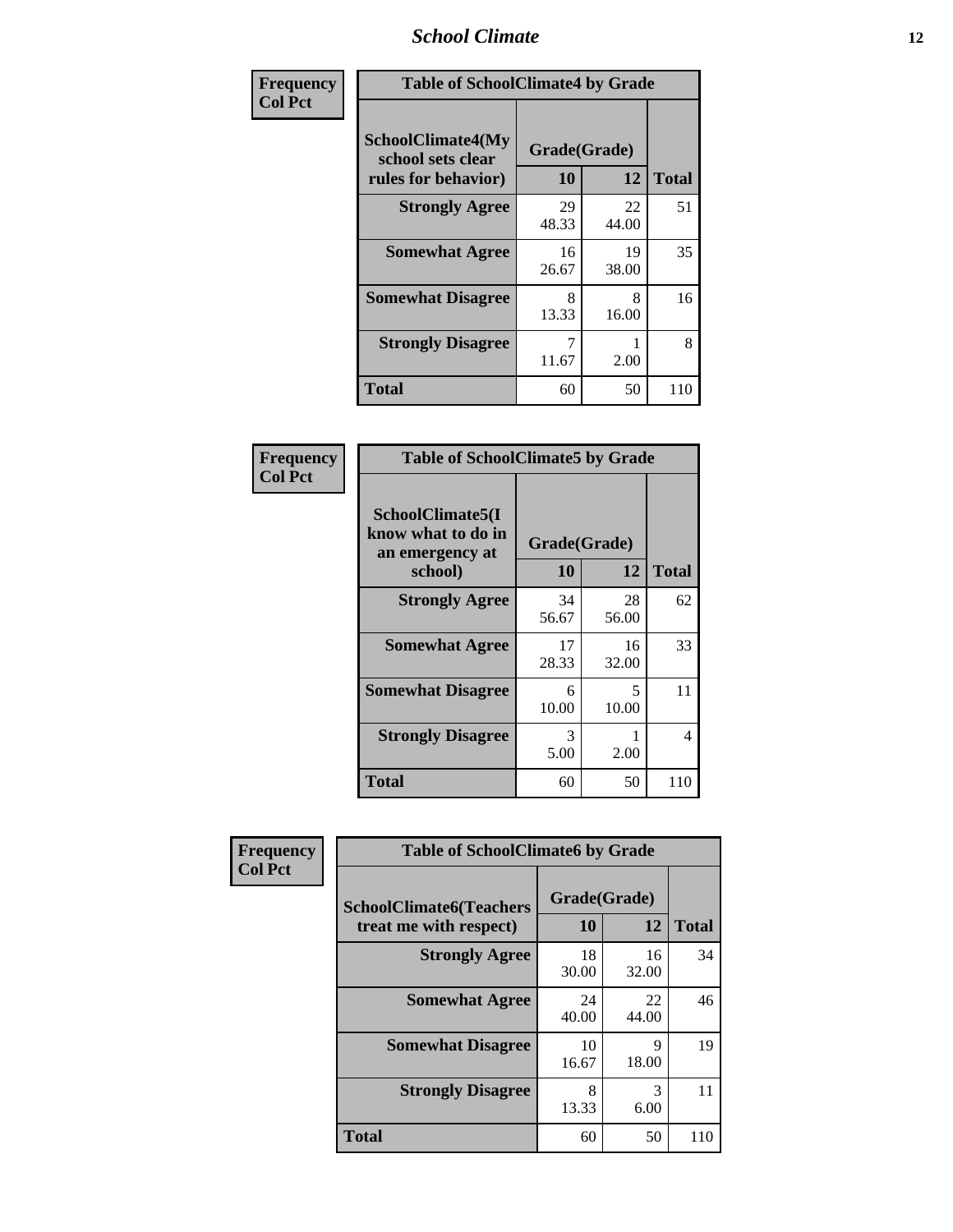#### *School Climate* **13**

| Frequency      | <b>Table of SchoolClimate7 by Grade</b>                                       |                           |             |              |
|----------------|-------------------------------------------------------------------------------|---------------------------|-------------|--------------|
| <b>Col Pct</b> | <b>SchoolClimate7(Behaviors</b><br>in my class allow the<br>teacher to teach) | Grade(Grade)<br><b>10</b> | 12          | <b>Total</b> |
|                | <b>Strongly Agree</b>                                                         | 7<br>11.67                | 10<br>20.00 | 17           |
|                | <b>Somewhat Agree</b>                                                         | 34<br>56.67               | 22<br>44.00 | 56           |
|                | <b>Somewhat Disagree</b>                                                      | $\mathbf Q$<br>15.00      | 12<br>24.00 | 21           |
|                | <b>Strongly Disagree</b>                                                      | 10<br>16.67               | 6<br>12.00  | 16           |
|                | <b>Total</b>                                                                  | 60                        | 50          | 110          |

| Frequency      | <b>Table of SchoolClimate8 by Grade</b>                                              |                    |             |              |
|----------------|--------------------------------------------------------------------------------------|--------------------|-------------|--------------|
| <b>Col Pct</b> | <b>SchoolClimate8(Students</b><br>are frequently<br>recognized for good<br>behavior) | Grade(Grade)<br>10 | 12          | <b>Total</b> |
|                | <b>Strongly Agree</b>                                                                | 10<br>16.67        | 8<br>16.00  | 18           |
|                | <b>Somewhat Agree</b>                                                                | 25<br>41.67        | 16<br>32.00 | 41           |
|                | <b>Somewhat Disagree</b>                                                             | 15<br>25.00        | 14<br>28.00 | 29           |
|                | <b>Strongly Disagree</b>                                                             | 10<br>16.67        | 12<br>24.00 | 22           |
|                | <b>Total</b>                                                                         | 60                 | 50          | 110          |

| Frequency      | <b>Table of SchoolClimate9 by Grade</b>                                           |                    |             |              |
|----------------|-----------------------------------------------------------------------------------|--------------------|-------------|--------------|
| <b>Col Pct</b> | SchoolClimate9(School<br>counselor would be<br>helpful if I needed<br>assistance) | Grade(Grade)<br>10 | 12          | <b>Total</b> |
|                | <b>Strongly Agree</b>                                                             | 32<br>53.33        | 17<br>34.00 | 49           |
|                | <b>Somewhat Agree</b>                                                             | 14<br>23.33        | 22<br>44.00 | 36           |
|                | <b>Somewhat Disagree</b>                                                          | 5<br>8.33          | 5<br>10.00  | 10           |
|                | <b>Strongly Disagree</b>                                                          | 9<br>15.00         | 6<br>12.00  | 15           |
|                | Total                                                                             | 60                 | 50          | 110          |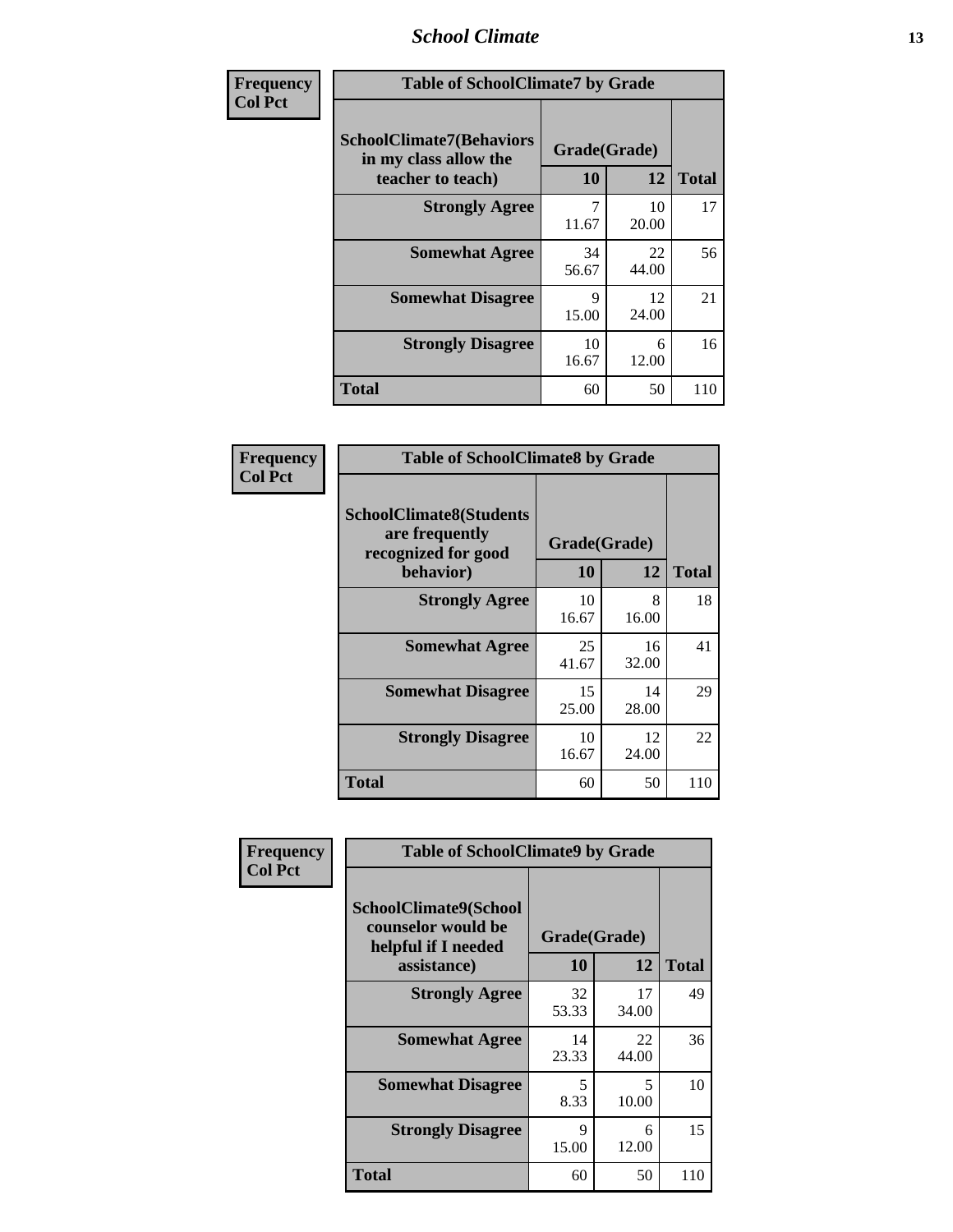#### *Reasons for Dropping Out* **14**

| <b>Frequency</b> | <b>Table of Dropoutreason by Grade</b>                                   |                    |             |              |
|------------------|--------------------------------------------------------------------------|--------------------|-------------|--------------|
| <b>Col Pct</b>   | Dropoutreason(If<br>I dropped out the<br>reason would<br>most likely be) | Grade(Grade)<br>10 | 12          | <b>Total</b> |
|                  | <b>Won't Drop out</b>                                                    | 31<br>51.67        | 26<br>52.00 | 57           |
|                  | <b>Bored</b>                                                             | 11<br>18.33        | 9<br>18.00  | 20           |
|                  | <b>Family Reasons</b>                                                    | 3<br>5.00          | 6<br>12.00  | 9            |
|                  | <b>Being Bullied</b>                                                     | 3<br>5.00          | 4<br>8.00   | 7            |
|                  | <b>Other</b>                                                             | 12<br>20.00        | 5<br>10.00  | 17           |
|                  | <b>Total</b>                                                             | 60                 | 50          | 110          |

| Frequency      |                                                                        | <b>Table of Dropout by Grade</b> |             |              |  |
|----------------|------------------------------------------------------------------------|----------------------------------|-------------|--------------|--|
| <b>Col Pct</b> | Dropout(I<br>have<br>thought<br>about<br>dropping<br>out of<br>school) | Grade(Grade)<br>10               | 12          | <b>Total</b> |  |
|                | Yes                                                                    | 18<br>30.00                      | 15<br>30.00 | 33           |  |
|                | N <sub>0</sub>                                                         | 42<br>70.00                      | 35<br>70.00 | 77           |  |
|                | <b>Total</b>                                                           | 60                               | 50          | 110          |  |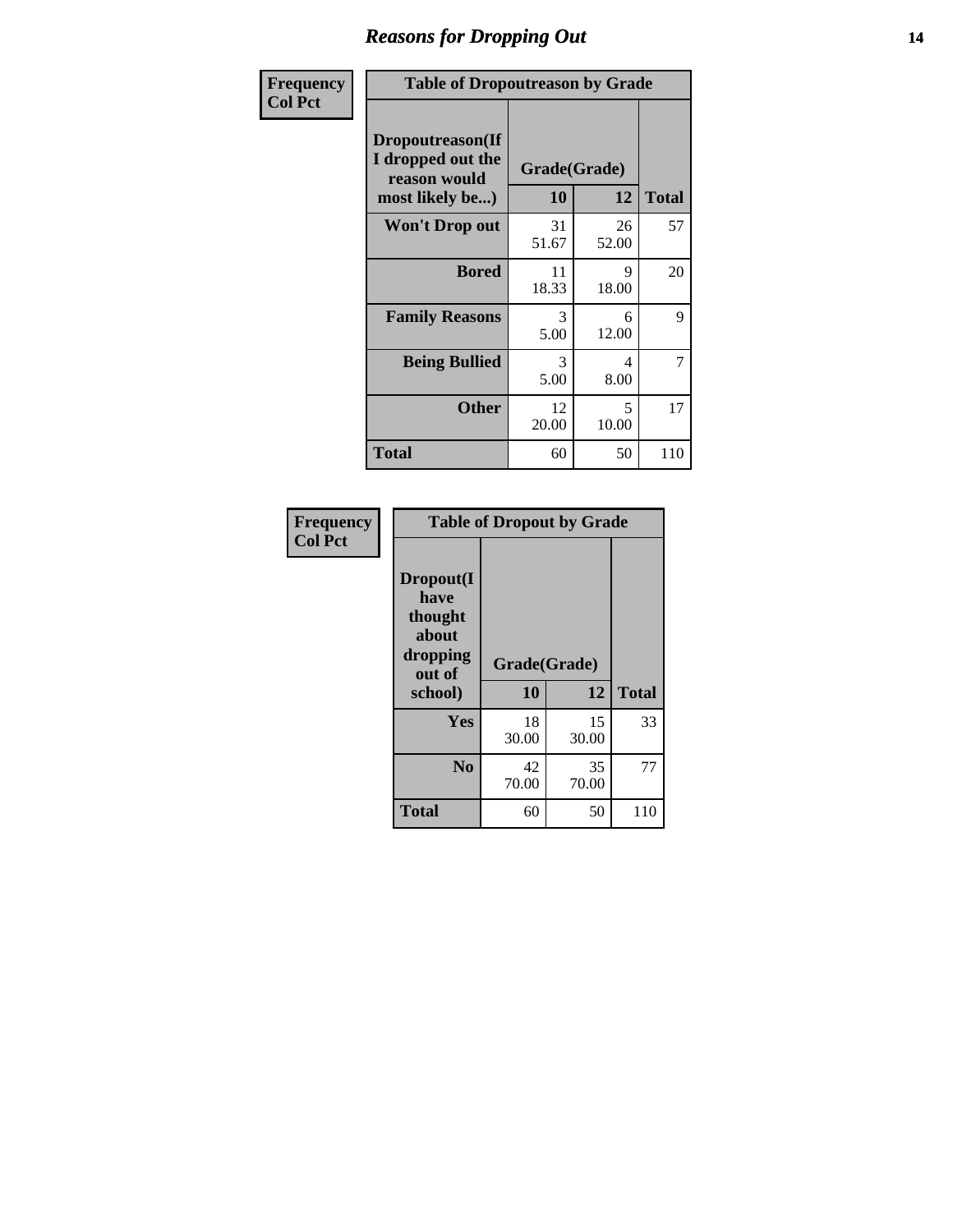*School Safety* **15**

| Frequency      | <b>Table of Gangself by Grade</b>                                                                 |                    |             |              |
|----------------|---------------------------------------------------------------------------------------------------|--------------------|-------------|--------------|
| <b>Col Pct</b> | Gangself(I<br>have<br>participated<br>in illegal<br>gang<br>activities in<br>the past 30<br>days) | Grade(Grade)<br>10 | 12          | <b>Total</b> |
|                | Yes                                                                                               | 3<br>5.00          | 2.00        | 4            |
|                | N <sub>0</sub>                                                                                    | 57<br>95.00        | 49<br>98.00 | 106          |
|                | <b>Total</b>                                                                                      | 60                 | 50          | 110          |

| Frequency<br><b>Col Pct</b> | <b>Table of Gangpeers by Grade</b>                                                                                             |                    |             |              |
|-----------------------------|--------------------------------------------------------------------------------------------------------------------------------|--------------------|-------------|--------------|
|                             | <b>Gangpeers</b> (I<br>have friends<br>who have<br>participated<br>in illegal<br>gang<br>activities in<br>the past 30<br>days) | Grade(Grade)<br>10 | 12          | <b>Total</b> |
|                             | Yes                                                                                                                            | 22<br>36.67        | 6<br>12.00  | 28           |
|                             | N <sub>0</sub>                                                                                                                 | 38<br>63.33        | 44<br>88.00 | 82           |
|                             | <b>Total</b>                                                                                                                   | 60                 | 50          | 110          |

| Frequency      | <b>Table of Pickedon by Grade</b>                                  |              |            |              |
|----------------|--------------------------------------------------------------------|--------------|------------|--------------|
| <b>Col Pct</b> | <b>Pickedon(I have</b><br>been picked on or<br>teased at school in | Grade(Grade) |            |              |
|                | the past 30 days)                                                  | 10           | 12         | <b>Total</b> |
|                | <b>Strongly Agree</b>                                              | 8<br>13.33   | 5<br>10.00 | 13           |
|                | <b>Somewhat Agree</b>                                              | 8<br>13.33   | Q<br>18.00 | 17           |
|                | <b>Somewhat Disagree</b>                                           | 11.67        | 6<br>12.00 | 13           |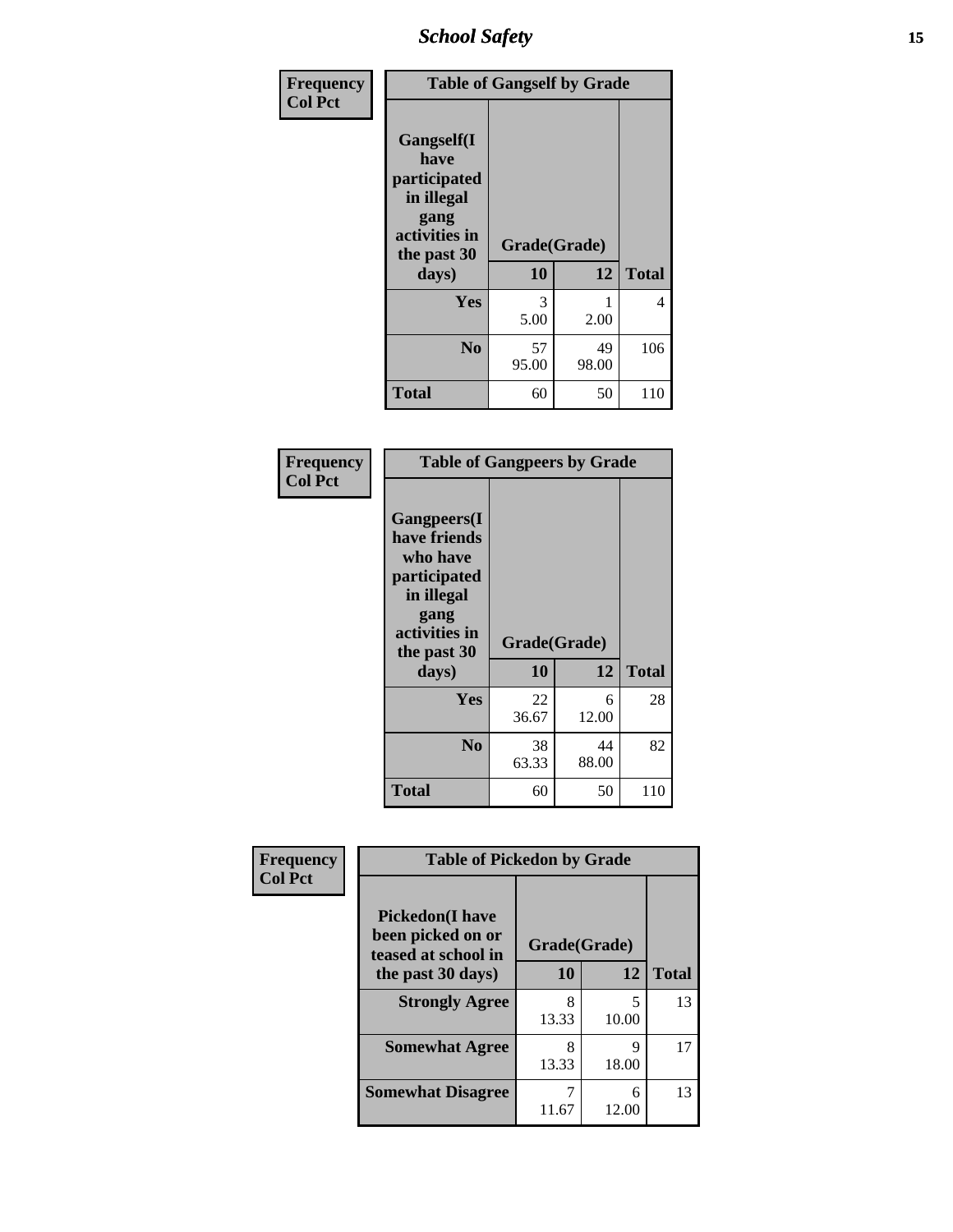## *School Safety* **16**

| Frequency      |                                                                                          | <b>Table of Pickedon by Grade</b> |             |              |  |  |  |
|----------------|------------------------------------------------------------------------------------------|-----------------------------------|-------------|--------------|--|--|--|
| <b>Col Pct</b> | <b>Pickedon</b> (I have<br>been picked on or<br>teased at school in<br>the past 30 days) | Grade(Grade)<br>10                | 12          | <b>Total</b> |  |  |  |
|                | <b>Strongly Disagree</b>                                                                 | 37<br>61.67                       | 30<br>60.00 | 67           |  |  |  |
|                | <b>Total</b>                                                                             | 60                                | 50          | 110          |  |  |  |

| Frequency      |                                                          | <b>Table of Safeschool by Grade</b> |             |              |  |  |  |  |  |
|----------------|----------------------------------------------------------|-------------------------------------|-------------|--------------|--|--|--|--|--|
| <b>Col Pct</b> | Safeschool(School<br>is a place at which I<br>feel safe) | Grade(Grade)<br>10                  | 12          | <b>Total</b> |  |  |  |  |  |
|                | <b>Strongly Agree</b>                                    | 10<br>16.67                         | 11<br>22.00 | 21           |  |  |  |  |  |
|                | <b>Somewhat Agree</b>                                    | 24<br>40.00                         | 19<br>38.00 | 43           |  |  |  |  |  |
|                | <b>Somewhat Disagree</b>                                 | 13<br>21.67                         | 12<br>24.00 | 25           |  |  |  |  |  |
|                | <b>Strongly Disagree</b>                                 | 13<br>21.67                         | 8<br>16.00  | 21           |  |  |  |  |  |
|                | <b>Total</b>                                             | 60                                  | 50          | 110          |  |  |  |  |  |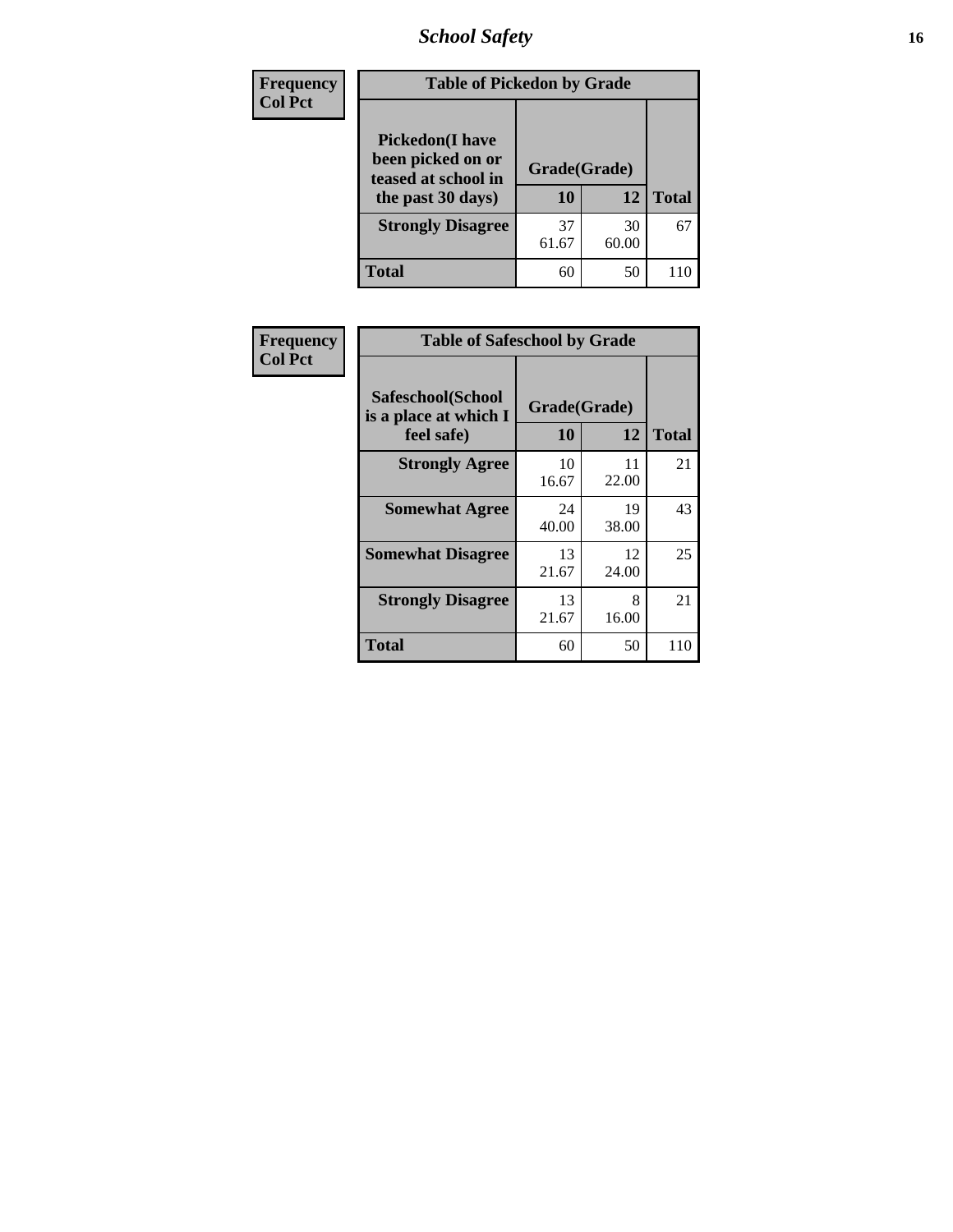*School Safety* **17**

| <b>Frequency</b> | <b>Table of Grade by Bullied</b> |             |                                                                               |                      |                          |                       |                  |              |  |
|------------------|----------------------------------|-------------|-------------------------------------------------------------------------------|----------------------|--------------------------|-----------------------|------------------|--------------|--|
| <b>Row Pct</b>   |                                  |             | <b>Bullied</b> (I have been bullied by other<br>students in the past 30 days) |                      |                          |                       |                  |              |  |
|                  |                                  | $\mathbf 0$ | 1 or                                                                          | 3 <sub>to</sub><br>5 | 10<br>$\mathbf{t}$<br>19 | <b>20</b><br>to<br>29 | All<br><b>30</b> |              |  |
|                  | Grade(Grade)                     | <b>Days</b> | days                                                                          | days                 | days                     | days                  | days             | <b>Total</b> |  |
|                  | 10                               | 56<br>93.33 | $\mathfrak{D}$<br>3.33                                                        | 1.67                 | 1.67                     | 0<br>0.00             | 0<br>0.00        | 60           |  |
|                  | 12                               | 46<br>92.00 | 0<br>0.00                                                                     | $\Omega$<br>0.00     | 2<br>4.00                | 2.00                  | 2.00             | 50           |  |
|                  | <b>Total</b>                     | 102         | $\overline{c}$                                                                |                      | 3                        |                       |                  | 110          |  |

| Frequency      |              | <b>Table of Grade by Bulliedothers</b> |                                                                |                   |                        |                        |              |
|----------------|--------------|----------------------------------------|----------------------------------------------------------------|-------------------|------------------------|------------------------|--------------|
| <b>Row Pct</b> |              |                                        | <b>Bulliedothers</b> (I bullied others<br>in the past 30 days) |                   |                        |                        |              |
|                | Grade(Grade) | $\mathbf{0}$<br><b>Days</b>            | 1 or<br>2<br>days                                              | 6 to<br>9<br>days | 20<br>to<br>29<br>days | All<br>30<br>days      | <b>Total</b> |
|                | 10           | 56<br>93.33                            | 1.67                                                           | 1.67              | $\Omega$<br>0.00       | $\mathfrak{D}$<br>3.33 | 60           |
|                | 12           | 49<br>98.00                            | 0<br>0.00                                                      | 0<br>0.00         | 2.00                   | 0<br>0.00              | 50           |
|                | <b>Total</b> | 105                                    |                                                                |                   |                        | $\overline{2}$         | 110          |

| Frequency      |              | <b>Table of Grade by Weaponschool</b> |                                                                                 |                           |              |  |
|----------------|--------------|---------------------------------------|---------------------------------------------------------------------------------|---------------------------|--------------|--|
| <b>Row Pct</b> |              |                                       | <b>Weaponschool</b> (I<br>brought a weapon<br>to school in the past<br>30 days) |                           |              |  |
|                | Grade(Grade) | $\mathbf 0$<br><b>Days</b>            | 1 or<br>2<br>days                                                               | 3 to 5<br>days            | <b>Total</b> |  |
|                | 10           | 57<br>95.00                           | 3<br>5.00                                                                       | $\mathbf{\Omega}$<br>0.00 | 60           |  |
|                | 12           | 49<br>98.00                           | 0<br>0.00                                                                       | 2.00                      | 50           |  |
|                | <b>Total</b> | 106                                   | 3                                                                               |                           | 110          |  |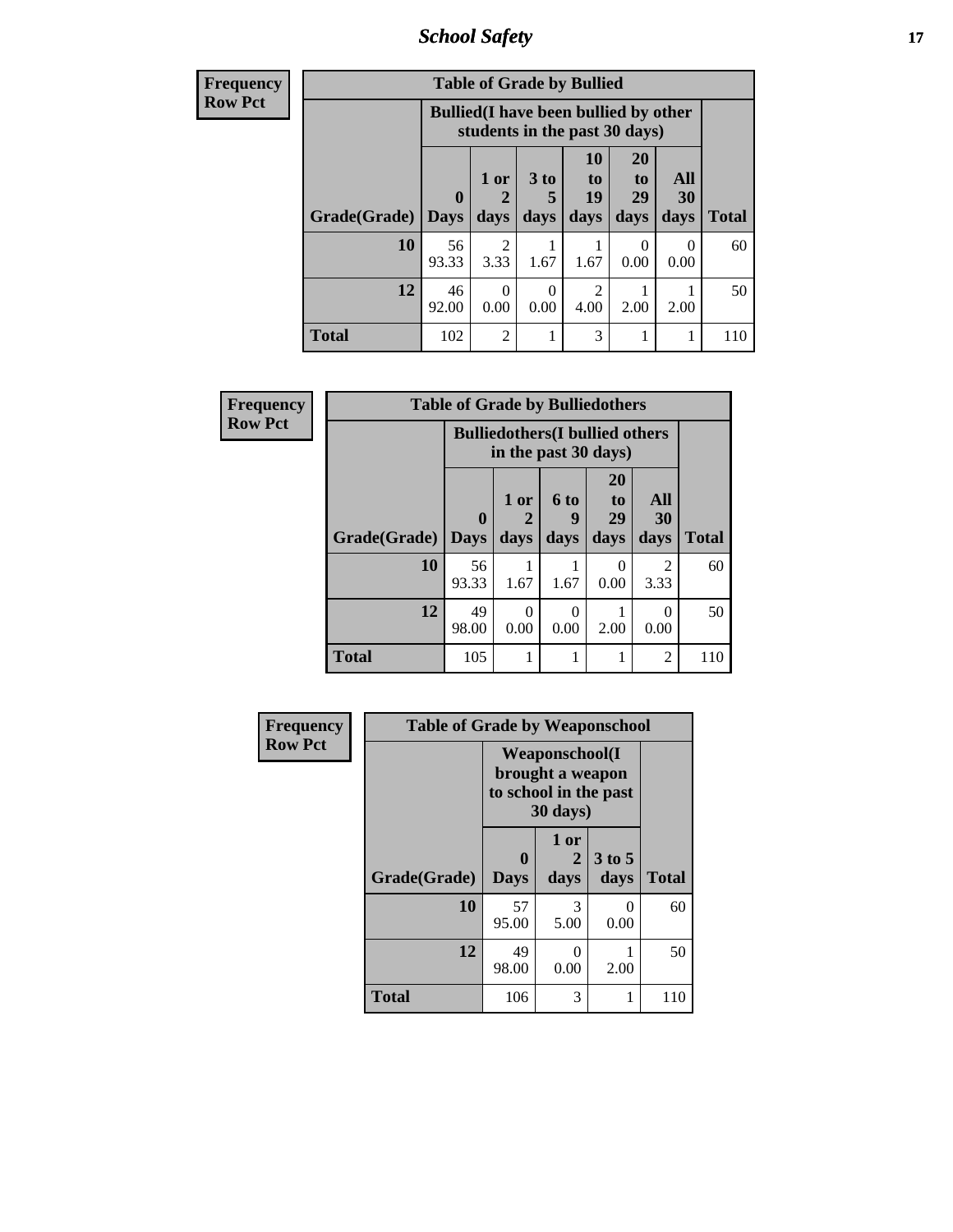*School Safety* **18**

| <b>Frequency</b> | <b>Table of Grade by Absentunsafe</b> |                  |                   |                                                                                   |                        |              |  |
|------------------|---------------------------------------|------------------|-------------------|-----------------------------------------------------------------------------------|------------------------|--------------|--|
| <b>Row Pct</b>   |                                       |                  | 30 days)          | <b>Absentunsafe</b> (I have<br>missed school because I<br>felt unsafe in the past |                        |              |  |
|                  | Grade(Grade)                          | 0<br><b>Days</b> | 1 or<br>2<br>days | 6 to<br>9<br>days                                                                 | 10<br>to<br>19<br>days | <b>Total</b> |  |
|                  | 10                                    | 59<br>98.33      | 0<br>0.00         | 1.67                                                                              | $\Omega$<br>0.00       | 60           |  |
|                  | 12                                    | 47<br>94.00      | 2.00              | $\Omega$<br>0.00                                                                  | $\mathfrak{D}$<br>4.00 | 50           |  |
|                  | <b>Total</b>                          | 106              | 1                 |                                                                                   | $\overline{2}$         | 110          |  |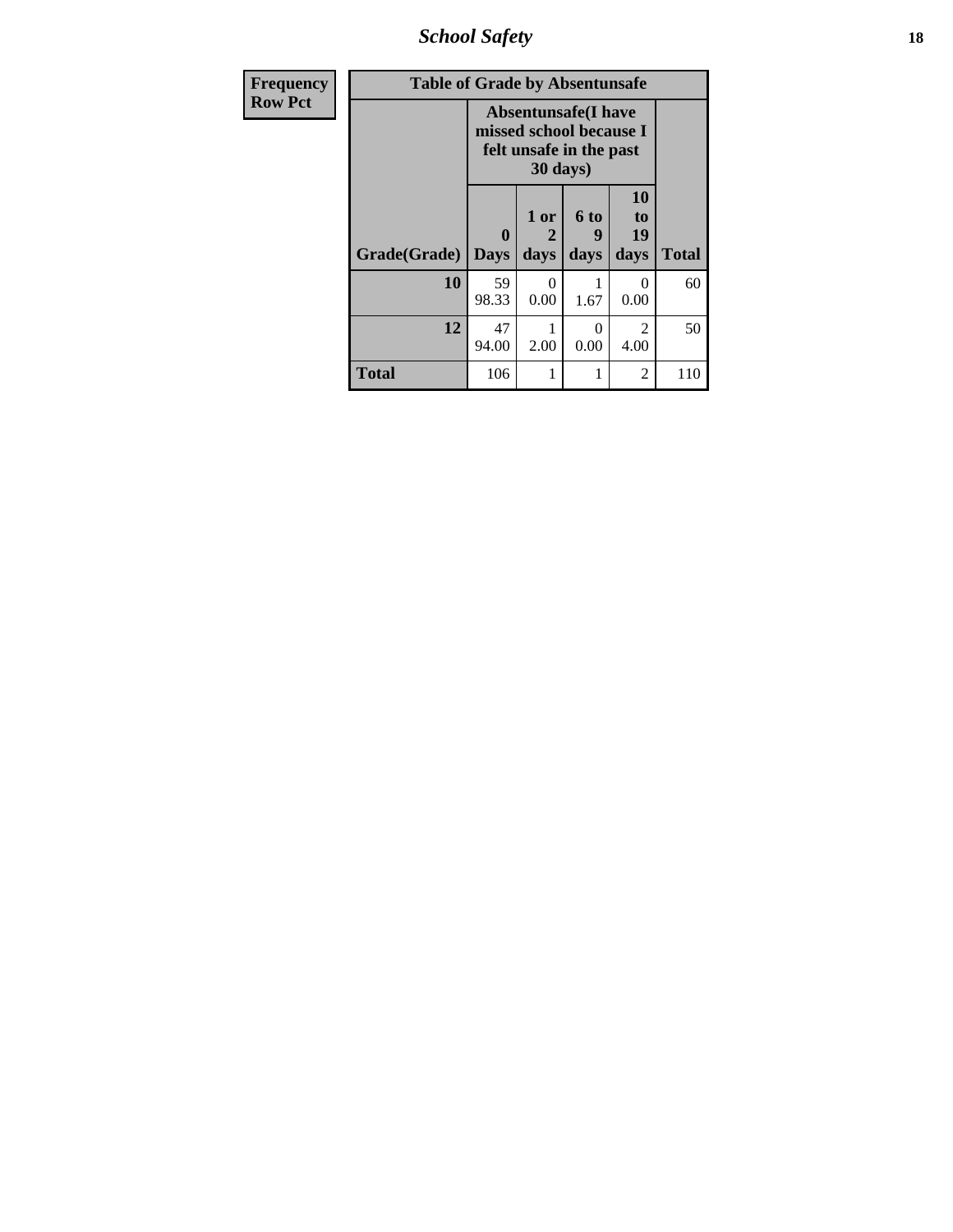### *Drug Use During Last 30 Days* **19**

**Frequency Row Pct**

| <b>Table of Grade by Alcohol</b>                                                                                                                     |             |                                     |           |           |      |           |     |  |
|------------------------------------------------------------------------------------------------------------------------------------------------------|-------------|-------------------------------------|-----------|-----------|------|-----------|-----|--|
|                                                                                                                                                      |             | Alcohol (Alcohol use, past 30 days) |           |           |      |           |     |  |
| <b>Did</b><br>$20 - 29$<br>$10-19$<br>$1 - 2$<br>$3 - 5$<br><b>Every</b><br>not<br>Grade(Grade)<br>days<br>days<br>days<br>day<br>days<br><b>use</b> |             |                                     |           |           |      |           |     |  |
| 10                                                                                                                                                   | 50<br>83.33 | $\overline{2}$<br>3.33              | 3<br>5.00 | 3<br>5.00 | 0.00 | 2<br>3.33 | 60  |  |
| 12<br>43<br>2<br>2<br>4.00<br>4.00<br>2.00<br>2.00<br>2.00<br>86.00                                                                                  |             |                                     |           |           |      |           |     |  |
| <b>Total</b>                                                                                                                                         | 93          | 3                                   | 5         | 5         |      | 3         | 110 |  |

| <b>Frequency</b> | <b>Table of Grade by Cigarettes</b> |                                 |                                                           |                 |                 |              |              |
|------------------|-------------------------------------|---------------------------------|-----------------------------------------------------------|-----------------|-----------------|--------------|--------------|
| <b>Row Pct</b>   |                                     |                                 | <b>Cigarettes (Smoking tobacco)</b><br>use, past 30 days) |                 |                 |              |              |
|                  | Grade(Grade)                        | <b>Did</b><br>not<br><b>use</b> | $1 - 2$<br>days                                           | $6 - 9$<br>days | $10-19$<br>days | Every<br>day | <b>Total</b> |
|                  | 10                                  | 58<br>96.67                     | 0.00                                                      | 1.67            | 0.00            | 1.67         | 60           |
|                  | 12                                  | 45<br>90.00                     | 2.00                                                      | 0.00            | 2.00            | 3<br>6.00    | 50           |
|                  | <b>Total</b>                        | 103                             |                                                           |                 |                 | 4            | 110          |

| Frequency      |              | <b>Table of Grade by Smokeless</b> |                                           |              |
|----------------|--------------|------------------------------------|-------------------------------------------|--------------|
| <b>Row Pct</b> |              | tobacco use,                       | <b>Smokeless(Chewing</b><br>past 30 days) |              |
|                | Grade(Grade) | Did not<br><b>use</b>              | <b>Every</b><br>day                       | <b>Total</b> |
|                | 10           | 58<br>96.67                        | $\mathfrak{D}$<br>3.33                    | 60           |
|                | 12           | 50<br>100.00                       | 0<br>0.00                                 | 50           |
|                | <b>Total</b> | 108                                | 2                                         | 110          |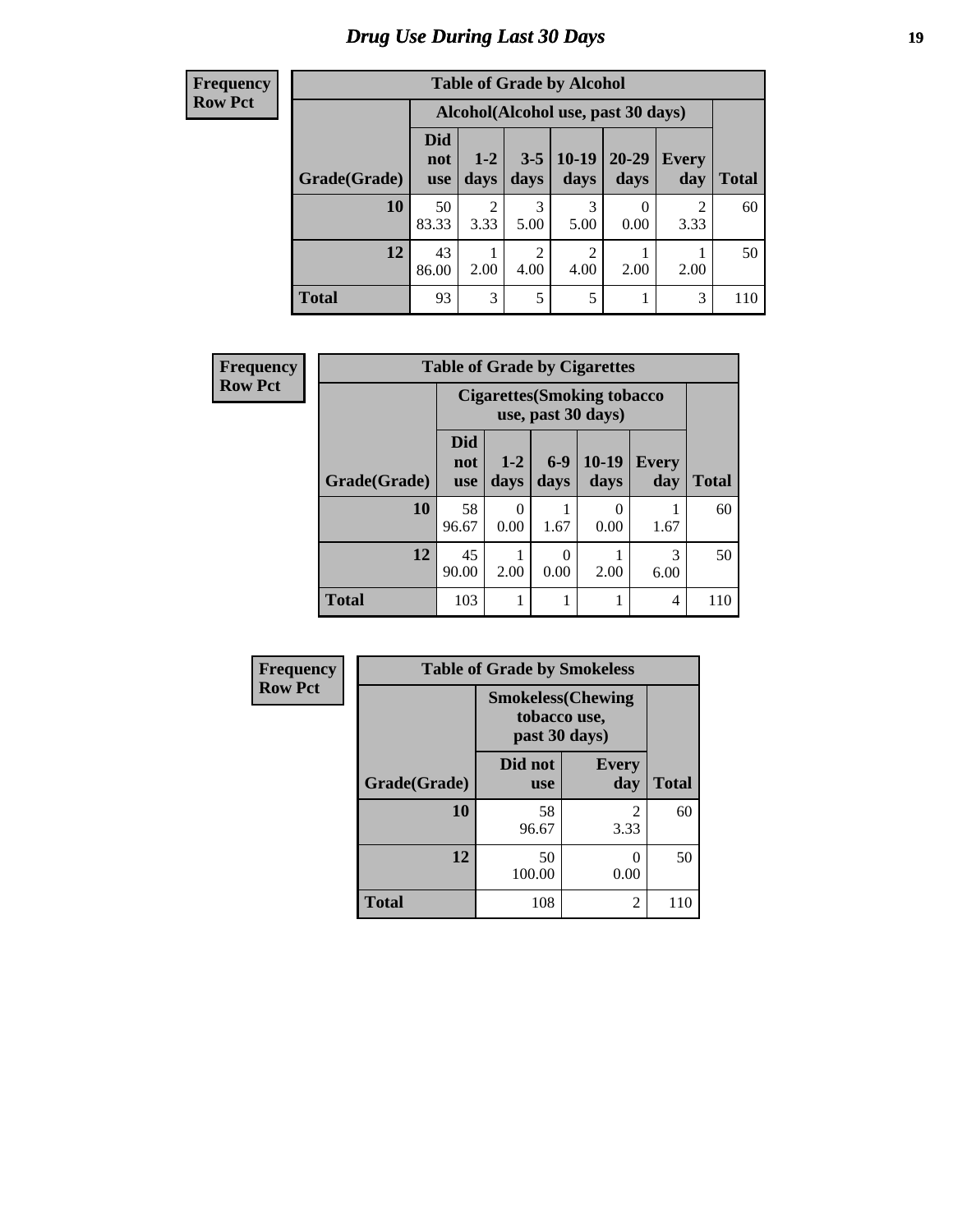## *Drug Use During Last 30 Days* 20

| <b>Frequency</b> |              | <b>Table of Grade by Marijuana</b> |                        |                           |                   |              |  |  |  |  |  |
|------------------|--------------|------------------------------------|------------------------|---------------------------|-------------------|--------------|--|--|--|--|--|
| <b>Row Pct</b>   |              |                                    | past 30 days)          | Marijuana (Marijuana use, |                   |              |  |  |  |  |  |
|                  | Grade(Grade) | <b>Did</b><br>not<br><b>use</b>    | $1 - 2$<br>days        | $10-19$<br>days           | $20 - 29$<br>days | <b>Total</b> |  |  |  |  |  |
|                  | 10           | 57<br>95.00                        | $\mathfrak{D}$<br>3.33 | 1.67                      | 0<br>0.00         | 60           |  |  |  |  |  |
|                  | 12           | 48<br>96.00                        | $\theta$<br>0.00       | 2.00                      | 2.00              | 50           |  |  |  |  |  |
|                  | <b>Total</b> | 105                                | $\overline{2}$         | $\overline{c}$            |                   | 110          |  |  |  |  |  |

| Frequency      |              | <b>Table of Grade by Cocaine</b>                 |              |  |  |  |  |
|----------------|--------------|--------------------------------------------------|--------------|--|--|--|--|
| <b>Row Pct</b> |              | <b>Cocaine</b> (Cocaine<br>use,<br>past 30 days) |              |  |  |  |  |
|                | Grade(Grade) | Did not use                                      | <b>Total</b> |  |  |  |  |
|                | 10           | 60<br>100.00                                     | 60           |  |  |  |  |
|                | 12           | 50<br>100.00                                     | 50           |  |  |  |  |
|                | <b>Total</b> | 110                                              | 110          |  |  |  |  |

| <b>Frequency</b> |              | <b>Table of Grade by Inhalants</b> |                            |              |  |  |  |  |
|------------------|--------------|------------------------------------|----------------------------|--------------|--|--|--|--|
| <b>Row Pct</b>   |              | use, past 30 days)                 | <b>Inhalants</b> (Inhalant |              |  |  |  |  |
|                  | Grade(Grade) | Did not<br><b>use</b>              | $3-5$ days                 | <b>Total</b> |  |  |  |  |
|                  | 10           | 59<br>98.33                        | 1.67                       | 60           |  |  |  |  |
|                  | 12           | 50<br>100.00                       | 0.00                       | 50           |  |  |  |  |
|                  | <b>Total</b> | 109                                |                            | 110          |  |  |  |  |

| Frequency      | <b>Table of Grade by Steroids</b> |                                                   |              |  |
|----------------|-----------------------------------|---------------------------------------------------|--------------|--|
| <b>Row Pct</b> |                                   | <b>Steroids</b> (Steroid<br>use,<br>past 30 days) |              |  |
|                | Grade(Grade)                      | Did not use                                       | <b>Total</b> |  |
|                | 10                                | 60<br>100.00                                      | 60           |  |
|                | 12                                | 50<br>100.00                                      | 50           |  |
|                | <b>Total</b>                      | 110                                               | 110          |  |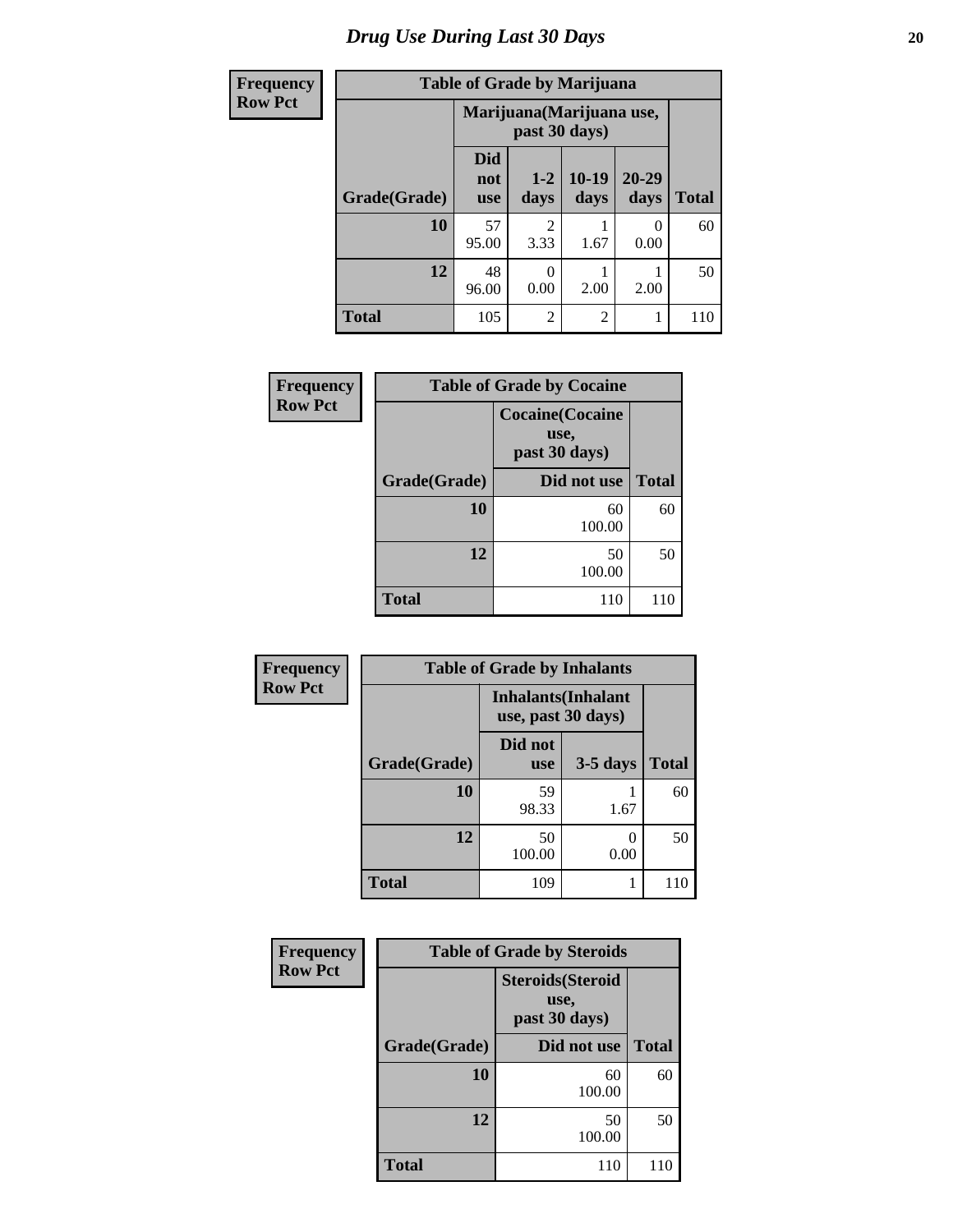## *Drug Use During Last 30 Days* **21**

| <b>Frequency</b> | <b>Table of Grade by Ecstasy</b> |                                                  |              |  |
|------------------|----------------------------------|--------------------------------------------------|--------------|--|
| <b>Row Pct</b>   |                                  | <b>Ecstasy</b> (Ecstasy<br>use.<br>past 30 days) |              |  |
|                  | Grade(Grade)                     | Did not use                                      | <b>Total</b> |  |
|                  | 10                               | 60<br>100.00                                     | 60           |  |
|                  | 12                               | 50<br>100.00                                     | 50           |  |
|                  | <b>Total</b>                     | 110                                              | 110          |  |

| <b>Frequency</b> | <b>Table of Grade by Meth</b> |                                                    |            |              |
|------------------|-------------------------------|----------------------------------------------------|------------|--------------|
| <b>Row Pct</b>   |                               | <b>Meth</b> (Methamphetamine<br>use, past 30 days) |            |              |
|                  | Grade(Grade)                  | Did not use                                        | $1-2$ days | <b>Total</b> |
|                  | 10                            | 59<br>98.33                                        | 1.67       | 60           |
|                  | 12                            | 50<br>100.00                                       | 0.00       | 50           |
|                  | <b>Total</b>                  | 109                                                |            | 110          |

| <b>Frequency</b> | <b>Table of Grade by Hallucinogens</b> |                                                   |              |  |  |
|------------------|----------------------------------------|---------------------------------------------------|--------------|--|--|
| <b>Row Pct</b>   |                                        | Hallucinogens (Hallucinogen<br>use, past 30 days) |              |  |  |
|                  | Grade(Grade)                           | Did not use                                       | <b>Total</b> |  |  |
|                  | <b>10</b>                              | 60<br>100.00                                      | 60           |  |  |
|                  | 12                                     | 50<br>100.00                                      | 50           |  |  |
|                  | <b>Total</b>                           | 110                                               |              |  |  |

| Frequency      | <b>Table of Grade by Prescription</b> |                                                        |                         |              |
|----------------|---------------------------------------|--------------------------------------------------------|-------------------------|--------------|
| <b>Row Pct</b> |                                       | <b>Prescription</b> (Prescription<br>me, past 30 days) | drugs not prescribed to |              |
|                | Grade(Grade)                          | Did not use                                            | $1-2$ days              | <b>Total</b> |
|                | 10                                    | 59<br>98.33                                            | 1.67                    | 60           |
|                | 12                                    | 49<br>98.00                                            | 2.00                    | 50           |
|                | <b>Total</b>                          | 108                                                    | $\overline{2}$          |              |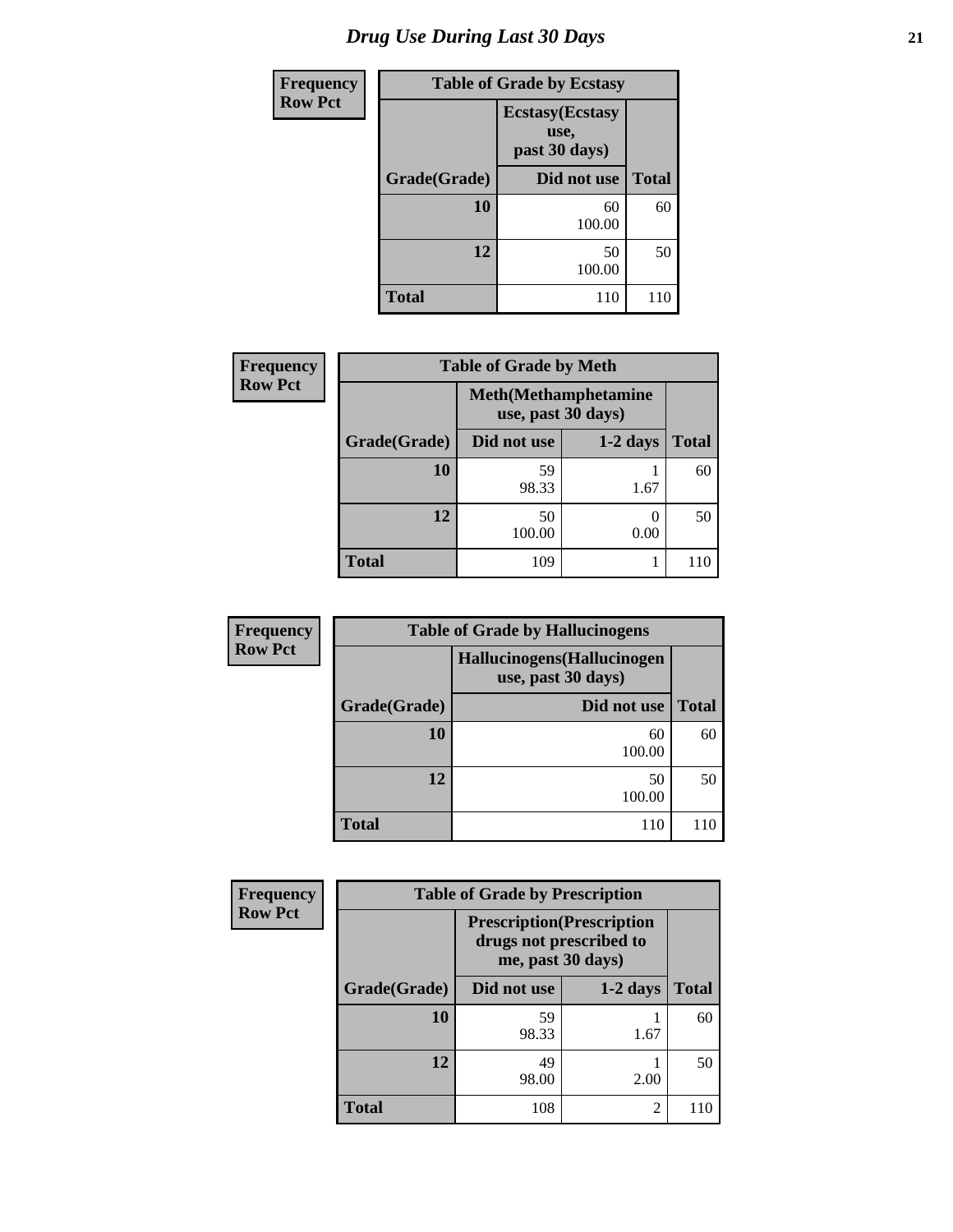| Frequency      | <b>Table of Alcoholease by Grade</b>              |                    |             |              |
|----------------|---------------------------------------------------|--------------------|-------------|--------------|
| <b>Col Pct</b> | <b>Alcoholease</b> (It is<br>easy to get alcohol) | Grade(Grade)<br>10 | 12          | <b>Total</b> |
|                | <b>Strongly Agree</b>                             | 16<br>26.67        | 17<br>34.00 | 33           |
|                | <b>Somewhat Agree</b>                             | 15<br>25.00        | 14<br>28.00 | 29           |
|                | <b>Somewhat Disagree</b>                          | 6<br>10.00         | 8<br>16.00  | 14           |
|                | <b>Strongly Disagree</b>                          | 23<br>38.33        | 11<br>22.00 | 34           |
|                | <b>Total</b>                                      | 60                 | 50          | 110          |

| Frequency      | <b>Table of Cigarettesease by Grade</b>                         |                    |             |              |
|----------------|-----------------------------------------------------------------|--------------------|-------------|--------------|
| <b>Col Pct</b> | <b>Cigarettesease</b> (It is<br>easy to get smoking<br>tobacco) | Grade(Grade)<br>10 | 12          | <b>Total</b> |
|                | <b>Strongly Agree</b>                                           | 15<br>25.00        | 19<br>38.00 | 34           |
|                | <b>Somewhat Agree</b>                                           | 13<br>21.67        | 11<br>22.00 | 24           |
|                | <b>Somewhat Disagree</b>                                        | 5<br>8.33          | 9<br>18.00  | 14           |
|                | <b>Strongly Disagree</b>                                        | 27<br>45.00        | 11<br>22.00 | 38           |
|                | Total                                                           | 60                 | 50          | 110          |

| Frequency      | <b>Table of Smokelessease by Grade</b>             |                           |             |              |
|----------------|----------------------------------------------------|---------------------------|-------------|--------------|
| <b>Col Pct</b> | <b>Smokelessease</b> (It is<br>easy to get chewing | Grade(Grade)<br><b>10</b> | 12          | <b>Total</b> |
|                | tobacco)                                           |                           |             |              |
|                | <b>Strongly Agree</b>                              | 12<br>20.00               | 16<br>32.00 | 28           |
|                | <b>Somewhat Agree</b>                              | 8<br>13.33                | 10<br>20.00 | 18           |
|                | <b>Somewhat Disagree</b>                           | 7<br>11.67                | 10<br>20.00 | 17           |
|                | <b>Strongly Disagree</b>                           | 33<br>55.00               | 14<br>28.00 | 47           |
|                | <b>Total</b>                                       | 60                        | 50          | 110          |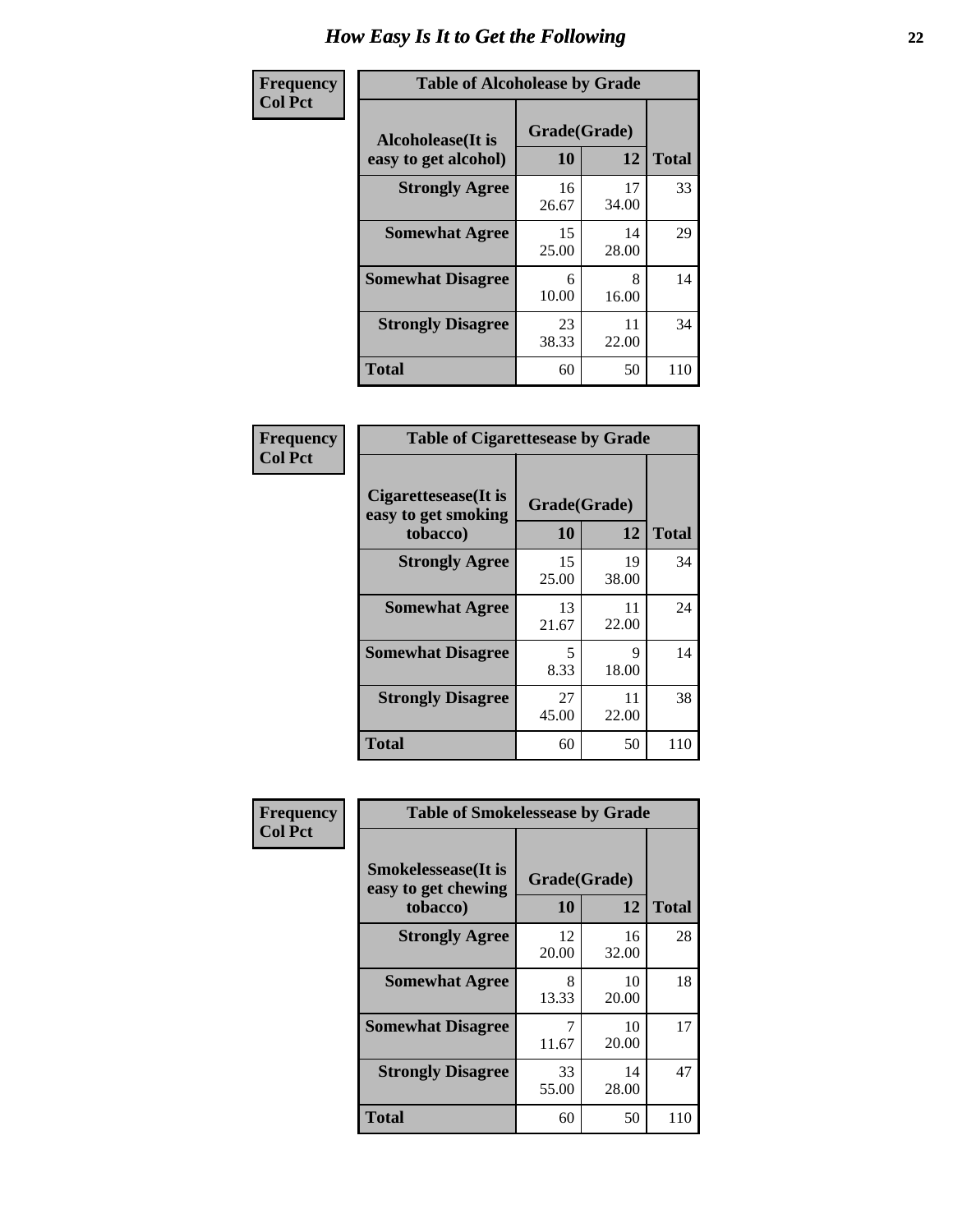| Frequency      | <b>Table of Marijuanaease by Grade</b>            |                           |             |              |
|----------------|---------------------------------------------------|---------------------------|-------------|--------------|
| <b>Col Pct</b> | Marijuanaease (It is<br>easy to get<br>marijuana) | Grade(Grade)<br><b>10</b> | 12          | <b>Total</b> |
|                | <b>Strongly Agree</b>                             | 17<br>28.33               | 22<br>44.00 | 39           |
|                | <b>Somewhat Agree</b>                             | 13<br>21.67               | 9<br>18.00  | 22           |
|                | <b>Somewhat Disagree</b>                          | 4<br>6.67                 | 6<br>12.00  | 10           |
|                | <b>Strongly Disagree</b>                          | 26<br>43.33               | 13<br>26.00 | 39           |
|                | <b>Total</b>                                      | 60                        | 50          | 110          |

#### **Frequency Col Pct**

| <b>Table of Cocaineease by Grade</b>              |                    |              |     |  |  |
|---------------------------------------------------|--------------------|--------------|-----|--|--|
| <b>Cocaineease</b> (It is<br>easy to get cocaine) | Grade(Grade)<br>10 | <b>Total</b> |     |  |  |
| <b>Strongly Agree</b>                             | 6<br>10.00         | 13<br>26.00  | 19  |  |  |
| <b>Somewhat Agree</b>                             | 15<br>25.00        | 6<br>12.00   | 21  |  |  |
| <b>Somewhat Disagree</b>                          | 11.67              | 10<br>20.00  | 17  |  |  |
| <b>Strongly Disagree</b>                          | 32<br>53.33        | 21<br>42.00  | 53  |  |  |
| <b>Total</b>                                      | 60                 | 50           | 110 |  |  |

| Frequency      | <b>Table of Inhalantsease by Grade</b>                   |                           |             |              |
|----------------|----------------------------------------------------------|---------------------------|-------------|--------------|
| <b>Col Pct</b> | <b>Inhalantsease</b> (It is<br>easy to get<br>inhalants) | Grade(Grade)<br><b>10</b> | 12          | <b>Total</b> |
|                | <b>Strongly Agree</b>                                    | 15<br>25.00               | 17<br>34.00 | 32           |
|                | <b>Somewhat Agree</b>                                    | 5<br>8.33                 | 4<br>8.00   | 9            |
|                | <b>Somewhat Disagree</b>                                 | 10<br>16.67               | 12<br>24.00 | 22           |
|                | <b>Strongly Disagree</b>                                 | 30<br>50.00               | 17<br>34.00 | 47           |
|                | <b>Total</b>                                             | 60                        | 50          | 110          |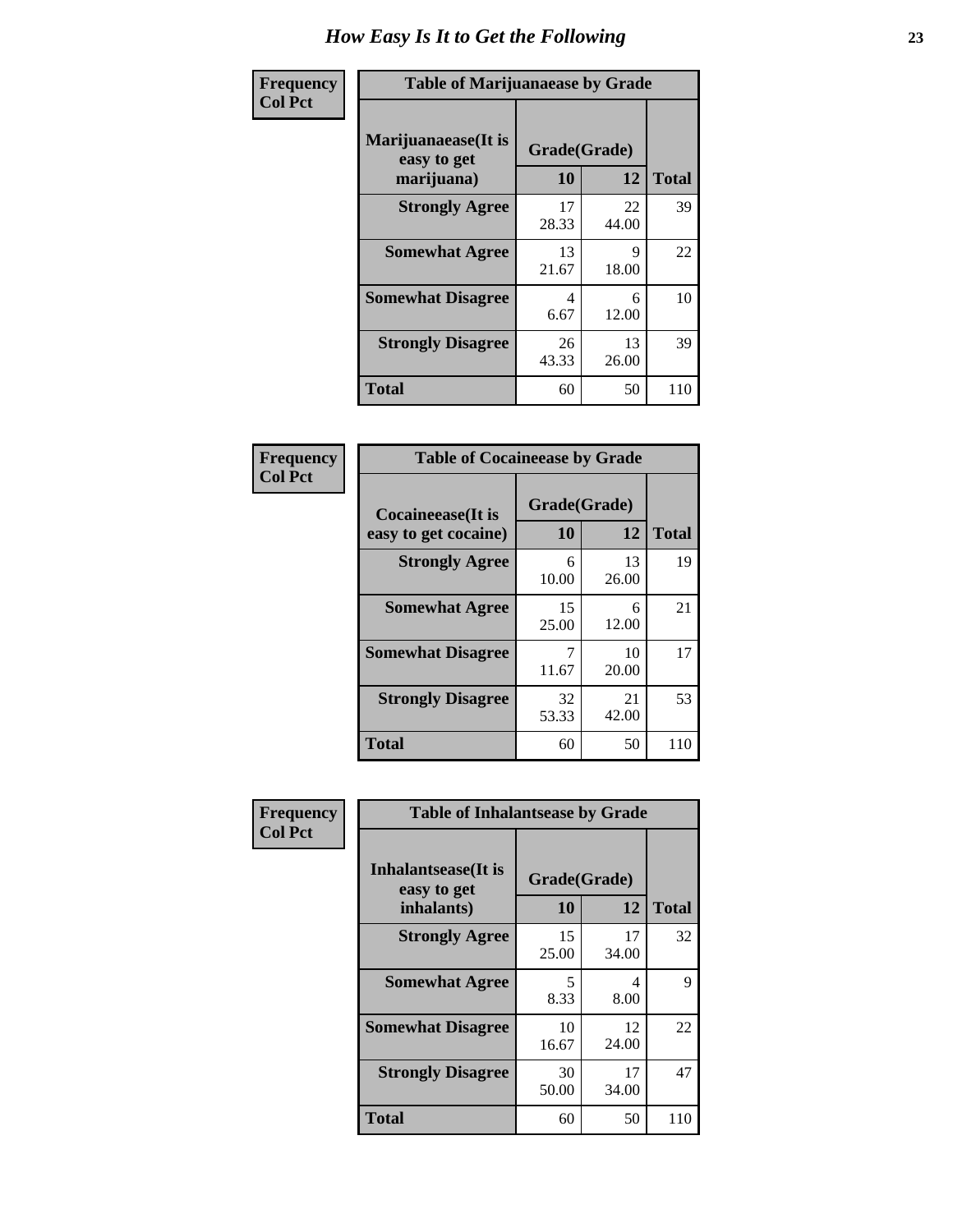| Frequency      | <b>Table of Steroidsease by Grade</b>               |                    |             |              |
|----------------|-----------------------------------------------------|--------------------|-------------|--------------|
| <b>Col Pct</b> | <b>Steroidsease</b> (It is<br>easy to get steroids) | Grade(Grade)<br>10 | 12          | <b>Total</b> |
|                | <b>Strongly Agree</b>                               | 8<br>13.33         | 11<br>22.00 | 19           |
|                | <b>Somewhat Agree</b>                               | 7<br>11.67         | 14.00       | 14           |
|                | <b>Somewhat Disagree</b>                            | 10<br>16.67        | 14.00       | 17           |
|                | <b>Strongly Disagree</b>                            | 35<br>58.33        | 25<br>50.00 | 60           |
|                | <b>Total</b>                                        | 60                 | 50          | 110          |

| Frequency      | <b>Table of Ecstasyease by Grade</b>              |                    |              |     |  |  |  |
|----------------|---------------------------------------------------|--------------------|--------------|-----|--|--|--|
| <b>Col Pct</b> | <b>Ecstasyease</b> (It is<br>easy to get ecstasy) | Grade(Grade)<br>10 | <b>Total</b> |     |  |  |  |
|                | <b>Strongly Agree</b>                             | 6<br>10.00         | 12<br>24.00  | 18  |  |  |  |
|                | <b>Somewhat Agree</b>                             | 11.67              | 6<br>12.00   | 13  |  |  |  |
|                | <b>Somewhat Disagree</b>                          | 12<br>20.00        | 10<br>20.00  | 22  |  |  |  |
|                | <b>Strongly Disagree</b>                          | 35<br>58.33        | 22<br>44.00  | 57  |  |  |  |
|                | Total                                             | 60                 | 50           | 110 |  |  |  |

| Frequency      |                                                            | <b>Table of Methease by Grade</b><br>Grade(Grade)<br>10<br>12<br>9<br>18.00<br>11.67<br>9<br>8<br>18.00<br>13.33<br>9<br>11<br>18.33<br>18.00<br>34<br>23<br>56.67<br>46.00 |    |              |
|----------------|------------------------------------------------------------|-----------------------------------------------------------------------------------------------------------------------------------------------------------------------------|----|--------------|
| <b>Col Pct</b> | <b>Methease</b> (It is easy<br>to get<br>methamphetamines) |                                                                                                                                                                             |    | <b>Total</b> |
|                | <b>Strongly Agree</b>                                      |                                                                                                                                                                             |    | 16           |
|                | <b>Somewhat Agree</b>                                      |                                                                                                                                                                             |    | 17           |
|                | <b>Somewhat Disagree</b>                                   |                                                                                                                                                                             |    | 20           |
|                | <b>Strongly Disagree</b>                                   |                                                                                                                                                                             |    | 57           |
|                | Total                                                      | 60                                                                                                                                                                          | 50 | 110          |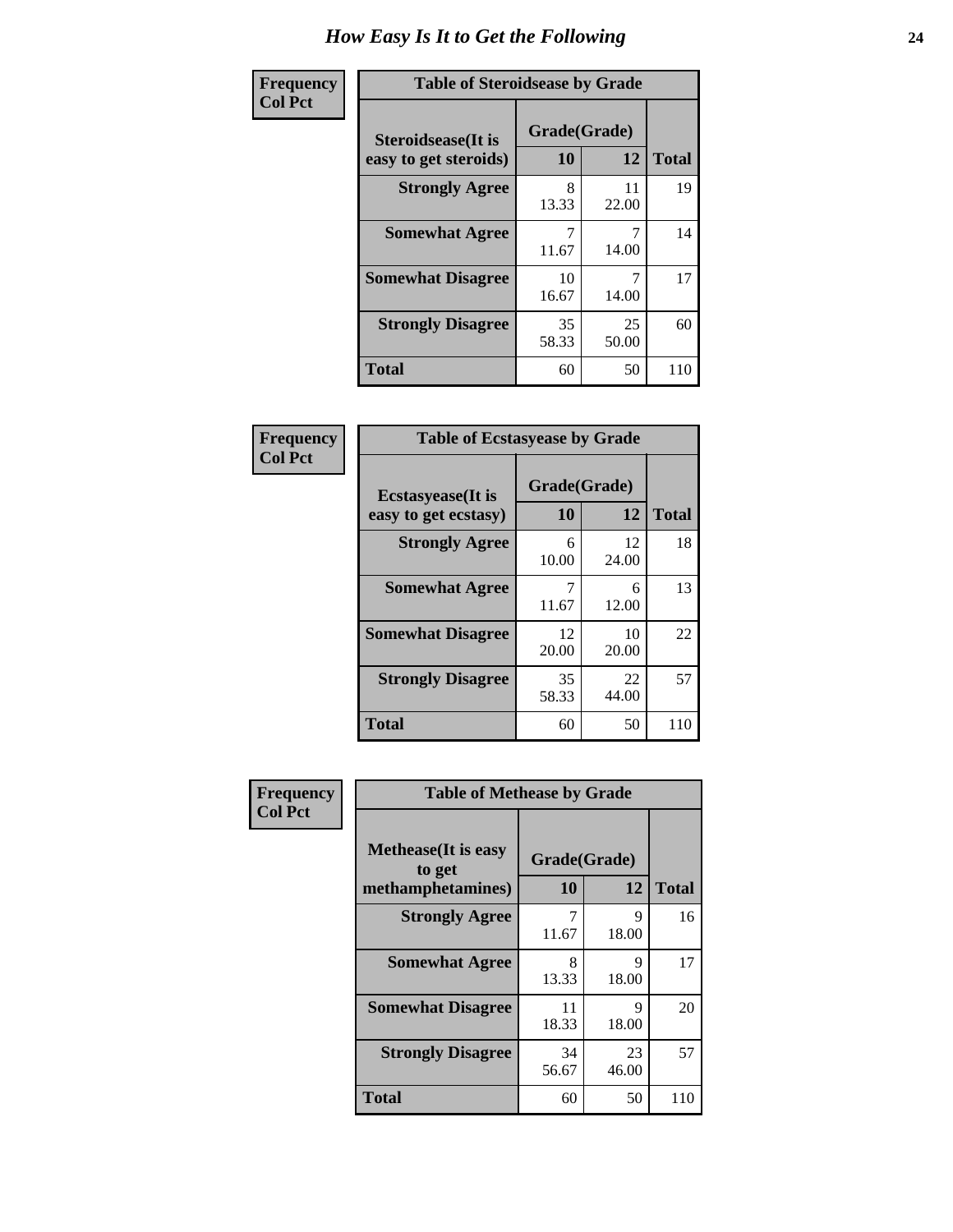| <b>Frequency</b> | <b>Table of Hallucinogensease by Grade</b>               |                    |             |              |  |  |
|------------------|----------------------------------------------------------|--------------------|-------------|--------------|--|--|
| <b>Col Pct</b>   | Hallucinogensease(It<br>is easy to get<br>hallucinogens) | Grade(Grade)<br>10 | 12          | <b>Total</b> |  |  |
|                  | <b>Strongly Agree</b>                                    | 6<br>10.00         | 9<br>18.00  | 15           |  |  |
|                  | <b>Somewhat Agree</b>                                    | 8<br>13.33         | 8<br>16.00  | 16           |  |  |
|                  | <b>Somewhat Disagree</b>                                 | Q<br>15.00         | 10<br>20.00 | 19           |  |  |
|                  | <b>Strongly Disagree</b>                                 | 37<br>61.67        | 23<br>46.00 | 60           |  |  |
|                  | <b>Total</b>                                             | 60                 | 50          | 110          |  |  |

| Frequency<br>  Col Pct |
|------------------------|
|                        |

| <b>Table of Prescriptionease by Grade</b>                                               |             |                    |              |  |  |
|-----------------------------------------------------------------------------------------|-------------|--------------------|--------------|--|--|
| <b>Prescriptionease(It</b><br>is easy to get<br>prescription drugs<br>not prescribed to | 10          | Grade(Grade)<br>12 | <b>Total</b> |  |  |
| me)                                                                                     |             |                    |              |  |  |
| <b>Strongly Agree</b>                                                                   | 15<br>25.00 | 19<br>38.00        | 34           |  |  |
| <b>Somewhat Agree</b>                                                                   | 6<br>10.00  | 8<br>16.00         | 14           |  |  |
| <b>Somewhat Disagree</b>                                                                | 8<br>13.33  | 8<br>16.00         | 16           |  |  |
| <b>Strongly Disagree</b>                                                                | 31<br>51.67 | 15<br>30.00        | 46           |  |  |
| <b>Total</b>                                                                            | 60          | 50                 | 110          |  |  |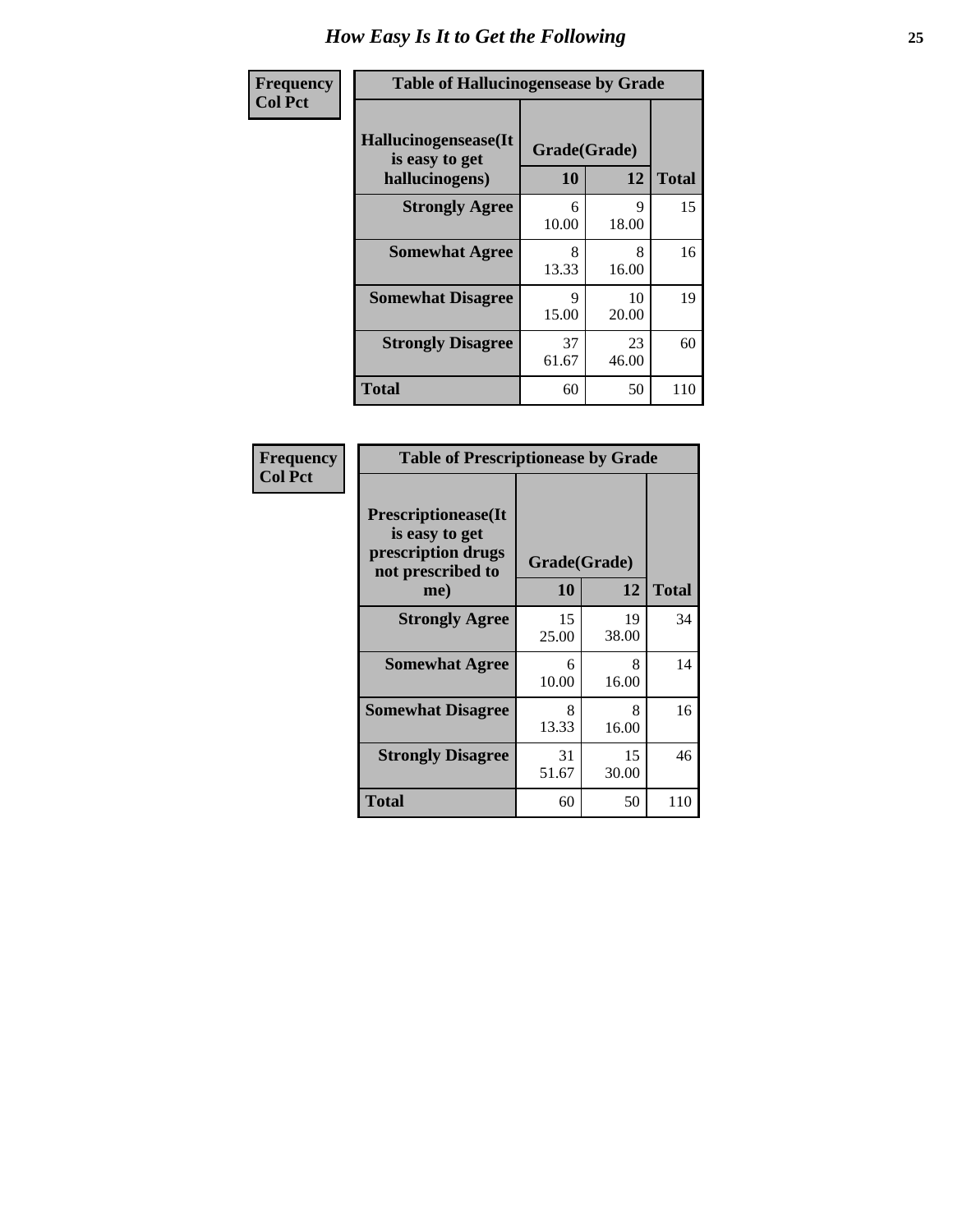#### *Age at Onset of Use* **26** *Results for "Age at Onset of Use" questions exclude students who said they did not use that substance*

| <b>Frequency</b> | <b>Table of Grade by Alcoholinit</b> |                  |                  |            |                  |                          |            |                         |                                                  |                  |              |
|------------------|--------------------------------------|------------------|------------------|------------|------------------|--------------------------|------------|-------------------------|--------------------------------------------------|------------------|--------------|
| <b>Row Pct</b>   |                                      |                  |                  |            |                  |                          |            |                         | Alcoholinit (I started using alcohol when I was) |                  |              |
|                  | Grade(Grade)                         | 8 or<br>younger  | 9                | 11         | 12               | 13                       | <b>14</b>  | 15                      | <b>16</b>                                        | 17               | <b>Total</b> |
|                  | 10                                   | 6.25             | $\theta$<br>0.00 | 2<br>12.50 | 6.25             | 2<br>12.50               | 31.25      | $\theta$<br>0.00        | 3<br>18.75                                       | 2<br>12.50       | 16           |
|                  | 12                                   | $\Omega$<br>0.00 | 9.09             | 9.09       | $\Omega$<br>0.00 | 9.09                     | 4<br>36.36 | $\overline{c}$<br>18.18 | ◠<br>18.18                                       | $\Omega$<br>0.00 | 11           |
|                  | <b>Total</b>                         |                  |                  | 3          |                  | 3                        | 9          | $\overline{c}$          |                                                  | $\overline{2}$   | 27           |
|                  |                                      |                  |                  |            |                  | Frequency Missing $= 83$ |            |                         |                                                  |                  |              |

| Frequency      | <b>Table of Grade by Cigarettesinit</b> |                                                |                               |                  |                  |                         |                  |                         |              |  |  |
|----------------|-----------------------------------------|------------------------------------------------|-------------------------------|------------------|------------------|-------------------------|------------------|-------------------------|--------------|--|--|
| <b>Row Pct</b> |                                         | Cigarettesinit (I started smoking tobacco when |                               |                  | I was)           |                         |                  |                         |              |  |  |
|                | Grade(Grade)   younger                  | 8 or                                           | 10                            | <b>12</b>        | 13               | 14                      | <b>15</b>        | <b>16</b>               | <b>Total</b> |  |  |
|                | 10                                      | 20.00                                          | 20.00                         | 20.00            | $\Omega$<br>0.00 | っ<br>40.00              | $\Omega$<br>0.00 | $\theta$<br>0.00        | 5            |  |  |
|                | 12                                      | $\Omega$<br>0.00                               | $\theta$<br>0.00              | $\theta$<br>0.00 | 3<br>30.00       | $\mathfrak{D}$<br>20.00 | 3<br>30.00       | $\mathfrak{D}$<br>20.00 | 10           |  |  |
|                | <b>Total</b>                            |                                                |                               | 1                | 3                | 4                       | 3                | 2                       | 15           |  |  |
|                |                                         |                                                | <b>Frequency Missing = 95</b> |                  |                  |                         |                  |                         |              |  |  |

| Frequency      | <b>Table of Grade by Smokelessinit</b> |                                             |                                                              |                           |                |  |  |
|----------------|----------------------------------------|---------------------------------------------|--------------------------------------------------------------|---------------------------|----------------|--|--|
| <b>Row Pct</b> |                                        |                                             | Smokelessinit(I<br>started chewing<br>tobacco when I<br>was) |                           |                |  |  |
|                | Grade(Grade)                           | 10                                          | 11                                                           | 17                        | <b>Total</b>   |  |  |
|                | 10                                     | 50.00                                       | 50.00                                                        | $\mathbf{\Omega}$<br>0.00 | $\mathfrak{D}$ |  |  |
|                | 12                                     | $\Omega$<br>0.00                            | $\mathbf{0}$<br>0.00                                         | 100.00                    |                |  |  |
|                | <b>Total</b>                           |                                             |                                                              |                           | 3              |  |  |
|                |                                        | <b>Frequency Missing <math>= 107</math></b> |                                                              |                           |                |  |  |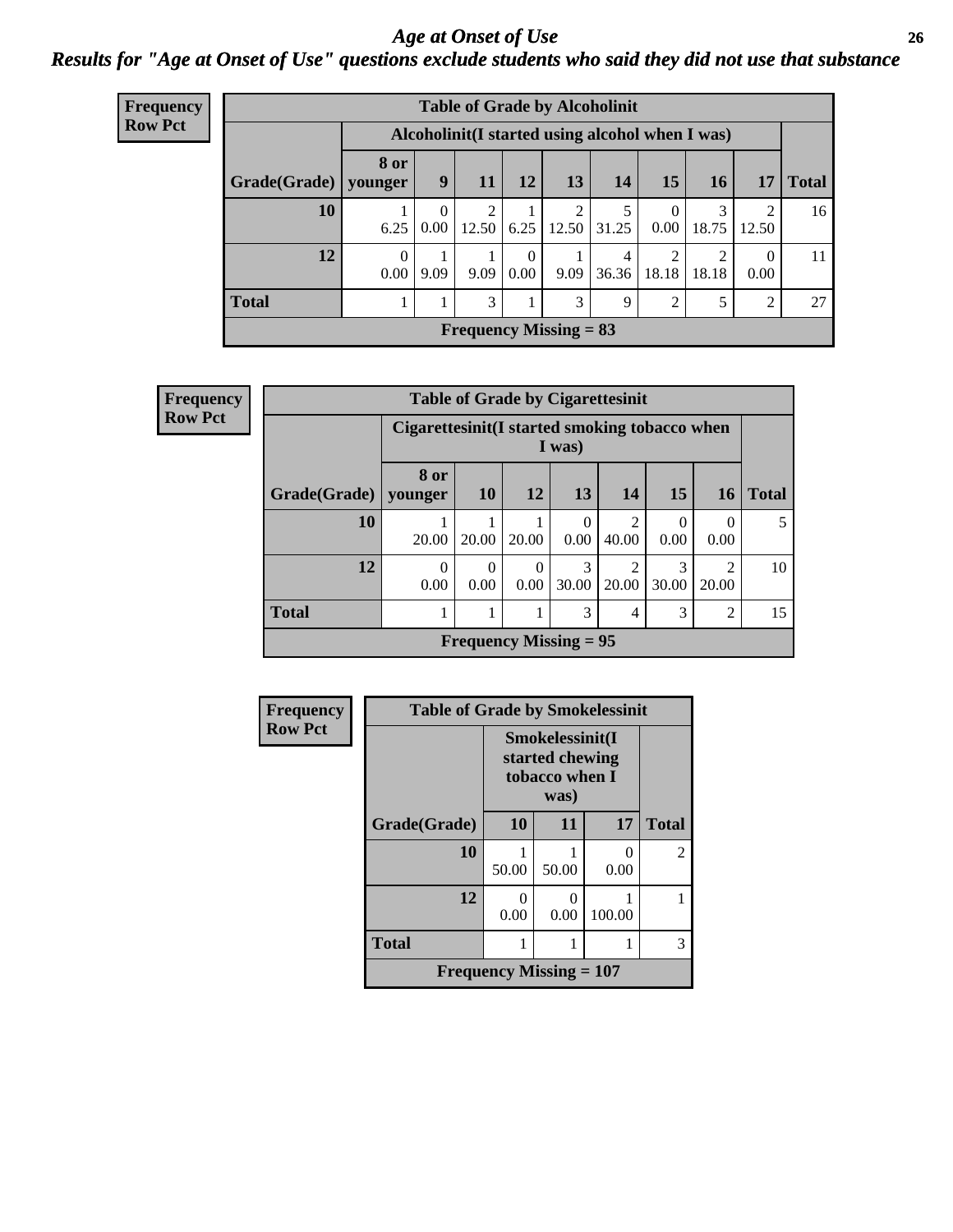#### *Age at Onset of Use* **27**

*Results for "Age at Onset of Use" questions exclude students who said they did not use that substance*

| Frequency      | <b>Table of Grade by Marijuanainit</b> |           |            |                  |                                                         |           |                       |              |  |
|----------------|----------------------------------------|-----------|------------|------------------|---------------------------------------------------------|-----------|-----------------------|--------------|--|
| <b>Row Pct</b> |                                        |           |            |                  | Marijuanainit (I started using<br>marijuana when I was) |           |                       |              |  |
|                | Grade(Grade)                           | <b>12</b> | <b>13</b>  | 14               | 15                                                      | 17        | <b>18 or</b><br>older | <b>Total</b> |  |
|                | 10                                     | 14.29     | 3<br>42.86 | 14.29            | 14.29                                                   | 0<br>0.00 | 14.29                 |              |  |
|                | 12                                     | 0<br>0.00 | 25.00      | $\Omega$<br>0.00 | 25.00                                                   | 25.00     | 25.00                 | 4            |  |
|                | <b>Total</b>                           |           | 4          |                  | $\overline{c}$                                          |           | $\overline{c}$        | 11           |  |
|                |                                        |           |            |                  | <b>Frequency Missing = 99</b>                           |           |                       |              |  |

#### *For Grade \* Cocaineinit all data are missing since all the levels of variable Cocaineinit are missing.*

| Frequency      | <b>Table of Grade by Inhalantsinit</b> |                                                              |              |  |  |  |  |
|----------------|----------------------------------------|--------------------------------------------------------------|--------------|--|--|--|--|
| <b>Row Pct</b> |                                        | Inhalantsinit(I<br>started using<br>inhalants<br>when I was) |              |  |  |  |  |
|                | Grade(Grade)                           | 9                                                            | <b>Total</b> |  |  |  |  |
|                | 10                                     | 100.00                                                       |              |  |  |  |  |
|                | 12                                     |                                                              | 0            |  |  |  |  |
|                | <b>Total</b>                           |                                                              |              |  |  |  |  |
|                |                                        | <b>Frequency Missing <math>= 109</math></b>                  |              |  |  |  |  |

*For Grade \* Steroidsinit all data are missing since all the levels of variable Steroidsinit are missing.*

*For Grade \* Ecstasyinit all data are missing since all the levels of variable Ecstasyinit are missing.*

*For Grade \* Methinit all data are missing since all the levels of variable Methinit are missing.*

*For Grade \* Hallucinogensinit all data are missing since all the levels of variable Hallucinogensinit are missing.*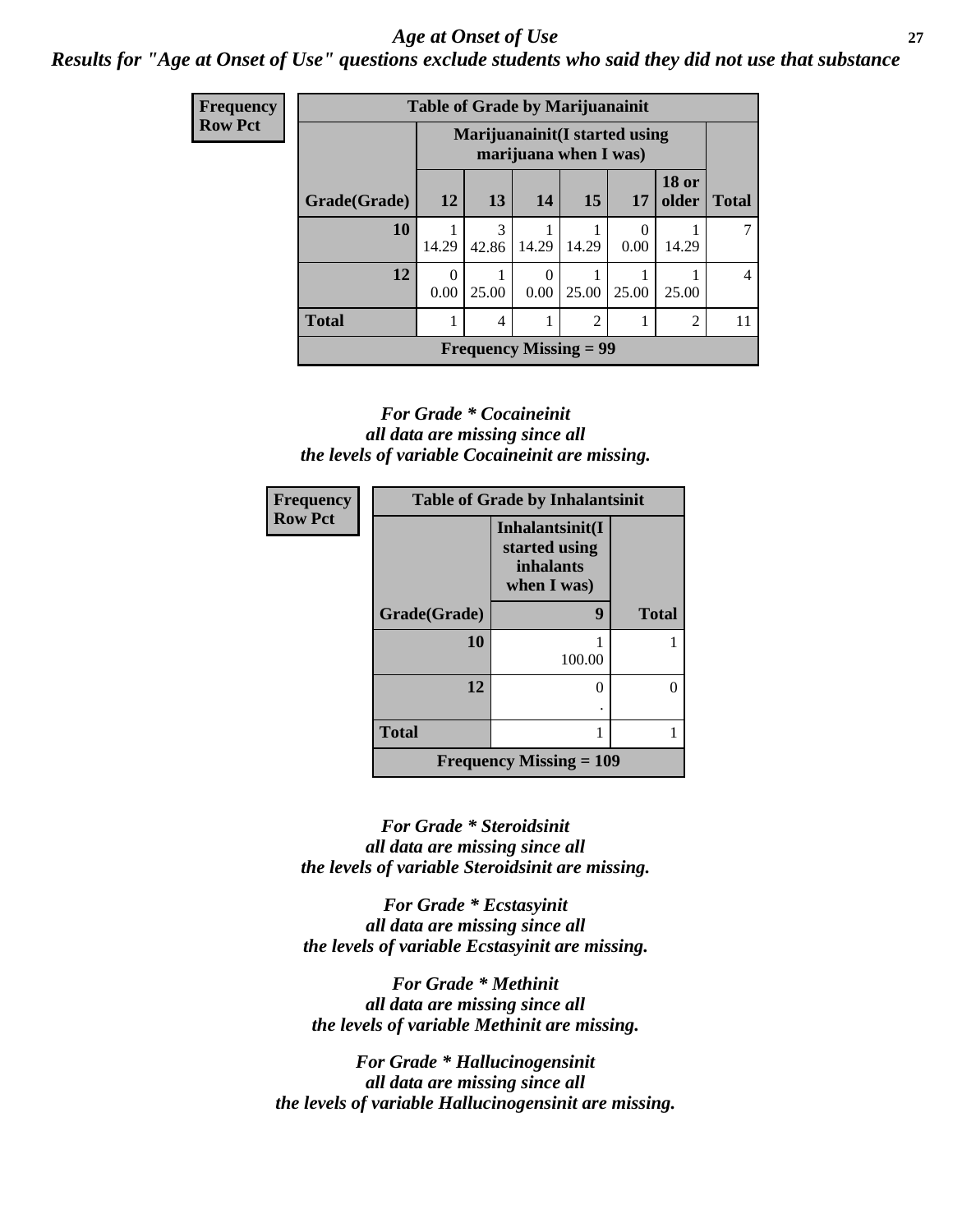#### *Age at Onset of Use* **28**

*Results for "Age at Onset of Use" questions exclude students who said they did not use that substance*

| Frequency      |                           | <b>Table of Grade by Prescriptioninit</b>                                                                |       |           |              |  |  |  |
|----------------|---------------------------|----------------------------------------------------------------------------------------------------------|-------|-----------|--------------|--|--|--|
| <b>Row Pct</b> |                           | <b>Prescriptioninit(I)</b><br>started using<br>prescription drugs not<br>prescribed to me when<br>I was) |       |           |              |  |  |  |
|                | Grade(Grade)              | 8 or<br>vounger                                                                                          | 14    | 15        | <b>Total</b> |  |  |  |
|                | 10                        | 0<br>0.00                                                                                                | 50.00 | 50.00     | 2            |  |  |  |
|                | 12                        | 3<br>100.00                                                                                              | 0.00  | 0<br>0.00 | 3            |  |  |  |
|                | <b>Total</b>              | 3                                                                                                        |       | 1         | 5            |  |  |  |
|                | Frequency Missing $= 105$ |                                                                                                          |       |           |              |  |  |  |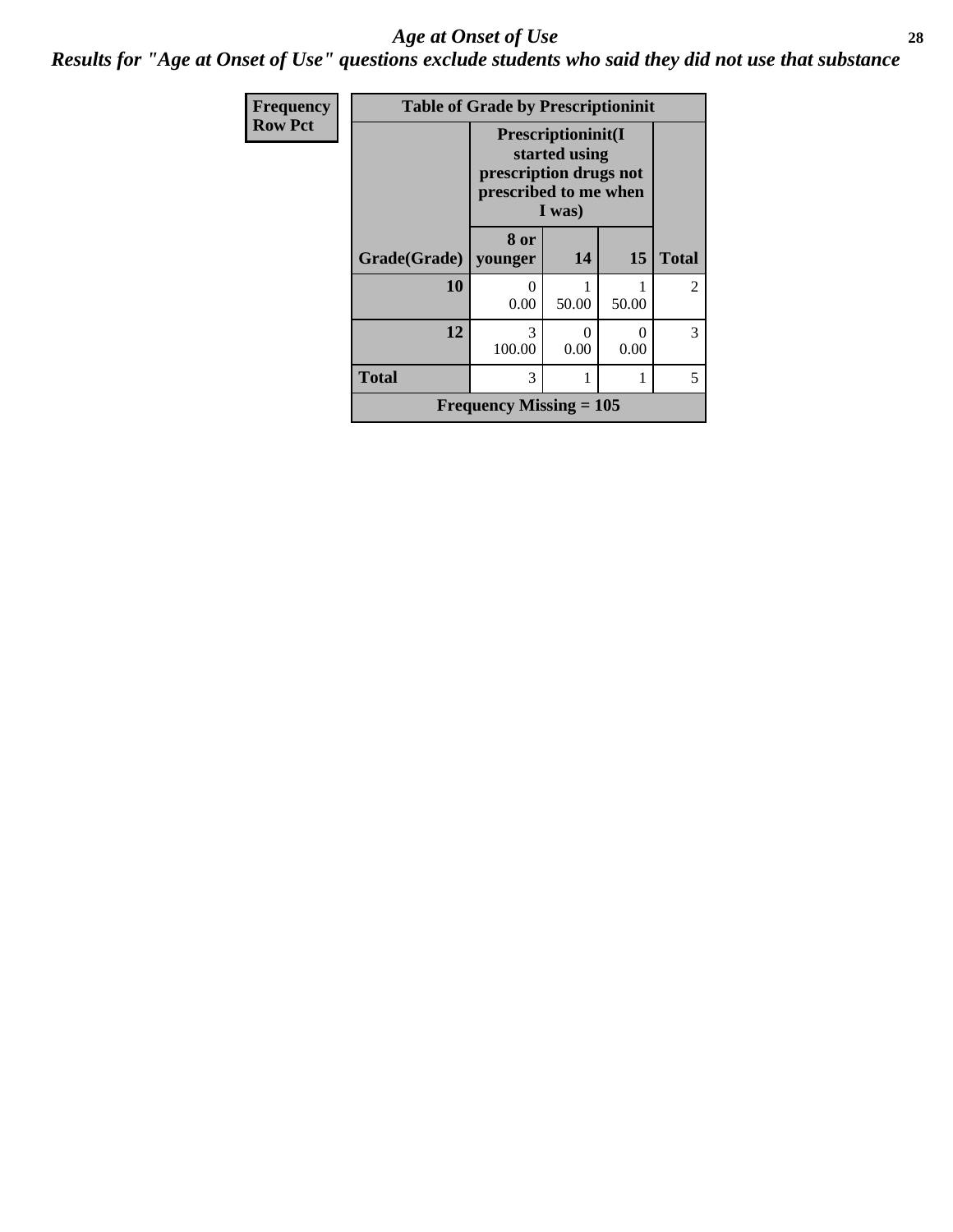| Frequency      | <b>Table of Alcoholharm by Grade</b>          |                    |                        |              |  |  |  |
|----------------|-----------------------------------------------|--------------------|------------------------|--------------|--|--|--|
| <b>Col Pct</b> | Alcoholharm(I<br>think alcohol is<br>harmful) | Grade(Grade)<br>10 | 12                     | <b>Total</b> |  |  |  |
|                | <b>Strongly Agree</b>                         | 33<br>55.00        | 35<br>70.00            | 68           |  |  |  |
|                | <b>Somewhat Agree</b>                         | 14<br>23.33        | 10<br>20.00            | 24           |  |  |  |
|                | <b>Somewhat Disagree</b>                      | 0<br>0.00          | $\mathfrak{D}$<br>4.00 | 2            |  |  |  |
|                | <b>Strongly Disagree</b>                      | 13<br>21.67        | 3<br>6.00              | 16           |  |  |  |
|                | <b>Total</b>                                  | 60                 | 50                     | 110          |  |  |  |

#### **Frequency Col Pct**

| <b>Table of Cigarettesharm by Grade</b>                  |                    |                           |              |  |  |
|----------------------------------------------------------|--------------------|---------------------------|--------------|--|--|
| Cigarettesharm(I<br>think smoking<br>tobacco is harmful) | Grade(Grade)<br>10 | 12                        | <b>Total</b> |  |  |
| <b>Strongly Agree</b>                                    | 43<br>71.67        | 41<br>82.00               | 84           |  |  |
| <b>Somewhat Agree</b>                                    | 5<br>8.33          | 14.00                     | 12           |  |  |
| <b>Somewhat Disagree</b>                                 | 3<br>5.00          | $\mathbf{\Omega}$<br>0.00 | 3            |  |  |
| <b>Strongly Disagree</b>                                 | 9<br>15.00         | $\mathfrak{D}$<br>4.00    | 11           |  |  |
| <b>Total</b>                                             | 60                 | 50                        | 110          |  |  |

| Frequency      | <b>Table of Smokelessharm by Grade</b>                  |                           |             |              |
|----------------|---------------------------------------------------------|---------------------------|-------------|--------------|
| <b>Col Pct</b> | Smokelessharm(I<br>think chewing<br>tobacco is harmful) | Grade(Grade)<br><b>10</b> | 12          | <b>Total</b> |
|                | <b>Strongly Agree</b>                                   | 44<br>73.33               | 42<br>84.00 | 86           |
|                | <b>Somewhat Agree</b>                                   | 4<br>6.67                 | 4<br>8.00   | 8            |
|                | <b>Somewhat Disagree</b>                                | 1.67                      | 2.00        | 2            |
|                | <b>Strongly Disagree</b>                                | 11<br>18.33               | 3<br>6.00   | 14           |
|                | <b>Total</b>                                            | 60                        | 50          | 110          |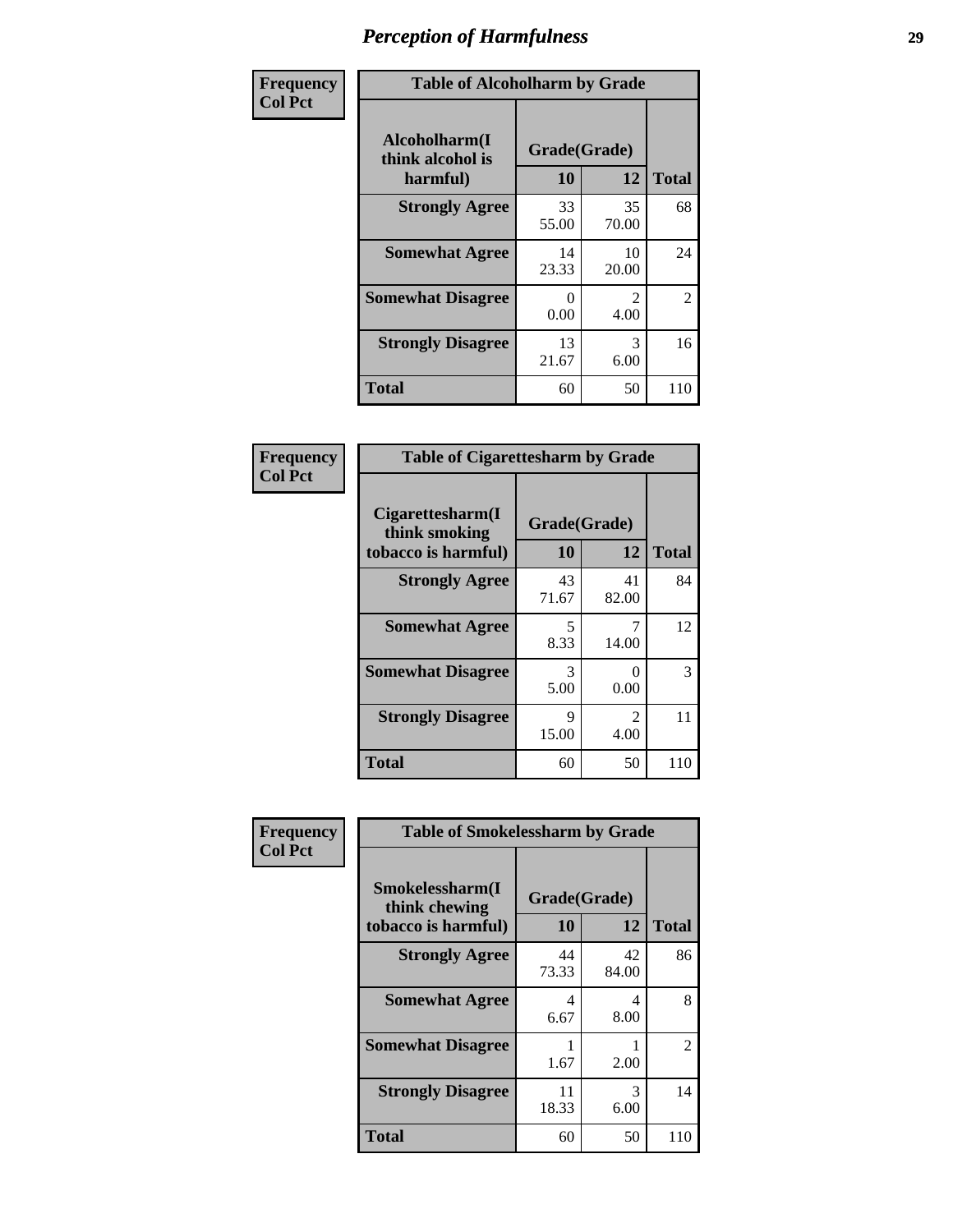| Frequency      | <b>Table of Marijuanaharm by Grade</b>            |                    |             |              |
|----------------|---------------------------------------------------|--------------------|-------------|--------------|
| <b>Col Pct</b> | Marijuanaharm(I<br>think marijuana is<br>harmful) | Grade(Grade)<br>10 | 12          | <b>Total</b> |
|                | <b>Strongly Agree</b>                             | 36<br>60.00        | 38<br>76.00 | 74           |
|                | <b>Somewhat Agree</b>                             | 11<br>18.33        | 3<br>6.00   | 14           |
|                | <b>Somewhat Disagree</b>                          | 2<br>3.33          | 3<br>6.00   | 5            |
|                | <b>Strongly Disagree</b>                          | 11<br>18.33        | 6<br>12.00  | 17           |
|                | <b>Total</b>                                      | 60                 | 50          | 110          |

#### **Frequency Col Pct**

| <b>Table of Cocaineharm by Grade</b> |              |                                     |              |  |  |
|--------------------------------------|--------------|-------------------------------------|--------------|--|--|
| Cocaineharm(I<br>think cocaine is    | Grade(Grade) |                                     |              |  |  |
| harmful)                             | 10           | 12                                  | <b>Total</b> |  |  |
| <b>Strongly Agree</b>                | 45<br>75.00  | 47<br>94.00                         | 92           |  |  |
| <b>Somewhat Agree</b>                | 6<br>10.00   | 2.00                                |              |  |  |
| <b>Strongly Disagree</b>             | 9<br>15.00   | $\mathcal{D}_{\mathcal{L}}$<br>4.00 | 11           |  |  |
| <b>Total</b>                         | 60           | 50                                  | 110          |  |  |

#### **Frequency Col Pct**

| <b>Table of Inhalantsharm by Grade</b> |              |             |              |  |  |
|----------------------------------------|--------------|-------------|--------------|--|--|
| Inhalantsharm(I<br>think inhalants     | Grade(Grade) |             |              |  |  |
| are harmful)                           | 10           | 12          | <b>Total</b> |  |  |
| <b>Strongly Agree</b>                  | 45<br>75.00  | 47<br>94.00 | 92           |  |  |
| <b>Somewhat Agree</b>                  | 6<br>10.00   | 2.00        |              |  |  |
| <b>Strongly Disagree</b>               | 9<br>15.00   | 2<br>4.00   | 11           |  |  |
| <b>Total</b>                           | 60           | 50          | 110          |  |  |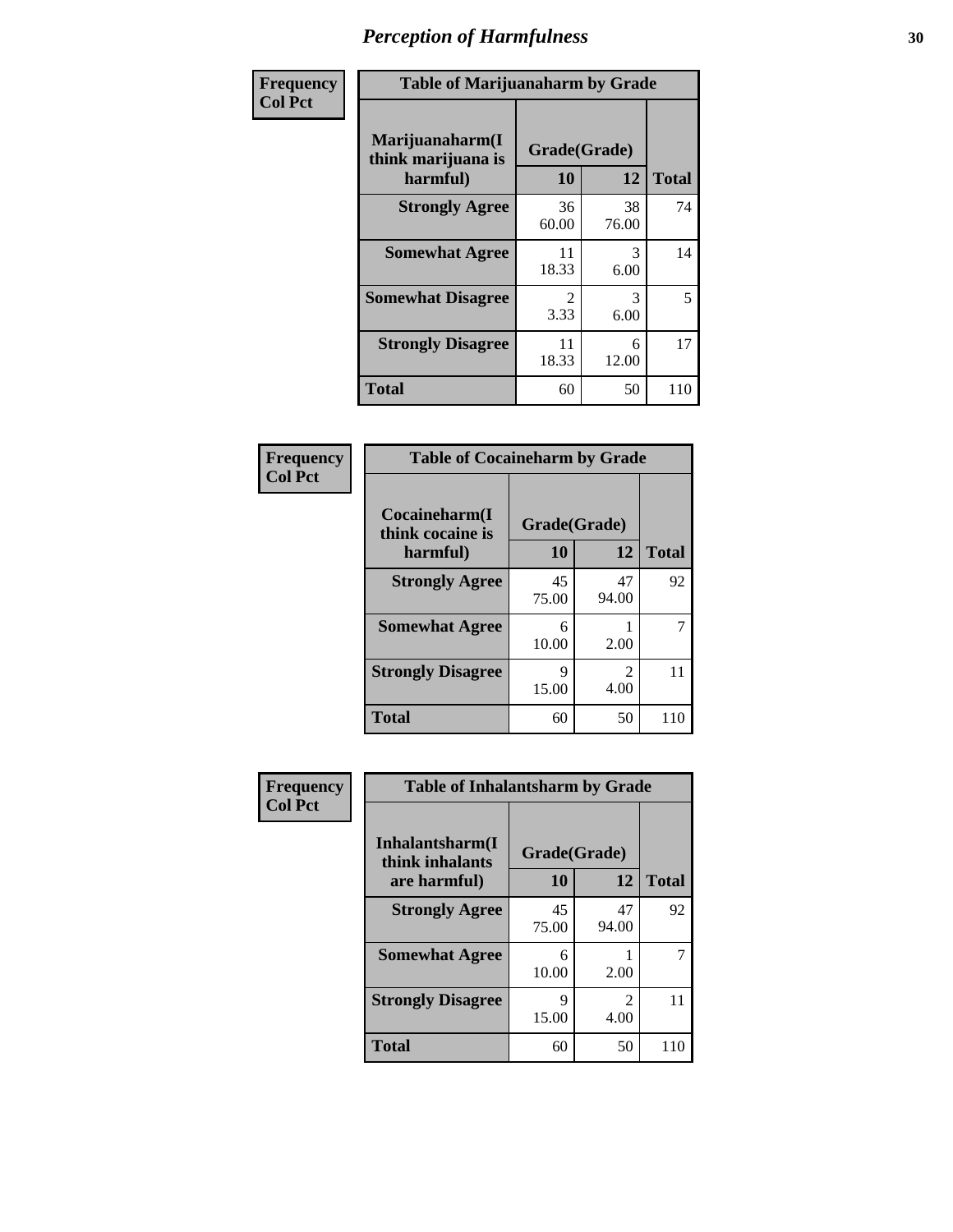| Frequency      | <b>Table of Steroidsharm by Grade</b> |              |             |              |
|----------------|---------------------------------------|--------------|-------------|--------------|
| <b>Col Pct</b> | Steroidsharm(I<br>think steroids are  | Grade(Grade) |             |              |
|                | harmful)                              | 10           | 12          | <b>Total</b> |
|                | <b>Strongly Agree</b>                 | 46<br>76.67  | 43<br>86.00 | 89           |
|                | <b>Somewhat Agree</b>                 | 5<br>8.33    | 5<br>10.00  | 10           |
|                | <b>Strongly Disagree</b>              | 9<br>15.00   | 2<br>4.00   | 11           |
|                | <b>Total</b>                          | 60           | 50          | 110          |

| Frequency      | <b>Table of Ecstasyharm by Grade</b>          |                    |                                     |              |
|----------------|-----------------------------------------------|--------------------|-------------------------------------|--------------|
| <b>Col Pct</b> | Ecstasyharm(I<br>think ecstasy is<br>harmful) | Grade(Grade)<br>10 | 12                                  | <b>Total</b> |
|                | <b>Strongly Agree</b>                         | 46<br>76.67        | 48<br>96.00                         | 94           |
|                | <b>Somewhat Agree</b>                         | 4<br>6.67          | $\mathbf{0}$<br>0.00                | 4            |
|                | <b>Somewhat Disagree</b>                      | 1.67               | $\mathbf{0}$<br>0.00                |              |
|                | <b>Strongly Disagree</b>                      | Q<br>15.00         | $\mathcal{D}_{\mathcal{L}}$<br>4.00 | 11           |
|                | <b>Total</b>                                  | 60                 | 50                                  | 110          |

| Frequency      | <b>Table of Methharm by Grade</b>            |              |                                     |                    |
|----------------|----------------------------------------------|--------------|-------------------------------------|--------------------|
| <b>Col Pct</b> | <b>Methharm</b> (I think<br>methamphetamines | Grade(Grade) |                                     |                    |
|                | are harmful)<br><b>Strongly Agree</b>        | 10<br>48     | 12<br>48                            | <b>Total</b><br>96 |
|                |                                              | 80.00        | 96.00                               |                    |
|                | <b>Somewhat Agree</b>                        | 3<br>5.00    | 0.00                                | 3                  |
|                | <b>Strongly Disagree</b>                     | 9<br>15.00   | $\mathcal{D}_{\mathcal{A}}$<br>4.00 | 11                 |
|                | <b>Total</b>                                 | 60           | 50                                  | 110                |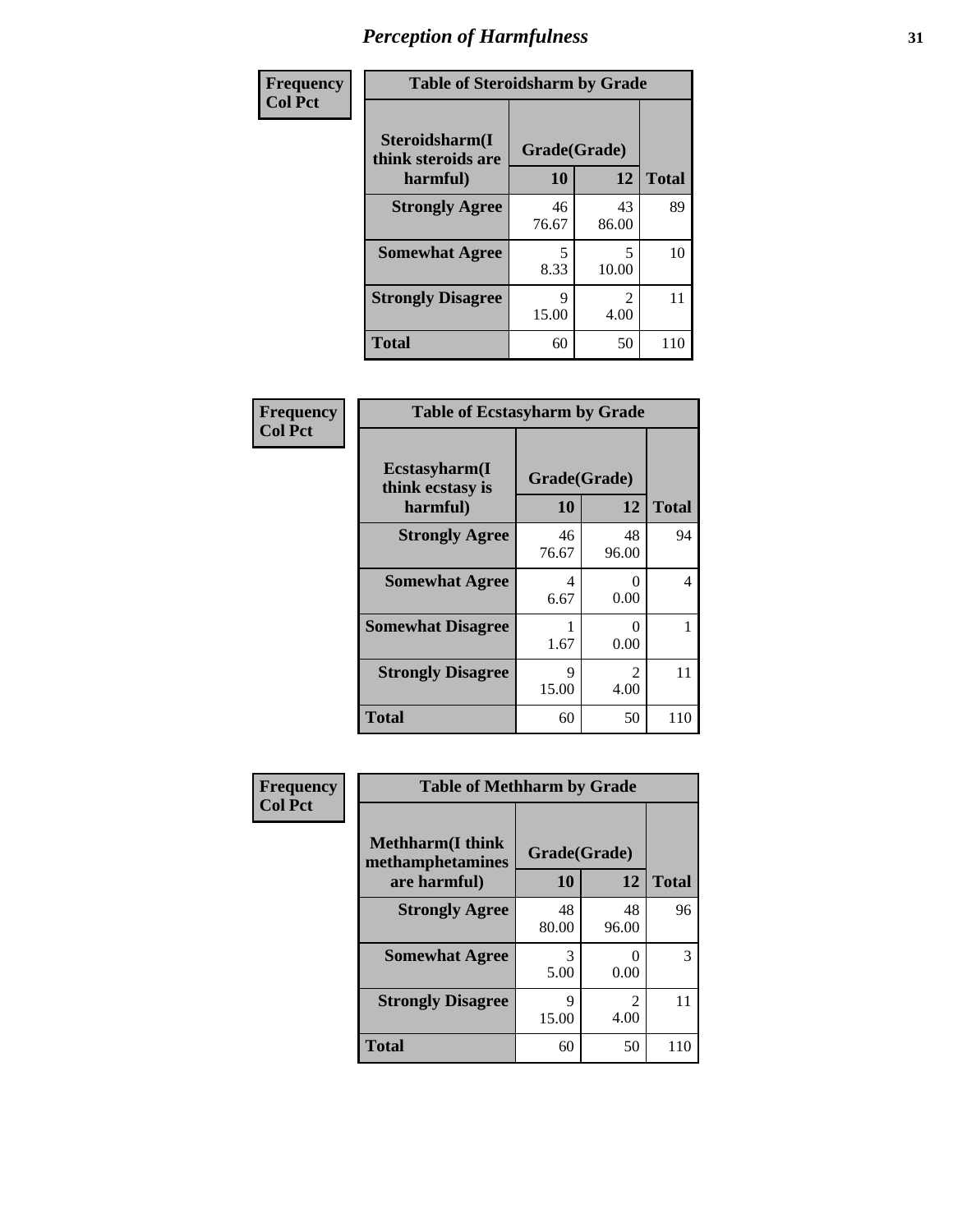| Frequency      | <b>Table of Hallucinogensharm by Grade</b> |              |                       |              |
|----------------|--------------------------------------------|--------------|-----------------------|--------------|
| <b>Col Pct</b> | Hallucinogensharm(I<br>think hallucinogens | Grade(Grade) |                       |              |
|                | are harmful)                               | 10           | 12                    | <b>Total</b> |
|                | <b>Strongly Agree</b>                      | 47<br>78.33  | 47<br>94.00           | 94           |
|                | <b>Somewhat Agree</b>                      | 4<br>6.67    | 2.00                  | 5            |
|                | <b>Strongly Disagree</b>                   | 9<br>15.00   | $\mathcal{L}$<br>4.00 | 11           |
|                | <b>Total</b>                               | 60           | 50                    | 110          |

| Frequency      | <b>Table of Prescriptionharm by Grade</b>                                 |              |             |              |
|----------------|---------------------------------------------------------------------------|--------------|-------------|--------------|
| <b>Col Pct</b> | Prescriptionharm(I<br>think prescription<br>drugs not<br>prescribed to me | Grade(Grade) |             |              |
|                | are harmful)                                                              | <b>10</b>    | 12          | <b>Total</b> |
|                | <b>Strongly Agree</b>                                                     | 41<br>68.33  | 40<br>80.00 | 81           |
|                | <b>Somewhat Agree</b>                                                     | 9<br>15.00   | 6<br>12.00  | 15           |
|                | <b>Somewhat Disagree</b>                                                  | 1.67         | 2.00        | 2            |
|                | <b>Strongly Disagree</b>                                                  | 9<br>15.00   | 3<br>6.00   | 12           |
|                | Total                                                                     | 60           | 50          | 110          |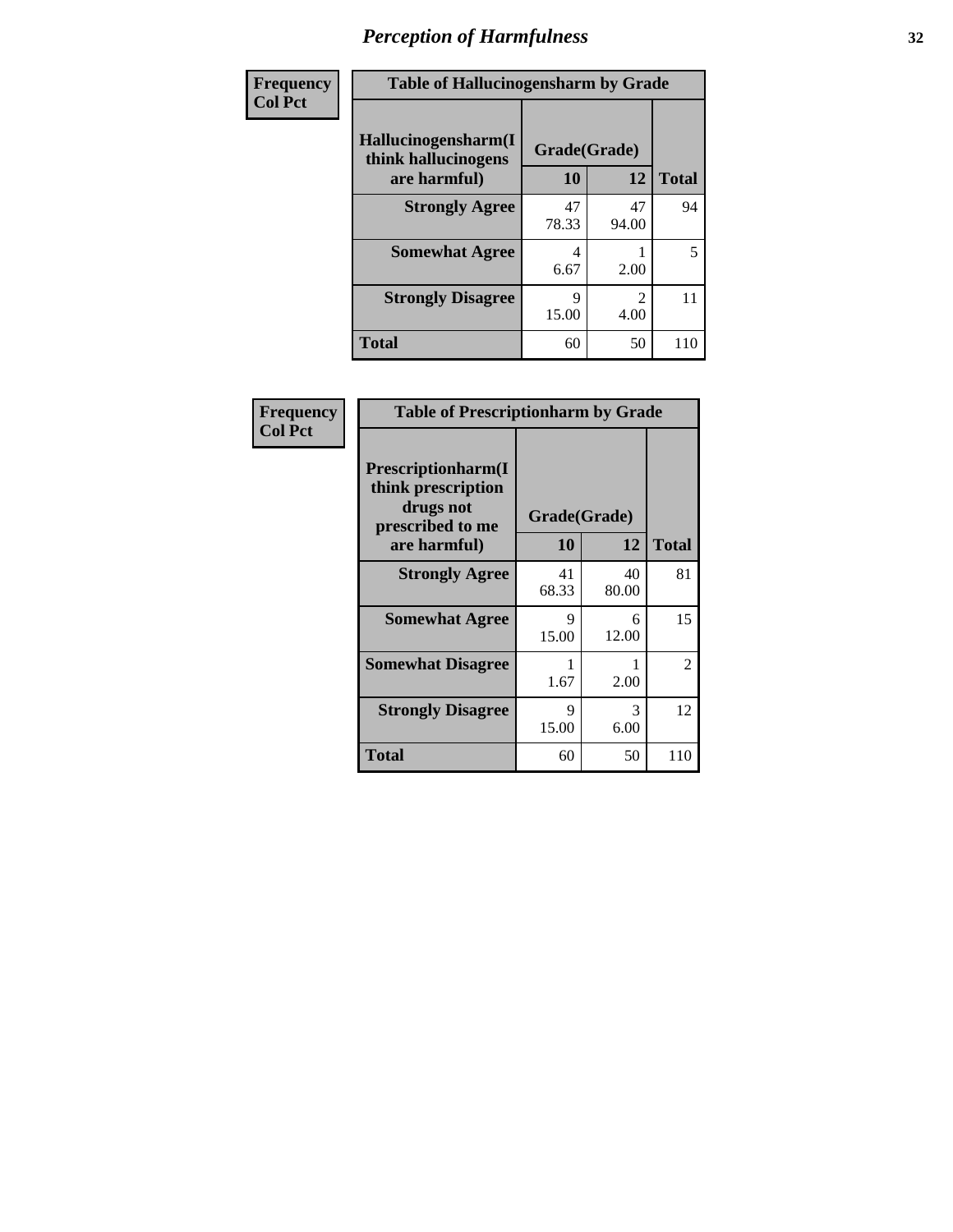### *Disapproval by Adults* **33**

| Frequency      | <b>Table of Alcoholadult by Grade</b>                                 |                    |             |              |
|----------------|-----------------------------------------------------------------------|--------------------|-------------|--------------|
| <b>Col Pct</b> | <b>Alcoholadult</b> (Adults<br>would disapprove if<br>I used alcohol) | Grade(Grade)<br>10 | 12          | <b>Total</b> |
|                | <b>Strongly Agree</b>                                                 | 32<br>53.33        | 36<br>72.00 | 68           |
|                | <b>Somewhat Agree</b>                                                 | 8<br>13.33         | 6<br>12.00  | 14           |
|                | <b>Somewhat Disagree</b>                                              | 9<br>15.00         | 14.00       | 16           |
|                | <b>Strongly Disagree</b>                                              | 11<br>18.33        | 2.00        | 12           |
|                | <b>Total</b>                                                          | 60                 | 50          | 110          |

#### **Frequency Col Pct**

| <b>Table of Tobaccoadult by Grade</b>                                 |                       |                       |              |  |  |
|-----------------------------------------------------------------------|-----------------------|-----------------------|--------------|--|--|
| <b>Tobaccoadult</b> (Adults<br>would disapprove if<br>I used tobacco) | Grade(Grade)<br>10    | 12                    | <b>Total</b> |  |  |
| <b>Strongly Agree</b>                                                 | 37<br>61.67           | 43<br>86.00           | 80           |  |  |
| <b>Somewhat Agree</b>                                                 | $\mathcal{L}$<br>3.33 | $\mathcal{R}$<br>6.00 | 5            |  |  |
| <b>Somewhat Disagree</b>                                              | 4<br>6.67             | 3<br>6.00             | 7            |  |  |
| <b>Strongly Disagree</b>                                              | 17<br>28.33           | 2.00                  | 18           |  |  |
| <b>Total</b>                                                          | 60                    | 50                    | 110          |  |  |

| Frequency<br><b>Col Pct</b> | <b>Table of Marijuanaadult by Grade</b>                           |                    |                  |              |
|-----------------------------|-------------------------------------------------------------------|--------------------|------------------|--------------|
|                             | Marijuanaadult(Adults<br>would disapprove if I<br>used marijuana) | Grade(Grade)<br>10 | 12               | <b>Total</b> |
|                             | <b>Strongly Agree</b>                                             | 40<br>66.67        | 45<br>90.00      | 85           |
|                             | <b>Somewhat Agree</b>                                             | 5<br>8.33          | 4<br>8.00        | 9            |
|                             | <b>Somewhat Disagree</b>                                          | 6<br>10.00         | 2.00             |              |
|                             | <b>Strongly Disagree</b>                                          | 9<br>15.00         | $\Omega$<br>0.00 | 9            |
|                             | <b>Total</b>                                                      | 60                 | 50               | 110          |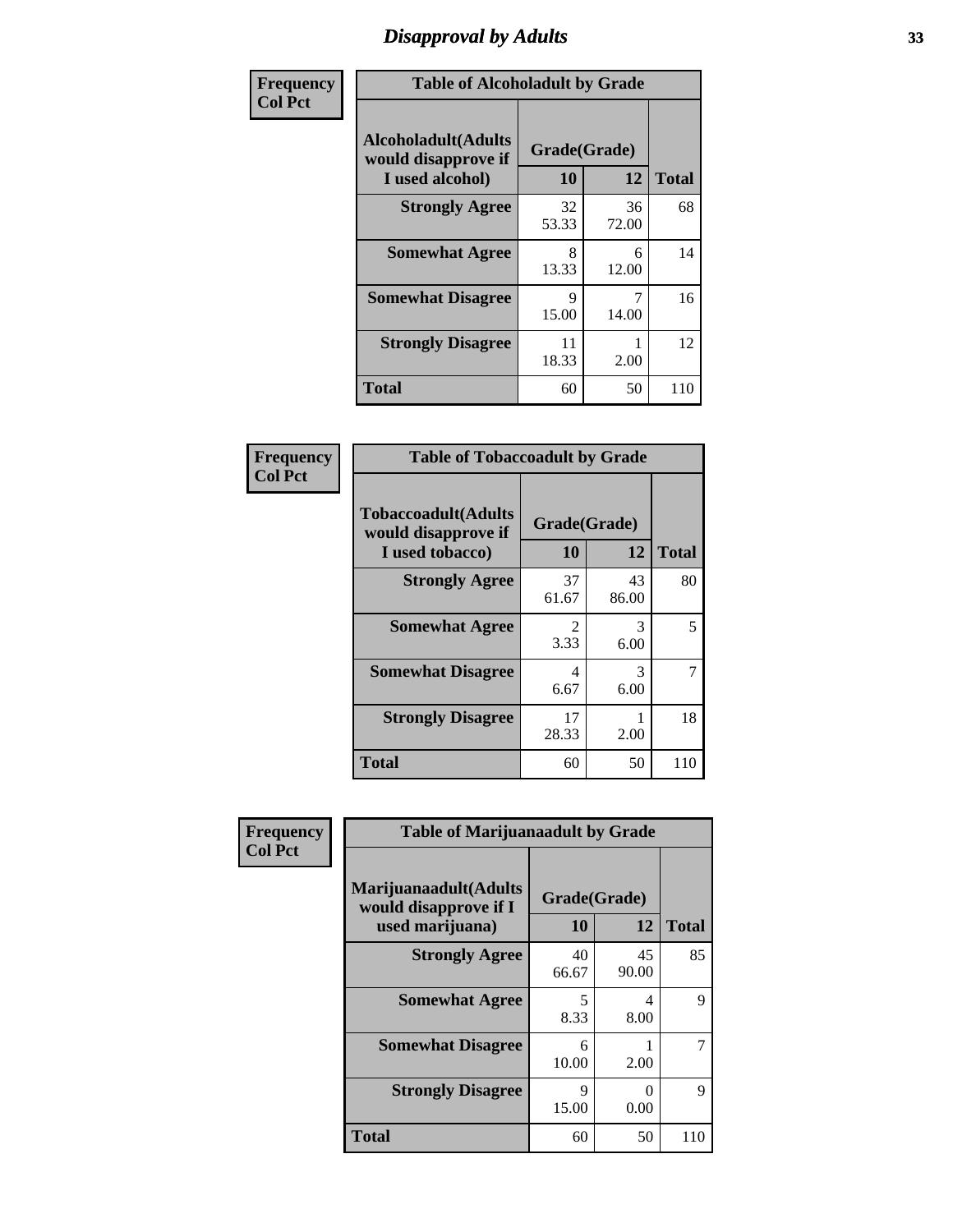### *Disapproval by Adults* **34**

| Frequency      | <b>Table of Otherdrugadult by Grade</b>                                     |                    |             |              |
|----------------|-----------------------------------------------------------------------------|--------------------|-------------|--------------|
| <b>Col Pct</b> | <b>Otherdrugadult</b> (Adults<br>would disapprove if I<br>used other drugs) | Grade(Grade)<br>10 | 12          | <b>Total</b> |
|                | <b>Strongly Agree</b>                                                       | 44<br>73.33        | 48<br>96.00 | 92           |
|                | <b>Somewhat Agree</b>                                                       | 4<br>6.67          | 2<br>4.00   | 6            |
|                | <b>Strongly Disagree</b>                                                    | 12<br>20.00        | 0<br>0.00   | 12           |
|                | <b>Total</b>                                                                | 60                 | 50          | 110          |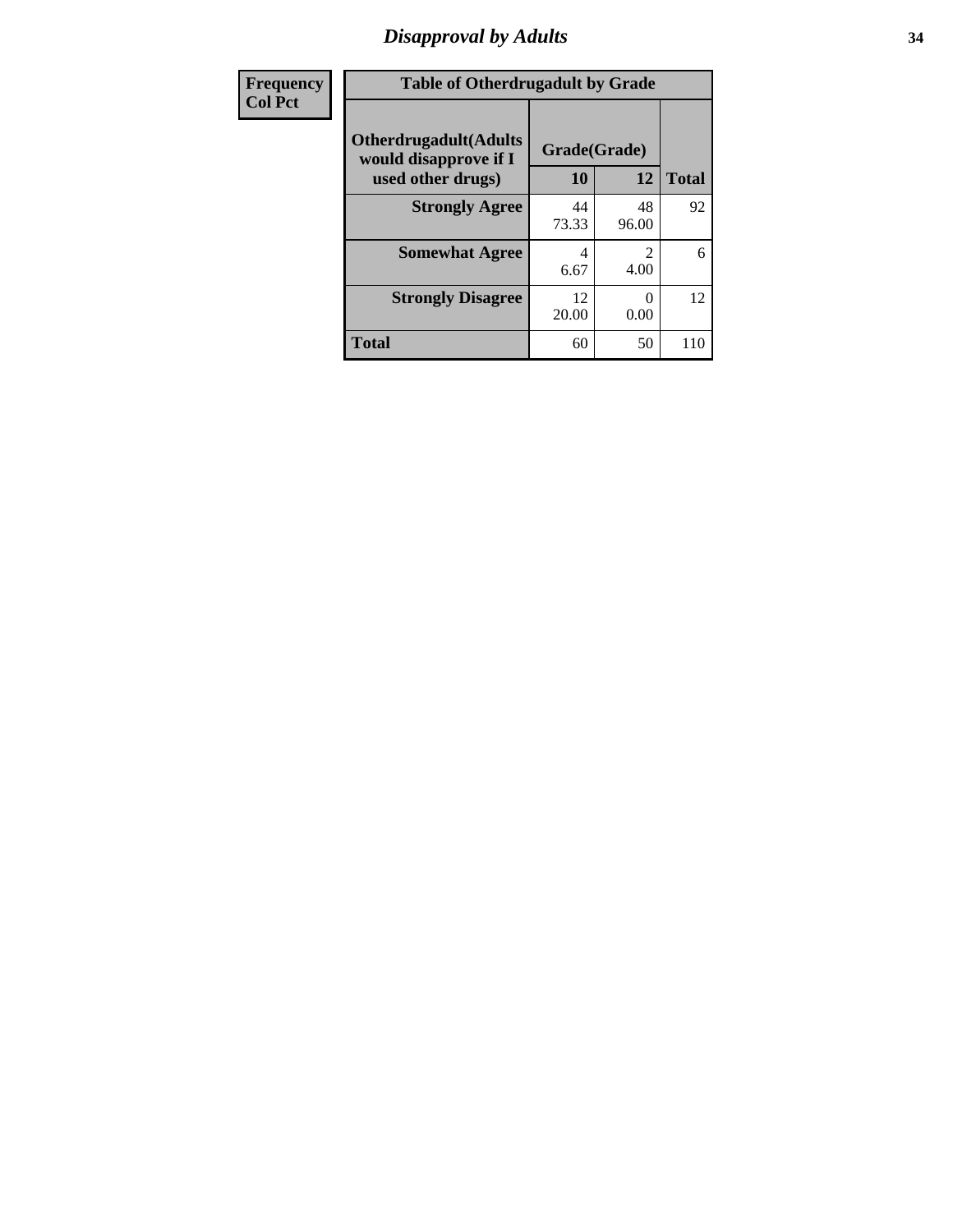### *Disapproval by Peers* **35**

| Frequency      | <b>Table of Alcoholpeer by Grade</b>                    |              |             |              |
|----------------|---------------------------------------------------------|--------------|-------------|--------------|
| <b>Col Pct</b> | Alcoholpeer(My<br>friends would<br>disapprove if I used | Grade(Grade) |             |              |
|                | alcohol)                                                | 10           | 12          | <b>Total</b> |
|                | <b>Strongly Agree</b>                                   | 18<br>30.00  | 17<br>34.00 | 35           |
|                | <b>Somewhat Agree</b>                                   | 18<br>30.00  | 14<br>28.00 | 32           |
|                | <b>Somewhat Disagree</b>                                | 10<br>16.67  | 15<br>30.00 | 25           |
|                | <b>Strongly Disagree</b>                                | 14<br>23.33  | 4<br>8.00   | 18           |
|                | Total                                                   | 60           | 50          | 110          |

| Frequency      | <b>Table of Tobaccopeer by Grade</b>                                |                    |             |              |
|----------------|---------------------------------------------------------------------|--------------------|-------------|--------------|
| <b>Col Pct</b> | Tobaccopeer(My<br>friends would<br>disapprove if I used<br>tobacco) | Grade(Grade)<br>10 | 12          | <b>Total</b> |
|                | <b>Strongly Agree</b>                                               | 27<br>45.00        | 25<br>50.00 | 52           |
|                | <b>Somewhat Agree</b>                                               | 11<br>18.33        | 10<br>20.00 | 21           |
|                | <b>Somewhat Disagree</b>                                            | 10<br>16.67        | 10<br>20.00 | 20           |
|                | <b>Strongly Disagree</b>                                            | 12<br>20.00        | 5<br>10.00  | 17           |
|                | <b>Total</b>                                                        | 60                 | 50          | 110          |

| Frequency      | <b>Table of Marijuanapeer by Grade</b>                    |              |             |              |
|----------------|-----------------------------------------------------------|--------------|-------------|--------------|
| <b>Col Pct</b> | Marijuanapeer(My<br>friends would<br>disapprove if I used | Grade(Grade) |             |              |
|                | marijuana)                                                | 10           | 12          | <b>Total</b> |
|                | <b>Strongly Agree</b>                                     | 21<br>35.00  | 27<br>54.00 | 48           |
|                | <b>Somewhat Agree</b>                                     | 17<br>28.33  | 14.00       | 24           |
|                | <b>Somewhat Disagree</b>                                  | 11<br>18.33  | 11<br>22.00 | 22           |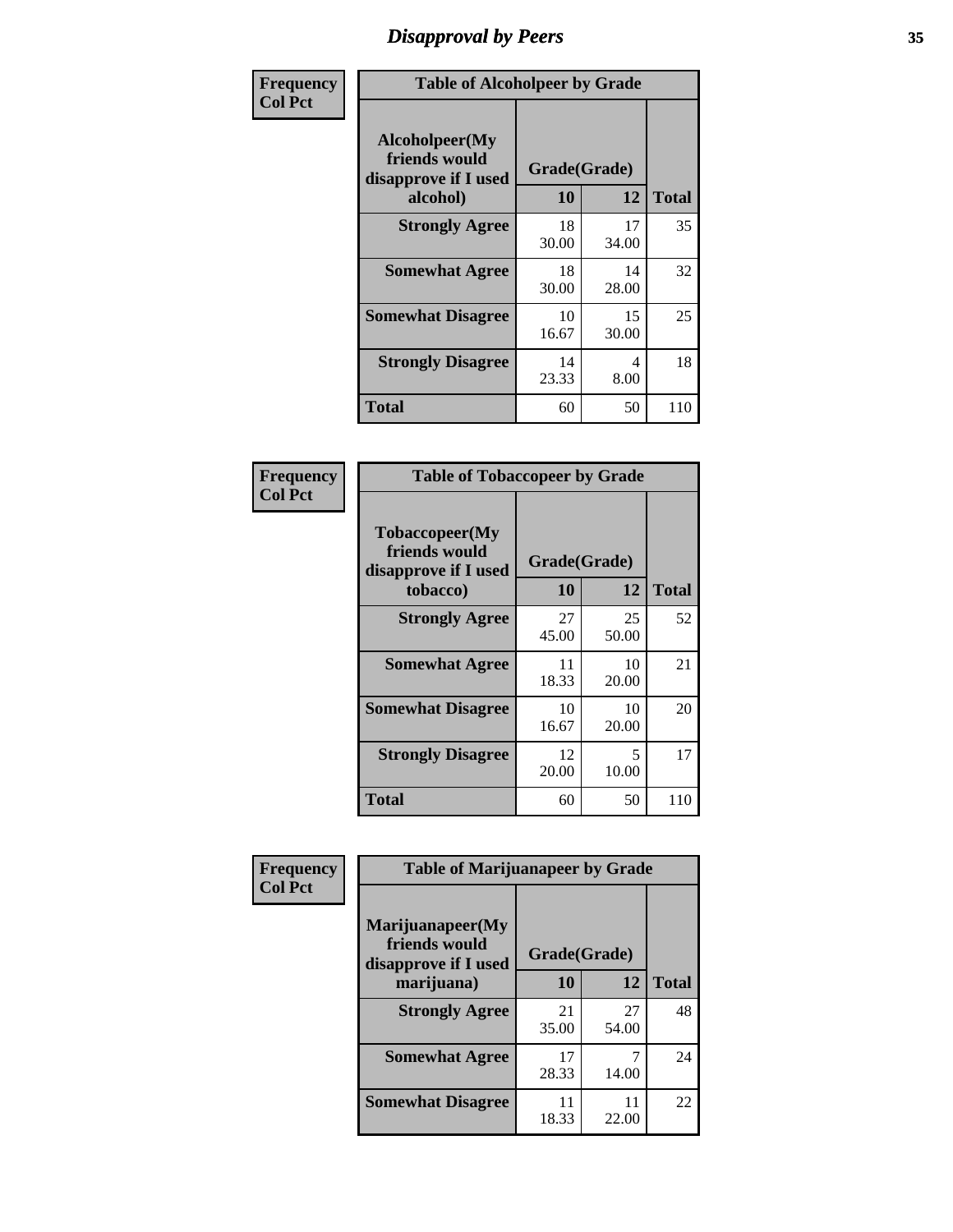## *Disapproval by Peers* **36**

| Frequency<br><b>Col Pct</b> | <b>Table of Marijuanapeer by Grade</b>                                  |                    |       |              |
|-----------------------------|-------------------------------------------------------------------------|--------------------|-------|--------------|
|                             | Marijuanapeer(My<br>friends would<br>disapprove if I used<br>marijuana) | Grade(Grade)<br>10 | 12    | <b>Total</b> |
|                             | <b>Strongly Disagree</b>                                                | 11<br>18.33        | 10.00 | 16           |
|                             | Total                                                                   | 60                 | 50    | 110          |

| Frequency      | <b>Table of Otherdrugpeer by Grade</b>                                    |                    |             |              |
|----------------|---------------------------------------------------------------------------|--------------------|-------------|--------------|
| <b>Col Pct</b> | Otherdrugpeer(My<br>friends would<br>disapprove if I used<br>other drugs) | Grade(Grade)<br>10 | 12          | <b>Total</b> |
|                | <b>Strongly Agree</b>                                                     | 26<br>43.33        | 33<br>66.00 | 59           |
|                | <b>Somewhat Agree</b>                                                     | 13<br>21.67        | 8<br>16.00  | 21           |
|                | <b>Somewhat Disagree</b>                                                  | 9<br>15.00         | 9<br>18.00  | 18           |
|                | <b>Strongly Disagree</b>                                                  | 12<br>20.00        | 0<br>0.00   | 12           |
|                | Total                                                                     | 60                 | 50          | 110          |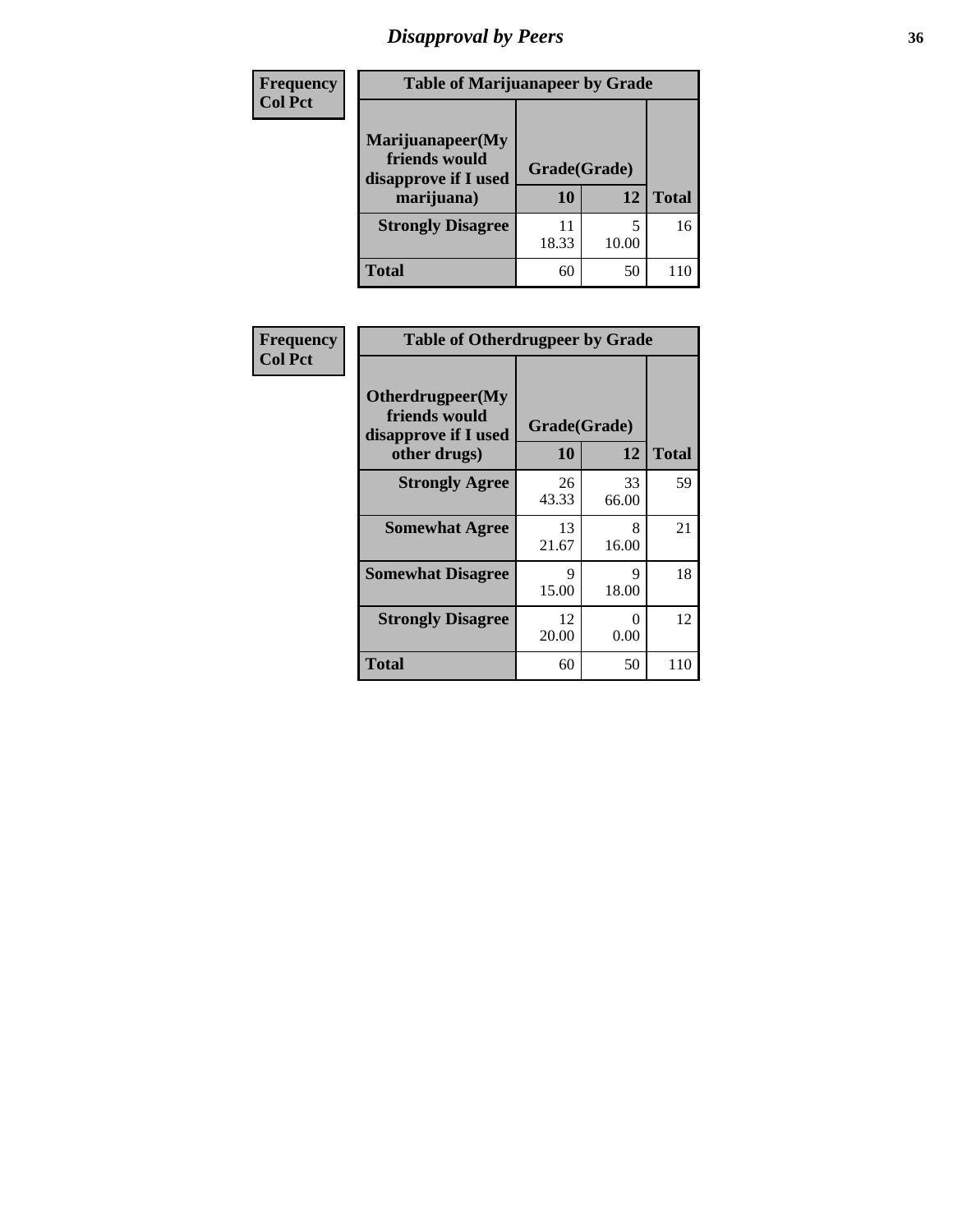| Frequency<br><b>Col Pct</b> | <b>Table of Alcohollocation1 by Grade</b>      |             |             |              |  |
|-----------------------------|------------------------------------------------|-------------|-------------|--------------|--|
|                             | Grade(Grade)<br><b>Alcohollocation1(Places</b> |             |             |              |  |
|                             | <b>Friends Use Alcohol)</b>                    | 10          | 12          | <b>Total</b> |  |
|                             |                                                | 24<br>40.00 | 22<br>44.00 | 46           |  |
|                             | Do Not Use                                     | 36<br>60.00 | 28<br>56.00 | 64           |  |
|                             | <b>Total</b>                                   | 60          | 50          | 110          |  |

| Frequency      | <b>Table of Alcohollocation2 by Grade</b>                     |                    |             |              |
|----------------|---------------------------------------------------------------|--------------------|-------------|--------------|
| <b>Col Pct</b> | <b>Alcohollocation2(Places</b><br><b>Friends Use Alcohol)</b> | Grade(Grade)<br>10 | <b>12</b>   | <b>Total</b> |
|                |                                                               | 48<br>80.00        | 36<br>72.00 | 84           |
|                | Home                                                          | 12<br>20.00        | 14<br>28.00 | 26           |
|                | <b>Total</b>                                                  | 60                 | 50          | 110          |

| Frequency<br><b>Col Pct</b> | <b>Table of Alcohollocation 3 by Grade</b>                    |                    |             |              |
|-----------------------------|---------------------------------------------------------------|--------------------|-------------|--------------|
|                             | <b>Alcohollocation3(Places</b><br><b>Friends Use Alcohol)</b> | Grade(Grade)<br>10 | 12          | <b>Total</b> |
|                             |                                                               | 58<br>96.67        | 47<br>94.00 | 105          |
|                             | <b>School</b>                                                 | 3.33               | 3<br>6.00   |              |
|                             | <b>Total</b>                                                  | 60                 | 50          | 110          |

| <b>Frequency</b> | <b>Table of Alcohollocation4 by Grade</b> |              |             |              |  |
|------------------|-------------------------------------------|--------------|-------------|--------------|--|
| <b>Col Pct</b>   | <b>Alcohollocation4(Places</b>            | Grade(Grade) |             |              |  |
|                  | <b>Friends Use Alcohol)</b>               | 10           | 12          | <b>Total</b> |  |
|                  |                                           | 57<br>95.00  | 47<br>94.00 | 104          |  |
|                  | Car                                       | 3<br>5.00    | 3<br>6.00   | 6            |  |
|                  | <b>Total</b>                              | 60           | 50          | 110          |  |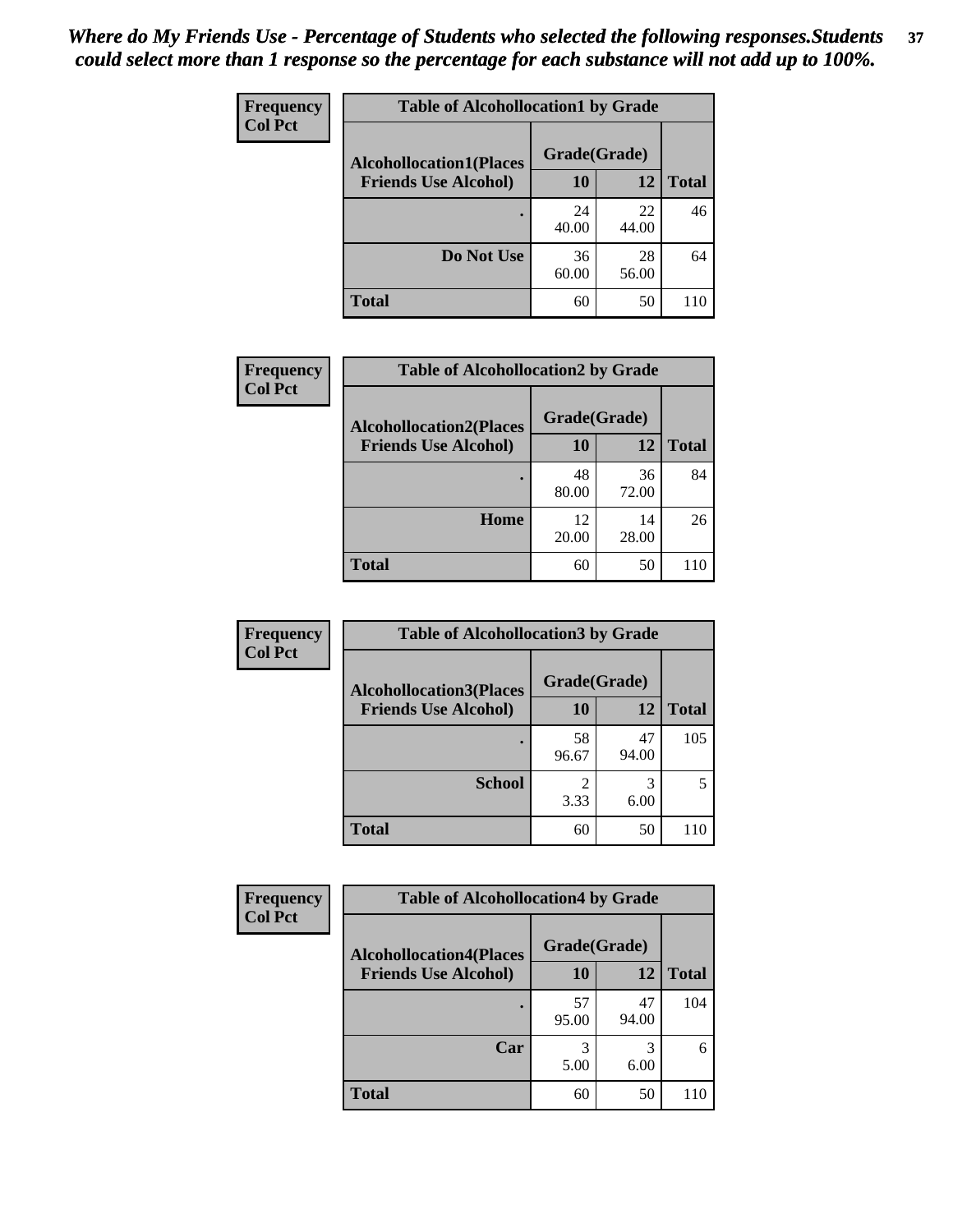| Frequency      | <b>Table of Alcohollocation5 by Grade</b> |              |             |              |  |
|----------------|-------------------------------------------|--------------|-------------|--------------|--|
| <b>Col Pct</b> | <b>Alcohollocation5</b> (Places           | Grade(Grade) |             |              |  |
|                | <b>Friends Use Alcohol)</b>               | 10           | 12          | <b>Total</b> |  |
|                |                                           | 50<br>83.33  | 35<br>70.00 | 85           |  |
|                | <b>Friend's House</b>                     | 10<br>16.67  | 15<br>30.00 | 25           |  |
|                | <b>Total</b>                              | 60           | 50          | 110          |  |

| <b>Frequency</b> | <b>Table of Alcohollocation6 by Grade</b> |                    |             |              |
|------------------|-------------------------------------------|--------------------|-------------|--------------|
| <b>Col Pct</b>   | <b>Alcohollocation6(Places</b>            | Grade(Grade)<br>10 | 12          | <b>Total</b> |
|                  | <b>Friends Use Alcohol)</b>               |                    |             |              |
|                  |                                           | 46<br>76.67        | 39<br>78.00 | 85           |
|                  | <b>Other</b>                              | 14<br>23.33        | 11<br>22.00 | 25           |
|                  | <b>Total</b>                              | 60                 | 50          | 110          |

| Frequency      | <b>Table of Tobaccolocation1 by Grade</b> |              |             |              |
|----------------|-------------------------------------------|--------------|-------------|--------------|
| <b>Col Pct</b> | <b>Tobaccolocation1(Places</b>            | Grade(Grade) |             |              |
|                | <b>Friends Use Tobacco)</b>               | 10           | 12          | <b>Total</b> |
|                |                                           | 18<br>30.00  | 16<br>32.00 | 34           |
|                | Do Not Use                                | 42<br>70.00  | 34<br>68.00 | 76           |
|                | <b>Total</b>                              | 60           | 50          | 110          |

| <b>Frequency</b> | <b>Table of Tobaccolocation2 by Grade</b> |              |             |              |  |
|------------------|-------------------------------------------|--------------|-------------|--------------|--|
| <b>Col Pct</b>   | <b>Tobaccolocation2(Places</b>            | Grade(Grade) |             |              |  |
|                  | <b>Friends Use Tobacco)</b>               | 10           | 12          | <b>Total</b> |  |
|                  |                                           | 50<br>83.33  | 41<br>82.00 | 91           |  |
|                  | Home                                      | 10<br>16.67  | 9<br>18.00  | 19           |  |
|                  | <b>Total</b>                              | 60           | 50          |              |  |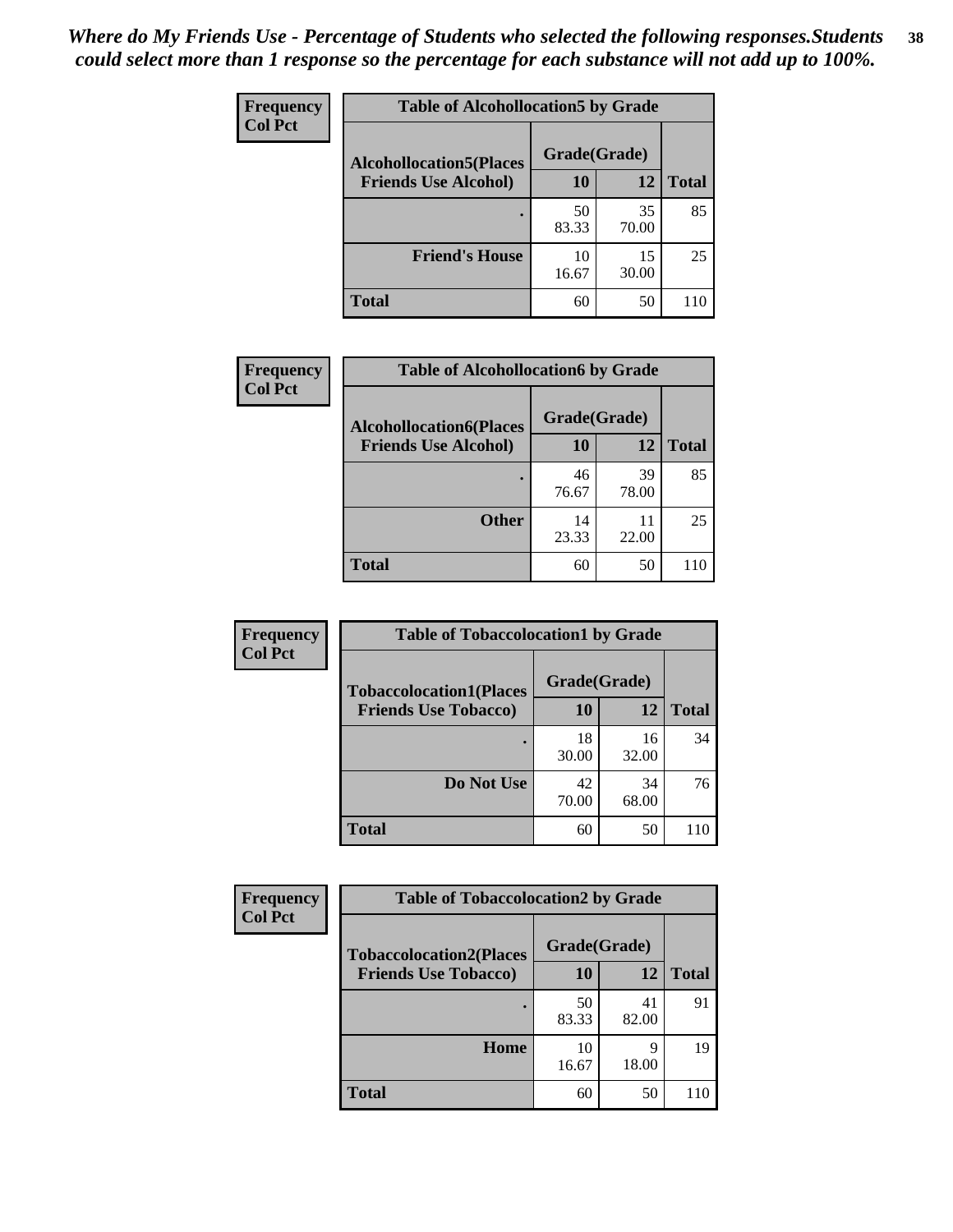| Frequency      | <b>Table of Tobaccolocation 3 by Grade</b> |              |             |              |
|----------------|--------------------------------------------|--------------|-------------|--------------|
| <b>Col Pct</b> | <b>Tobaccolocation3(Places</b>             | Grade(Grade) |             |              |
|                | <b>Friends Use Tobacco)</b>                | 10           | <b>12</b>   | <b>Total</b> |
|                |                                            | 54<br>90.00  | 48<br>96.00 | 102          |
|                | <b>School</b>                              | 6<br>10.00   | 2<br>4.00   | 8            |
|                | <b>Total</b>                               | 60           | 50          | 110          |

| Frequency      | <b>Table of Tobaccolocation4 by Grade</b> |              |             |              |
|----------------|-------------------------------------------|--------------|-------------|--------------|
| <b>Col Pct</b> | <b>Tobaccolocation4(Places</b>            | Grade(Grade) |             |              |
|                | <b>Friends Use Tobacco)</b>               | 10           | 12          | <b>Total</b> |
|                |                                           | 51<br>85.00  | 41<br>82.00 | 92           |
|                | Car                                       | q<br>15.00   | Q<br>18.00  | 18           |
|                | <b>Total</b>                              | 60           | 50          | 110          |

| Frequency      | <b>Table of Tobaccolocation5 by Grade</b> |              |             |              |
|----------------|-------------------------------------------|--------------|-------------|--------------|
| <b>Col Pct</b> | <b>Tobaccolocation5(Places</b>            | Grade(Grade) |             |              |
|                | <b>Friends Use Tobacco)</b>               | 10           | 12          | <b>Total</b> |
|                |                                           | 49<br>81.67  | 41<br>82.00 | 90           |
|                | <b>Friend's House</b>                     | 11<br>18.33  | q<br>18.00  | 20           |
|                | <b>Total</b>                              | 60           | 50          | 110          |

| <b>Frequency</b> | <b>Table of Tobaccolocation6 by Grade</b> |              |             |              |  |
|------------------|-------------------------------------------|--------------|-------------|--------------|--|
| <b>Col Pct</b>   | <b>Tobaccolocation6(Places</b>            | Grade(Grade) |             |              |  |
|                  | <b>Friends Use Tobacco)</b>               | 10           | 12          | <b>Total</b> |  |
|                  |                                           | 44<br>73.33  | 39<br>78.00 | 83           |  |
|                  | <b>Other</b>                              | 16<br>26.67  | 11<br>22.00 | 27           |  |
|                  | <b>Total</b>                              | 60           | 50          | 110          |  |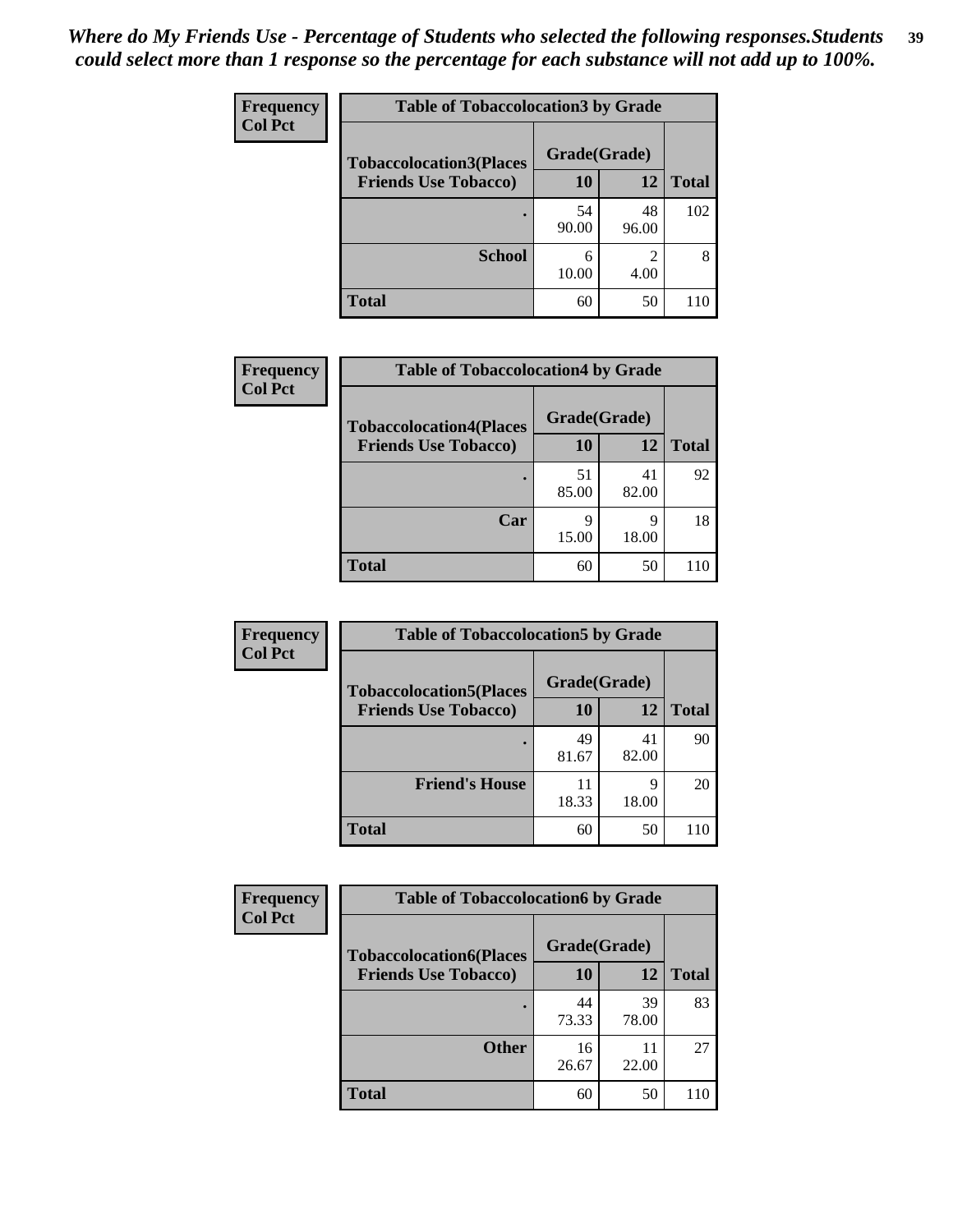| <b>Frequency</b> | <b>Table of Marijuanalocation1 by Grade</b> |              |             |              |
|------------------|---------------------------------------------|--------------|-------------|--------------|
| <b>Col Pct</b>   | <b>Marijuanalocation1(Places</b>            | Grade(Grade) |             |              |
|                  | <b>Friends Use Marijuana</b> )              | 10           | 12          | <b>Total</b> |
|                  |                                             | 23<br>38.33  | 16<br>32.00 | 39           |
|                  | Do Not Use                                  | 37<br>61.67  | 34<br>68.00 | 71           |
|                  | <b>Total</b>                                | 60           | 50          | 110          |

| <b>Frequency</b><br><b>Col Pct</b> | <b>Table of Marijuanalocation2 by Grade</b> |              |             |              |
|------------------------------------|---------------------------------------------|--------------|-------------|--------------|
|                                    | <b>Marijuanalocation2(Places</b>            | Grade(Grade) |             |              |
|                                    | <b>Friends Use Marijuana</b> )              | 10           | 12          | <b>Total</b> |
|                                    |                                             | 48<br>80.00  | 40<br>80.00 | 88           |
|                                    | Home                                        | 12<br>20.00  | 10<br>20.00 | 22           |
|                                    | <b>Total</b>                                | 60           | 50          | 110          |

| Frequency      | <b>Table of Marijuanalocation3 by Grade</b> |              |             |              |
|----------------|---------------------------------------------|--------------|-------------|--------------|
| <b>Col Pct</b> | <b>Marijuanalocation3(Places</b>            | Grade(Grade) |             |              |
|                | <b>Friends Use Marijuana</b> )              | 10           | 12          | <b>Total</b> |
|                |                                             | 57<br>95.00  | 48<br>96.00 | 105          |
|                | <b>School</b>                               | 3<br>5.00    | 4.00        |              |
|                | <b>Total</b>                                | 60           | 50          |              |

| <b>Frequency</b> | <b>Table of Marijuanalocation4 by Grade</b> |              |             |              |
|------------------|---------------------------------------------|--------------|-------------|--------------|
| <b>Col Pct</b>   | <b>Marijuanalocation4(Places</b>            | Grade(Grade) |             |              |
|                  | <b>Friends Use Marijuana</b> )              | 10           | 12          | <b>Total</b> |
|                  |                                             | 52<br>86.67  | 43<br>86.00 | 95           |
|                  | Car                                         | 8<br>13.33   | 14.00       | 15           |
|                  | <b>Total</b>                                | 60           | 50          |              |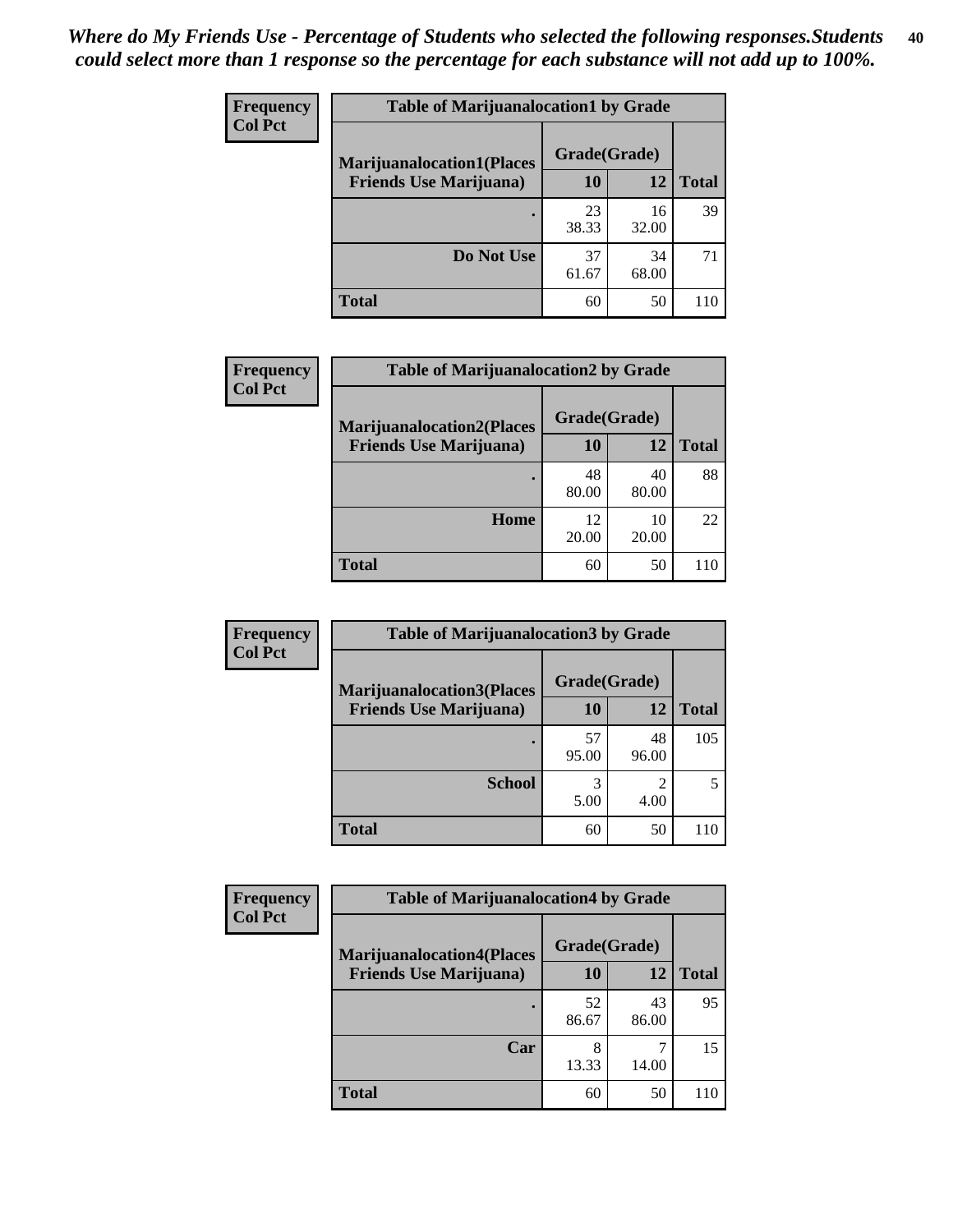| <b>Frequency</b> | <b>Table of Marijuanalocation5 by Grade</b>                         |              |             |              |
|------------------|---------------------------------------------------------------------|--------------|-------------|--------------|
| <b>Col Pct</b>   | <b>Marijuanalocation5(Places)</b><br><b>Friends Use Marijuana</b> ) | Grade(Grade) |             |              |
|                  |                                                                     | 10           | 12          | <b>Total</b> |
|                  |                                                                     | 48<br>80.00  | 40<br>80.00 | 88           |
|                  | <b>Friend's House</b>                                               | 12<br>20.00  | 10<br>20.00 | 22           |
|                  | <b>Total</b>                                                        | 60           | 50          | 110          |

| Frequency<br><b>Col Pct</b> | <b>Table of Marijuanalocation6 by Grade</b> |              |             |              |
|-----------------------------|---------------------------------------------|--------------|-------------|--------------|
|                             | <b>Marijuanalocation6(Places</b>            | Grade(Grade) |             |              |
|                             | <b>Friends Use Marijuana</b> )              | 10           | 12          | <b>Total</b> |
|                             |                                             | 44<br>73.33  | 41<br>82.00 | 85           |
|                             | <b>Other</b>                                | 16<br>26.67  | 9<br>18.00  | 25           |
|                             | <b>Total</b>                                | 60           | 50          | 110          |

| <b>Frequency</b> | <b>Table of Otherdruglocation1 by Grade</b>                          |              |             |              |
|------------------|----------------------------------------------------------------------|--------------|-------------|--------------|
| <b>Col Pct</b>   | <b>Otherdruglocation1(Places</b><br><b>Friends Use Other Illegal</b> | Grade(Grade) |             |              |
|                  | Drugs)                                                               | 10           | 12          | <b>Total</b> |
|                  |                                                                      | 11<br>18.33  | 10<br>20.00 | 21           |
|                  | Do Not Use                                                           | 49<br>81.67  | 40<br>80.00 | 89           |
|                  | <b>Total</b>                                                         | 60           | 50          | 110          |

| <b>Frequency</b> | <b>Table of Otherdruglocation2 by Grade</b>                          |              |             |              |
|------------------|----------------------------------------------------------------------|--------------|-------------|--------------|
| <b>Col Pct</b>   | <b>Otherdruglocation2(Places</b><br><b>Friends Use Other Illegal</b> | Grade(Grade) |             |              |
|                  | Drugs)                                                               | 10           | 12          | <b>Total</b> |
|                  |                                                                      | 57<br>95.00  | 46<br>92.00 | 103          |
|                  | Home                                                                 | 3<br>5.00    | 4<br>8.00   |              |
|                  | <b>Total</b>                                                         | 60           | 50          | 110          |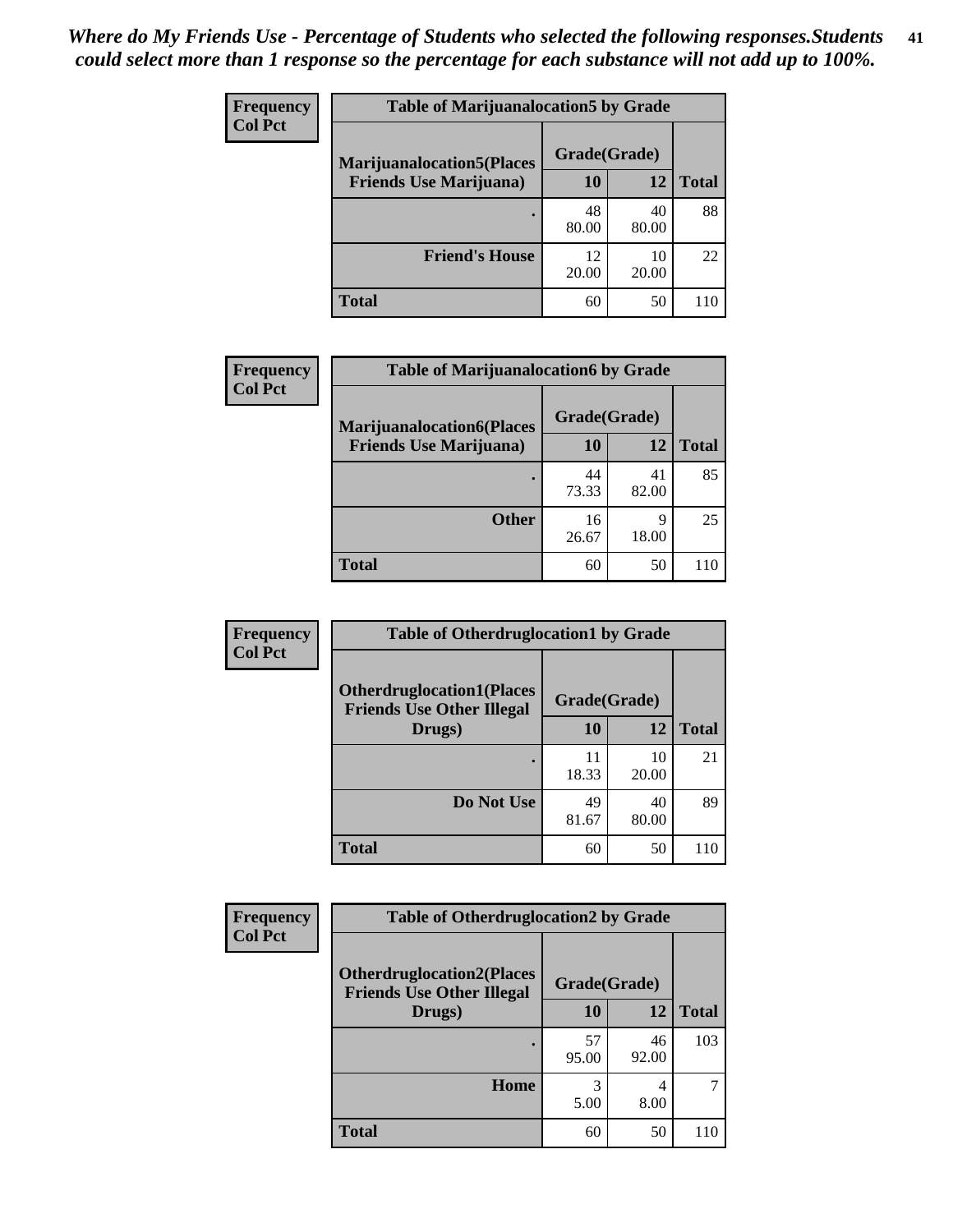| <b>Frequency</b> | <b>Table of Otherdruglocation 3 by Grade</b>                         |              |                        |              |
|------------------|----------------------------------------------------------------------|--------------|------------------------|--------------|
| <b>Col Pct</b>   | <b>Otherdruglocation3(Places</b><br><b>Friends Use Other Illegal</b> | Grade(Grade) |                        |              |
|                  | Drugs)                                                               | <b>10</b>    | 12                     | <b>Total</b> |
|                  |                                                                      | 58<br>96.67  | 48<br>96.00            | 106          |
|                  | <b>School</b>                                                        | 2<br>3.33    | $\mathfrak{D}$<br>4.00 |              |
|                  | <b>Total</b>                                                         | 60           | 50                     |              |

| <b>Frequency</b> | <b>Table of Otherdruglocation4 by Grade</b>                          |              |             |              |
|------------------|----------------------------------------------------------------------|--------------|-------------|--------------|
| <b>Col Pct</b>   | <b>Otherdruglocation4(Places</b><br><b>Friends Use Other Illegal</b> | Grade(Grade) |             |              |
|                  | Drugs)                                                               | 10           | 12          | <b>Total</b> |
|                  |                                                                      | 59<br>98.33  | 46<br>92.00 | 105          |
|                  | Car                                                                  | 1.67         | 8.00        |              |
|                  | <b>Total</b>                                                         | 60           | 50          | 110          |

| <b>Frequency</b> | <b>Table of Otherdruglocation5 by Grade</b>                          |              |             |              |
|------------------|----------------------------------------------------------------------|--------------|-------------|--------------|
| <b>Col Pct</b>   | <b>Otherdruglocation5(Places</b><br><b>Friends Use Other Illegal</b> | Grade(Grade) |             |              |
|                  | Drugs)                                                               | 10           | 12          | <b>Total</b> |
|                  |                                                                      | 57<br>95.00  | 45<br>90.00 | 102          |
|                  | <b>Friend's House</b>                                                | 3<br>5.00    | 10.00       | 8            |
|                  | <b>Total</b>                                                         | 60           | 50          | 110          |

| <b>Frequency</b> | <b>Table of Otherdruglocation6 by Grade</b>                          |              |             |              |
|------------------|----------------------------------------------------------------------|--------------|-------------|--------------|
| <b>Col Pct</b>   | <b>Otherdruglocation6(Places</b><br><b>Friends Use Other Illegal</b> | Grade(Grade) |             |              |
|                  | Drugs)                                                               | 10           | 12          | <b>Total</b> |
|                  |                                                                      | 50<br>83.33  | 44<br>88.00 | 94           |
|                  | <b>Other</b>                                                         | 10<br>16.67  | 6<br>12.00  | 16           |
|                  | <b>Total</b>                                                         | 60           | 50          |              |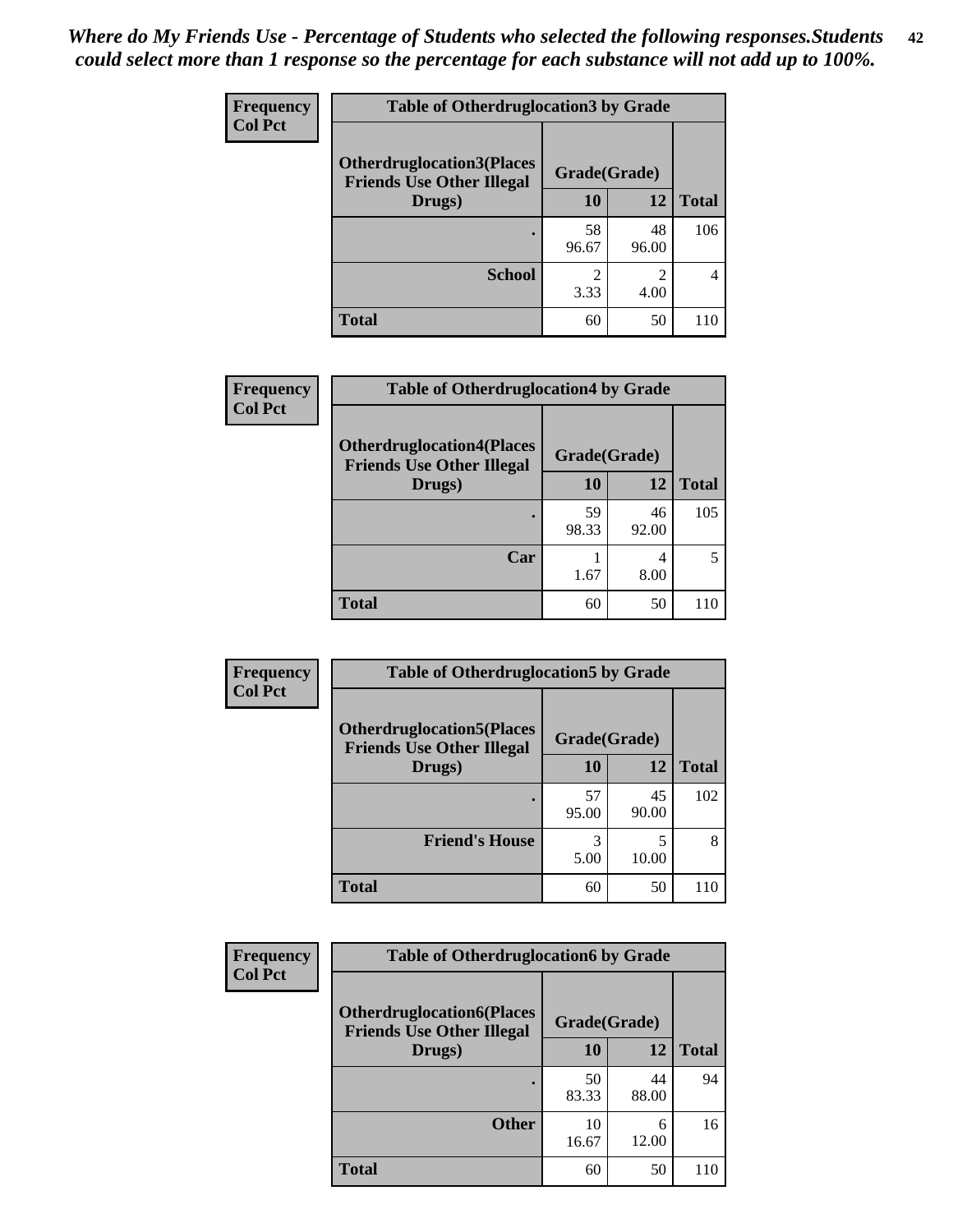| Frequency      | <b>Table of Alcoholtime1 by Grade</b>           |              |             |              |
|----------------|-------------------------------------------------|--------------|-------------|--------------|
| <b>Col Pct</b> | <b>Alcoholtime1(Times</b><br><b>Friends Use</b> | Grade(Grade) |             |              |
|                | Alcohol)                                        | 10           | 12          | <b>Total</b> |
|                |                                                 | 23<br>38.33  | 24<br>48.00 | 47           |
|                | Do Not Use                                      | 37<br>61.67  | 26<br>52.00 | 63           |
|                | <b>Total</b>                                    | 60           | 50          | 110          |

| Frequency      | <b>Table of Alcoholtime2 by Grade</b>           |              |             |              |
|----------------|-------------------------------------------------|--------------|-------------|--------------|
| <b>Col Pct</b> | <b>Alcoholtime2(Times</b><br><b>Friends Use</b> | Grade(Grade) |             |              |
|                | Alcohol)                                        | 10           | 12          | <b>Total</b> |
|                |                                                 | 56<br>93.33  | 46<br>92.00 | 102          |
|                | <b>On Way to School</b>                         | 4<br>6.67    | 4<br>8.00   | 8            |
|                | <b>Total</b>                                    | 60           | 50          | 110          |

| Frequency<br><b>Col Pct</b> | <b>Table of Alcoholtime3 by Grade</b>           |                        |             |              |
|-----------------------------|-------------------------------------------------|------------------------|-------------|--------------|
|                             | <b>Alcoholtime3(Times</b><br><b>Friends Use</b> | Grade(Grade)           |             |              |
|                             | Alcohol)                                        | 10                     | 12          | <b>Total</b> |
|                             |                                                 | 58<br>96.67            | 49<br>98.00 | 107          |
|                             | <b>During School</b>                            | $\mathfrak{D}$<br>3.33 | 2.00        | 3            |
|                             | <b>Total</b>                                    | 60                     | 50          | 110          |

| <b>Frequency</b> | <b>Table of Alcoholtime4 by Grade</b> |              |             |              |
|------------------|---------------------------------------|--------------|-------------|--------------|
| <b>Col Pct</b>   | <b>Alcoholtime4(Times</b>             | Grade(Grade) |             |              |
|                  | <b>Friends Use Alcohol)</b>           | 10           | 12          | <b>Total</b> |
|                  | ٠                                     | 56<br>93.33  | 46<br>92.00 | 102          |
|                  | <b>On Way Home From School</b>        | 4<br>6.67    | 8.00        | 8            |
|                  | <b>Total</b>                          | 60           | 50          |              |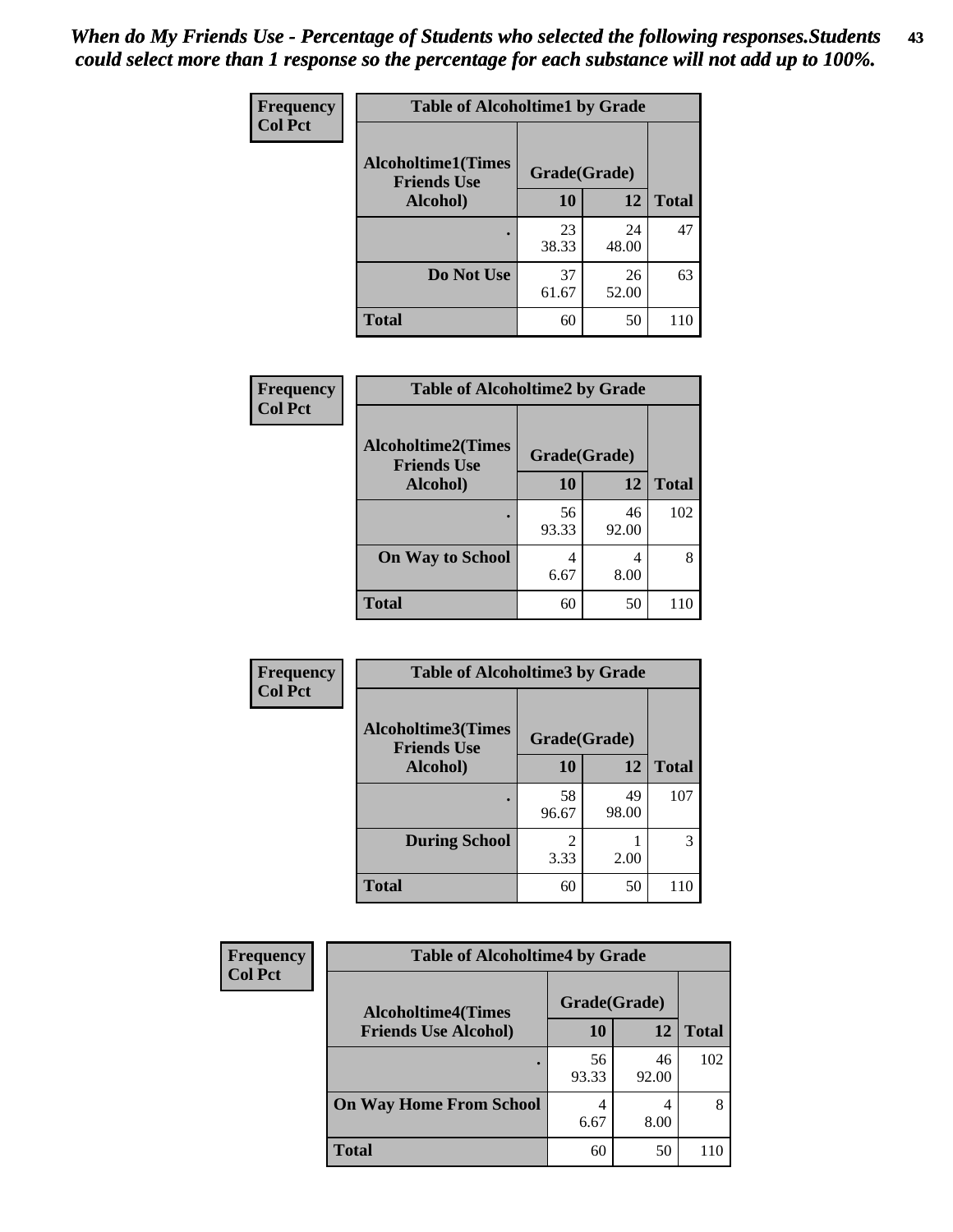*When do My Friends Use - Percentage of Students who selected the following responses.Students could select more than 1 response so the percentage for each substance will not add up to 100%.* **44**

| Frequency      | <b>Table of Alcoholtime5 by Grade</b>           |              |             |              |
|----------------|-------------------------------------------------|--------------|-------------|--------------|
| <b>Col Pct</b> | <b>Alcoholtime5(Times</b><br><b>Friends Use</b> | Grade(Grade) |             |              |
|                | Alcohol)                                        | 10           | 12          | <b>Total</b> |
|                |                                                 | 52<br>86.67  | 38<br>76.00 | 90           |
|                | <b>Weeknights</b>                               | 8<br>13.33   | 12<br>24.00 | 20           |
|                | <b>Total</b>                                    | 60           | 50          | 110          |

| Frequency      | <b>Table of Alcoholtime6 by Grade</b>           |              |             |              |
|----------------|-------------------------------------------------|--------------|-------------|--------------|
| <b>Col Pct</b> | <b>Alcoholtime6(Times</b><br><b>Friends Use</b> | Grade(Grade) |             |              |
|                | Alcohol)                                        | 10           | 12          | <b>Total</b> |
|                |                                                 | 36<br>60.00  | 25<br>50.00 | 61           |
|                | Weekends                                        | 24<br>40.00  | 25<br>50.00 | 49           |
|                | <b>Total</b>                                    | 60           | 50          | 110          |

| Frequency<br><b>Col Pct</b> | <b>Table of Tobaccotime1 by Grade</b>           |              |             |              |
|-----------------------------|-------------------------------------------------|--------------|-------------|--------------|
|                             | <b>Tobaccotime1(Times</b><br><b>Friends Use</b> | Grade(Grade) |             |              |
|                             | <b>Tobacco</b> )                                | 10           | 12          | <b>Total</b> |
|                             |                                                 | 19<br>31.67  | 14<br>28.00 | 33           |
|                             | Do Not Use                                      | 41<br>68.33  | 36<br>72.00 | 77           |
|                             | <b>Total</b>                                    | 60           | 50          | 110          |

| <b>Frequency</b> | <b>Table of Tobaccotime2 by Grade</b>           |              |             |              |
|------------------|-------------------------------------------------|--------------|-------------|--------------|
| <b>Col Pct</b>   | <b>Tobaccotime2(Times</b><br><b>Friends Use</b> | Grade(Grade) |             |              |
|                  | <b>Tobacco</b> )                                | 10           | 12          | <b>Total</b> |
|                  |                                                 | 55<br>91.67  | 42<br>84.00 | 97           |
|                  | <b>On Way to School</b>                         | 8.33         | 8<br>16.00  | 13           |
|                  | <b>Total</b>                                    | 60           | 50          | 110          |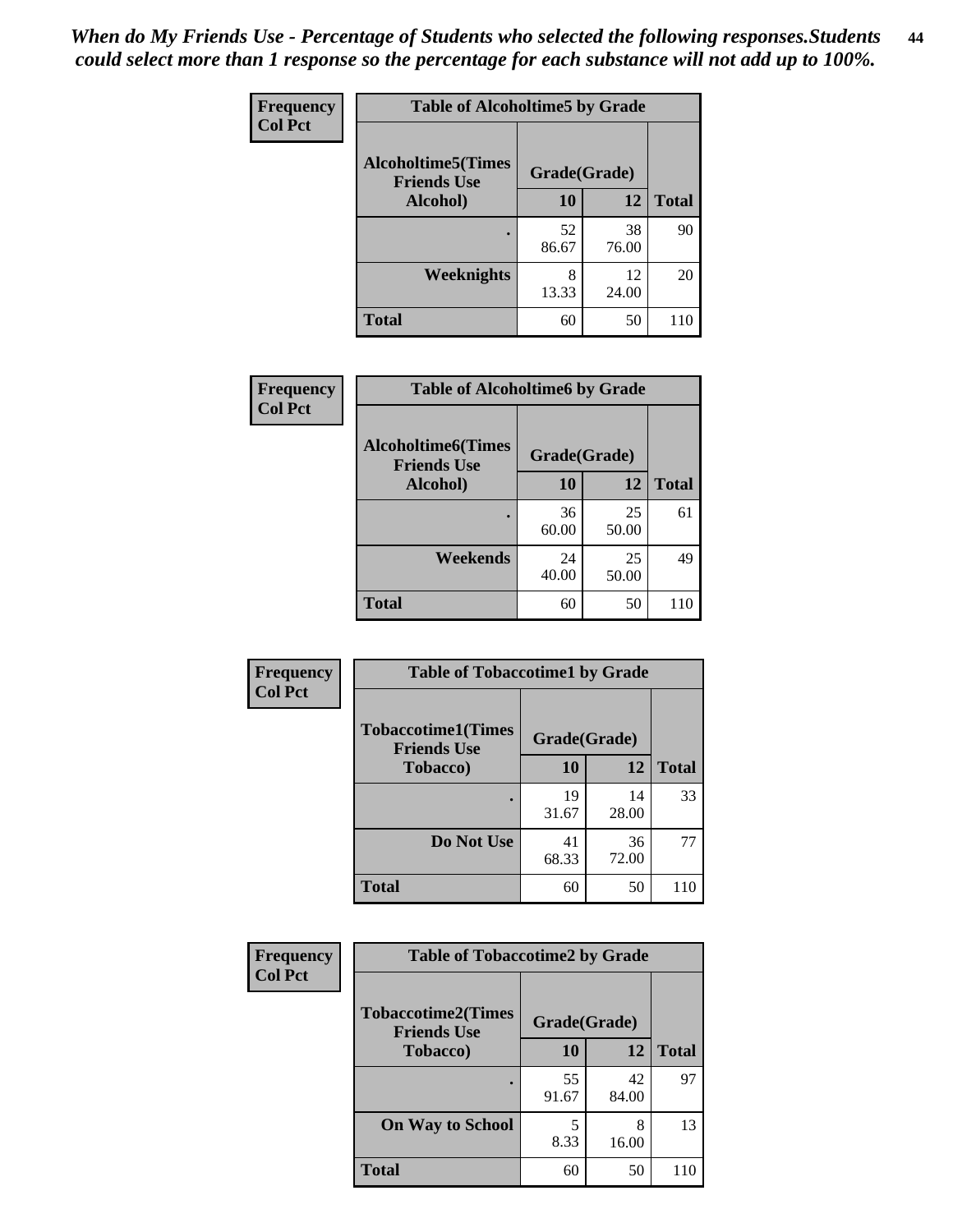| <b>Frequency</b> | <b>Table of Tobaccotime3 by Grade</b>           |              |             |              |
|------------------|-------------------------------------------------|--------------|-------------|--------------|
| <b>Col Pct</b>   | <b>Tobaccotime3(Times</b><br><b>Friends Use</b> | Grade(Grade) |             |              |
|                  | <b>Tobacco</b> )                                | 10           | 12          | <b>Total</b> |
|                  |                                                 | 56<br>93.33  | 49<br>98.00 | 105          |
|                  | <b>During School</b>                            | 4<br>6.67    | 2.00        | 5            |
|                  | <b>Total</b>                                    | 60           | 50          | 110          |

| <b>Frequency</b><br><b>Col Pct</b> | <b>Table of Tobaccotime4 by Grade</b> |              |             |              |
|------------------------------------|---------------------------------------|--------------|-------------|--------------|
|                                    | <b>Tobaccotime4(Times</b>             | Grade(Grade) |             |              |
|                                    | <b>Friends Use Tobacco)</b>           | 10           | 12          | <b>Total</b> |
|                                    |                                       | 56<br>93.33  | 46<br>92.00 | 102          |
|                                    | <b>On Way Home From School</b>        | 4<br>6.67    | 8.00        | 8            |
|                                    | <b>Total</b>                          | 60           | 50          | 110          |

| Frequency      | <b>Table of Tobaccotime5 by Grade</b>           |              |             |              |
|----------------|-------------------------------------------------|--------------|-------------|--------------|
| <b>Col Pct</b> | <b>Tobaccotime5(Times</b><br><b>Friends Use</b> | Grade(Grade) |             |              |
|                | <b>Tobacco</b> )                                | 10           | 12          | <b>Total</b> |
|                |                                                 | 47<br>78.33  | 37<br>74.00 | 84           |
|                | Weeknights                                      | 13<br>21.67  | 13<br>26.00 | 26           |
|                | <b>Total</b>                                    | 60           | 50          | 110          |

| Frequency      | <b>Table of Tobaccotime6 by Grade</b>           |              |             |              |
|----------------|-------------------------------------------------|--------------|-------------|--------------|
| <b>Col Pct</b> | <b>Tobaccotime6(Times</b><br><b>Friends Use</b> | Grade(Grade) |             |              |
|                | <b>Tobacco</b> )                                | 10           | 12          | <b>Total</b> |
|                | ٠                                               | 41<br>68.33  | 37<br>74.00 | 78           |
|                | Weekends                                        | 19<br>31.67  | 13<br>26.00 | 32           |
|                | <b>Total</b>                                    | 60           | 50          | 110          |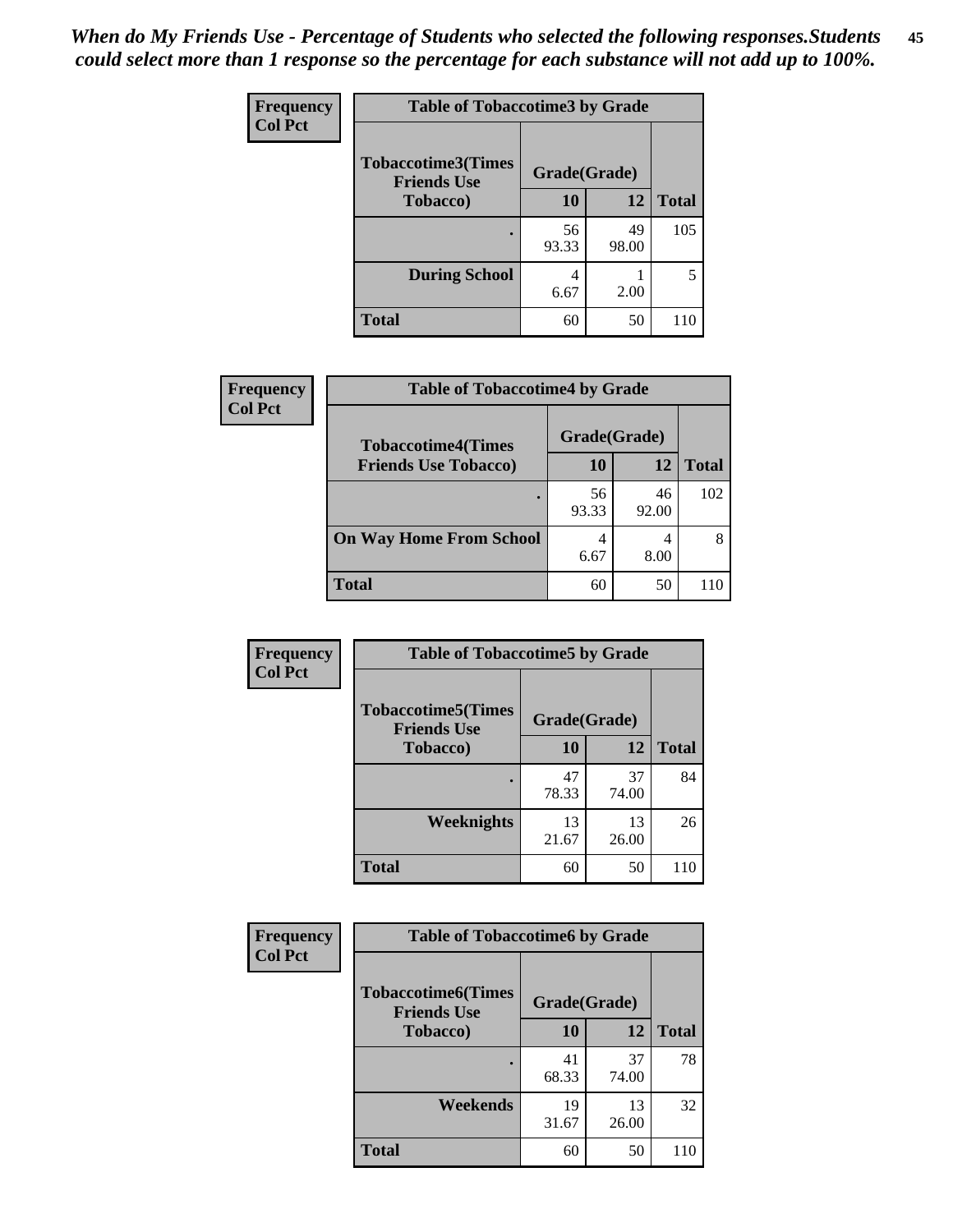| Frequency      | <b>Table of Marijuanatime1 by Grade</b>           |              |             |              |
|----------------|---------------------------------------------------|--------------|-------------|--------------|
| <b>Col Pct</b> | <b>Marijuanatime1(Times</b><br><b>Friends Use</b> | Grade(Grade) |             |              |
|                | Marijuana)                                        | 10           | 12          | <b>Total</b> |
|                |                                                   | 25<br>41.67  | 16<br>32.00 | 41           |
|                | Do Not Use                                        | 35<br>58.33  | 34<br>68.00 | 69           |
|                | <b>Total</b>                                      | 60           | 50          | 110          |

| Frequency      | <b>Table of Marijuanatime2 by Grade</b>           |              |             |              |
|----------------|---------------------------------------------------|--------------|-------------|--------------|
| <b>Col Pct</b> | <b>Marijuanatime2(Times</b><br><b>Friends Use</b> | Grade(Grade) |             |              |
|                | Marijuana)                                        | 10           | 12          | <b>Total</b> |
|                |                                                   | 52<br>86.67  | 45<br>90.00 | 97           |
|                | <b>On Way to School</b>                           | 8<br>13.33   | 5<br>10.00  | 13           |
|                | <b>Total</b>                                      | 60           | 50          | 110          |

| Frequency      | <b>Table of Marijuanatime3 by Grade</b>    |              |             |              |
|----------------|--------------------------------------------|--------------|-------------|--------------|
| <b>Col Pct</b> | Marijuanatime3(Times<br><b>Friends Use</b> | Grade(Grade) |             |              |
|                | Marijuana)                                 | 10           | 12          | <b>Total</b> |
|                |                                            | 56<br>93.33  | 49<br>98.00 | 105          |
|                | <b>During School</b>                       | 4<br>6.67    | 2.00        | 5            |
|                | <b>Total</b>                               | 60           | 50          |              |

| <b>Frequency</b> | <b>Table of Marijuanatime4 by Grade</b> |              |             |              |
|------------------|-----------------------------------------|--------------|-------------|--------------|
| <b>Col Pct</b>   | <b>Marijuanatime4(Times</b>             | Grade(Grade) |             |              |
|                  | <b>Friends Use Marijuana</b> )          | 10           | 12          | <b>Total</b> |
|                  |                                         | 53<br>88.33  | 42<br>84.00 | 95           |
|                  | <b>On Way Home From School</b>          | 11.67        | 8<br>16.00  | 15           |
|                  | <b>Total</b>                            | 60           | 50          | 110          |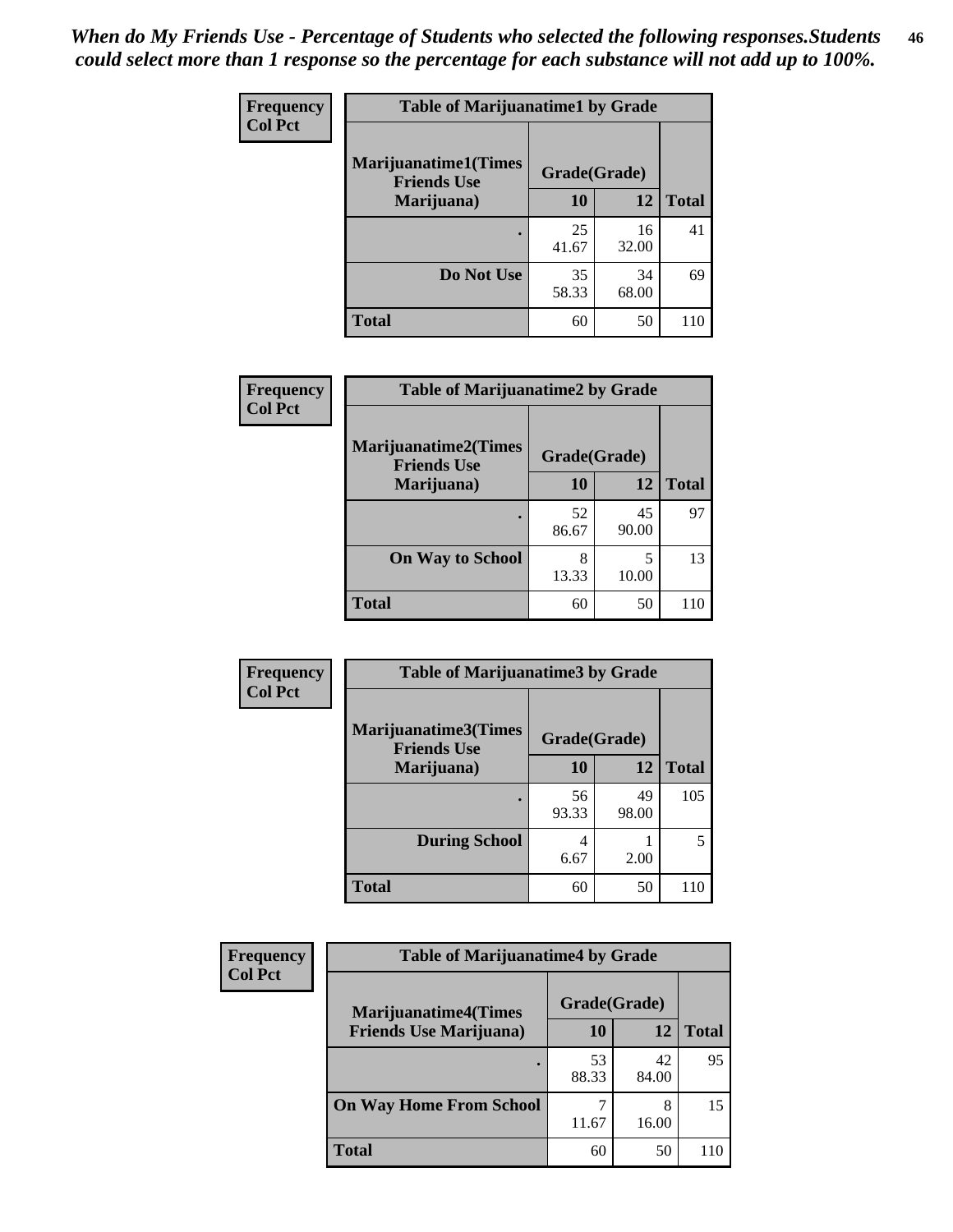| Frequency      | <b>Table of Marijuanatime5 by Grade</b>            |              |             |              |
|----------------|----------------------------------------------------|--------------|-------------|--------------|
| <b>Col Pct</b> | <b>Marijuanatime5</b> (Times<br><b>Friends Use</b> | Grade(Grade) |             |              |
|                | Marijuana)                                         | 10           | 12          | <b>Total</b> |
|                |                                                    | 49<br>81.67  | 39<br>78.00 | 88           |
|                | Weeknights                                         | 11<br>18.33  | 11<br>22.00 | 22           |
|                | <b>Total</b>                                       | 60           | 50          | 110          |

| Frequency      | <b>Table of Marijuanatime6 by Grade</b>            |              |             |              |
|----------------|----------------------------------------------------|--------------|-------------|--------------|
| <b>Col Pct</b> | <b>Marijuanatime6</b> (Times<br><b>Friends Use</b> | Grade(Grade) |             |              |
|                | Marijuana)                                         | 10           | 12          | <b>Total</b> |
|                |                                                    | 36<br>60.00  | 35<br>70.00 | 71           |
|                | Weekends                                           | 24<br>40.00  | 15<br>30.00 | 39           |
|                | <b>Total</b>                                       | 60           | 50          | 110          |

| Frequency      | <b>Table of Otherdrugtime1 by Grade</b>                 |              |             |              |
|----------------|---------------------------------------------------------|--------------|-------------|--------------|
| <b>Col Pct</b> | <b>Otherdrugtime1(Times</b><br><b>Friends Use Other</b> | Grade(Grade) |             |              |
|                | <b>Illegal Drugs</b> )                                  | 10           | 12          | <b>Total</b> |
|                |                                                         | 12<br>20.00  | 14.00       | 19           |
|                | Do Not Use                                              | 48<br>80.00  | 43<br>86.00 | 91           |
|                | Total                                                   | 60           | 50          | 110          |

| Frequency      | <b>Table of Otherdrugtime2 by Grade</b>                 |              |             |              |
|----------------|---------------------------------------------------------|--------------|-------------|--------------|
| <b>Col Pct</b> | <b>Otherdrugtime2(Times</b><br><b>Friends Use Other</b> | Grade(Grade) |             |              |
|                | <b>Illegal Drugs</b> )                                  | 10           | 12          | <b>Total</b> |
|                |                                                         | 57<br>95.00  | 46<br>92.00 | 103          |
|                | <b>On Way to School</b>                                 | 3<br>5.00    | 4<br>8.00   | 7            |
|                | <b>Total</b>                                            | 60           | 50          | 110          |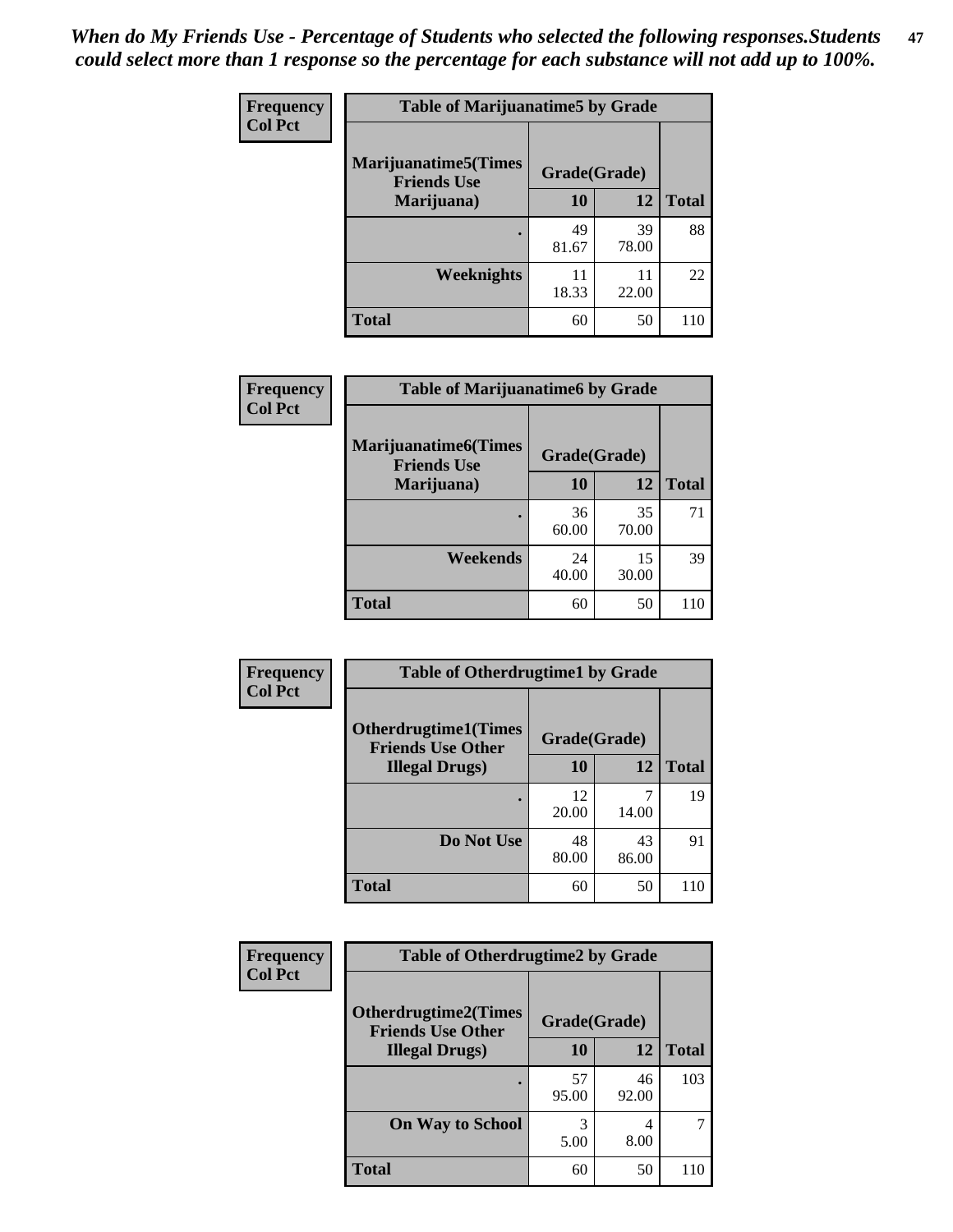| <b>Frequency</b> | <b>Table of Otherdrugtime3 by Grade</b>          |              |                        |              |
|------------------|--------------------------------------------------|--------------|------------------------|--------------|
| <b>Col Pct</b>   | Otherdrugtime3(Times<br><b>Friends Use Other</b> | Grade(Grade) |                        |              |
|                  | <b>Illegal Drugs</b> )                           | 10           | 12                     | <b>Total</b> |
|                  | ٠                                                | 59<br>98.33  | 48<br>96.00            | 107          |
|                  | <b>During School</b>                             | 1.67         | $\mathfrak{D}$<br>4.00 | 3            |
|                  | <b>Total</b>                                     | 60           | 50                     | 110          |

| Frequency<br><b>Col Pct</b> | <b>Table of Otherdrugtime4 by Grade</b>                         |              |             |              |
|-----------------------------|-----------------------------------------------------------------|--------------|-------------|--------------|
|                             | <b>Otherdrugtime4(Times</b><br><b>Friends Use Other Illegal</b> | Grade(Grade) |             |              |
|                             | Drugs)                                                          | 10           | 12          | <b>Total</b> |
|                             | ٠                                                               | 57<br>95.00  | 46<br>92.00 | 103          |
|                             | <b>On Way Home From School</b>                                  | 3<br>5.00    | 4<br>8.00   |              |
|                             | <b>Total</b>                                                    | 60           | 50          | 110          |

| <b>Frequency</b> | <b>Table of Otherdrugtime5 by Grade</b>                  |              |             |              |
|------------------|----------------------------------------------------------|--------------|-------------|--------------|
| <b>Col Pct</b>   | <b>Otherdrugtime5</b> (Times<br><b>Friends Use Other</b> | Grade(Grade) |             |              |
|                  | <b>Illegal Drugs</b> )                                   | 10           | 12          | <b>Total</b> |
|                  |                                                          | 55<br>91.67  | 44<br>88.00 | 99           |
|                  | <b>Weeknights</b>                                        | 5<br>8.33    | 6<br>12.00  | 11           |
|                  | <b>Total</b>                                             | 60           | 50          | 110          |

| Frequency      | <b>Table of Otherdrugtime6 by Grade</b>                 |              |             |              |
|----------------|---------------------------------------------------------|--------------|-------------|--------------|
| <b>Col Pct</b> | <b>Otherdrugtime6(Times</b><br><b>Friends Use Other</b> | Grade(Grade) |             |              |
|                | <b>Illegal Drugs</b> )                                  | 10           | 12          | <b>Total</b> |
|                |                                                         | 49<br>81.67  | 43<br>86.00 | 92           |
|                | Weekends                                                | 11<br>18.33  | 14.00       | 18           |
|                | <b>Total</b>                                            | 60           | 50          | 110          |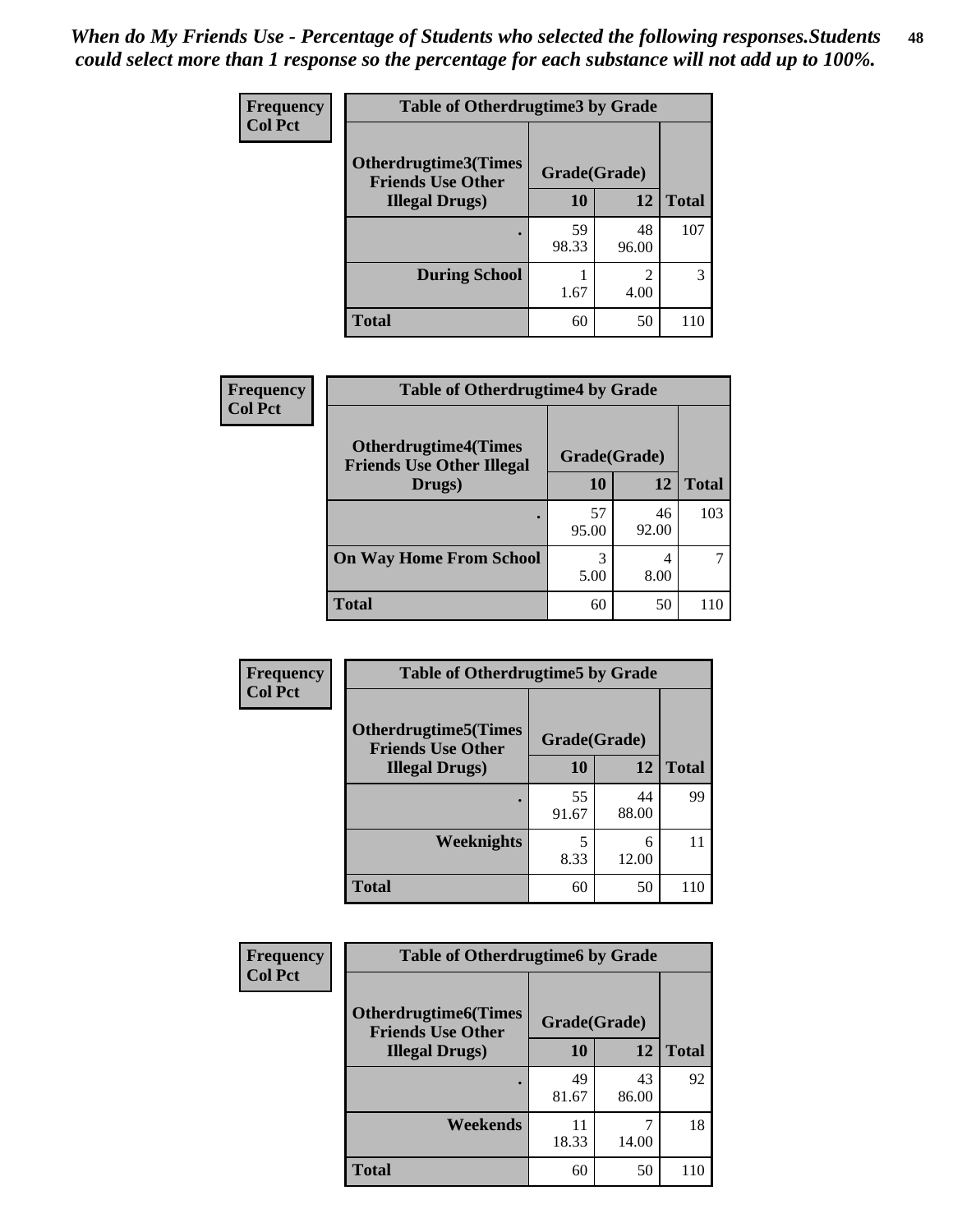| Frequency      | <b>Table of Educationalcohol by Grade</b>                                                                  |              |                    |     |  |  |
|----------------|------------------------------------------------------------------------------------------------------------|--------------|--------------------|-----|--|--|
| <b>Col Pct</b> | Educationalcohol(I<br>have been taught<br>about alcohol,<br>tobacco,<br>and other drugs<br>within the last | Grade(Grade) |                    |     |  |  |
|                | year at school)                                                                                            | 10           | 12<br><b>Total</b> |     |  |  |
|                | Yes                                                                                                        | 41<br>68.33  | 27<br>54.00        | 68  |  |  |
|                | N <sub>0</sub>                                                                                             | 19<br>31.67  | 23<br>46.00        | 42  |  |  |
|                | <b>Total</b>                                                                                               | 60           | 50                 | 110 |  |  |

| Frequency      | <b>Table of Eversmoked by Grade</b> |              |             |              |  |  |  |
|----------------|-------------------------------------|--------------|-------------|--------------|--|--|--|
| <b>Col Pct</b> | Eversmoked(I<br>have smoked         | Grade(Grade) |             |              |  |  |  |
|                | a cigarette)                        | 10           | 12          | <b>Total</b> |  |  |  |
|                | Yes                                 | 16<br>26.67  | 15<br>30.00 | 31           |  |  |  |
|                | N <sub>0</sub>                      | 44<br>73.33  | 35<br>70.00 | 79           |  |  |  |
|                | <b>Total</b>                        | 60           | 50          | 110          |  |  |  |

| Frequency      | <b>Table of Drovedrinking by Grade</b>                                                                              |                    |             |              |  |  |  |
|----------------|---------------------------------------------------------------------------------------------------------------------|--------------------|-------------|--------------|--|--|--|
| <b>Col Pct</b> | Drovedrinking(In<br>the past 30 days I<br>have driven a car<br>or other vehicle<br>while I was<br>drinking alcohol) | Grade(Grade)<br>10 | 12          | <b>Total</b> |  |  |  |
|                | <b>Yes</b>                                                                                                          | 3<br>5.00          | 2.00        | 4            |  |  |  |
|                | N <sub>0</sub>                                                                                                      | 57<br>95.00        | 49<br>98.00 | 106          |  |  |  |
|                | <b>Total</b>                                                                                                        | 60                 | 50          | 110          |  |  |  |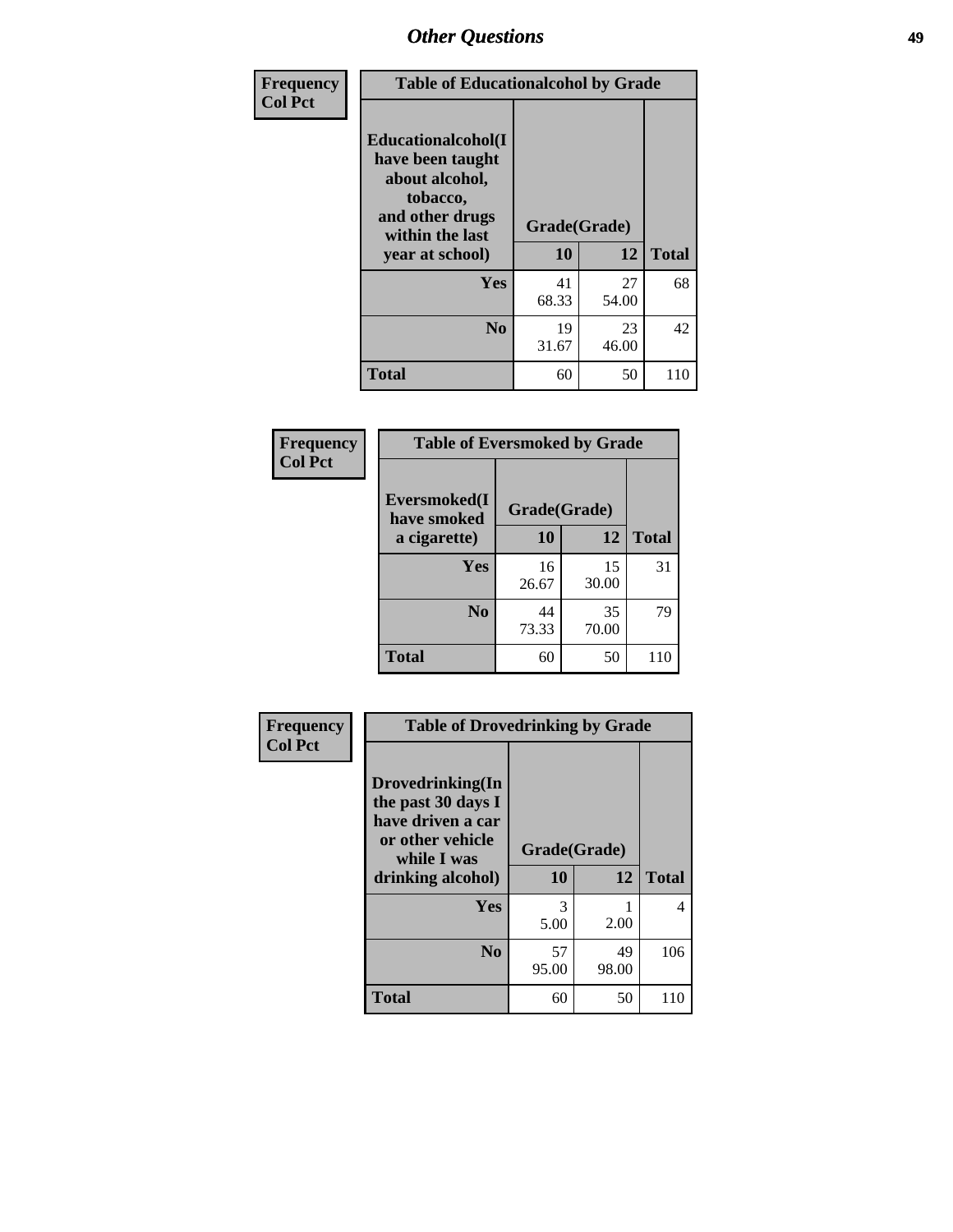| Frequency<br><b>Col Pct</b> | <b>Table of Rodedrinking by Grade</b>                                                                                  |                    |             |              |  |  |  |
|-----------------------------|------------------------------------------------------------------------------------------------------------------------|--------------------|-------------|--------------|--|--|--|
|                             | Rodedrinking(In<br>the past 30 days<br>I have ridden in<br>a car with a<br>driver who had<br>been drinking<br>alcohol) | Grade(Grade)<br>10 | 12          | <b>Total</b> |  |  |  |
|                             | <b>Yes</b>                                                                                                             | 11.67              | 6<br>12.00  | 13           |  |  |  |
|                             | N <sub>0</sub>                                                                                                         | 53<br>88.33        | 44<br>88.00 | 97           |  |  |  |
|                             | <b>Total</b>                                                                                                           | 60                 | 50          | 110          |  |  |  |

#### **Frequency Col Pct**

| <b>Table of Drugsschool by Grade</b>                                                                                      |              |             |              |  |  |  |
|---------------------------------------------------------------------------------------------------------------------------|--------------|-------------|--------------|--|--|--|
| <b>Drugsschool</b> (During<br>the past 12 months,<br>I have been offered,<br>sold,<br>or given illegal<br>drugs on school | Grade(Grade) |             |              |  |  |  |
| property)                                                                                                                 | 10           | 12          | <b>Total</b> |  |  |  |
| Yes                                                                                                                       | 6<br>10.00   | 2<br>4.00   | 8            |  |  |  |
| N <sub>0</sub>                                                                                                            | 54<br>90.00  | 48<br>96.00 | 102          |  |  |  |
| Total                                                                                                                     | 60           | 50          | 110          |  |  |  |

| Frequency      | <b>Table of Helpbullied by Grade</b>                 |             |              |              |  |  |
|----------------|------------------------------------------------------|-------------|--------------|--------------|--|--|
| <b>Col Pct</b> | $Helpb$ ullied $(I$<br>would help<br>someone who was |             | Grade(Grade) |              |  |  |
|                | being bullied)                                       | <b>10</b>   | 12           | <b>Total</b> |  |  |
|                | <b>Strongly Agree</b>                                | 22<br>36.67 | 17<br>34.00  | 39           |  |  |
|                | <b>Somewhat Agree</b>                                | 27<br>45.00 | 24<br>48.00  | 51           |  |  |
|                | <b>Somewhat Disagree</b>                             | 5<br>8.33   | 6<br>12.00   | 11           |  |  |
|                | <b>Strongly Disagree</b>                             | 6<br>10.00  | 3<br>6.00    | 9            |  |  |
|                | Total                                                | 60          | 50           | 110          |  |  |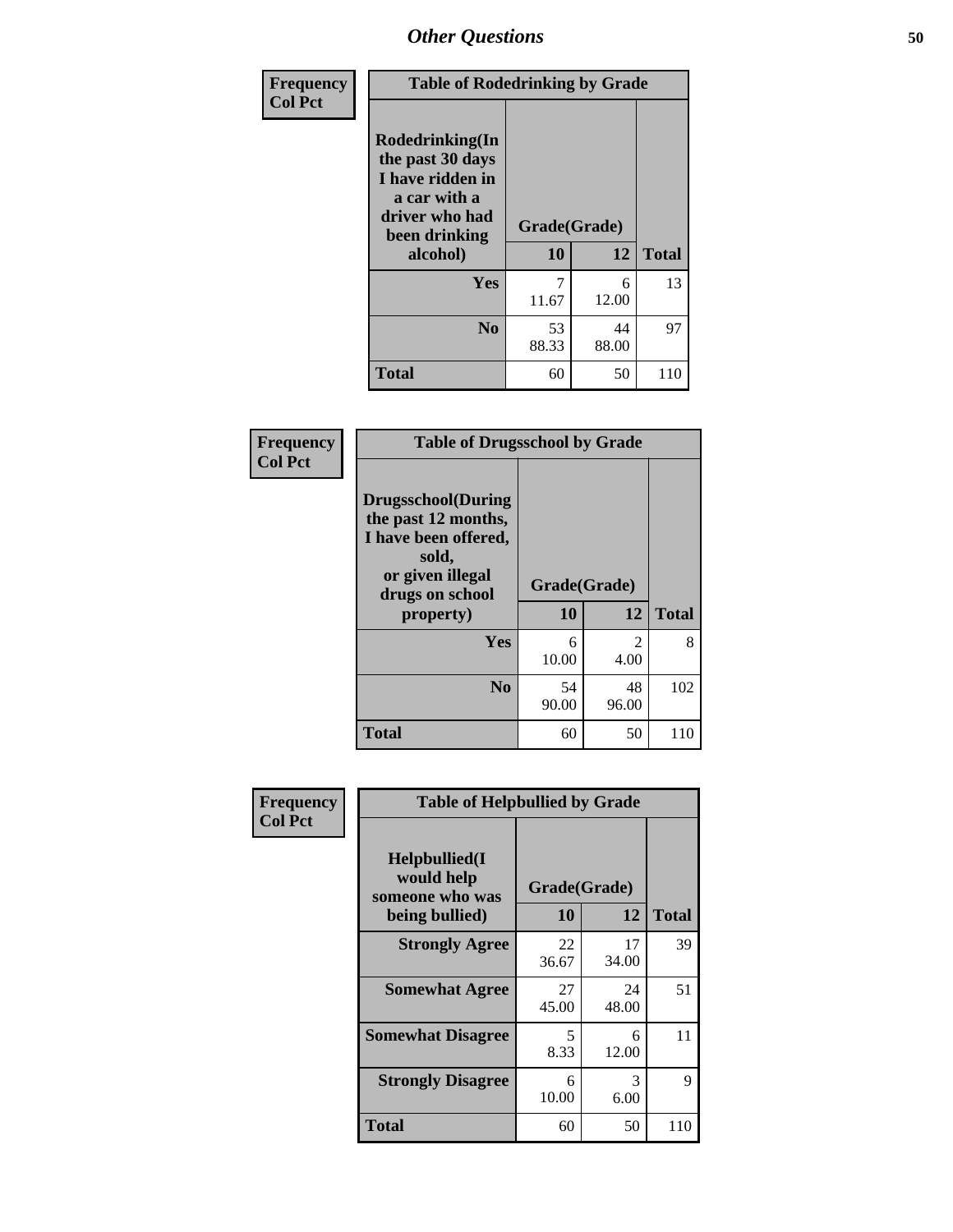| Frequency      | <b>Table of Grade by Bingedrinking</b> |                                                                                                                    |                        |                              |                        |                        |              |
|----------------|----------------------------------------|--------------------------------------------------------------------------------------------------------------------|------------------------|------------------------------|------------------------|------------------------|--------------|
| <b>Row Pct</b> |                                        | <b>Bingedrinking</b> (I have drunk<br>five or more drinks of alcohol<br>at one sitting during the last<br>30 days) |                        |                              |                        |                        |              |
|                | Grade(Grade)                           | $\mathbf{0}$<br><b>Days</b>                                                                                        | 1 or<br>2<br>days      | 3 <sub>to</sub><br>5<br>days | 20<br>to<br>29<br>days | All<br>30<br>days      | <b>Total</b> |
|                | 10                                     | 55<br>91.67                                                                                                        | $\overline{2}$<br>3.33 | 1.67                         | 0.00                   | $\mathfrak{D}$<br>3.33 | 60           |
|                | 12                                     | 45<br>90.00                                                                                                        | $\overline{2}$<br>4.00 | 2.00                         | $\overline{2}$<br>4.00 | 0<br>0.00              | 50           |
|                | <b>Total</b>                           | 100                                                                                                                | $\overline{4}$         | $\overline{c}$               | $\overline{2}$         | $\overline{2}$         | 110          |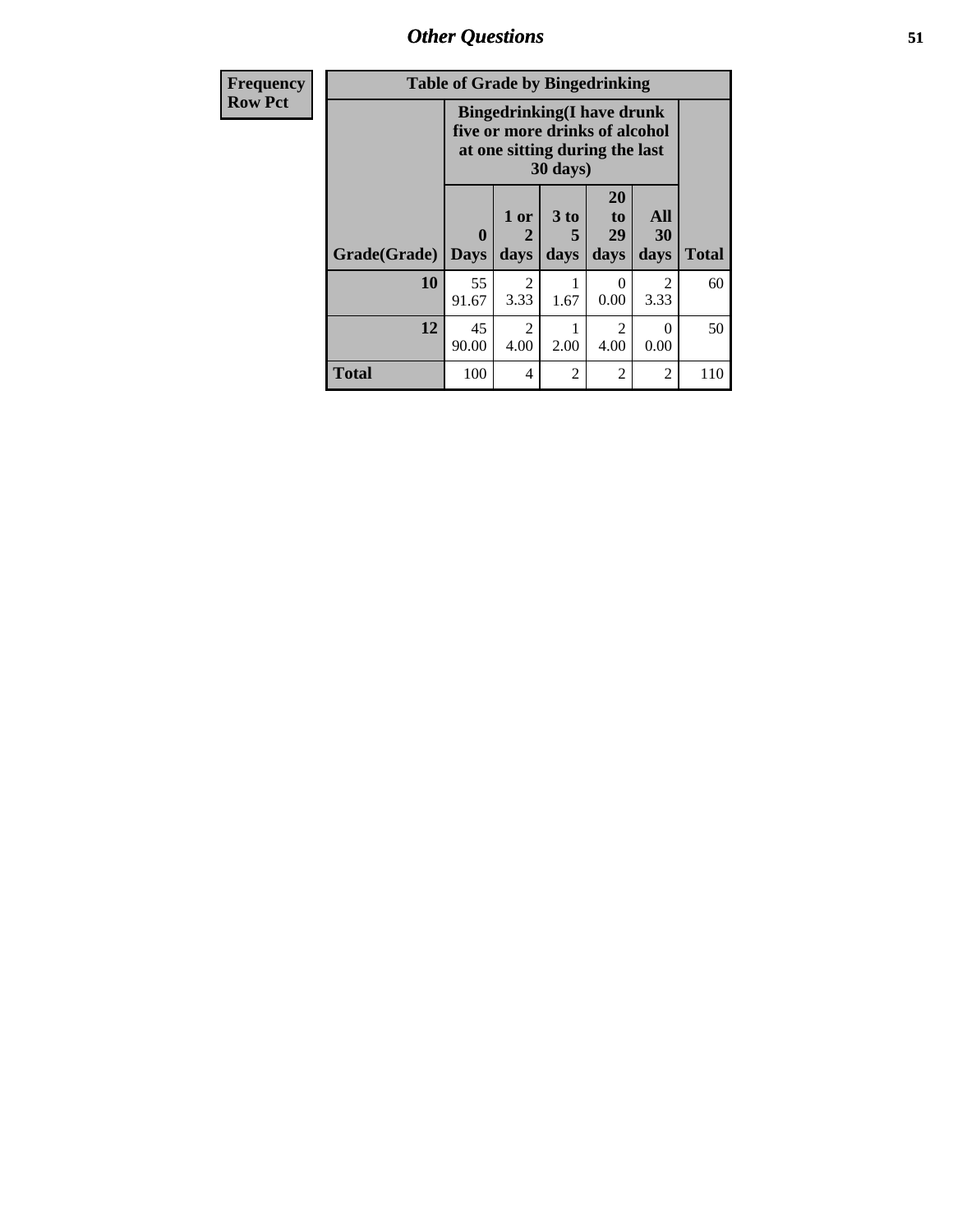### *Nutrition* **52**

| <b>Frequency</b><br>Row Pct |
|-----------------------------|
|                             |

| <b>Table of Grade by Dairy</b> |                                                                                                                   |                                                                 |             |             |     |  |  |
|--------------------------------|-------------------------------------------------------------------------------------------------------------------|-----------------------------------------------------------------|-------------|-------------|-----|--|--|
|                                |                                                                                                                   | Dairy (I eat at least 3 servings of dairy<br>products each day) |             |             |     |  |  |
| Grade(Grade)                   | Somewhat   Somewhat<br><b>Strongly</b><br><b>Strongly</b><br><b>Disagree</b><br><b>Disagree</b><br>Agree<br>Agree |                                                                 |             |             |     |  |  |
| 10                             | 14<br>23.33                                                                                                       | 21<br>35.00                                                     | 14<br>23.33 | 11<br>18.33 | 60  |  |  |
| 12                             | 10<br>20.00                                                                                                       | 20<br>40.00                                                     | 10<br>20.00 | 10<br>20.00 | 50  |  |  |
| <b>Total</b>                   | 24                                                                                                                | 41                                                              | 24          | 21          | 110 |  |  |

| <b>Frequency</b> |  |
|------------------|--|
| <b>Row Pct</b>   |  |

| <b>Table of Grade by Fruitveg</b> |                          |                                                                          |             |                                             |              |  |  |
|-----------------------------------|--------------------------|--------------------------------------------------------------------------|-------------|---------------------------------------------|--------------|--|--|
|                                   |                          | Fruitveg(I eat at least 5 servings of fruits<br>and vegetables each day) |             |                                             |              |  |  |
| Grade(Grade)                      | <b>Strongly</b><br>Agree | Somewhat<br>Agree                                                        | Somewhat    | <b>Strongly</b><br><b>Disagree</b> Disagree | <b>Total</b> |  |  |
| 10                                | 10<br>16.67              | 17<br>28.33                                                              | 17<br>28.33 | 16<br>26.67                                 | 60           |  |  |
| 12                                | 10<br>20.00              | 10<br>20.00                                                              | 13<br>26.00 | 17<br>34.00                                 | 50           |  |  |
| <b>Total</b>                      | 20                       | 27                                                                       | 30          | 33                                          | 110          |  |  |

| <b>Frequency</b> | <b>Table of Grade by Cafeteriahealthy</b> |                          |                                                                       |                                   |                                    |              |  |  |
|------------------|-------------------------------------------|--------------------------|-----------------------------------------------------------------------|-----------------------------------|------------------------------------|--------------|--|--|
| <b>Row Pct</b>   |                                           |                          | Cafeteriahealthy (School meals in my<br>school cafeteria are healthy) |                                   |                                    |              |  |  |
|                  | Grade(Grade)                              | <b>Strongly</b><br>Agree | Agree                                                                 | Somewhat   Somewhat  <br>Disagree | <b>Strongly</b><br><b>Disagree</b> | <b>Total</b> |  |  |
|                  | 10                                        | 4<br>6.67                | 22<br>36.67                                                           | 15<br>25.00                       | 19<br>31.67                        | 60           |  |  |
|                  | 12                                        | ∍<br>4.00                | 10<br>20.00                                                           | 14<br>28.00                       | 24<br>48.00                        | 50           |  |  |
|                  | <b>Total</b>                              | 6                        | 32                                                                    | 29                                | 43                                 | 110          |  |  |

| <b>Frequency</b> |
|------------------|
| Row Pct          |

r

| <b>Table of Grade by Cafeterianutrition</b> |                          |                                                                                           |                                        |                                    |              |  |  |
|---------------------------------------------|--------------------------|-------------------------------------------------------------------------------------------|----------------------------------------|------------------------------------|--------------|--|--|
|                                             |                          | <b>Cafeterianutrition</b> (Facts about nutrition<br>are available in my school cafeteria) |                                        |                                    |              |  |  |
| Grade(Grade)                                | <b>Strongly</b><br>Agree | Agree                                                                                     | <b>Somewhat   Somewhat</b><br>Disagree | <b>Strongly</b><br><b>Disagree</b> | <b>Total</b> |  |  |
| 10                                          | 12<br>20.00              | 25<br>41.67                                                                               | 9<br>15.00                             | 14<br>23.33                        | 60           |  |  |
| 12                                          | 8<br>16.00               | 17<br>34.00                                                                               | 12<br>24.00                            | 13<br>26.00                        | 50           |  |  |
| <b>Total</b>                                | 20                       | 42                                                                                        | 21                                     | 27                                 | 110          |  |  |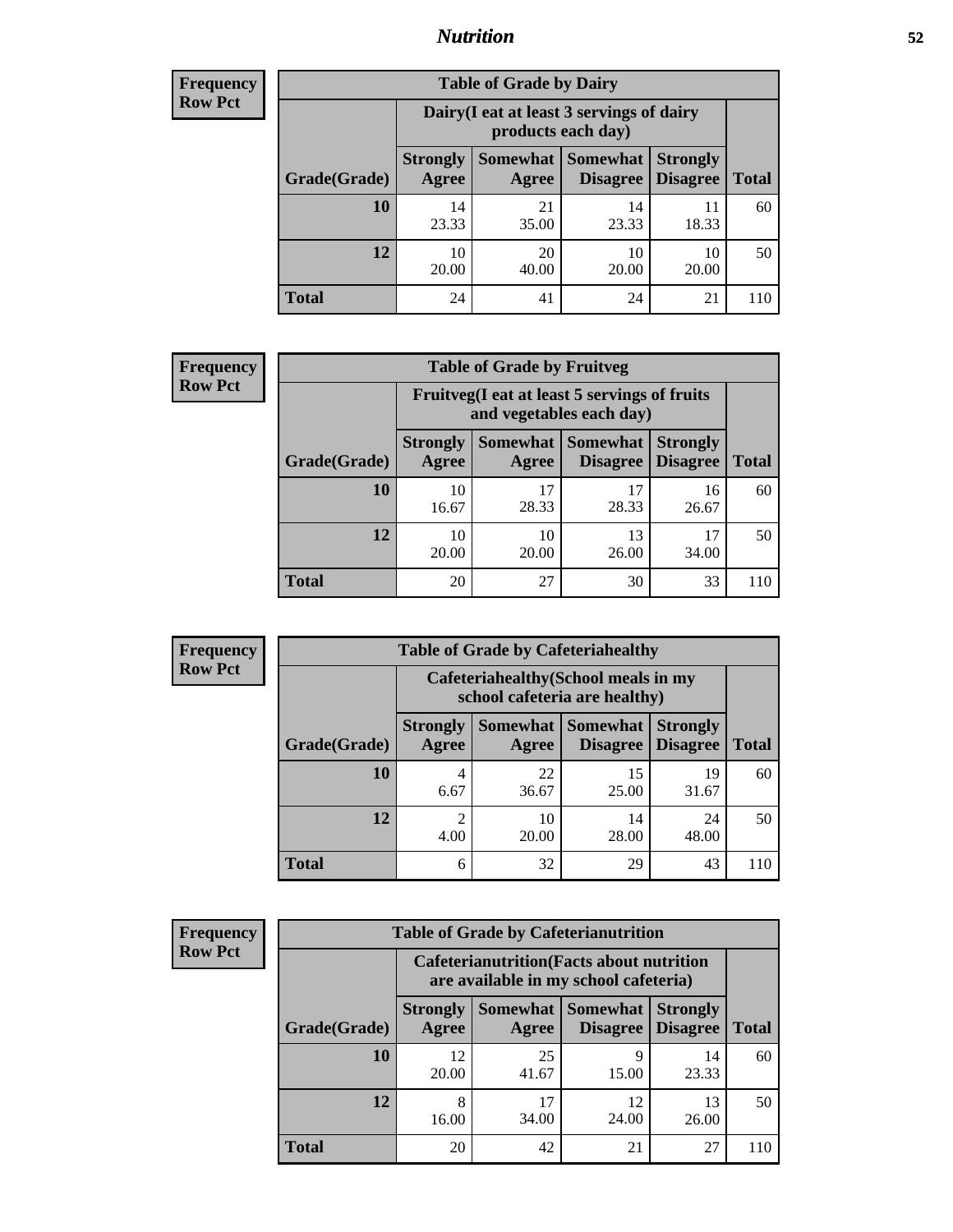### *Nutrition* **53**

| Frequency |
|-----------|
| Row Pct   |

| <b>Table of Grade by Schoollunch</b> |                                                                                                                                      |                                                                 |            |             |     |  |
|--------------------------------------|--------------------------------------------------------------------------------------------------------------------------------------|-----------------------------------------------------------------|------------|-------------|-----|--|
|                                      |                                                                                                                                      | Schoollunch(I eat school lunch three or<br>more times per week) |            |             |     |  |
| Grade(Grade)                         | Somewhat  <br><b>Somewhat</b><br><b>Strongly</b><br><b>Strongly</b><br><b>Disagree</b><br>Agree<br>Disagree<br><b>Total</b><br>Agree |                                                                 |            |             |     |  |
| 10                                   | 19<br>31.67                                                                                                                          | 16<br>26.67                                                     | 6<br>10.00 | 19<br>31.67 | 60  |  |
| 12                                   | 19<br>38.00                                                                                                                          | 10<br>20.00                                                     | 7<br>14.00 | 14<br>28.00 | 50  |  |
| <b>Total</b>                         | 38                                                                                                                                   | 26                                                              | 13         | 33          | 110 |  |

| <b>Frequency</b> |  |
|------------------|--|
| <b>Row Pct</b>   |  |

| <b>Table of Grade by Foodchoices</b> |                          |                                                                            |                                   |                                    |              |  |  |
|--------------------------------------|--------------------------|----------------------------------------------------------------------------|-----------------------------------|------------------------------------|--------------|--|--|
|                                      |                          | <b>Foodchoices</b> (I make healthy food choices in<br>my school cafeteria) |                                   |                                    |              |  |  |
| Grade(Grade)                         | <b>Strongly</b><br>Agree | Agree                                                                      | Somewhat   Somewhat  <br>Disagree | <b>Strongly</b><br><b>Disagree</b> | <b>Total</b> |  |  |
| 10                                   | 10<br>16.67              | 24<br>40.00                                                                | 11<br>18.33                       | 15<br>25.00                        | 60           |  |  |
| 12                                   | 10<br>20.00              | Q<br>18.00                                                                 | Q<br>18.00                        | 22<br>44.00                        | 50           |  |  |
| Total                                | 20                       | 33                                                                         | 20                                | 37                                 |              |  |  |

| Frequency      | <b>Table of Grade by Wholewheat</b> |                                                                                                             |             |                                   |                                    |              |  |  |  |
|----------------|-------------------------------------|-------------------------------------------------------------------------------------------------------------|-------------|-----------------------------------|------------------------------------|--------------|--|--|--|
| <b>Row Pct</b> |                                     | Wholewheat (There are whole wheat and<br>multigrain breads and cereals available in<br>my school cafeteria) |             |                                   |                                    |              |  |  |  |
|                | Grade(Grade)                        | <b>Strongly</b><br>Agree                                                                                    | Agree       | Somewhat   Somewhat  <br>Disagree | <b>Strongly</b><br><b>Disagree</b> | <b>Total</b> |  |  |  |
|                | 10                                  | 10<br>16.67                                                                                                 | 22<br>36.67 | 10<br>16.67                       | 18<br>30.00                        | 60           |  |  |  |
|                | 12                                  | 12.00                                                                                                       | 15<br>30.00 | 13<br>26.00                       | 16<br>32.00                        | 50           |  |  |  |
|                | <b>Total</b>                        | 16                                                                                                          | 37          | 23                                | 34                                 | 110          |  |  |  |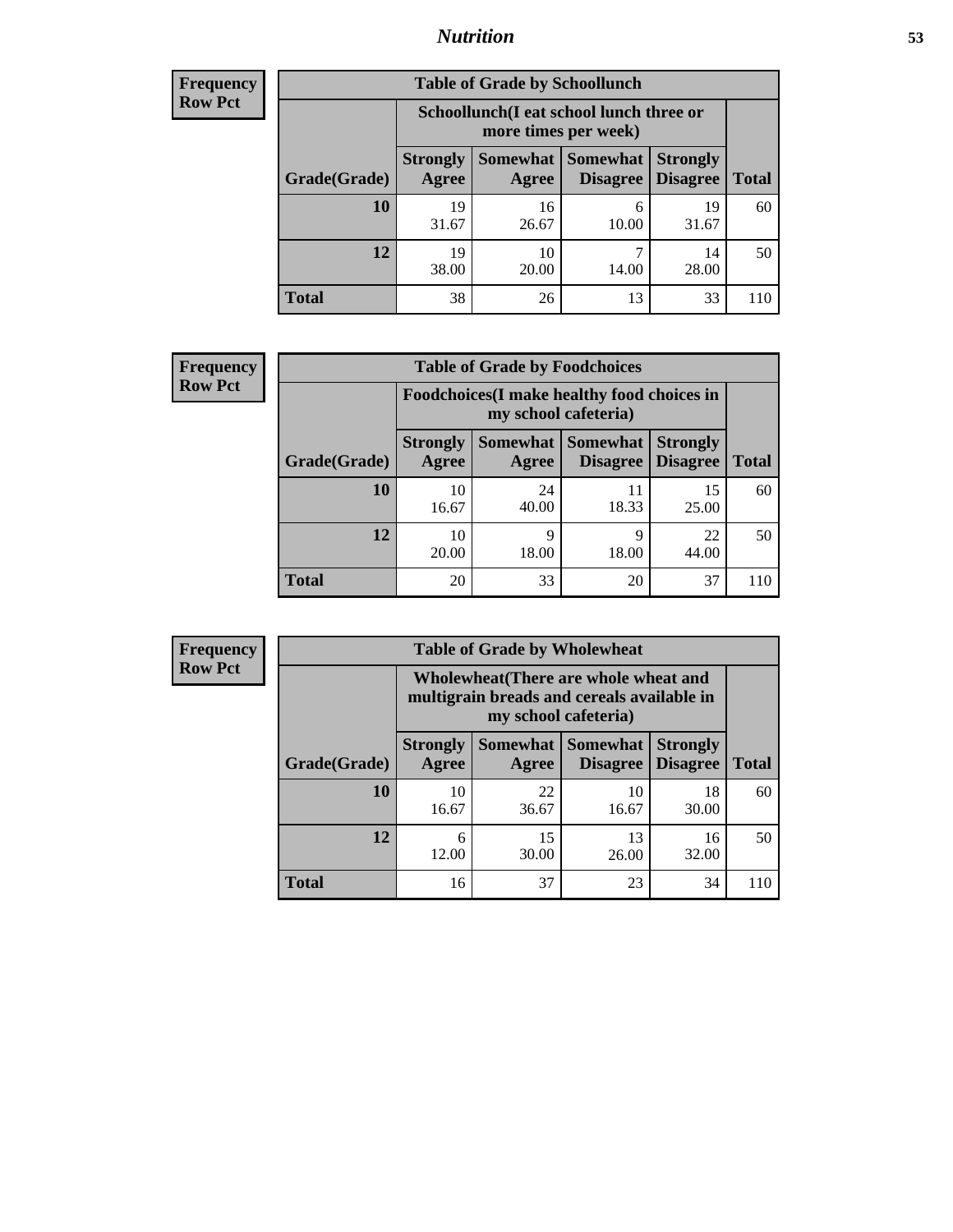### *Nutrition* **54**

**Frequency Row Pct**

| <b>Table of Grade by Healthyvending</b> |                                                                                                                                               |                   |                                    |                                    |              |  |
|-----------------------------------------|-----------------------------------------------------------------------------------------------------------------------------------------------|-------------------|------------------------------------|------------------------------------|--------------|--|
|                                         | Healthyvending (If only healthy snacks and<br>beverages were available in the vending<br>machines during the school day,<br>I would buy them) |                   |                                    |                                    |              |  |
| Grade(Grade)                            | <b>Strongly</b><br>Agree                                                                                                                      | Somewhat<br>Agree | <b>Somewhat</b><br><b>Disagree</b> | <b>Strongly</b><br><b>Disagree</b> | <b>Total</b> |  |
| 10                                      | 10<br>16.67                                                                                                                                   | 16<br>26.67       | 11<br>18.33                        | 23<br>38.33                        | 60           |  |
| 12                                      | 14<br>28.00                                                                                                                                   | 17<br>34.00       | 11<br>22.00                        | 8<br>16.00                         | 50           |  |
| <b>Total</b>                            | 24                                                                                                                                            | 33                | 22                                 | 31                                 |              |  |

**Frequency Row Pct**

| <b>Table of Grade by Schoolbreakfast</b> |                                                                                                                                         |             |           |             |     |  |
|------------------------------------------|-----------------------------------------------------------------------------------------------------------------------------------------|-------------|-----------|-------------|-----|--|
|                                          | Schoolbreakfast (If breakfast were<br>available at school,<br>but outside the cafeteria,<br>I would eat breakfast at school more often) |             |           |             |     |  |
| Grade(Grade)                             | Somewhat   Somewhat<br><b>Strongly</b><br><b>Strongly</b><br><b>Disagree</b><br><b>Total</b><br>Agree<br><b>Disagree</b><br>Agree       |             |           |             |     |  |
| 10                                       | 21<br>35.00                                                                                                                             | 21<br>35.00 | 5<br>8.33 | 13<br>21.67 | 60  |  |
| 12                                       | 20<br>20<br>6<br>4<br>40.00<br>40.00<br>8.00<br>12.00                                                                                   |             |           |             |     |  |
| <b>Total</b>                             | 41                                                                                                                                      | 41          | 11        | 17          | 110 |  |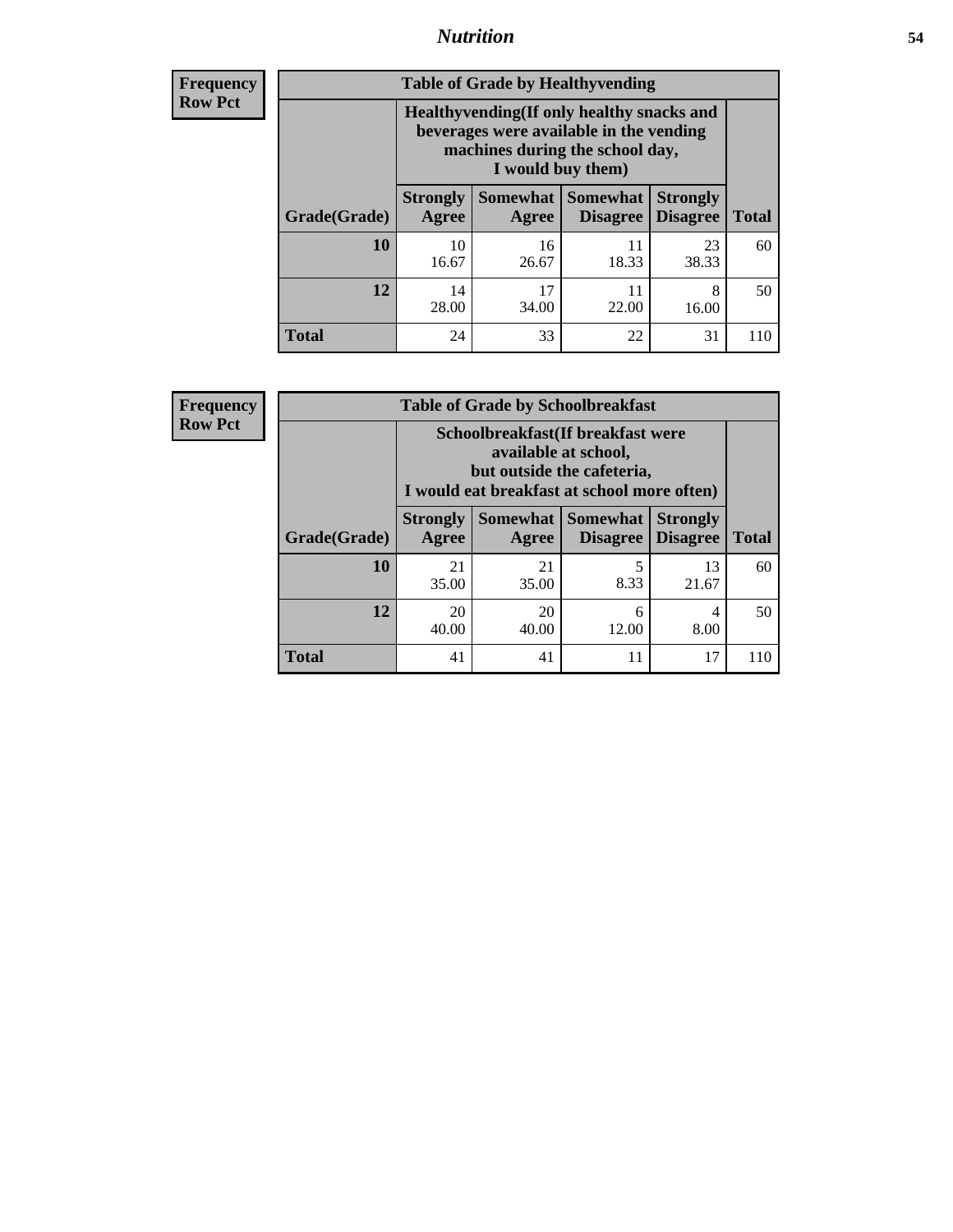| Frequency<br><b>Col Pct</b> | <b>Table of Educationaids by Grade</b>                                                                    |                    |              |     |  |
|-----------------------------|-----------------------------------------------------------------------------------------------------------|--------------------|--------------|-----|--|
|                             | <b>Educationaids</b> (I<br>have been<br>taught about<br><b>HIV/AIDS</b> at<br>school in the<br>past year) | Grade(Grade)<br>10 | <b>Total</b> |     |  |
|                             | <b>Yes</b>                                                                                                | 41<br>68.33        | 25<br>50.00  | 66  |  |
|                             | N <sub>0</sub>                                                                                            | 19<br>31.67        | 25<br>50.00  | 44  |  |
|                             | <b>Total</b>                                                                                              | 60                 | 50           | 110 |  |

| Frequency      | <b>Table of Educationcharacter by Grade</b>                                                  |              |             |              |  |
|----------------|----------------------------------------------------------------------------------------------|--------------|-------------|--------------|--|
| <b>Col Pct</b> | <b>Educationcharacter(I)</b><br>have been taught<br>about character<br>education in the past | Grade(Grade) |             |              |  |
|                | year at school)                                                                              | 10           | 12          | <b>Total</b> |  |
|                | Yes                                                                                          | 48<br>80.00  | 32<br>64.00 | 80           |  |
|                | N <sub>0</sub>                                                                               | 12<br>20.00  | 18<br>36.00 | 30           |  |
|                | <b>Total</b>                                                                                 | 60           | 50          | 110          |  |

| Frequency | <b>Table of Gradcoach1 by Grade</b> |                    |             |              |  |  |
|-----------|-------------------------------------|--------------------|-------------|--------------|--|--|
| Col Pct   | Gradcoach1(I<br>know who my         |                    |             |              |  |  |
|           | <b>Graduation</b><br>Coach is)      | Grade(Grade)<br>10 | 12          | <b>Total</b> |  |  |
|           |                                     |                    |             |              |  |  |
|           | <b>Yes</b>                          | 44<br>73.33        | 45<br>90.00 | 89           |  |  |
|           | N <sub>0</sub>                      | 16<br>26.67        | 5<br>10.00  | 21           |  |  |
|           | <b>Total</b>                        | 60                 | 50          | 110          |  |  |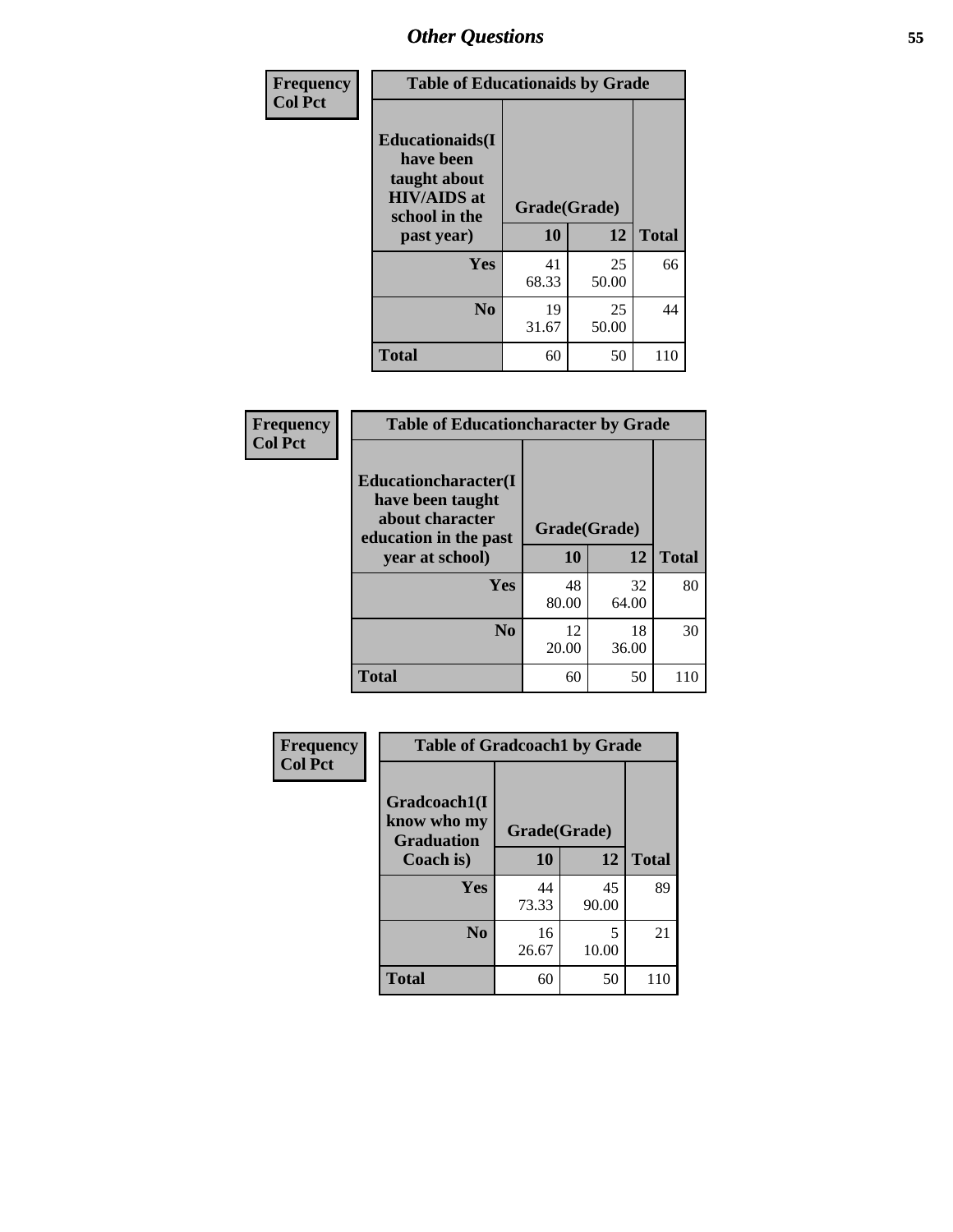| Frequency      | <b>Table of Gradcoach2 by Grade</b>         |              |             |              |  |  |
|----------------|---------------------------------------------|--------------|-------------|--------------|--|--|
| <b>Col Pct</b> | Gradcoach2(I<br>have                        |              |             |              |  |  |
|                | contacted my<br><b>Graduation</b><br>Coach) | Grade(Grade) |             |              |  |  |
|                |                                             | 10           | 12          | <b>Total</b> |  |  |
|                | Yes                                         | 10<br>16.67  | 28<br>56.00 | 38           |  |  |
|                | N <sub>0</sub>                              | 50<br>83.33  | 22<br>44.00 | 72           |  |  |
|                | <b>Total</b>                                | 60           | 50          | 110          |  |  |

| <b>Frequency</b><br><b>Col Pct</b> |                                                                             | <b>Table of Gradcoach3 by Grade</b> |             |              |  |  |  |
|------------------------------------|-----------------------------------------------------------------------------|-------------------------------------|-------------|--------------|--|--|--|
|                                    | Gradcoach3(I<br>have received<br>assistance<br>from my<br><b>Graduation</b> | Grade(Grade)                        |             |              |  |  |  |
|                                    | Coach)                                                                      | 10                                  | 12          | <b>Total</b> |  |  |  |
|                                    | Yes                                                                         | 7<br>11.67                          | 22<br>44.00 | 29           |  |  |  |
|                                    | N <sub>0</sub>                                                              | 16<br>26.67                         | 4<br>8.00   | 20           |  |  |  |
|                                    | Don't know                                                                  | 37<br>61.67                         | 24<br>48.00 | 61           |  |  |  |
|                                    | <b>Total</b>                                                                | 60                                  | 50          | 110          |  |  |  |

| Frequency<br><b>Col Pct</b> | <b>Table of Selfharm by Grade</b>                                                                                                                                                      |                        |                        |              |
|-----------------------------|----------------------------------------------------------------------------------------------------------------------------------------------------------------------------------------|------------------------|------------------------|--------------|
|                             | <b>Selfharm</b> (During<br>the past 12<br>months,<br>I harmed myself<br>on purpose<br><b>Suicideconsider</b><br>During the past<br>12 months,<br>I seriously<br>considered<br>suicide) | Grade(Grade)<br>10     | 12                     | <b>Total</b> |
|                             | Yes                                                                                                                                                                                    | $\mathfrak{D}$<br>3.33 | $\mathfrak{D}$<br>4.00 | 4            |
|                             | N <sub>0</sub>                                                                                                                                                                         | 58<br>96.67            | 48<br>96.00            | 106          |
|                             | Total                                                                                                                                                                                  | 60                     | 50                     | 110          |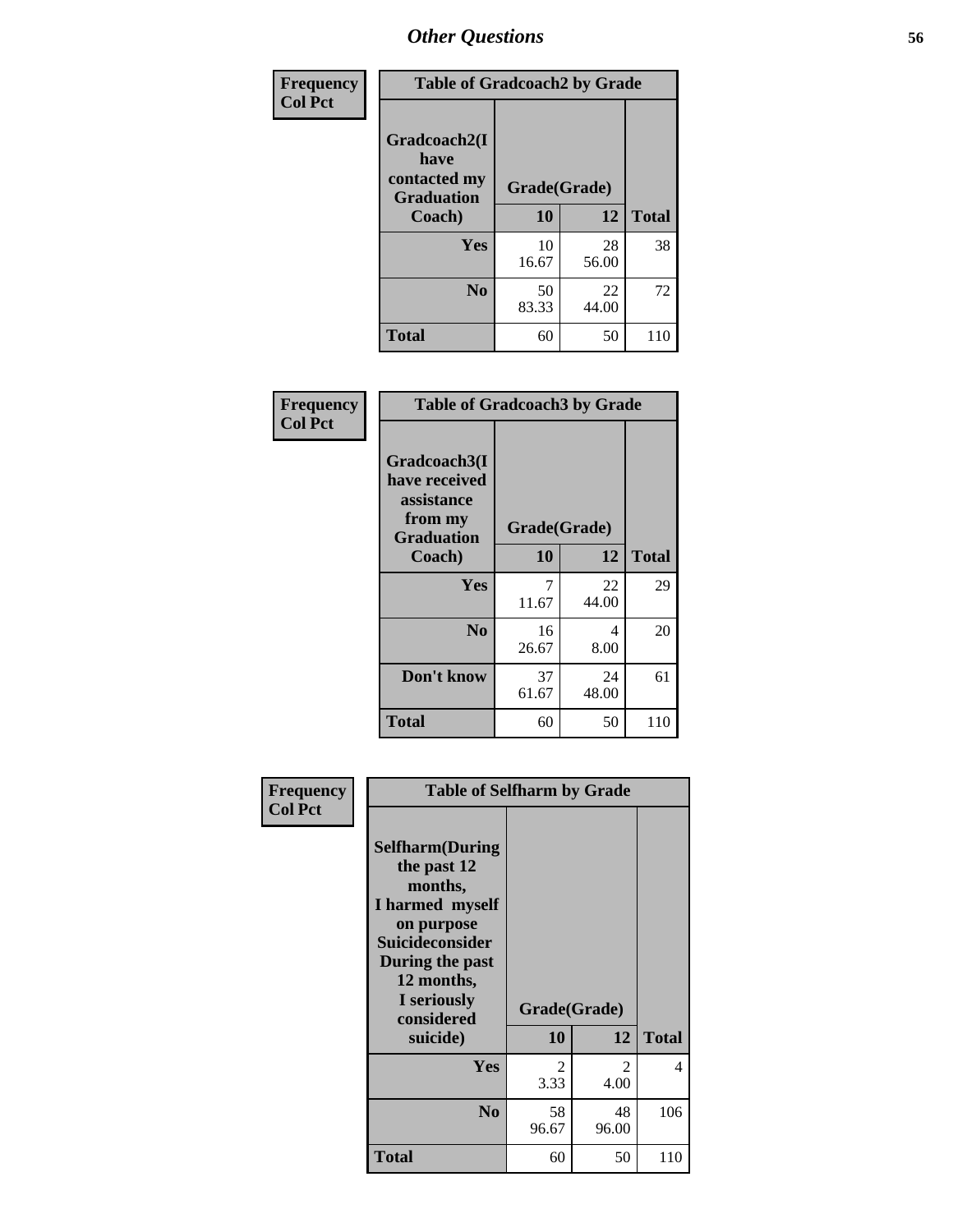| <b>Frequency</b> | <b>Table of Suicideconsider by Grade</b> |              |             |              |  |  |  |
|------------------|------------------------------------------|--------------|-------------|--------------|--|--|--|
| <b>Col Pct</b>   |                                          | Grade(Grade) |             |              |  |  |  |
|                  | <b>Suicideconsider</b>                   | 10           | 12          | <b>Total</b> |  |  |  |
|                  | Yes                                      | 8.33         | 10.00       | 10           |  |  |  |
|                  | N <sub>0</sub>                           | 55<br>91.67  | 45<br>90.00 | 100          |  |  |  |
|                  | <b>Total</b>                             | 60           | 50          | 110          |  |  |  |

| Frequency      | <b>Table of Suicideattempt by Grade</b>              |                       |             |              |
|----------------|------------------------------------------------------|-----------------------|-------------|--------------|
| <b>Col Pct</b> | Suicideattempt(I<br>have attempted<br>suicide in the | Grade(Grade)          |             |              |
|                | last year)                                           | 10                    | 12          | <b>Total</b> |
|                | Yes                                                  | $\mathcal{R}$<br>5.00 | 2.00        | 4            |
|                | $\bf No$                                             | 57<br>95.00           | 49<br>98.00 | 106          |
|                | <b>Total</b>                                         | 60                    | 50          | 110          |

| Frequency      | <b>Table of Instantmessaged by Grade</b>               |              |             |              |  |  |  |
|----------------|--------------------------------------------------------|--------------|-------------|--------------|--|--|--|
| <b>Col Pct</b> | Instantmessaged(I<br>have instant<br>messaged people I | Grade(Grade) |             |              |  |  |  |
|                | do not even know)                                      | 10           | 12          | <b>Total</b> |  |  |  |
|                | Yes                                                    | 14<br>23.33  | 10<br>20.00 | 24           |  |  |  |
|                | N <sub>0</sub>                                         | 46<br>76.67  | 40<br>80.00 | 86           |  |  |  |
|                | <b>Total</b>                                           | 60           | 50          | 110          |  |  |  |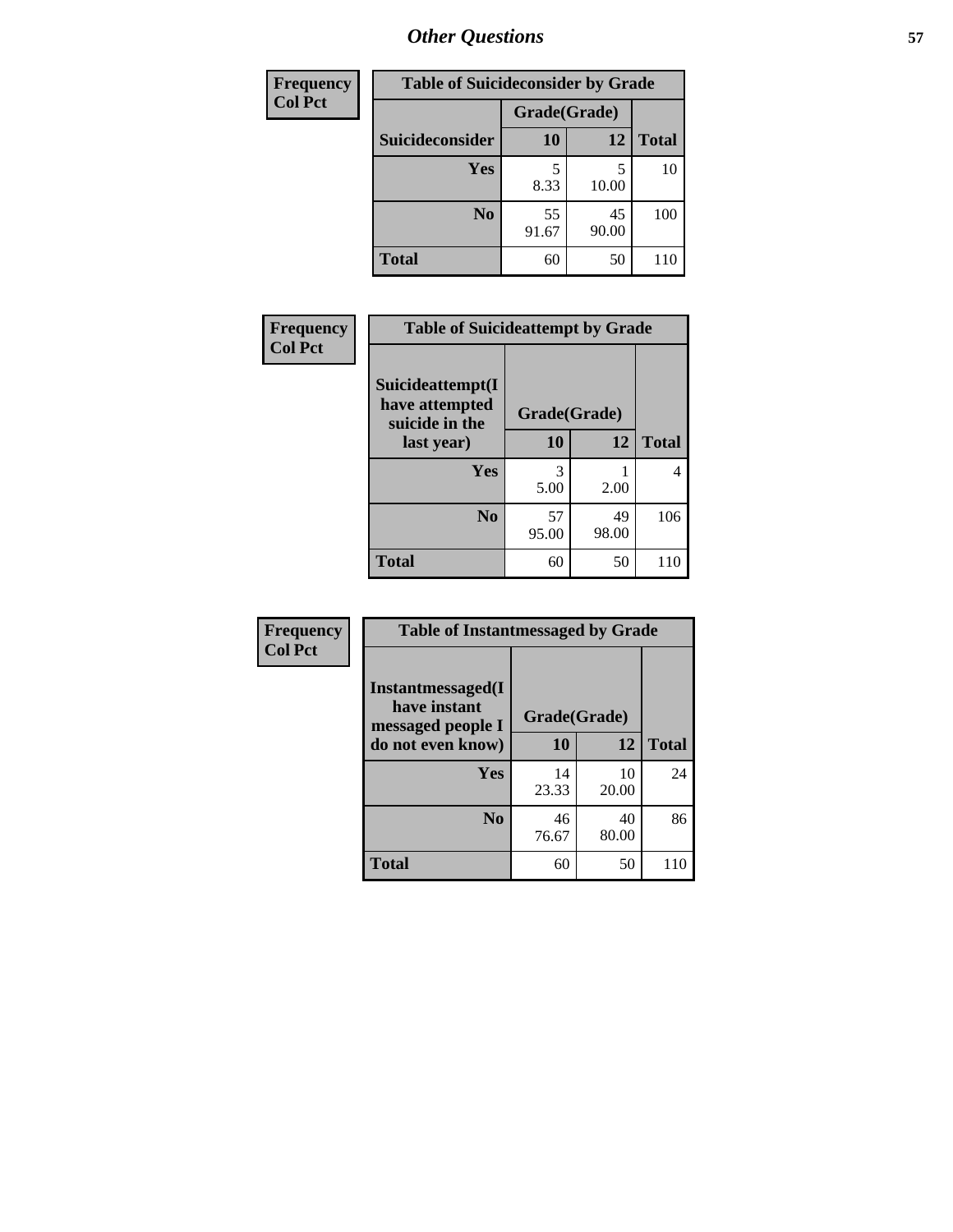| Frequency      | <b>Table of Getsalong by Grade</b>                          |              |                        |              |  |  |
|----------------|-------------------------------------------------------------|--------------|------------------------|--------------|--|--|
| <b>Col Pct</b> | <b>Getsalong</b> (I get<br>along with other<br>students and | Grade(Grade) |                        |              |  |  |
|                | adults)                                                     | 10           | 12                     | <b>Total</b> |  |  |
|                | <b>Strongly Agree</b>                                       | 25<br>41.67  | 29<br>58.00            | 54           |  |  |
|                | <b>Somewhat Agree</b>                                       | 26<br>43.33  | 19<br>38.00            | 45           |  |  |
|                | <b>Somewhat Disagree</b>                                    | 6<br>10.00   | 0<br>0.00              | 6            |  |  |
|                | <b>Strongly Disagree</b>                                    | 3<br>5.00    | $\mathfrak{D}$<br>4.00 | 5            |  |  |
|                | <b>Total</b>                                                | 60           | 50                     | 110          |  |  |

| Frequency      | <b>Table of Safehome by Grade</b> |                    |                       |              |
|----------------|-----------------------------------|--------------------|-----------------------|--------------|
| <b>Col Pct</b> | Safehome(I feel<br>safe at home)  | Grade(Grade)<br>10 | 12                    | <b>Total</b> |
|                | <b>Strongly Agree</b>             | 33<br>55.00        | 30<br>60.00           | 63           |
|                | <b>Somewhat Agree</b>             | 16<br>26.67        | 14<br>28.00           | 30           |
|                | <b>Somewhat Disagree</b>          | 4<br>6.67          | 4<br>8.00             | 8            |
|                | <b>Strongly Disagree</b>          | 7<br>11.67         | $\mathcal{L}$<br>4.00 | 9            |
|                | <b>Total</b>                      | 60                 | 50                    | 110          |

| Frequency      | <b>Table of Adulttalk by Grade</b>                                                                 |                    |             |              |  |  |
|----------------|----------------------------------------------------------------------------------------------------|--------------------|-------------|--------------|--|--|
| <b>Col Pct</b> | <b>Adulttalk</b> (I<br>know an<br>adult at<br>school that<br>I can talk<br>with if I<br>need help) | Grade(Grade)<br>10 | 12          | <b>Total</b> |  |  |
|                | <b>Yes</b>                                                                                         | 35<br>58.33        | 39<br>78.00 | 74           |  |  |
|                | N <sub>0</sub>                                                                                     | 25<br>41.67        | 11<br>22.00 | 36           |  |  |
|                | <b>Total</b>                                                                                       | 60                 | 50          | 110          |  |  |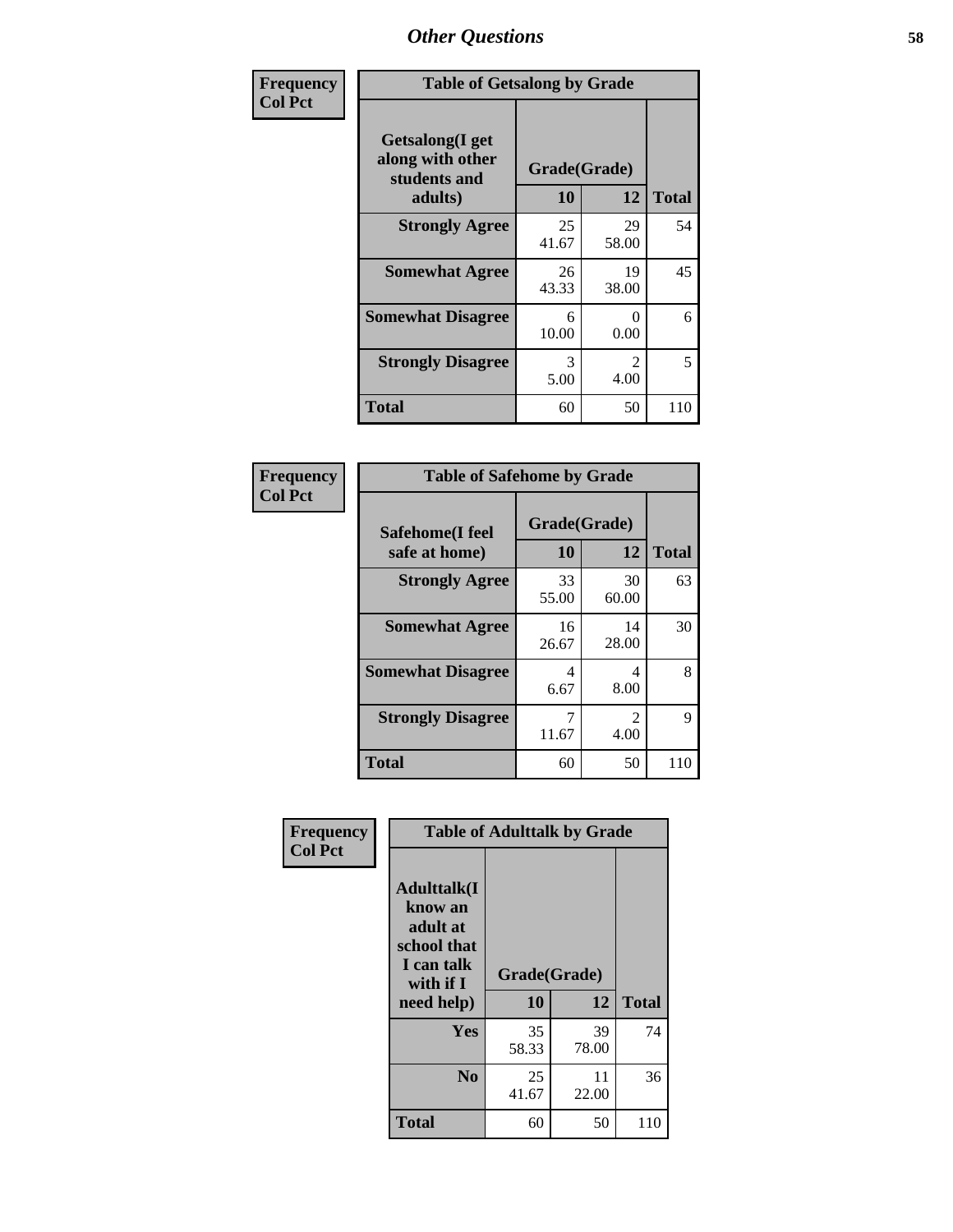| <b>Frequency</b> |
|------------------|
| <b>Row Pct</b>   |

| <b>Table of Grade by Tytime</b> |            |                                                                                         |            |                      |                      |                   |              |
|---------------------------------|------------|-----------------------------------------------------------------------------------------|------------|----------------------|----------------------|-------------------|--------------|
|                                 |            | Tytime (On an average school day,<br>how much unsupervised time do I spend watching TV) |            |                      |                      |                   |              |
| Grade(Grade)   None             |            | <b>Less that</b><br>hour/day                                                            | hour/day   | $2 - 3$<br>hours/day | $4 - 5$<br>hours/day | $6+$<br>hours/day | <b>Total</b> |
| 10                              | 4<br>6.67  | 6<br>10.00                                                                              | 8<br>13.33 | 16<br>26.67          | 14<br>23.33          | 12<br>20.00       | 60           |
| 12                              | 6<br>12.00 | 8<br>16.00                                                                              | 10.00      | 14<br>28.00          | 6<br>12.00           | 22.00             | 50           |
| <b>Total</b>                    | 10         | 14                                                                                      | 13         | 30                   | 20                   | 23                | 110          |

#### **Frequency Row Pct**

| <b>Table of Grade by Computertime</b> |                                                                                                                       |                                                                                                   |            |             |             |             |              |
|---------------------------------------|-----------------------------------------------------------------------------------------------------------------------|---------------------------------------------------------------------------------------------------|------------|-------------|-------------|-------------|--------------|
|                                       |                                                                                                                       | Computertime (On an average school day,<br>how much unsupervised time do I spend on the computer) |            |             |             |             |              |
| Grade(Grade)                          | <b>Less that</b><br>$4 - 5$<br>$2 - 3$<br>$6+$<br>hour/day<br>hour/day<br>hours/day<br>hours/day<br>hours/day<br>None |                                                                                                   |            |             |             |             | <b>Total</b> |
| 10                                    | 9<br>15.00                                                                                                            | 8<br>13.33                                                                                        | q<br>15.00 | 11<br>18.33 | 13<br>21.67 | 10<br>16.67 | 60           |
| 12                                    | 6<br>12.00                                                                                                            | 19<br>38.00                                                                                       | 8.00       | 8<br>16.00  | Q<br>18.00  | 8.00        | 50           |
| <b>Total</b>                          | 15                                                                                                                    | 27                                                                                                | 13         | 19          | 22          | 14          | 110          |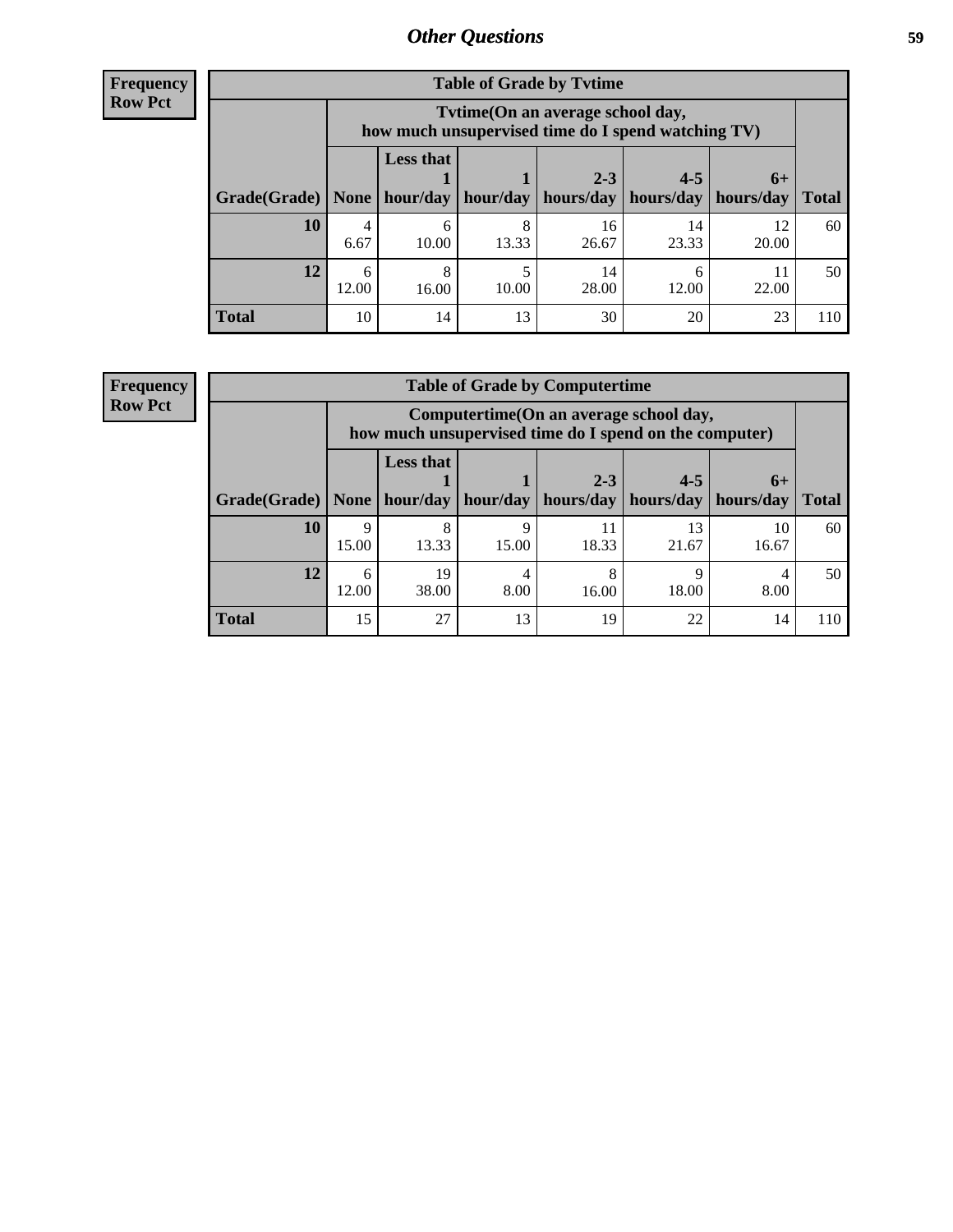### *Questions about Driving Laws* **60** *Driving Questions were asked only of high school students.*

| <b>Frequency</b> |
|------------------|
| <b>Row Pct</b>   |

| <b>Table of Grade by License1</b> |                                                                                                                                           |                                     |                |            |               |              |  |  |  |
|-----------------------------------|-------------------------------------------------------------------------------------------------------------------------------------------|-------------------------------------|----------------|------------|---------------|--------------|--|--|--|
|                                   | License1(During the first 6 months of driving<br>with a provisional license,<br>the only passengers who can ride with the<br>driver are:) |                                     |                |            |               |              |  |  |  |
| Grade(Grade)                      | <b>Parent or</b>                                                                                                                          | Family<br><b>Guardian</b>   Members | <b>Friends</b> | Anyone     | Don't<br>Know | <b>Total</b> |  |  |  |
| 10                                | 16<br>26.67                                                                                                                               | 18<br>30.00                         | 4<br>6.67      | 8<br>13.33 | 14<br>23.33   | 60           |  |  |  |
| 12                                | 17<br>34.00                                                                                                                               | 14<br>28.00                         | 4<br>8.00      | 3<br>6.00  | 12<br>24.00   | 50           |  |  |  |
| Total                             | 33                                                                                                                                        | 32                                  | 8              | 11         | 26            |              |  |  |  |

| <b>Frequency</b> |                     | <b>Table of Grade by License2</b>                                                                        |                              |                              |                                                      |                      |              |
|------------------|---------------------|----------------------------------------------------------------------------------------------------------|------------------------------|------------------------------|------------------------------------------------------|----------------------|--------------|
| <b>Row Pct</b>   |                     | License2(17 yr old drivers with a<br>provisional driver's license cannot<br>drive between the hours of:) |                              |                              |                                                      |                      |              |
|                  | <b>Grade(Grade)</b> | <b>Midnight</b><br>to 6am                                                                                | 1am<br>t <sub>0</sub><br>5am | 1am<br>t <sub>0</sub><br>6am | N <sub>0</sub><br>curfew<br>for $17$<br>year<br>olds | Don't<br><b>Know</b> | <b>Total</b> |
|                  | 10                  | 32<br>53.33                                                                                              | $\overline{2}$<br>3.33       | 3<br>5.00                    | 3<br>5.00                                            | 20<br>33.33          | 60           |
|                  | 12                  | 32<br>64.00                                                                                              | 3<br>6.00                    | 2.00                         | 2.00                                                 | 13<br>26.00          | 50           |
|                  | <b>Total</b>        | 64                                                                                                       | 5                            | 4                            | 4                                                    | 33                   | 110          |

| Frequency      |              | <b>Table of Grade by License3</b><br>License3(For drivers under the age of 21,<br>what level of alcohol is considered DUI?) |            |           |           |            |               |              |
|----------------|--------------|-----------------------------------------------------------------------------------------------------------------------------|------------|-----------|-----------|------------|---------------|--------------|
| <b>Row Pct</b> |              |                                                                                                                             |            |           |           |            |               |              |
|                | Grade(Grade) | Any<br><b>Amount</b>                                                                                                        | 0.02       | 0.04      | 0.06      | 0.08       | Don't<br>know | <b>Total</b> |
|                | 10           | 11.67                                                                                                                       | 9<br>15.00 | 4<br>6.67 | 3<br>5.00 | Q<br>15.00 | 28<br>46.67   | 60           |
|                | 12           | 11<br>22.00                                                                                                                 | 6<br>12.00 | 14.00     | 2.00      | 10.00      | 20<br>40.00   | 50           |
|                | <b>Total</b> | 18                                                                                                                          | 15         | 11        | 4         | 14         | 48            | 110          |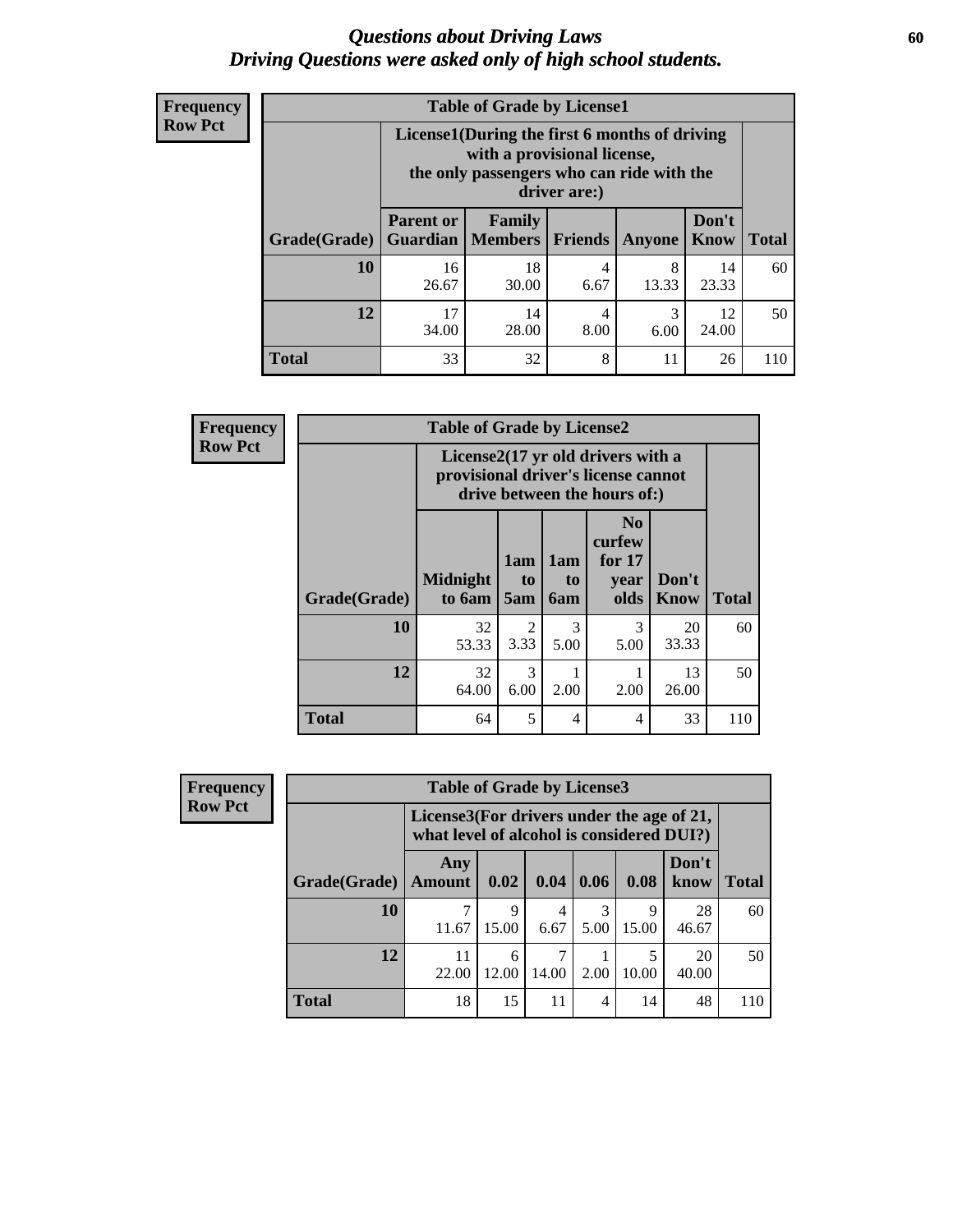### *Questions about Driving Laws* **61** *Driving Questions were asked only of high school students.*

**Frequency Row Pct**

| <b>Table of Grade by License4</b> |              |                                                                                                                                               |            |                        |                        |             |     |  |  |
|-----------------------------------|--------------|-----------------------------------------------------------------------------------------------------------------------------------------------|------------|------------------------|------------------------|-------------|-----|--|--|
|                                   |              | License4(A driver under 21 automatically<br>loses his/her license if caught exceeding the<br>posted speet limit by:)                          |            |                        |                        |             |     |  |  |
| Grade(Grade)                      | $15+$<br>mph | Can't<br>lose<br><b>Depends</b><br>license<br>$25+$<br>$35+$<br>Don't<br>for<br>on<br><b>Total</b><br>mph<br>mph<br>speeding<br>know<br>judge |            |                        |                        |             |     |  |  |
| 10                                | 6<br>10.00   | 10<br>16.67                                                                                                                                   | 6<br>10.00 | 8<br>13.33             | $\mathfrak{D}$<br>3.33 | 28<br>46.67 | 60  |  |  |
| 12                                | 9<br>18.00   | 8<br>16.00                                                                                                                                    | 5<br>10.00 | $\overline{2}$<br>4.00 | 3<br>6.00              | 23<br>46.00 | 50  |  |  |
| <b>Total</b>                      | 15           | 18                                                                                                                                            | 11         | 10                     | 5                      | 51          | 110 |  |  |

| Frequency      | <b>Table of Grade by License5</b> |                                                                                                                                                             |                |               |              |  |
|----------------|-----------------------------------|-------------------------------------------------------------------------------------------------------------------------------------------------------------|----------------|---------------|--------------|--|
| <b>Row Pct</b> |                                   | License5(A)<br>Georgia teenager<br>with family<br>connections or a<br>good lawyer can<br>break a teen<br>driving law and<br>keep their driver's<br>license) |                |               |              |  |
|                | Grade(Grade)                      | Yes                                                                                                                                                         | N <sub>0</sub> | Don't<br>know | <b>Total</b> |  |
|                | 10                                | 7<br>11.67                                                                                                                                                  | 32<br>53.33    | 21<br>35.00   | 60           |  |
|                | 12                                | 9<br>18.00                                                                                                                                                  | 19<br>38.00    | 22<br>44.00   | 50           |  |
|                | Total                             | 16                                                                                                                                                          | 51             | 43            | 110          |  |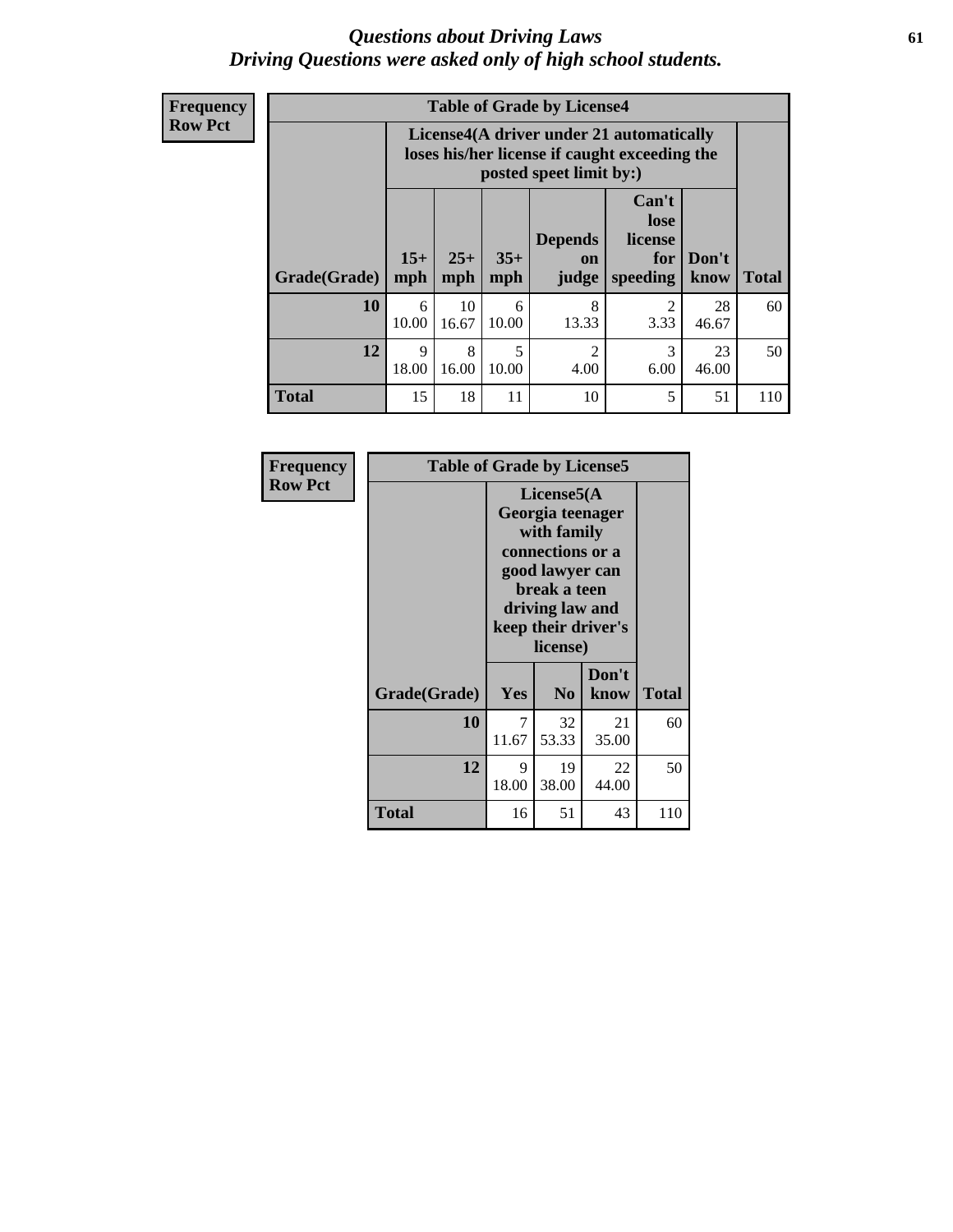### *Questions about Driving Laws* **62** *Driving Questions were asked only of high school students.*

| <b>Frequency</b> | <b>Table of Grade by License6</b> |                                                                                                                                                 |                |               |              |
|------------------|-----------------------------------|-------------------------------------------------------------------------------------------------------------------------------------------------|----------------|---------------|--------------|
| <b>Row Pct</b>   |                                   | License <sub>6</sub> (I know a<br>friend or<br>classmate that<br>broke a teen<br>driving law,<br>but was allowed to<br>keep his/her<br>license) |                |               |              |
|                  | Grade(Grade)                      | Yes                                                                                                                                             | N <sub>0</sub> | Don't<br>know | <b>Total</b> |
|                  | 10                                | 7<br>11.67                                                                                                                                      | 28<br>46.67    | 25<br>41.67   | 60           |
|                  | 12                                | 12<br>24.00                                                                                                                                     | 22<br>44.00    | 16<br>32.00   | 50           |
|                  | <b>Total</b>                      | 19                                                                                                                                              | 50             | 41            | 110          |

| <b>Frequency</b> | <b>Table of Grade by License7</b> |                                                                                               |                                   |                                            |                        |              |  |  |  |
|------------------|-----------------------------------|-----------------------------------------------------------------------------------------------|-----------------------------------|--------------------------------------------|------------------------|--------------|--|--|--|
| <b>Row Pct</b>   |                                   | License7(A student under the age of 18 cam loser<br>his/her driving privileges if he or she:) |                                   |                                            |                        |              |  |  |  |
|                  | Grade(Grade)                      | <b>Have</b><br>more than<br>10<br>unexcused<br>absences<br>per school<br>yr                   | Drop out<br>without<br>graduating | Bring<br>alcohol/drugs/weapon<br>to school | All of<br>the<br>above | <b>Total</b> |  |  |  |
|                  | 10                                | 11<br>18.33                                                                                   | 5<br>8.33                         | 4<br>6.67                                  | 40<br>66.67            | 60           |  |  |  |
|                  | 12                                | 11<br>22.00                                                                                   | 3<br>6.00                         | 4<br>8.00                                  | 32<br>64.00            | 50           |  |  |  |
|                  | <b>Total</b>                      | 22                                                                                            | 8                                 | 8                                          | 72                     | 110          |  |  |  |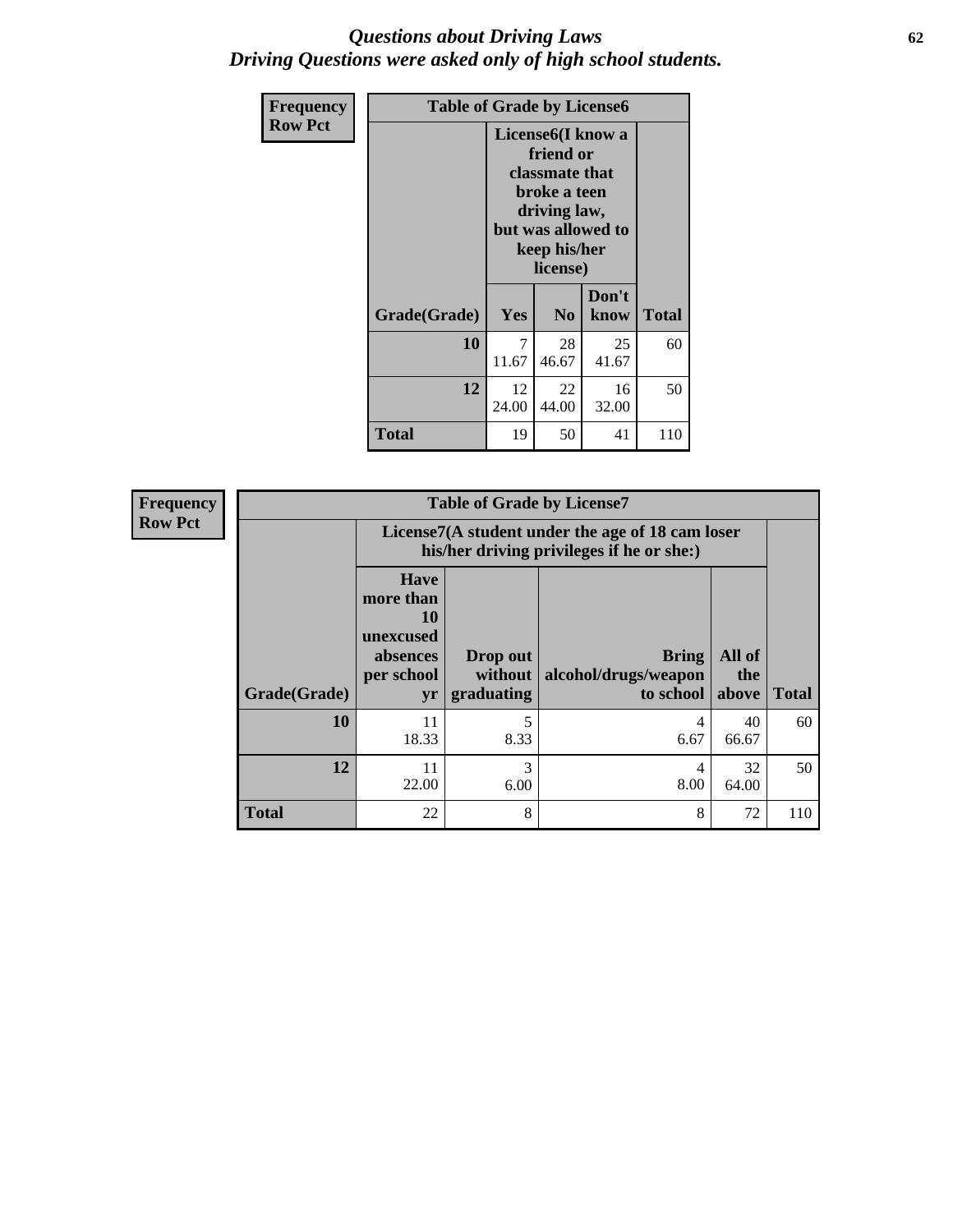# *Select Results by Gender* **63**

| Frequency      | <b>Table of SchoolClimate2 by Gender</b>          |                                 |                                     |              |  |
|----------------|---------------------------------------------------|---------------------------------|-------------------------------------|--------------|--|
| <b>Col Pct</b> | SchoolClimate2(I<br>feel successful at<br>school) | Gender(Gender)<br><b>Female</b> | <b>Male</b>                         | <b>Total</b> |  |
|                | <b>Strongly Agree</b>                             | 24<br>39.34                     | 16<br>32.65                         | 40           |  |
|                | <b>Somewhat Agree</b>                             | 32<br>52.46                     | 28<br>57.14                         | 60           |  |
|                | <b>Somewhat Disagree</b>                          | 3<br>4.92                       | 3<br>6.12                           | 6            |  |
|                | <b>Strongly Disagree</b>                          | $\mathcal{L}$<br>3.28           | $\mathcal{D}_{\mathcal{L}}$<br>4.08 | 4            |  |
|                | <b>Total</b>                                      | 61                              | 49                                  | 110          |  |

| Frequency      |                                                          | <b>Table of SchoolClimate6 by Gender</b> |             |              |  |  |  |
|----------------|----------------------------------------------------------|------------------------------------------|-------------|--------------|--|--|--|
| <b>Col Pct</b> | <b>SchoolClimate6(Teachers</b><br>treat me with respect) | Gender(Gender)<br><b>Female</b>          | <b>Male</b> | <b>Total</b> |  |  |  |
|                | <b>Strongly Agree</b>                                    | 18<br>29.51                              | 16<br>32.65 | 34           |  |  |  |
|                | <b>Somewhat Agree</b>                                    | 24<br>39.34                              | 22<br>44.90 | 46           |  |  |  |
|                | <b>Somewhat Disagree</b>                                 | 13<br>21.31                              | 6<br>12.24  | 19           |  |  |  |
|                | <b>Strongly Disagree</b>                                 | 6<br>9.84                                | 5<br>10.20  | 11           |  |  |  |
|                | <b>Total</b>                                             | 61                                       | 49          | 110          |  |  |  |

| Frequency      | <b>Table of SchoolClimate8 by Gender</b>                                             |               |                                   |              |  |  |
|----------------|--------------------------------------------------------------------------------------|---------------|-----------------------------------|--------------|--|--|
| <b>Col Pct</b> | <b>SchoolClimate8(Students</b><br>are frequently<br>recognized for good<br>behavior) | <b>Female</b> | Gender(Gender)<br><b>Male</b>     | <b>Total</b> |  |  |
|                | <b>Strongly Agree</b>                                                                | 13<br>21.31   | $\overline{\phantom{0}}$<br>10.20 | 18           |  |  |
|                | <b>Somewhat Agree</b>                                                                | 20<br>32.79   | 21<br>42.86                       | 41           |  |  |
|                | <b>Somewhat Disagree</b>                                                             | 14<br>22.95   | 15<br>30.61                       | 29           |  |  |
|                | <b>Strongly Disagree</b>                                                             | 14<br>22.95   | 8<br>16.33                        | 22           |  |  |
|                | Total                                                                                | 61            | 49                                | 110          |  |  |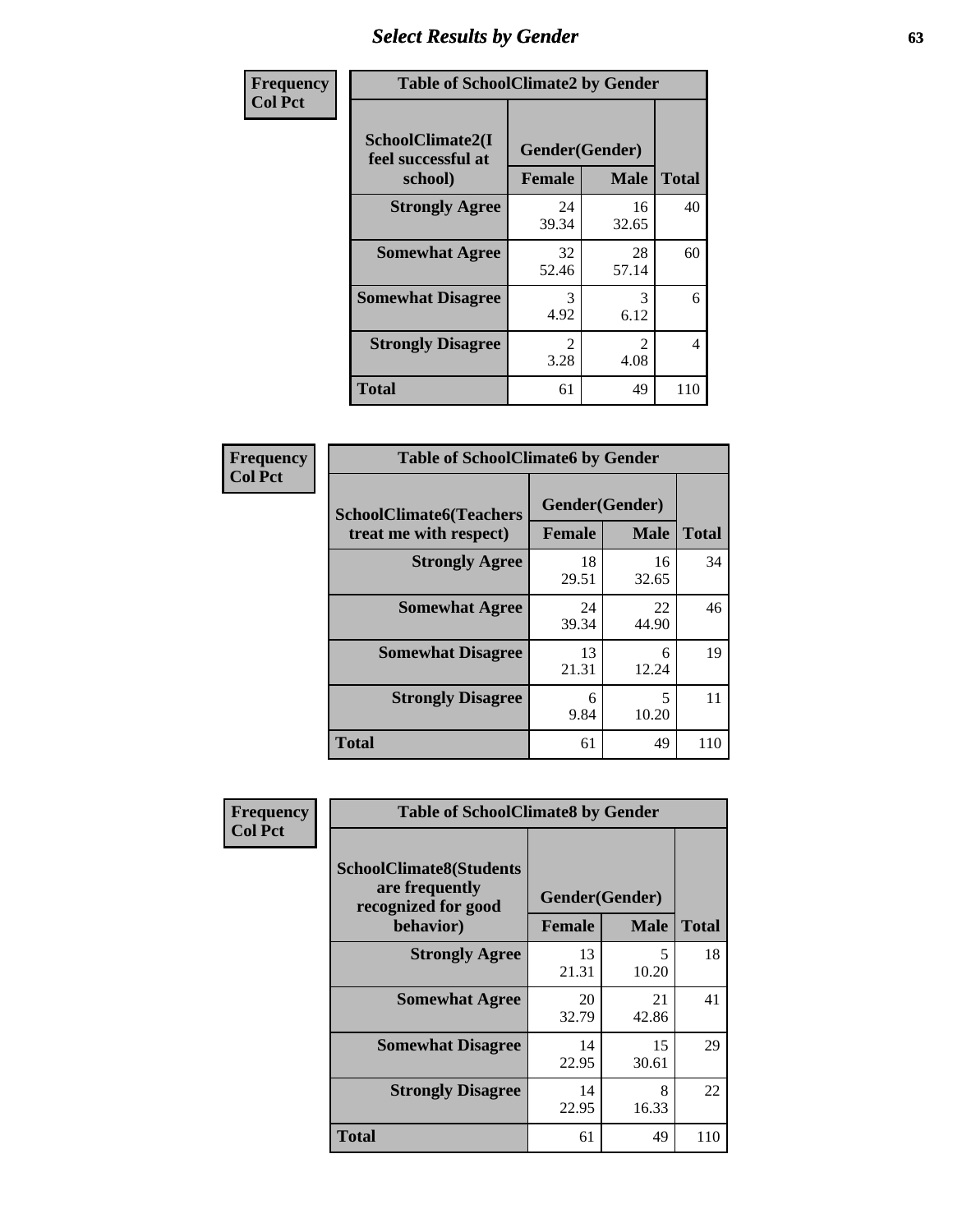## *Select Results by Gender* **64**

| <b>Frequency</b> | <b>Table of Gender by Dropout</b> |                                                                        |                |              |
|------------------|-----------------------------------|------------------------------------------------------------------------|----------------|--------------|
| <b>Row Pct</b>   |                                   | Dropout(I<br>have<br>thought<br>about<br>dropping<br>out of<br>school) |                |              |
|                  | Gender(Gender)                    | Yes                                                                    | N <sub>0</sub> | <b>Total</b> |
|                  | <b>Female</b>                     | 18<br>29.51                                                            | 43<br>70.49    | 61           |
|                  | <b>Male</b>                       | 15<br>30.61                                                            | 34<br>69.39    | 49           |
|                  | <b>Total</b>                      | 33                                                                     | 77             | 110          |

| <b>Frequency</b> | <b>Table of Gender by Dropoutreason</b> |                             |                                                                     |                                 |                                |              |              |
|------------------|-----------------------------------------|-----------------------------|---------------------------------------------------------------------|---------------------------------|--------------------------------|--------------|--------------|
| <b>Row Pct</b>   |                                         |                             | Dropoutreason (If I dropped out the<br>reason would most likely be) |                                 |                                |              |              |
|                  | <b>Gender</b> (Gender)                  | Won't<br><b>Drop</b><br>out | <b>Bored</b>                                                        | <b>Family</b><br><b>Reasons</b> | <b>Being</b><br><b>Bullied</b> | <b>Other</b> | <b>Total</b> |
|                  | <b>Female</b>                           | 31<br>50.82                 | 10<br>16.39                                                         | 8.20                            | 8.20                           | 10<br>16.39  | 61           |
|                  | <b>Male</b>                             | 26<br>53.06                 | 10<br>20.41                                                         | 4<br>8.16                       | 4.08                           | 14.29        | 49           |
|                  | <b>Total</b>                            | 57                          | 20                                                                  | 9                               | 7                              | 17           | 110          |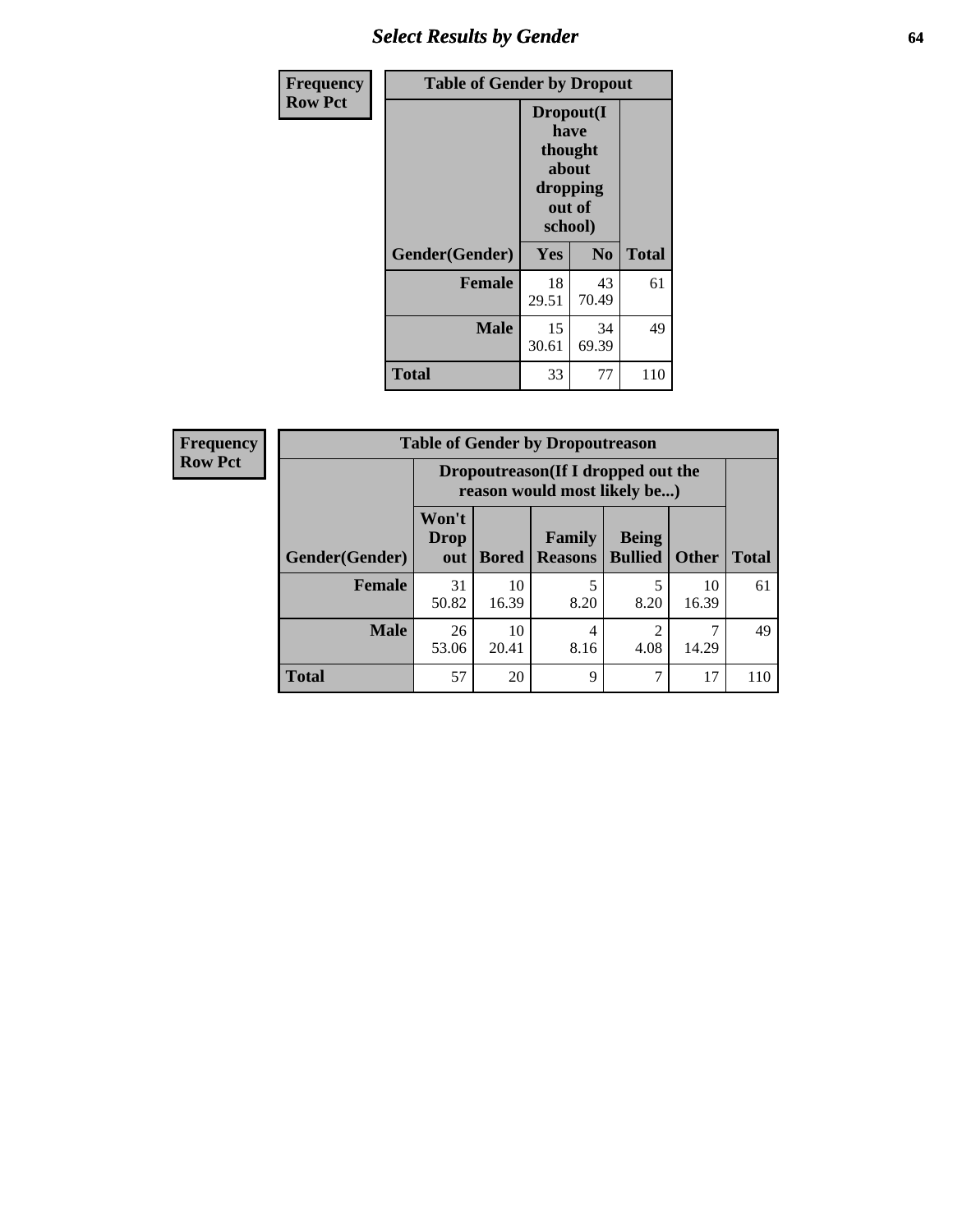*School Safety* **65**

| Frequency      | <b>Table of Gender by Bullied2</b> |                 |                |              |  |
|----------------|------------------------------------|-----------------|----------------|--------------|--|
| <b>Row Pct</b> |                                    | <b>Bullied2</b> |                |              |  |
|                | Gender(Gender)                     | Yes             | N <sub>0</sub> | <b>Total</b> |  |
|                | <b>Female</b>                      | 3<br>4.92       | 58<br>95.08    | 61           |  |
|                | <b>Male</b>                        | 5<br>10.20      | 44<br>89.80    | 49           |  |
|                | Total                              | 8               | 102            | 110          |  |

| Frequency      | <b>Table of Gender by Bulliedothers2</b> |                       |                |              |
|----------------|------------------------------------------|-----------------------|----------------|--------------|
| <b>Row Pct</b> |                                          | <b>Bulliedothers2</b> |                |              |
|                | Gender(Gender)                           | <b>Yes</b>            | N <sub>0</sub> | <b>Total</b> |
|                | <b>Female</b>                            | 4<br>6.56             | 57<br>93.44    | 61           |
|                | <b>Male</b>                              | 2.04                  | 48<br>97.96    | 49           |
|                | <b>Total</b>                             | 5                     | 105            | 110          |

| Frequency      | <b>Table of Gender by Weaponschool2</b> |                      |                |              |
|----------------|-----------------------------------------|----------------------|----------------|--------------|
| <b>Row Pct</b> |                                         | <b>Weaponschool2</b> |                |              |
|                | Gender(Gender)                          | Yes                  | N <sub>0</sub> | <b>Total</b> |
|                | <b>Female</b>                           | 3.28                 | 59<br>96.72    | 61           |
|                | <b>Male</b>                             | 4.08                 | 47<br>95.92    | 49           |
|                | <b>Total</b>                            | 4                    | 106            | 110          |

| Frequency      | <b>Table of Gender by Absentunsafe2</b> |               |                |              |
|----------------|-----------------------------------------|---------------|----------------|--------------|
| <b>Row Pct</b> |                                         | Absentunsafe2 |                |              |
|                | Gender(Gender)                          | <b>Yes</b>    | N <sub>0</sub> | <b>Total</b> |
|                | <b>Female</b>                           | 3.28          | 59<br>96.72    | 61           |
|                | <b>Male</b>                             | 4.08          | 47<br>95.92    | 49           |
|                | <b>Total</b>                            | 4             | 106            | 110          |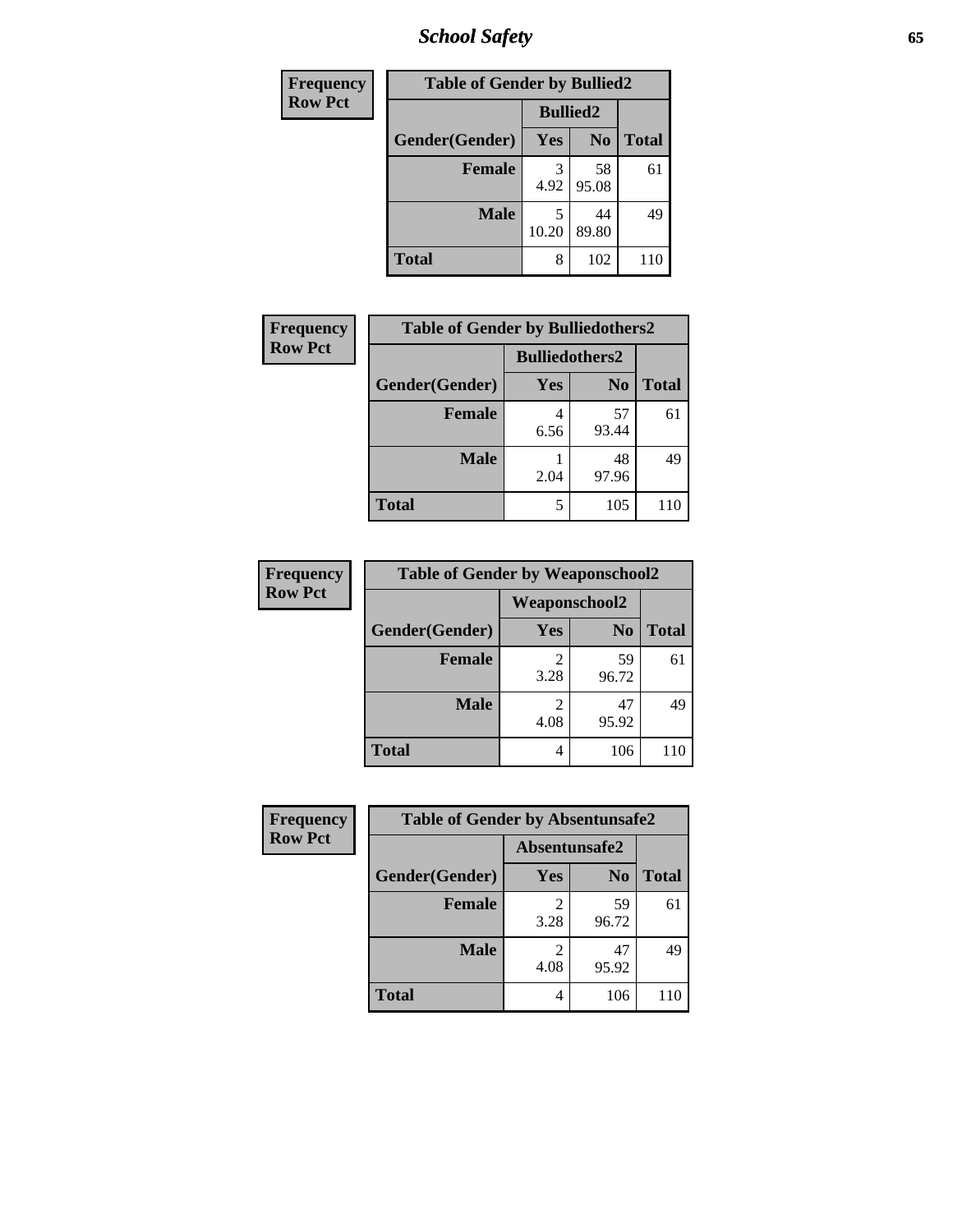*School Safety* **66**

| Frequency      | <b>Table of Gender by Gangself</b> |                                                                                                |                |              |
|----------------|------------------------------------|------------------------------------------------------------------------------------------------|----------------|--------------|
| <b>Row Pct</b> |                                    | Gangself(I<br>have<br>participated<br>in illegal gang<br>activities in<br>the past 30<br>days) |                |              |
|                | Gender(Gender)                     | Yes                                                                                            | N <sub>0</sub> | <b>Total</b> |
|                | <b>Female</b>                      | 0<br>0.00                                                                                      | 61<br>100.00   | 61           |
|                | <b>Male</b>                        | 4<br>8.16                                                                                      | 45<br>91.84    | 49           |
|                | <b>Total</b>                       | 4                                                                                              | 106            | 110          |

| Frequency      | <b>Table of Gender by Gangpeers</b> |                                                                                                                             |                |              |
|----------------|-------------------------------------|-----------------------------------------------------------------------------------------------------------------------------|----------------|--------------|
| <b>Row Pct</b> |                                     | <b>Gangpeers</b> (I<br>have friends<br>who have<br>participated<br>in illegal gang<br>activities in<br>the past 30<br>days) |                |              |
|                | Gender(Gender)                      | <b>Yes</b>                                                                                                                  | N <sub>0</sub> | <b>Total</b> |
|                | <b>Female</b>                       | 17<br>27.87                                                                                                                 | 44<br>72.13    | 61           |
|                | <b>Male</b>                         | 11<br>22.45                                                                                                                 | 38<br>77.55    | 49           |
|                | Total                               | 28                                                                                                                          | 82             | 110          |

| Frequency      | <b>Table of Gender by Pickedon2</b> |             |                |              |
|----------------|-------------------------------------|-------------|----------------|--------------|
| <b>Row Pct</b> |                                     | Pickedon2   |                |              |
|                | Gender(Gender)                      | <b>Yes</b>  | N <sub>0</sub> | <b>Total</b> |
|                | <b>Female</b>                       | 14<br>22.95 | 47<br>77.05    | 61           |
|                | <b>Male</b>                         | 16<br>32.65 | 33<br>67.35    | 49           |
|                | <b>Total</b>                        | 30          | 80             | 110          |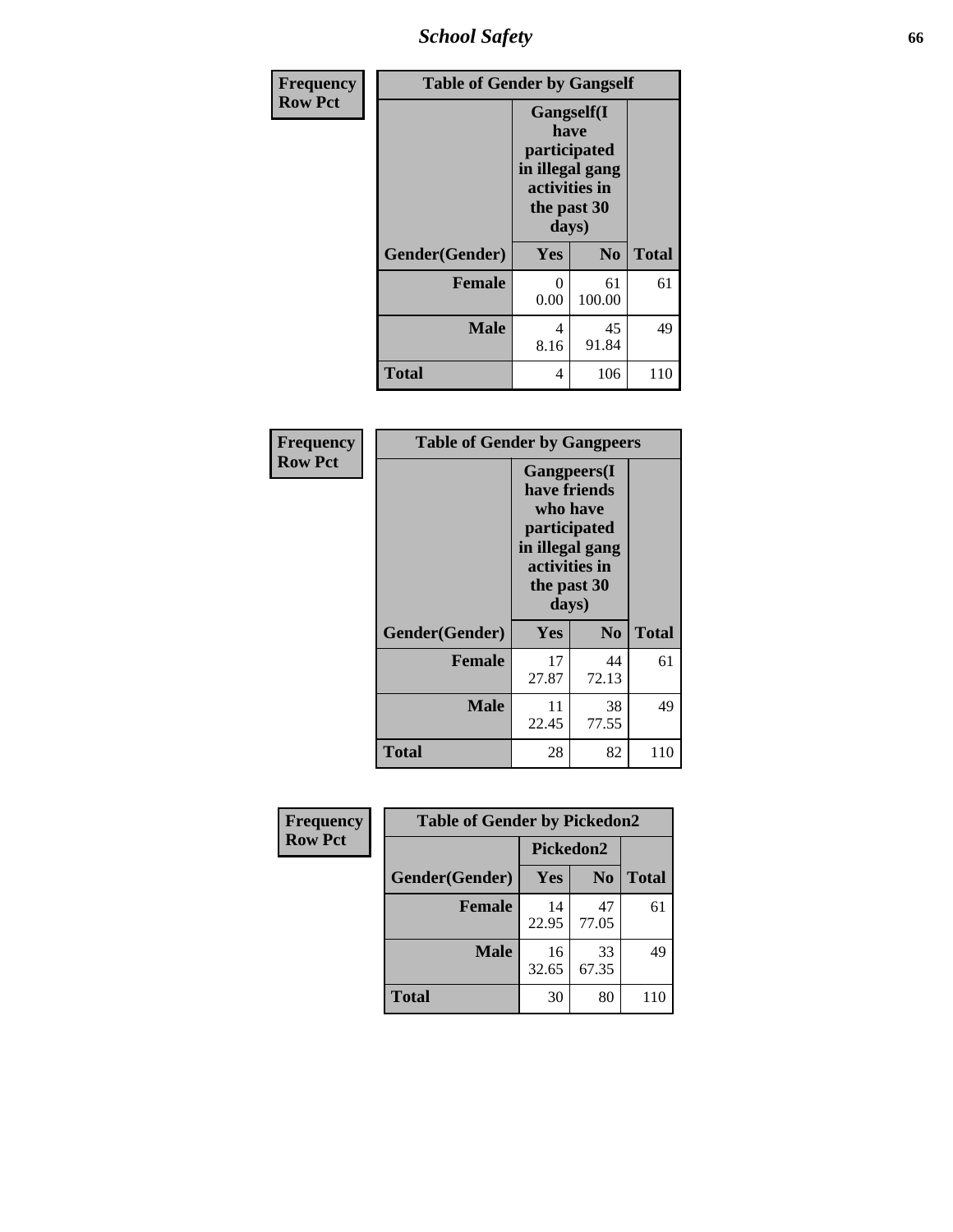*School Safety* **67**

| <b>Frequency</b> | <b>Table of Gender by Safeschool2</b> |             |                |              |
|------------------|---------------------------------------|-------------|----------------|--------------|
| <b>Row Pct</b>   |                                       | Safeschool2 |                |              |
|                  | Gender(Gender)                        | Yes         | N <sub>0</sub> | <b>Total</b> |
|                  | <b>Female</b>                         | 36<br>59.02 | 25<br>40.98    | 61           |
|                  | <b>Male</b>                           | 28<br>57.14 | 21<br>42.86    | 49           |
|                  | <b>Total</b>                          | 64          | 46             | 110          |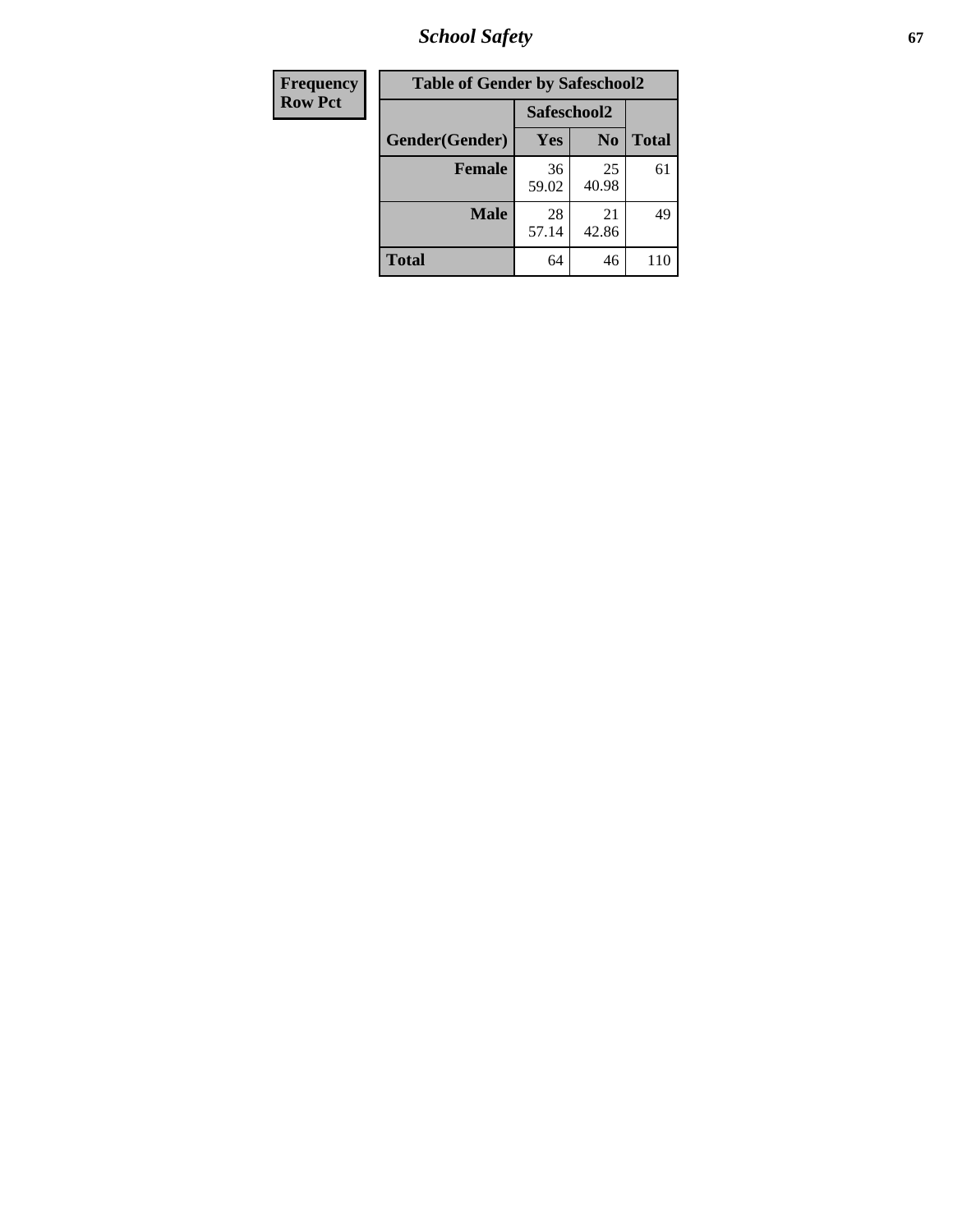# *Incidence of Drug Use* 68

| <b>Frequency</b> | <b>Table of Gender by AlcoholAlt</b> |                                          |                |              |  |
|------------------|--------------------------------------|------------------------------------------|----------------|--------------|--|
| <b>Row Pct</b>   |                                      | AlcoholAlt(Alcohol<br>use, past 30 days) |                |              |  |
|                  | Gender(Gender)                       | <b>Yes</b>                               | N <sub>0</sub> | <b>Total</b> |  |
|                  | <b>Female</b>                        | 8<br>13.11                               | 53<br>86.89    | 61           |  |
|                  | <b>Male</b>                          | Q<br>18.37                               | 40<br>81.63    | 49           |  |
|                  | <b>Total</b>                         | 17                                       | 93             | 110          |  |

| <b>Frequency</b> | <b>Table of Gender by TobaccoAny</b> |                                          |                |              |
|------------------|--------------------------------------|------------------------------------------|----------------|--------------|
| <b>Row Pct</b>   |                                      | TobaccoAny(Tobacco<br>use, past 30 days) |                |              |
|                  | Gender(Gender)                       | Yes                                      | N <sub>0</sub> | <b>Total</b> |
|                  | <b>Female</b>                        | 3<br>4.92                                | 58<br>95.08    | 61           |
|                  | <b>Male</b>                          | 6<br>12.24                               | 43<br>87.76    | 49           |
|                  | <b>Total</b>                         | 9                                        | 101            | 110          |

| <b>Frequency</b> |                | <b>Table of Gender by MarijuanaAlt</b>       |                |              |
|------------------|----------------|----------------------------------------------|----------------|--------------|
| <b>Row Pct</b>   |                | MarijuanaAlt(Marijuana<br>use, past 30 days) |                |              |
|                  | Gender(Gender) | <b>Yes</b>                                   | N <sub>0</sub> | <b>Total</b> |
|                  | <b>Female</b>  | $\mathfrak{D}$<br>3.28                       | 59<br>96.72    | 61           |
|                  | <b>Male</b>    | 3<br>6.12                                    | 46<br>93.88    | 49           |
|                  | <b>Total</b>   | 5                                            | 105            | 11C          |

| <b>Frequency</b> | <b>Table of Gender by OtherDrugAny</b> |                         |                           |              |
|------------------|----------------------------------------|-------------------------|---------------------------|--------------|
| <b>Row Pct</b>   |                                        | drug use, past 30 days) | <b>OtherDrugAny(Other</b> |              |
|                  | Gender(Gender)                         | <b>Yes</b>              | N <sub>0</sub>            | <b>Total</b> |
|                  | <b>Female</b>                          | 4.92                    | 58<br>95.08               | 61           |
|                  | <b>Male</b>                            | 2.04                    | 48<br>97.96               | 49           |
|                  | <b>Total</b>                           | 4                       | 106                       | 110          |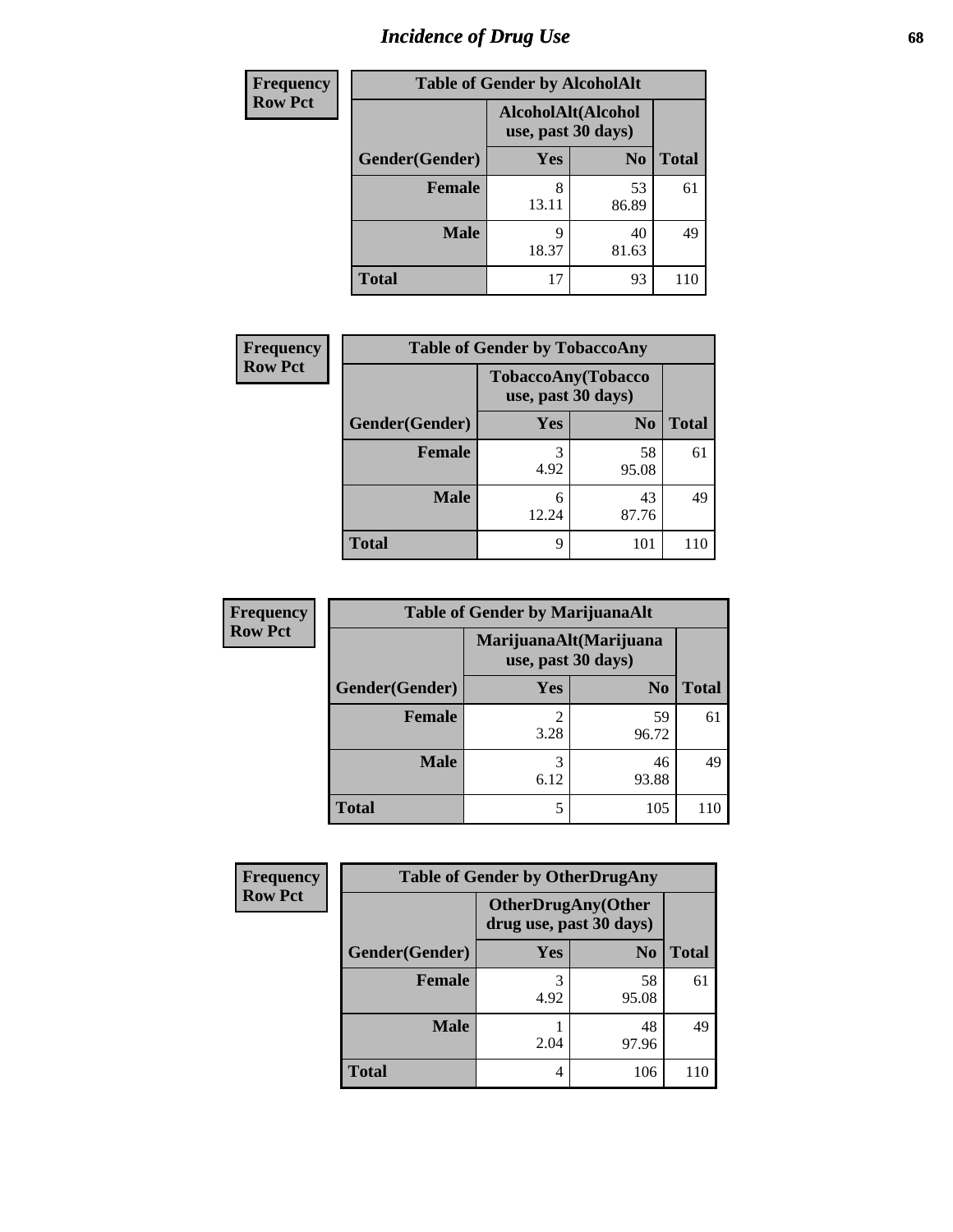### *Average Age at Onset of Use* **69** *Results for "Average Age at Onset of Use" questions exclude students who said they did not use that substance*

### **Gender=Female**

| Variable           | <b>Label</b>                                                       | <b>Mean</b> |
|--------------------|--------------------------------------------------------------------|-------------|
| Alcoholinit2       | I started using alcohol when I was                                 | 14.06       |
| Cigarettesinit2    | I started smoking tobacco when I was                               | 14.11       |
| Smokelessinit2     | I started chewing tobacco when I was                               |             |
| Marijuanainit2     | I started using marijuana when I was                               | 14.86       |
| Cocaineinit2       | I started using cocaine when I was                                 |             |
| Inhalantsinit2     | I started using inhalants when I was                               |             |
| Steroidsinit2      | I started using steroids when I was                                |             |
| Ecstasyinit2       | I started using ecstasy when I was                                 |             |
| Methinit2          | I started using methamphetamines when I was                        |             |
| Hallucinogensinit2 | I started using hallucinogens when I was                           |             |
| Prescription in t2 | I started using prescription drugs not prescribed to me when I was | 10.60       |

#### **Gender=Male**

| <b>Variable</b>                 | Label                                                              | <b>Mean</b> |
|---------------------------------|--------------------------------------------------------------------|-------------|
| Alcoholinit2                    | I started using alcohol when I was                                 | 13.27       |
| Cigarettesinit2                 | I started smoking tobacco when I was                               | 12.50       |
| Smokelessinit2                  | I started chewing tobacco when I was                               | 12.67       |
| Marijuanainit2                  | I started using marijuana when I was                               | 14.25       |
| Cocaineinit2                    | I started using cocaine when I was                                 |             |
| Inhalantsinit2                  | I started using inhalants when I was                               | 9.00        |
| Steroidsinit2                   | I started using steroids when I was                                |             |
| Ecstasyinit2                    | I started using ecstasy when I was                                 |             |
| Methinit2                       | I started using methamphetamines when I was                        |             |
| Hallucinogensinit2              | I started using hallucinogens when I was                           |             |
| Prescription in it <sub>2</sub> | I started using prescription drugs not prescribed to me when I was |             |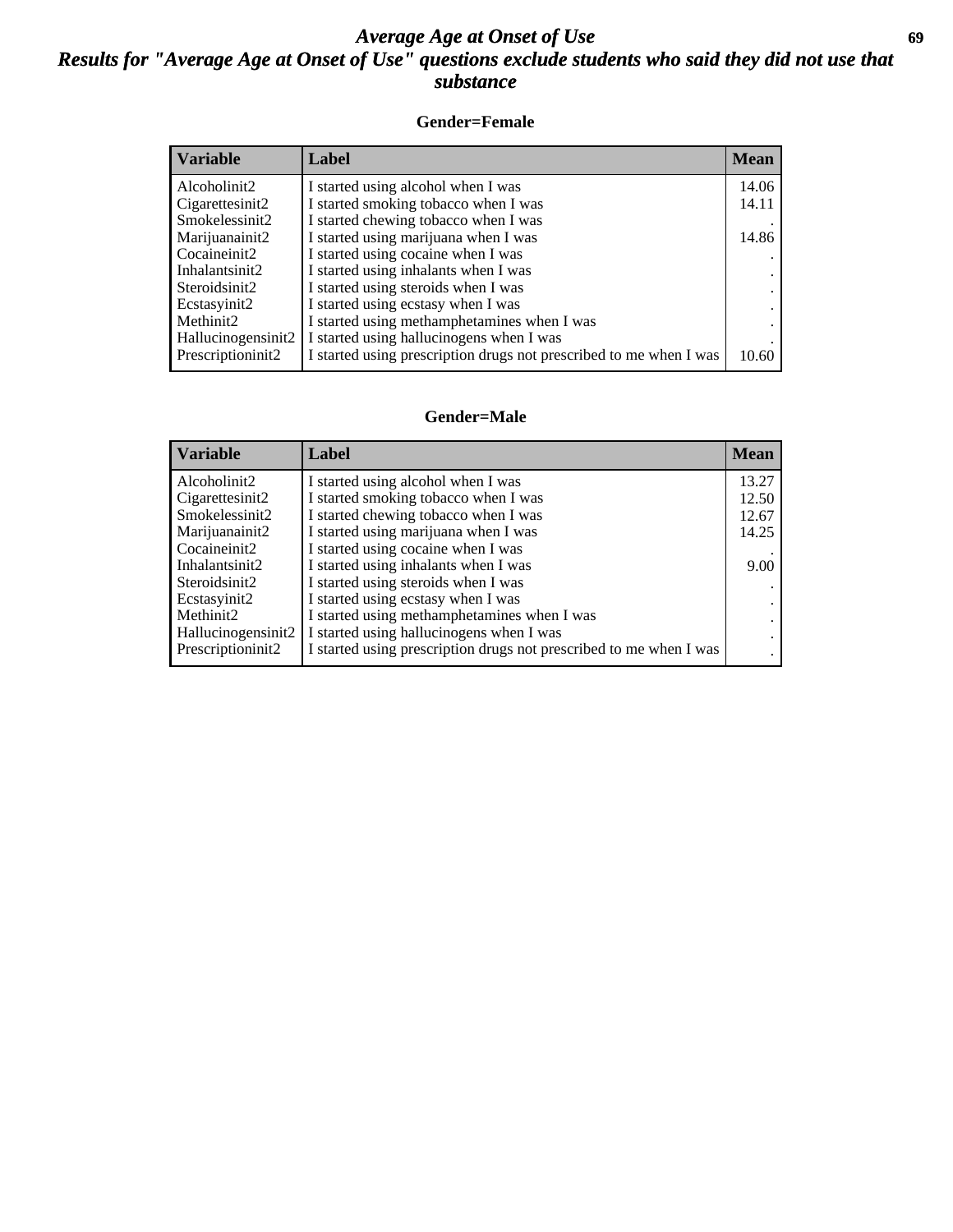# *I Think These Drugs are Harmful* **70**

| Frequency      | <b>Table of Gender by Alcoholharmdich</b> |                                                   |                |              |  |
|----------------|-------------------------------------------|---------------------------------------------------|----------------|--------------|--|
| <b>Row Pct</b> |                                           | Alcoholharmdich(I<br>think alcohol is<br>harmful) |                |              |  |
|                | Gender(Gender)                            | Yes                                               | N <sub>0</sub> | <b>Total</b> |  |
|                | <b>Female</b>                             | 56<br>91.80                                       | 5<br>8.20      | 61           |  |
|                | <b>Male</b>                               | 36<br>73.47                                       | 13<br>26.53    | 49           |  |
|                | Total                                     | 92                                                | 18             | 110          |  |

| Frequency      | <b>Table of Gender by Tobaccoharmdich</b> |                  |                               |              |
|----------------|-------------------------------------------|------------------|-------------------------------|--------------|
| <b>Row Pct</b> |                                           | think tobacco is | Tobaccoharmdich(I<br>harmful) |              |
|                | Gender(Gender)                            | <b>Yes</b>       | N <sub>0</sub>                | <b>Total</b> |
|                | <b>Female</b>                             | 58<br>95.08      | 3<br>4.92                     | 61           |
|                | <b>Male</b>                               | 39<br>79.59      | 10<br>20.41                   | 49           |
|                | <b>Total</b>                              | 97               | 13                            | 110          |

| Frequency      | <b>Table of Gender by Marijuanaharmdich</b> |                                |                     |              |
|----------------|---------------------------------------------|--------------------------------|---------------------|--------------|
| <b>Row Pct</b> |                                             | think marijuana is<br>harmful) | Marijuanaharmdich(I |              |
|                | Gender(Gender)                              | <b>Yes</b>                     | N <sub>0</sub>      | <b>Total</b> |
|                | <b>Female</b>                               | 52<br>85.25                    | Q<br>14.75          | 61           |
|                | <b>Male</b>                                 | 36<br>73.47                    | 13<br>26.53         | 49           |
|                | <b>Total</b>                                | 88                             | 22                  | 110          |

| Frequency      | <b>Table of Gender by Otherdrugharmdich</b> |                                                          |                |              |
|----------------|---------------------------------------------|----------------------------------------------------------|----------------|--------------|
| <b>Row Pct</b> |                                             | Otherdrugharmdich(I<br>think other drugs are<br>harmful) |                |              |
|                | Gender(Gender)                              | <b>Yes</b>                                               | N <sub>0</sub> | <b>Total</b> |
|                | <b>Female</b>                               | 58<br>95.08                                              | 3<br>4.92      | 61           |
|                | <b>Male</b>                                 | 41<br>83.67                                              | 8<br>16.33     | 49           |
|                | <b>Total</b>                                | 99                                                       | 11             | 110          |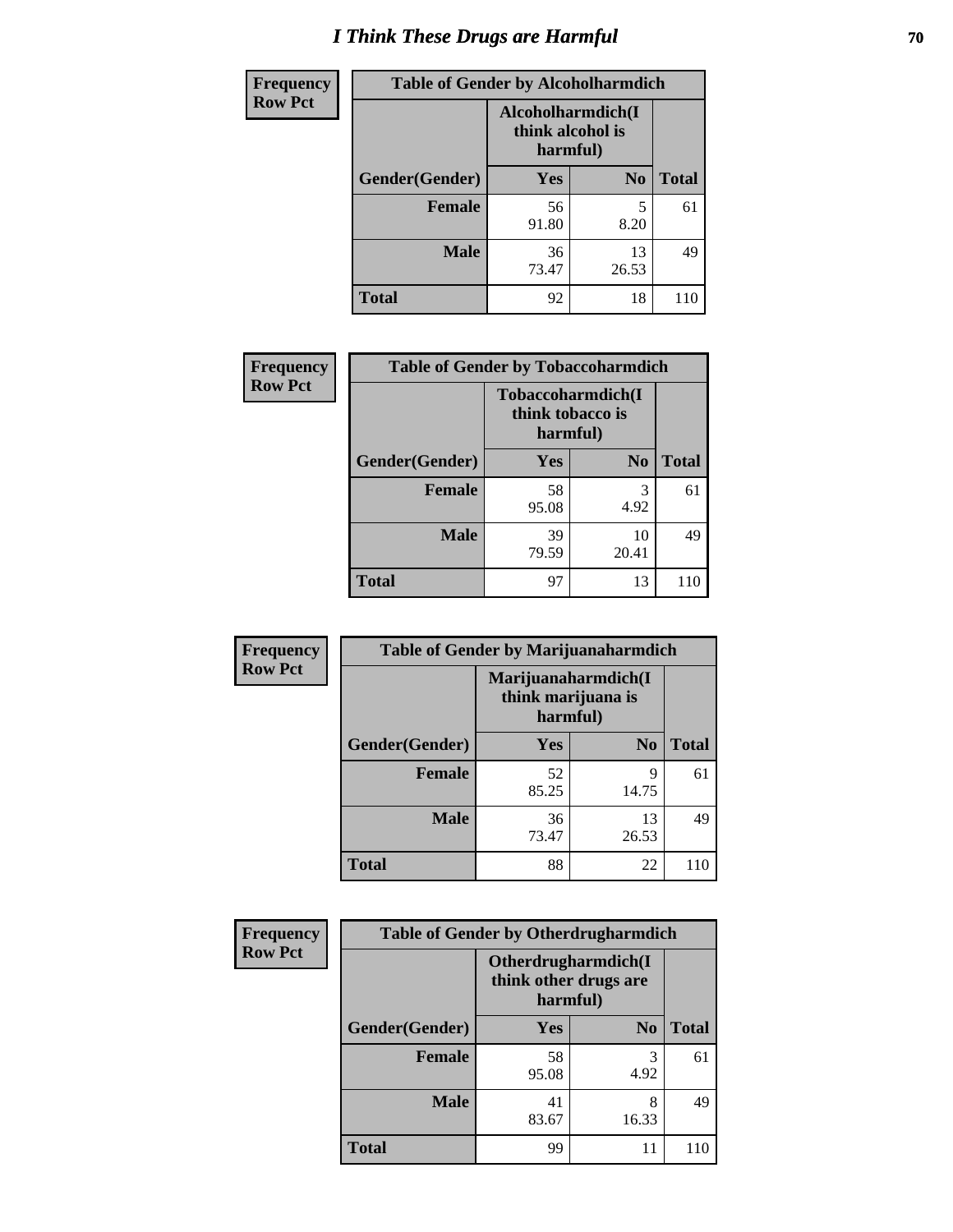| <b>Frequency</b> | <b>Table of Gender by Alcohollocation1</b> |                                                               |             |              |
|------------------|--------------------------------------------|---------------------------------------------------------------|-------------|--------------|
| <b>Row Pct</b>   |                                            | <b>Alcohollocation1(Places</b><br><b>Friends Use Alcohol)</b> |             |              |
|                  | Gender(Gender)                             |                                                               | Do Not Use  | <b>Total</b> |
|                  | <b>Female</b>                              | 28<br>45.90                                                   | 33<br>54.10 | 61           |
|                  | <b>Male</b>                                | 18<br>36.73                                                   | 31<br>63.27 | 49           |
|                  | Total                                      | 46                                                            | 64          |              |

| <b>Frequency</b> |                | <b>Table of Gender by Alcohollocation2</b> |                                                               |              |  |
|------------------|----------------|--------------------------------------------|---------------------------------------------------------------|--------------|--|
| <b>Row Pct</b>   |                |                                            | <b>Alcohollocation2(Places</b><br><b>Friends Use Alcohol)</b> |              |  |
|                  | Gender(Gender) |                                            | Home                                                          | <b>Total</b> |  |
|                  | <b>Female</b>  | 43<br>70.49                                | 18<br>29.51                                                   | 61           |  |
|                  | <b>Male</b>    | 41<br>83.67                                | 8<br>16.33                                                    | 49           |  |
|                  | <b>Total</b>   | 84                                         | 26                                                            | 110          |  |

| Frequency      | <b>Table of Gender by Alcohollocation3</b> |                                                               |               |              |
|----------------|--------------------------------------------|---------------------------------------------------------------|---------------|--------------|
| <b>Row Pct</b> |                                            | <b>Alcohollocation3(Places</b><br><b>Friends Use Alcohol)</b> |               |              |
|                | Gender(Gender)                             |                                                               | <b>School</b> | <b>Total</b> |
|                | <b>Female</b>                              | 58<br>95.08                                                   | 4.92          | 61           |
|                | <b>Male</b>                                | 47<br>95.92                                                   | 4.08          | 49           |
|                | <b>Total</b>                               | 105                                                           | 5             | 110          |

| <b>Frequency</b> | <b>Table of Gender by Alcohollocation4</b> |                                                               |           |              |
|------------------|--------------------------------------------|---------------------------------------------------------------|-----------|--------------|
| <b>Row Pct</b>   |                                            | <b>Alcohollocation4(Places</b><br><b>Friends Use Alcohol)</b> |           |              |
|                  | Gender(Gender)                             |                                                               | Car       | <b>Total</b> |
|                  | <b>Female</b>                              | 58<br>95.08                                                   | 4.92      | 61           |
|                  | <b>Male</b>                                | 46<br>93.88                                                   | 3<br>6.12 | 49           |
|                  | <b>Total</b>                               | 104                                                           | 6         |              |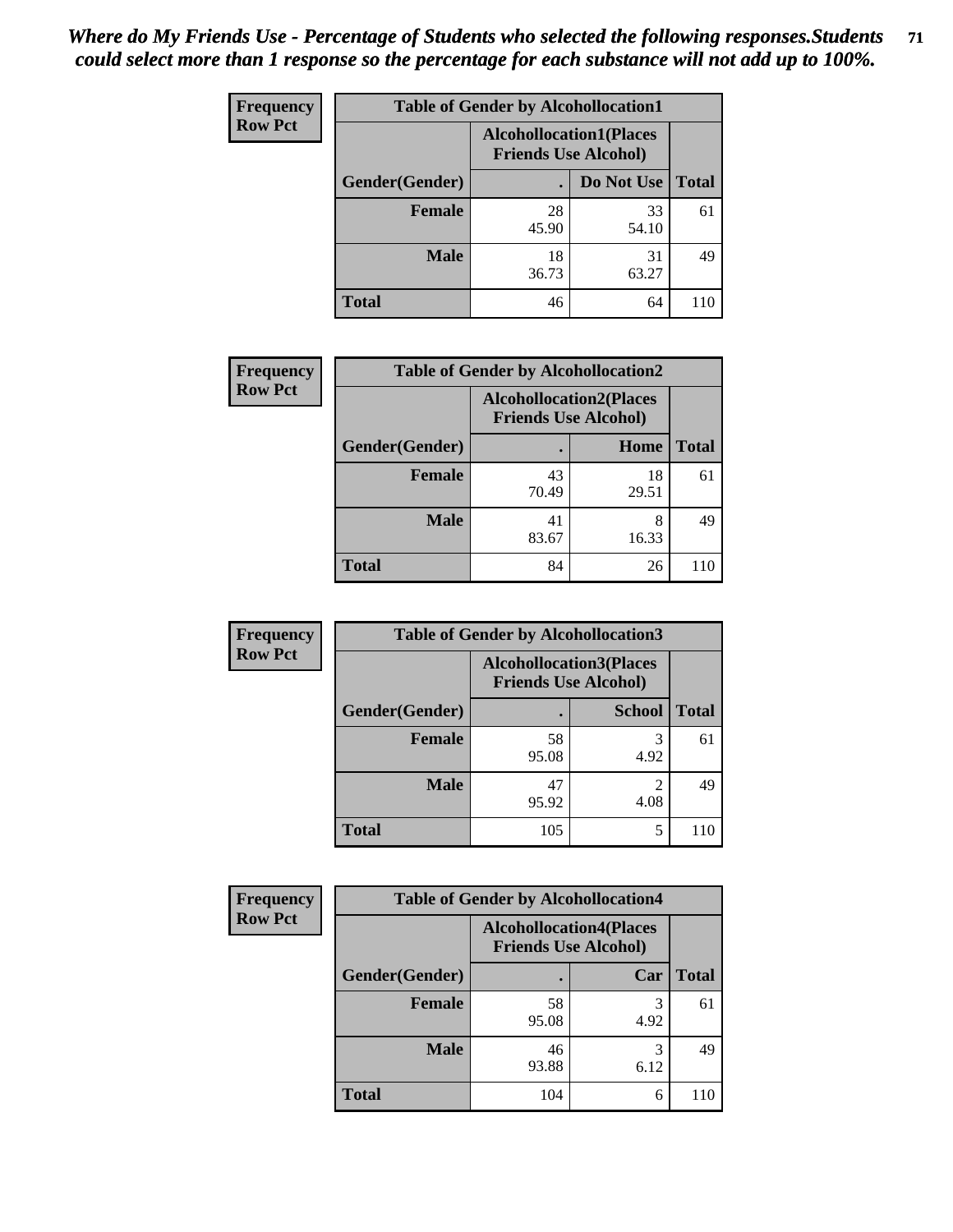| <b>Frequency</b> | <b>Table of Gender by Alcohollocation5</b> |                                |                             |              |
|------------------|--------------------------------------------|--------------------------------|-----------------------------|--------------|
| <b>Row Pct</b>   |                                            | <b>Alcohollocation5(Places</b> | <b>Friends Use Alcohol)</b> |              |
|                  | Gender(Gender)                             |                                | <b>Friend's</b><br>House    | <b>Total</b> |
|                  | <b>Female</b>                              | 46<br>75.41                    | 15<br>24.59                 | 61           |
|                  | <b>Male</b>                                | 39<br>79.59                    | 10<br>20.41                 | 49           |
|                  | <b>Total</b>                               | 85                             | 25                          | 110          |

| Frequency      | <b>Table of Gender by Alcohollocation6</b> |                                                               |              |              |  |
|----------------|--------------------------------------------|---------------------------------------------------------------|--------------|--------------|--|
| <b>Row Pct</b> |                                            | <b>Alcohollocation6(Places</b><br><b>Friends Use Alcohol)</b> |              |              |  |
|                | <b>Gender</b> (Gender)                     |                                                               | <b>Other</b> | <b>Total</b> |  |
|                | <b>Female</b>                              | 48<br>78.69                                                   | 13<br>21.31  | 61           |  |
|                | <b>Male</b>                                | 37<br>75.51                                                   | 12<br>24.49  | 49           |  |
|                | <b>Total</b>                               | 85                                                            | 25           | 110          |  |

| Frequency      | <b>Table of Gender by Tobaccolocation1</b> |                                                               |             |              |  |
|----------------|--------------------------------------------|---------------------------------------------------------------|-------------|--------------|--|
| <b>Row Pct</b> |                                            | <b>Tobaccolocation1(Places</b><br><b>Friends Use Tobacco)</b> |             |              |  |
|                | <b>Gender</b> (Gender)                     |                                                               | Do Not Use  | <b>Total</b> |  |
|                | Female                                     | 16<br>26.23                                                   | 45<br>73.77 | 61           |  |
|                | <b>Male</b>                                | 18<br>36.73                                                   | 31<br>63.27 | 49           |  |
|                | <b>Total</b>                               | 34                                                            | 76          | 110          |  |

| <b>Frequency</b> | <b>Table of Gender by Tobaccolocation2</b> |                                                               |             |              |  |
|------------------|--------------------------------------------|---------------------------------------------------------------|-------------|--------------|--|
| <b>Row Pct</b>   |                                            | <b>Tobaccolocation2(Places</b><br><b>Friends Use Tobacco)</b> |             |              |  |
|                  | Gender(Gender)                             |                                                               | Home        | <b>Total</b> |  |
|                  | Female                                     | 51<br>83.61                                                   | 10<br>16.39 | 61           |  |
|                  | <b>Male</b>                                | 40<br>81.63                                                   | q<br>18.37  | 49           |  |
|                  | <b>Total</b>                               | 91                                                            | 19          | 110          |  |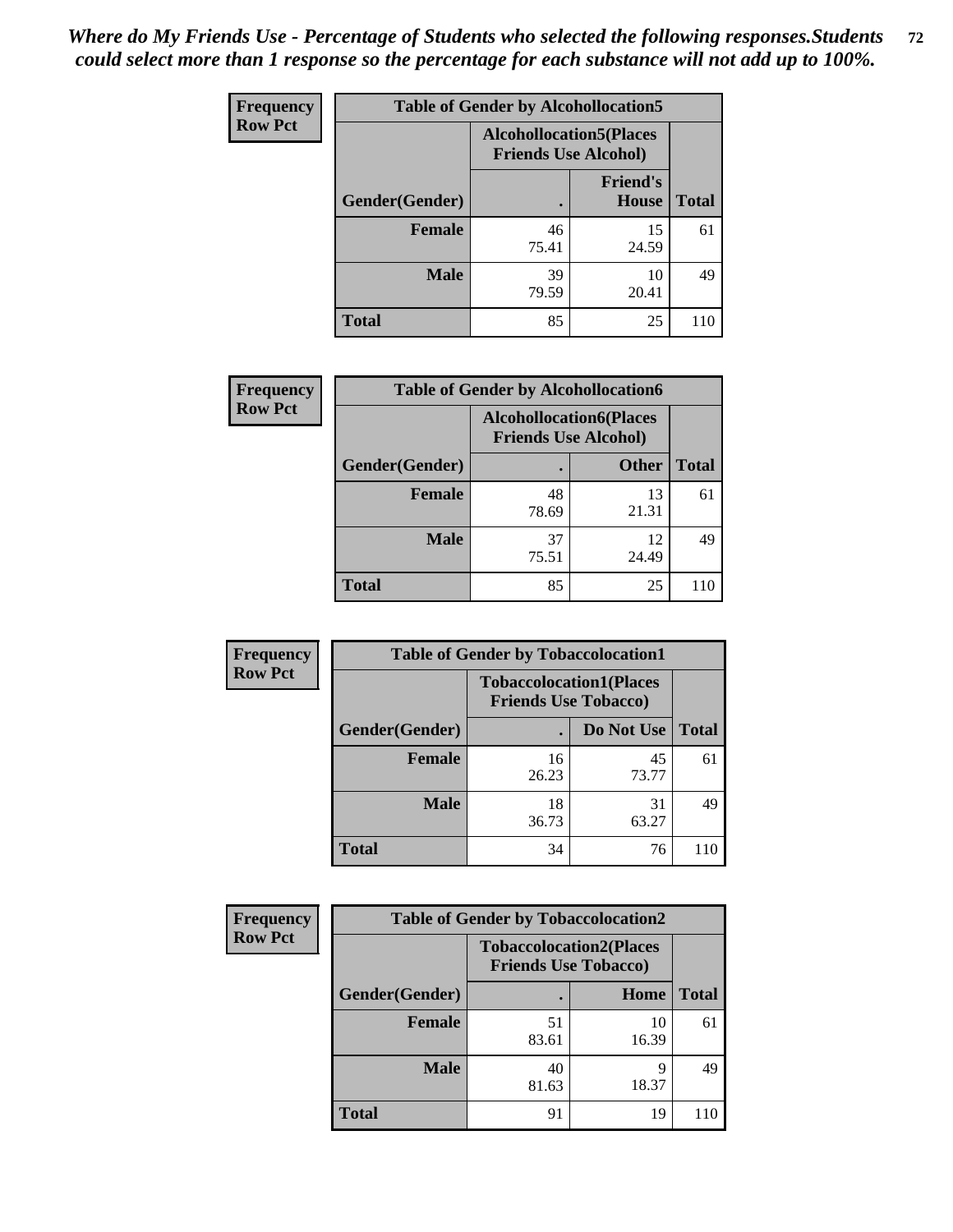| <b>Frequency</b> | <b>Table of Gender by Tobaccolocation3</b> |                             |                                |              |  |
|------------------|--------------------------------------------|-----------------------------|--------------------------------|--------------|--|
| <b>Row Pct</b>   |                                            | <b>Friends Use Tobacco)</b> | <b>Tobaccolocation3(Places</b> |              |  |
|                  | Gender(Gender)                             |                             | <b>School</b>                  | <b>Total</b> |  |
|                  | Female                                     | 58<br>95.08                 | 4.92                           | 61           |  |
|                  | <b>Male</b>                                | 44<br>89.80                 | 10.20                          | 49           |  |
|                  | <b>Total</b>                               | 102                         | 8                              |              |  |

| <b>Frequency</b> | <b>Table of Gender by Tobaccolocation4</b> |                                                               |            |              |
|------------------|--------------------------------------------|---------------------------------------------------------------|------------|--------------|
| <b>Row Pct</b>   |                                            | <b>Tobaccolocation4(Places</b><br><b>Friends Use Tobacco)</b> |            |              |
|                  | Gender(Gender)                             |                                                               | Car        | <b>Total</b> |
|                  | <b>Female</b>                              | 52<br>85.25                                                   | Q<br>14.75 | 61           |
|                  | <b>Male</b>                                | 40<br>81.63                                                   | 18.37      | 49           |
|                  | <b>Total</b>                               | 92                                                            | 18         | 110          |

| <b>Frequency</b> | <b>Table of Gender by Tobaccolocation5</b> |                                                               |                                 |              |
|------------------|--------------------------------------------|---------------------------------------------------------------|---------------------------------|--------------|
| <b>Row Pct</b>   |                                            | <b>Tobaccolocation5(Places</b><br><b>Friends Use Tobacco)</b> |                                 |              |
|                  | Gender(Gender)                             |                                                               | <b>Friend's</b><br><b>House</b> | <b>Total</b> |
|                  | <b>Female</b>                              | 51<br>83.61                                                   | 10<br>16.39                     | 61           |
|                  | <b>Male</b>                                | 39<br>79.59                                                   | 10<br>20.41                     | 49           |
|                  | <b>Total</b>                               | 90                                                            | 20                              | 110          |

| <b>Frequency</b> | <b>Table of Gender by Tobaccolocation6</b> |                                                               |              |              |
|------------------|--------------------------------------------|---------------------------------------------------------------|--------------|--------------|
| <b>Row Pct</b>   |                                            | <b>Tobaccolocation6(Places</b><br><b>Friends Use Tobacco)</b> |              |              |
|                  | Gender(Gender)                             |                                                               | <b>Other</b> | <b>Total</b> |
|                  | Female                                     | 50<br>81.97                                                   | 11<br>18.03  | 61           |
|                  | <b>Male</b>                                | 33<br>67.35                                                   | 16<br>32.65  | 49           |
|                  | <b>Total</b>                               | 83                                                            | 27           | 110          |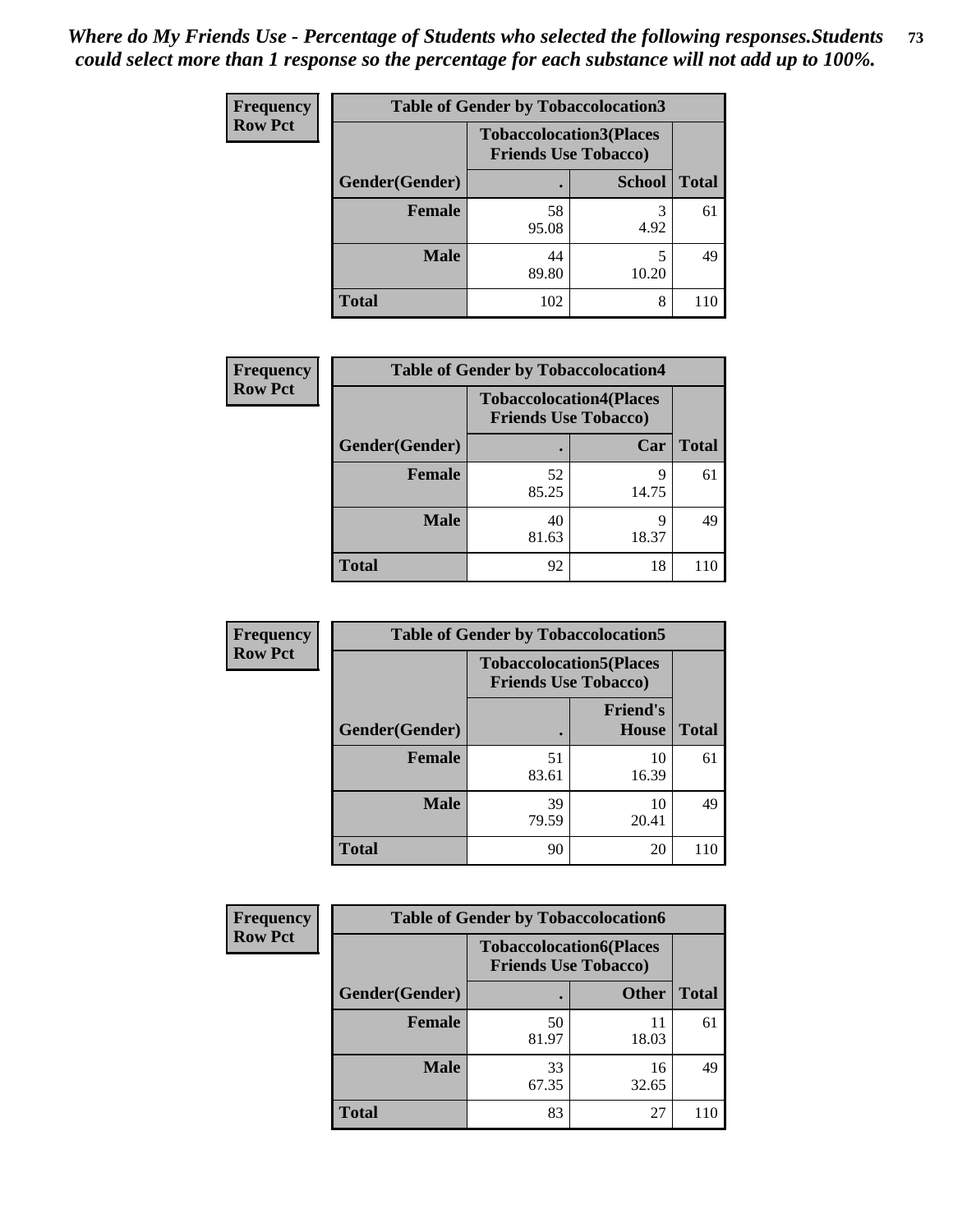| <b>Frequency</b> | <b>Table of Gender by Marijuanalocation1</b> |                                                                    |             |              |  |
|------------------|----------------------------------------------|--------------------------------------------------------------------|-------------|--------------|--|
| <b>Row Pct</b>   |                                              | <b>Marijuanalocation1(Places</b><br><b>Friends Use Marijuana</b> ) |             |              |  |
|                  | Gender(Gender)                               |                                                                    | Do Not Use  | <b>Total</b> |  |
|                  | <b>Female</b>                                | 22<br>36.07                                                        | 39<br>63.93 | 61           |  |
|                  | <b>Male</b>                                  | 17<br>34.69                                                        | 32<br>65.31 | 49           |  |
|                  | Total                                        | 39                                                                 | 71          |              |  |

| <b>Frequency</b> | <b>Table of Gender by Marijuanalocation2</b> |                                                                    |             |              |  |
|------------------|----------------------------------------------|--------------------------------------------------------------------|-------------|--------------|--|
| <b>Row Pct</b>   |                                              | <b>Marijuanalocation2(Places</b><br><b>Friends Use Marijuana</b> ) |             |              |  |
|                  | Gender(Gender)                               |                                                                    | Home        | <b>Total</b> |  |
|                  | <b>Female</b>                                | 47<br>77.05                                                        | 14<br>22.95 | 61           |  |
|                  | <b>Male</b>                                  | 41<br>83.67                                                        | 8<br>16.33  | 49           |  |
|                  | <b>Total</b>                                 | 88                                                                 | 22          | 110          |  |

| Frequency      | <b>Table of Gender by Marijuanalocation3</b> |                                                                    |               |              |
|----------------|----------------------------------------------|--------------------------------------------------------------------|---------------|--------------|
| <b>Row Pct</b> |                                              | <b>Marijuanalocation3(Places</b><br><b>Friends Use Marijuana</b> ) |               |              |
|                | Gender(Gender)                               |                                                                    | <b>School</b> | <b>Total</b> |
|                | Female                                       | 59<br>96.72                                                        | 2<br>3.28     | 61           |
|                | <b>Male</b>                                  | 46<br>93.88                                                        | 3<br>6.12     | 49           |
|                | <b>Total</b>                                 | 105                                                                | 5             | 110          |

| <b>Frequency</b> | <b>Table of Gender by Marijuanalocation4</b> |                                |                                  |              |
|------------------|----------------------------------------------|--------------------------------|----------------------------------|--------------|
| <b>Row Pct</b>   |                                              | <b>Friends Use Marijuana</b> ) | <b>Marijuanalocation4(Places</b> |              |
|                  | Gender(Gender)                               |                                | Car                              | <b>Total</b> |
|                  | Female                                       | 52<br>85.25                    | q<br>14.75                       | 61           |
|                  | <b>Male</b>                                  | 43<br>87.76                    | 6<br>12.24                       | 49           |
|                  | <b>Total</b>                                 | 95                             | 15                               |              |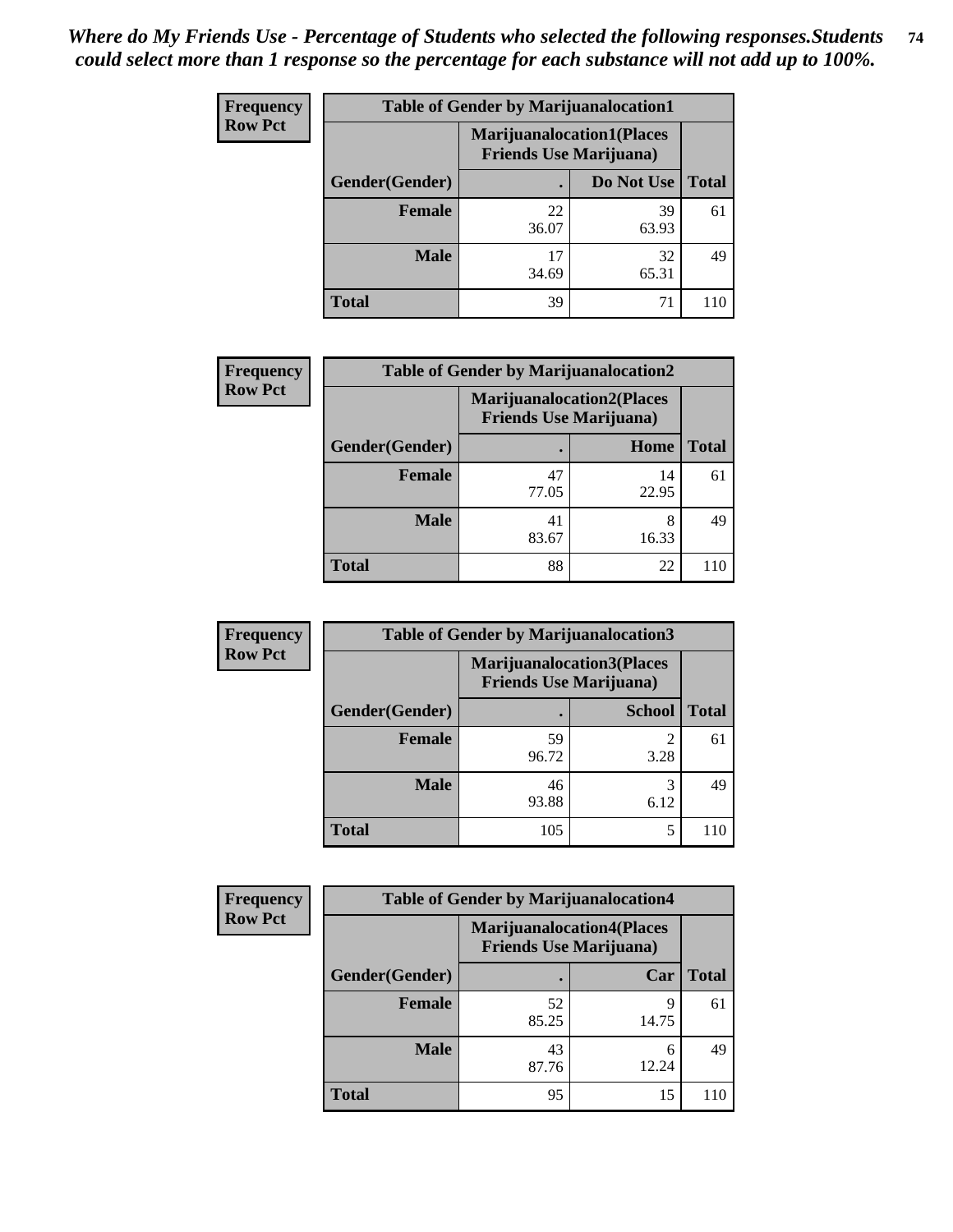| <b>Frequency</b> | <b>Table of Gender by Marijuanalocation5</b> |                                |                                   |              |
|------------------|----------------------------------------------|--------------------------------|-----------------------------------|--------------|
| <b>Row Pct</b>   |                                              | <b>Friends Use Marijuana</b> ) | <b>Marijuanalocation5</b> (Places |              |
|                  | Gender(Gender)                               |                                | <b>Friend's</b><br>House          | <b>Total</b> |
|                  | <b>Female</b>                                | 47<br>77.05                    | 14<br>22.95                       | 61           |
|                  | <b>Male</b>                                  | 41<br>83.67                    | 8<br>16.33                        | 49           |
|                  | <b>Total</b>                                 | 88                             | 22                                | 110          |

| <b>Frequency</b> | <b>Table of Gender by Marijuanalocation6</b> |                                                                    |              |              |
|------------------|----------------------------------------------|--------------------------------------------------------------------|--------------|--------------|
| <b>Row Pct</b>   |                                              | <b>Marijuanalocation6(Places</b><br><b>Friends Use Marijuana</b> ) |              |              |
|                  | Gender(Gender)                               |                                                                    | <b>Other</b> | <b>Total</b> |
|                  | <b>Female</b>                                | 50<br>81.97                                                        | 18.03        | 61           |
|                  | <b>Male</b>                                  | 35<br>71.43                                                        | 14<br>28.57  | 49           |
|                  | Total                                        | 85                                                                 | 25           | 110          |

| <b>Frequency</b> | <b>Table of Gender by Otherdruglocation1</b> |             |                                                                                |              |
|------------------|----------------------------------------------|-------------|--------------------------------------------------------------------------------|--------------|
| <b>Row Pct</b>   |                                              |             | <b>Otherdruglocation1(Places</b><br><b>Friends Use Other Illegal</b><br>Drugs) |              |
|                  | Gender(Gender)                               |             | Do Not Use                                                                     | <b>Total</b> |
|                  | <b>Female</b>                                | 10<br>16.39 | 51<br>83.61                                                                    | 61           |
|                  | <b>Male</b>                                  | 11<br>22.45 | 38<br>77.55                                                                    | 49           |
|                  | <b>Total</b>                                 | 21          | 89                                                                             |              |

| Frequency      | <b>Table of Gender by Otherdruglocation2</b> |                                                                                |           |              |
|----------------|----------------------------------------------|--------------------------------------------------------------------------------|-----------|--------------|
| <b>Row Pct</b> |                                              | <b>Otherdruglocation2(Places</b><br><b>Friends Use Other Illegal</b><br>Drugs) |           |              |
|                | Gender(Gender)                               |                                                                                | Home      | <b>Total</b> |
|                | Female                                       | 58<br>95.08                                                                    | 4.92      | 61           |
|                | <b>Male</b>                                  | 45<br>91.84                                                                    | 4<br>8.16 | 49           |
|                | <b>Total</b>                                 | 103                                                                            |           | 110          |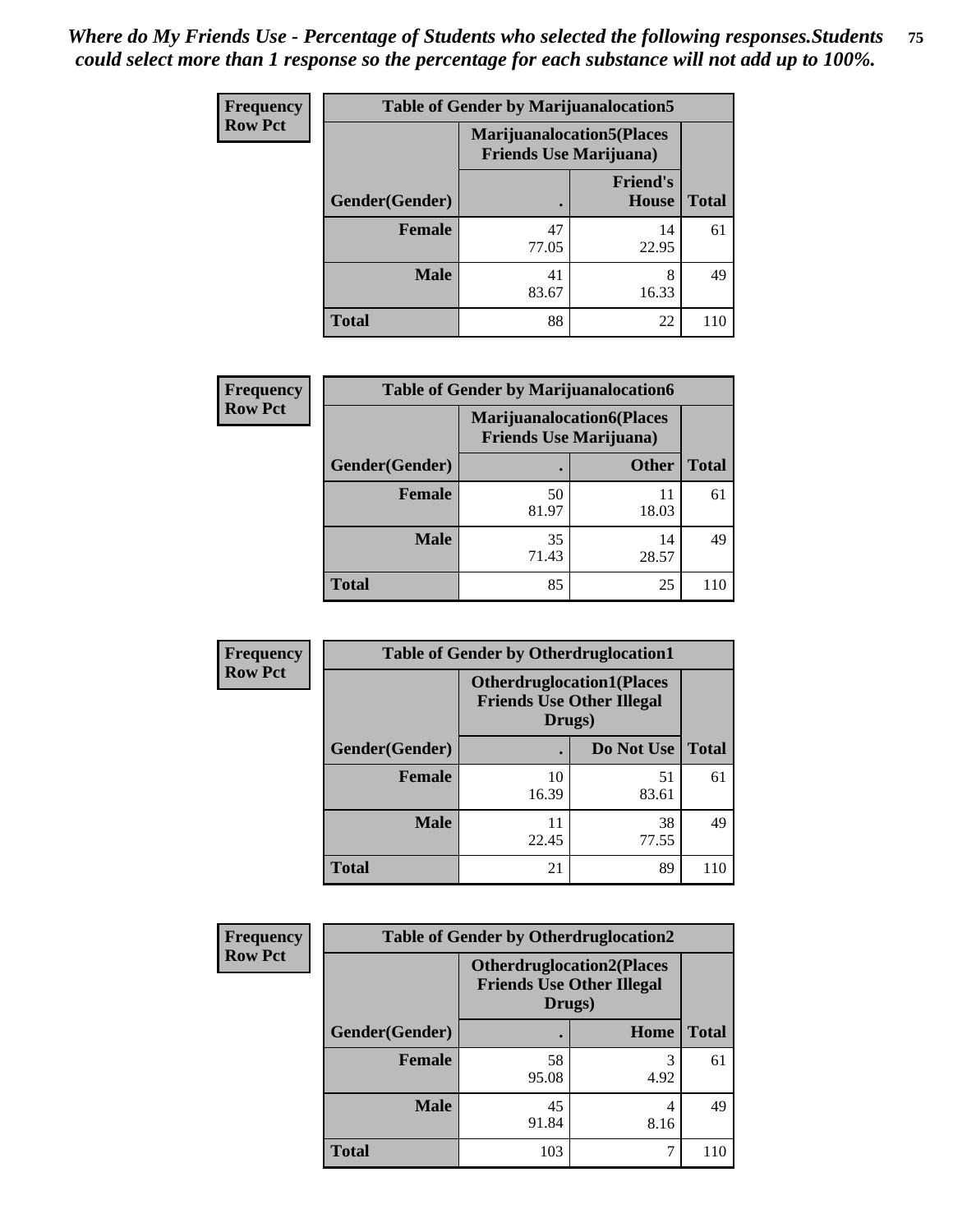| Frequency      | <b>Table of Gender by Otherdruglocation3</b> |                                                                                |               |              |
|----------------|----------------------------------------------|--------------------------------------------------------------------------------|---------------|--------------|
| <b>Row Pct</b> |                                              | <b>Otherdruglocation3(Places</b><br><b>Friends Use Other Illegal</b><br>Drugs) |               |              |
|                | Gender(Gender)                               |                                                                                | <b>School</b> | <b>Total</b> |
|                | Female                                       | 58<br>95.08                                                                    | 3<br>4.92     | 61           |
|                | <b>Male</b>                                  | 48<br>97.96                                                                    | 2.04          | 49           |
|                | <b>Total</b>                                 | 106                                                                            | 4             | 110          |

| Frequency      | <b>Table of Gender by Otherdruglocation4</b> |                                                                                |                        |              |
|----------------|----------------------------------------------|--------------------------------------------------------------------------------|------------------------|--------------|
| <b>Row Pct</b> |                                              | <b>Otherdruglocation4(Places</b><br><b>Friends Use Other Illegal</b><br>Drugs) |                        |              |
|                | Gender(Gender)                               |                                                                                | Car                    | <b>Total</b> |
|                | Female                                       | 58<br>95.08                                                                    | 3<br>4.92              | 61           |
|                | <b>Male</b>                                  | 47<br>95.92                                                                    | $\mathfrak{D}$<br>4.08 | 49           |
|                | <b>Total</b>                                 | 105                                                                            | 5                      | 110          |

| Frequency      | <b>Table of Gender by Otherdruglocation5</b>                                   |             |                                 |              |
|----------------|--------------------------------------------------------------------------------|-------------|---------------------------------|--------------|
| <b>Row Pct</b> | <b>Otherdruglocation5(Places</b><br><b>Friends Use Other Illegal</b><br>Drugs) |             |                                 |              |
|                | Gender(Gender)                                                                 |             | <b>Friend's</b><br><b>House</b> | <b>Total</b> |
|                | <b>Female</b>                                                                  | 56<br>91.80 | 8.20                            | 61           |
|                | <b>Male</b>                                                                    | 46<br>93.88 | 3<br>6.12                       | 49           |
|                | <b>Total</b>                                                                   | 102         | 8                               | 110          |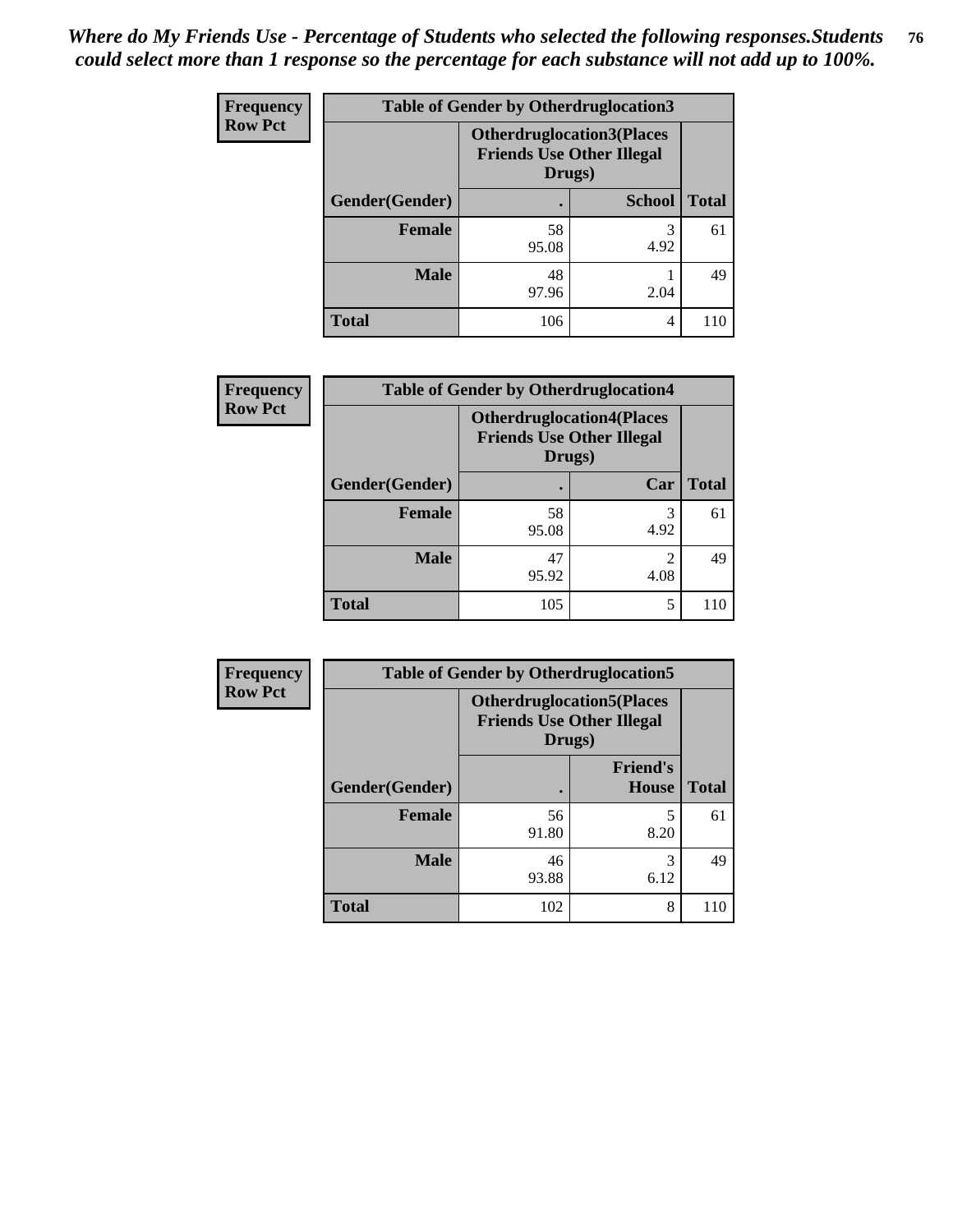| <b>Frequency</b> | <b>Table of Gender by Otherdruglocation6</b> |                                                                                |              |              |
|------------------|----------------------------------------------|--------------------------------------------------------------------------------|--------------|--------------|
| <b>Row Pct</b>   |                                              | <b>Otherdruglocation6(Places</b><br><b>Friends Use Other Illegal</b><br>Drugs) |              |              |
|                  | Gender(Gender)                               |                                                                                | <b>Other</b> | <b>Total</b> |
|                  | <b>Female</b>                                | 55<br>90.16                                                                    | 6<br>9.84    | 61           |
|                  | <b>Male</b>                                  | 39<br>79.59                                                                    | 10<br>20.41  | 49           |
|                  | <b>Total</b>                                 | 94                                                                             | 16           | 110          |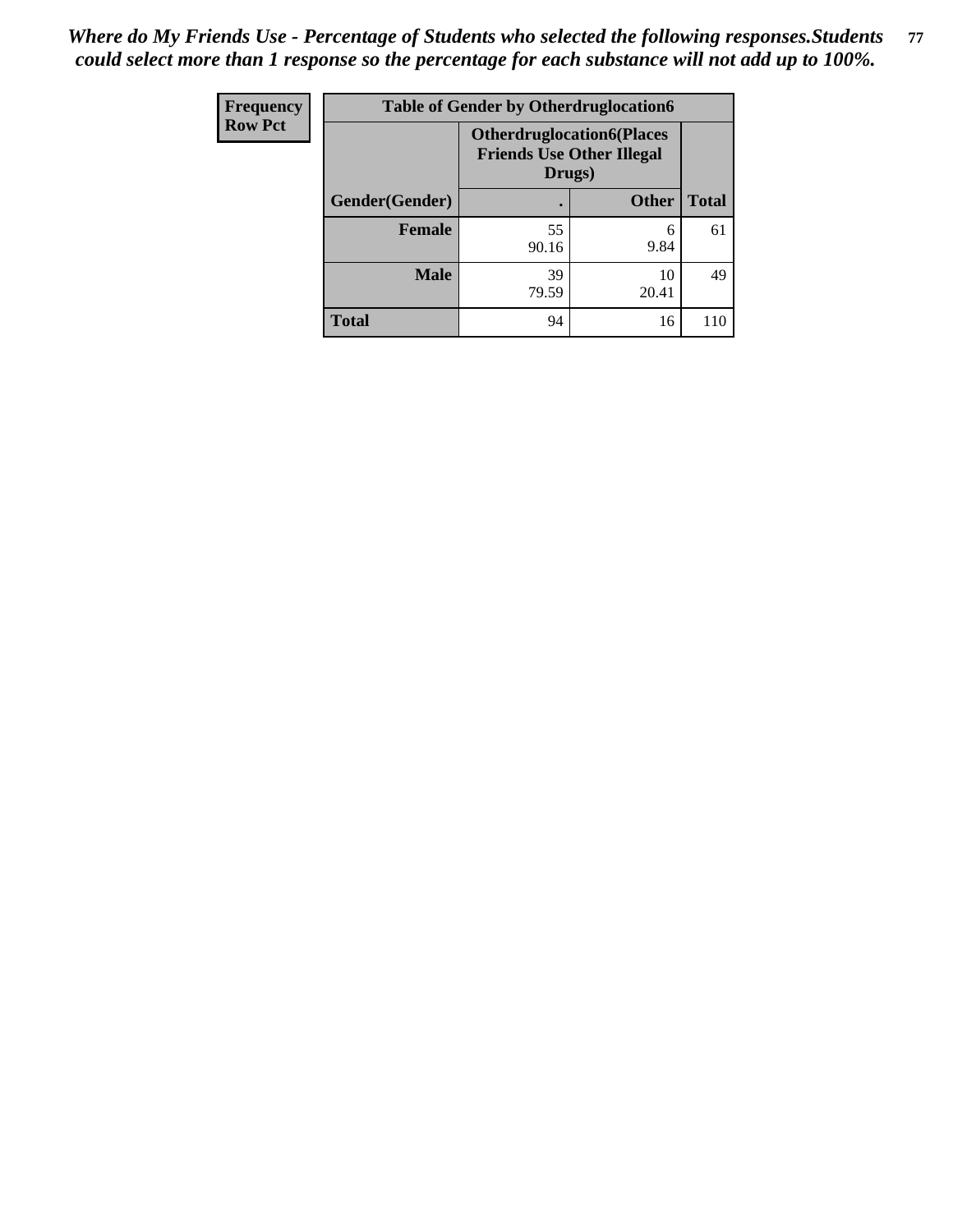| Frequency      | <b>Table of Gender by Alcoholtime1</b> |                                                          |                      |              |
|----------------|----------------------------------------|----------------------------------------------------------|----------------------|--------------|
| <b>Row Pct</b> |                                        | <b>Alcoholtime1(Times</b><br><b>Friends Use Alcohol)</b> |                      |              |
|                | Gender(Gender)                         | $\bullet$                                                | Do Not<br><b>Use</b> | <b>Total</b> |
|                | <b>Female</b>                          | 29<br>47.54                                              | 32<br>52.46          | 61           |
|                | <b>Male</b>                            | 18<br>36.73                                              | 31<br>63.27          | 49           |
|                | <b>Total</b>                           | 47                                                       | 63                   | 110          |

| <b>Frequency</b> | <b>Table of Gender by Alcoholtime2</b> |                                                          |                            |              |
|------------------|----------------------------------------|----------------------------------------------------------|----------------------------|--------------|
| <b>Row Pct</b>   |                                        | <b>Alcoholtime2(Times</b><br><b>Friends Use Alcohol)</b> |                            |              |
|                  | Gender(Gender)                         |                                                          | <b>On Way</b><br>to School | <b>Total</b> |
|                  | <b>Female</b>                          | 56<br>91.80                                              | 5<br>8.20                  | 61           |
|                  | <b>Male</b>                            | 46<br>93.88                                              | 3<br>6.12                  | 49           |
|                  | <b>Total</b>                           | 102                                                      | 8                          | 110          |

| Frequency      | <b>Table of Gender by Alcoholtime3</b> |                                                          |                                  |              |
|----------------|----------------------------------------|----------------------------------------------------------|----------------------------------|--------------|
| <b>Row Pct</b> |                                        | <b>Alcoholtime3(Times</b><br><b>Friends Use Alcohol)</b> |                                  |              |
|                | Gender(Gender)                         |                                                          | <b>During</b><br><b>School</b>   | <b>Total</b> |
|                | Female                                 | 60<br>98.36                                              | 1.64                             | 61           |
|                | <b>Male</b>                            | 47<br>95.92                                              | $\overline{\mathcal{L}}$<br>4.08 | 49           |
|                | <b>Total</b>                           | 107                                                      | 3                                | 110          |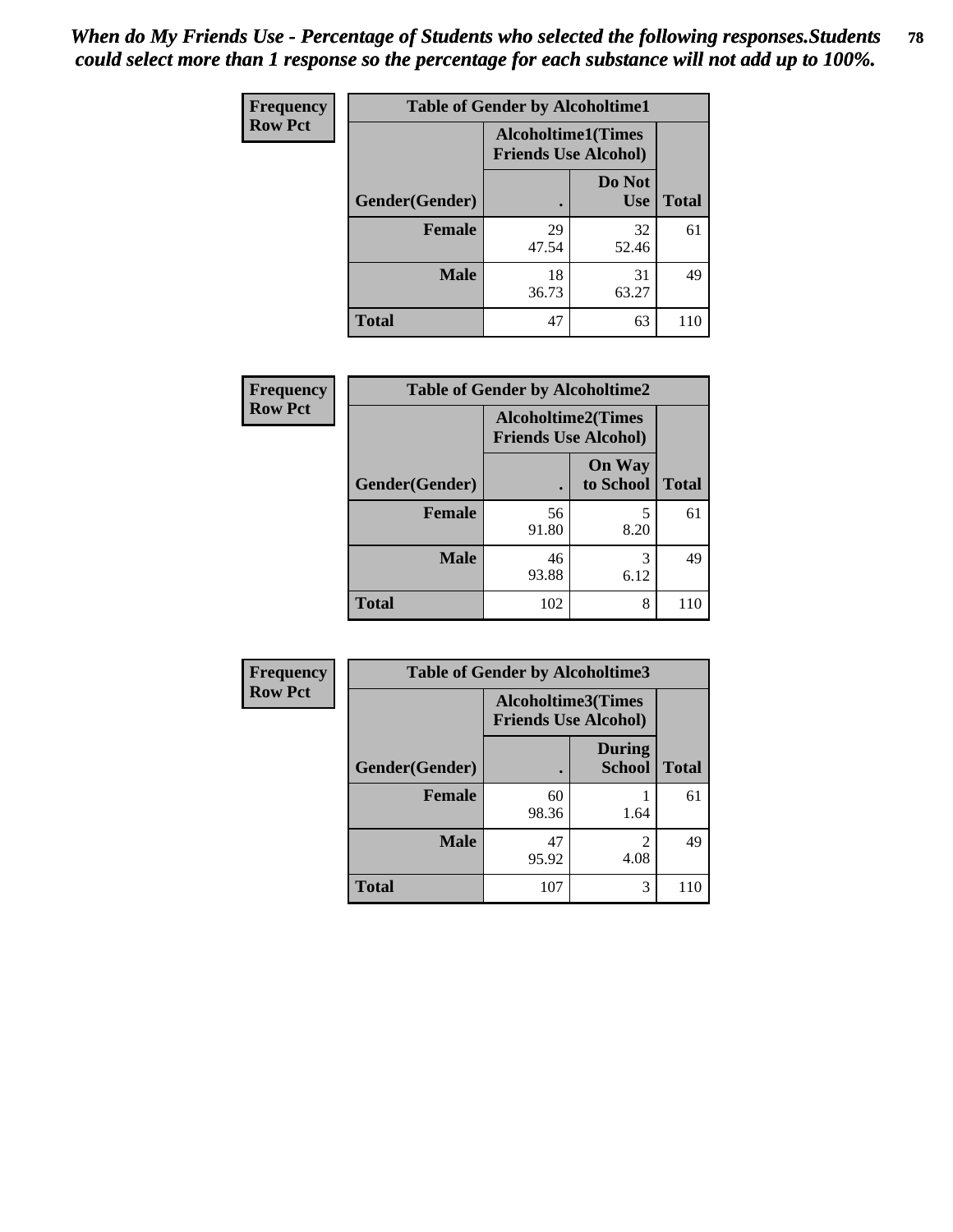*When do My Friends Use - Percentage of Students who selected the following responses.Students could select more than 1 response so the percentage for each substance will not add up to 100%.* **79**

| <b>Frequency</b> | <b>Table of Gender by Alcoholtime4</b> |                                                          |                                         |              |
|------------------|----------------------------------------|----------------------------------------------------------|-----------------------------------------|--------------|
| <b>Row Pct</b>   |                                        | <b>Alcoholtime4(Times</b><br><b>Friends Use Alcohol)</b> |                                         |              |
|                  | Gender(Gender)                         |                                                          | <b>On Way</b><br>Home<br>From<br>School | <b>Total</b> |
|                  | <b>Female</b>                          | 57<br>93.44                                              | 4<br>6.56                               | 61           |
|                  | <b>Male</b>                            | 45<br>91.84                                              | 4<br>8.16                               | 49           |
|                  | <b>Total</b>                           | 102                                                      | 8                                       | 110          |

| <b>Frequency</b> | <b>Table of Gender by Alcoholtime5</b> |                                                           |             |              |
|------------------|----------------------------------------|-----------------------------------------------------------|-------------|--------------|
| <b>Row Pct</b>   |                                        | <b>Alcoholtime5</b> (Times<br><b>Friends Use Alcohol)</b> |             |              |
|                  | Gender(Gender)                         |                                                           | Weeknights  | <b>Total</b> |
|                  | <b>Female</b>                          | 51<br>83.61                                               | 10<br>16.39 | 61           |
|                  | <b>Male</b>                            | 39<br>79.59                                               | 10<br>20.41 | 49           |
|                  | <b>Total</b>                           | 90                                                        | 20          | 110          |

| <b>Frequency</b> | <b>Table of Gender by Alcoholtime6</b> |                                                          |                 |              |
|------------------|----------------------------------------|----------------------------------------------------------|-----------------|--------------|
| <b>Row Pct</b>   |                                        | <b>Alcoholtime6(Times</b><br><b>Friends Use Alcohol)</b> |                 |              |
|                  | Gender(Gender)                         |                                                          | <b>Weekends</b> | <b>Total</b> |
|                  | Female                                 | 30<br>49.18                                              | 31<br>50.82     | 61           |
|                  | <b>Male</b>                            | 31<br>63.27                                              | 18<br>36.73     | 49           |
|                  | <b>Total</b>                           | 61                                                       | 49              | 110          |

| Frequency      | <b>Table of Gender by Tobaccotime1</b> |                                                          |                      |              |
|----------------|----------------------------------------|----------------------------------------------------------|----------------------|--------------|
| <b>Row Pct</b> |                                        | <b>Tobaccotime1(Times</b><br><b>Friends Use Tobacco)</b> |                      |              |
|                | Gender(Gender)                         |                                                          | Do Not<br><b>Use</b> | <b>Total</b> |
|                | Female                                 | 18<br>29.51                                              | 43<br>70.49          | 61           |
|                | <b>Male</b>                            | 15<br>30.61                                              | 34<br>69.39          | 49           |
|                | <b>Total</b>                           | 33                                                       | 77                   | 110          |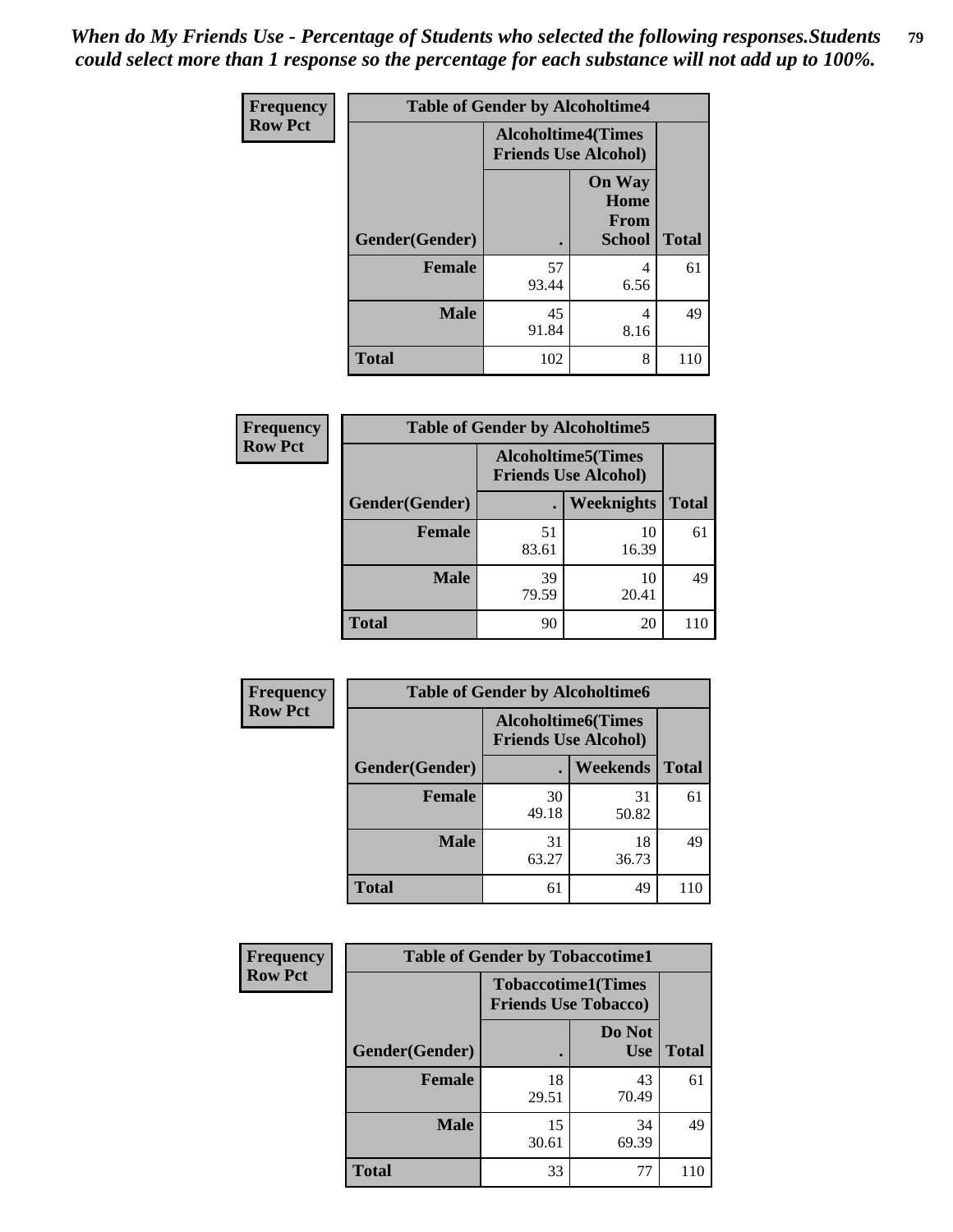| <b>Frequency</b> | <b>Table of Gender by Tobaccotime2</b> |                                                          |                            |              |
|------------------|----------------------------------------|----------------------------------------------------------|----------------------------|--------------|
| <b>Row Pct</b>   |                                        | <b>Tobaccotime2(Times</b><br><b>Friends Use Tobacco)</b> |                            |              |
|                  | Gender(Gender)                         | $\bullet$                                                | <b>On Way</b><br>to School | <b>Total</b> |
|                  | Female                                 | 53<br>86.89                                              | 8<br>13.11                 | 61           |
|                  | <b>Male</b>                            | 44<br>89.80                                              | 5<br>10.20                 | 49           |
|                  | <b>Total</b>                           | 97                                                       | 13                         | 110          |

| Frequency      | <b>Table of Gender by Tobaccotime3</b> |                             |                                |              |
|----------------|----------------------------------------|-----------------------------|--------------------------------|--------------|
| <b>Row Pct</b> |                                        | <b>Friends Use Tobacco)</b> | <b>Tobaccotime3(Times</b>      |              |
|                | Gender(Gender)                         |                             | <b>During</b><br><b>School</b> | <b>Total</b> |
|                | <b>Female</b>                          | 59<br>96.72                 | $\mathfrak{D}$<br>3.28         | 61           |
|                | <b>Male</b>                            | 46<br>93.88                 | 3<br>6.12                      | 49           |
|                | <b>Total</b>                           | 105                         | 5                              | 110          |

| <b>Frequency</b> | <b>Table of Gender by Tobaccotime4</b> |                                                          |                                                |              |
|------------------|----------------------------------------|----------------------------------------------------------|------------------------------------------------|--------------|
| <b>Row Pct</b>   |                                        | <b>Tobaccotime4(Times</b><br><b>Friends Use Tobacco)</b> |                                                |              |
|                  | Gender(Gender)                         |                                                          | <b>On Way</b><br>Home<br>From<br><b>School</b> | <b>Total</b> |
|                  | <b>Female</b>                          | 57<br>93.44                                              | 4<br>6.56                                      | 61           |
|                  | <b>Male</b>                            | 45<br>91.84                                              | 4<br>8.16                                      | 49           |
|                  | <b>Total</b>                           | 102                                                      | 8                                              | 110          |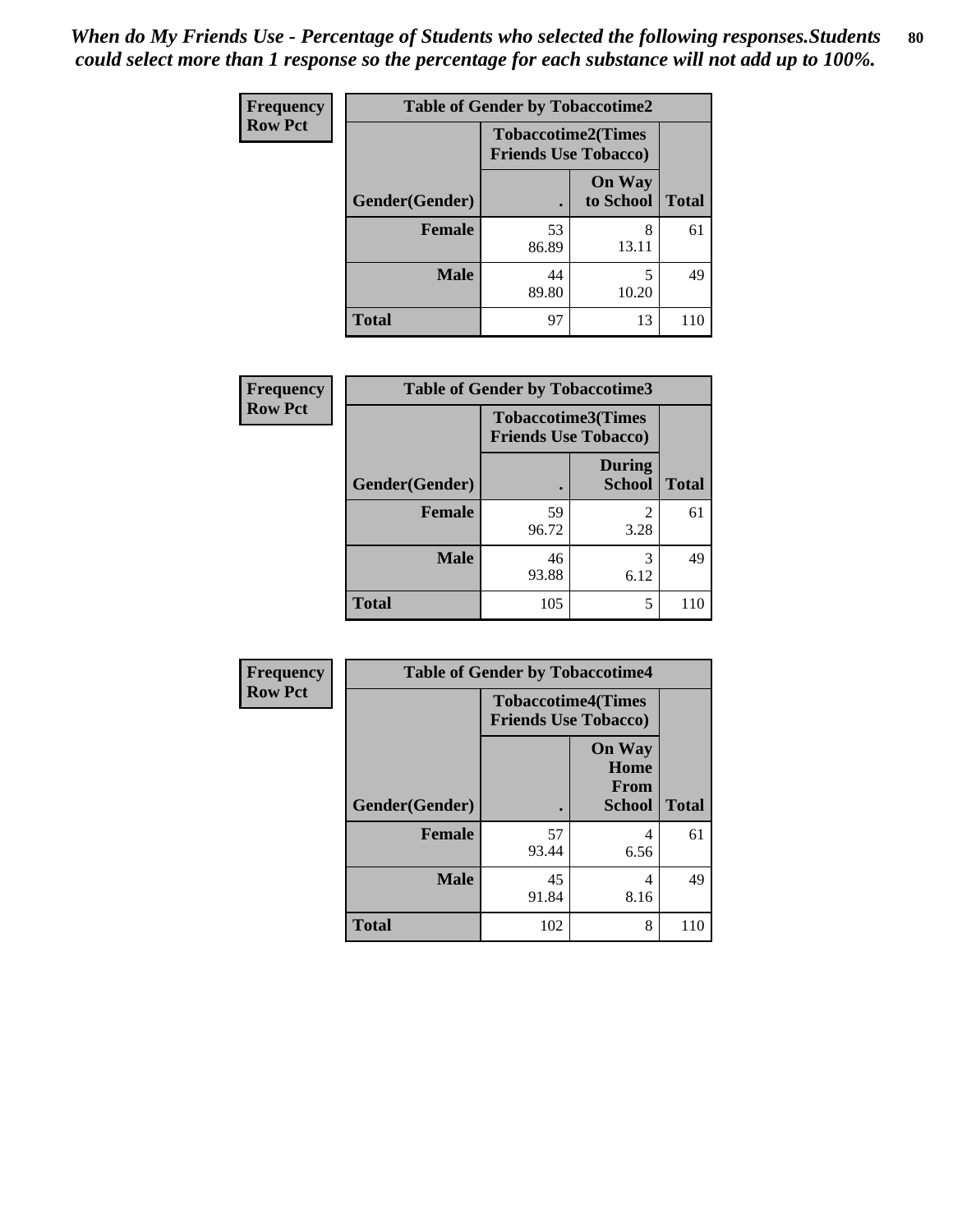| <b>Frequency</b> | <b>Table of Gender by Tobaccotime5</b> |             |                                                           |              |  |
|------------------|----------------------------------------|-------------|-----------------------------------------------------------|--------------|--|
| <b>Row Pct</b>   |                                        |             | <b>Tobaccotime5</b> (Times<br><b>Friends Use Tobacco)</b> |              |  |
|                  | Gender(Gender)                         |             | Weeknights                                                | <b>Total</b> |  |
|                  | <b>Female</b>                          | 49<br>80.33 | 12<br>19.67                                               | 61           |  |
|                  | <b>Male</b>                            | 35<br>71.43 | 14<br>28.57                                               | 49           |  |
|                  | Total                                  | 84          | 26                                                        | 110          |  |

| <b>Frequency</b> |                | <b>Table of Gender by Tobaccotime6</b>                   |                 |              |  |
|------------------|----------------|----------------------------------------------------------|-----------------|--------------|--|
| <b>Row Pct</b>   |                | <b>Tobaccotime6(Times</b><br><b>Friends Use Tobacco)</b> |                 |              |  |
|                  | Gender(Gender) |                                                          | <b>Weekends</b> | <b>Total</b> |  |
|                  | Female         | 43<br>70.49                                              | 18<br>29.51     | 61           |  |
|                  | <b>Male</b>    | 35<br>71.43                                              | 14<br>28.57     | 49           |  |
|                  | <b>Total</b>   | 78                                                       | 32              |              |  |

| <b>Frequency</b> | <b>Table of Gender by Marijuanatime1</b> |                                |                             |              |
|------------------|------------------------------------------|--------------------------------|-----------------------------|--------------|
| <b>Row Pct</b>   |                                          | <b>Friends Use Marijuana</b> ) | <b>Marijuanatime1(Times</b> |              |
|                  | Gender(Gender)                           |                                | Do Not Use                  | <b>Total</b> |
|                  | <b>Female</b>                            | 24<br>39.34                    | 37<br>60.66                 | 61           |
|                  | <b>Male</b>                              | 17<br>34.69                    | 32<br>65.31                 | 49           |
|                  | <b>Total</b>                             | 41                             | 69                          | 110          |

| <b>Frequency</b> | <b>Table of Gender by Marijuanatime2</b> |                                |                             |              |
|------------------|------------------------------------------|--------------------------------|-----------------------------|--------------|
| <b>Row Pct</b>   |                                          | <b>Friends Use Marijuana</b> ) | <b>Marijuanatime2(Times</b> |              |
|                  | Gender(Gender)                           |                                | On Way to<br><b>School</b>  | <b>Total</b> |
|                  | Female                                   | 53<br>86.89                    | 8<br>13.11                  | 61           |
|                  | <b>Male</b>                              | 44<br>89.80                    | 5<br>10.20                  | 49           |
|                  | <b>Total</b>                             | 97                             | 13                          | 110          |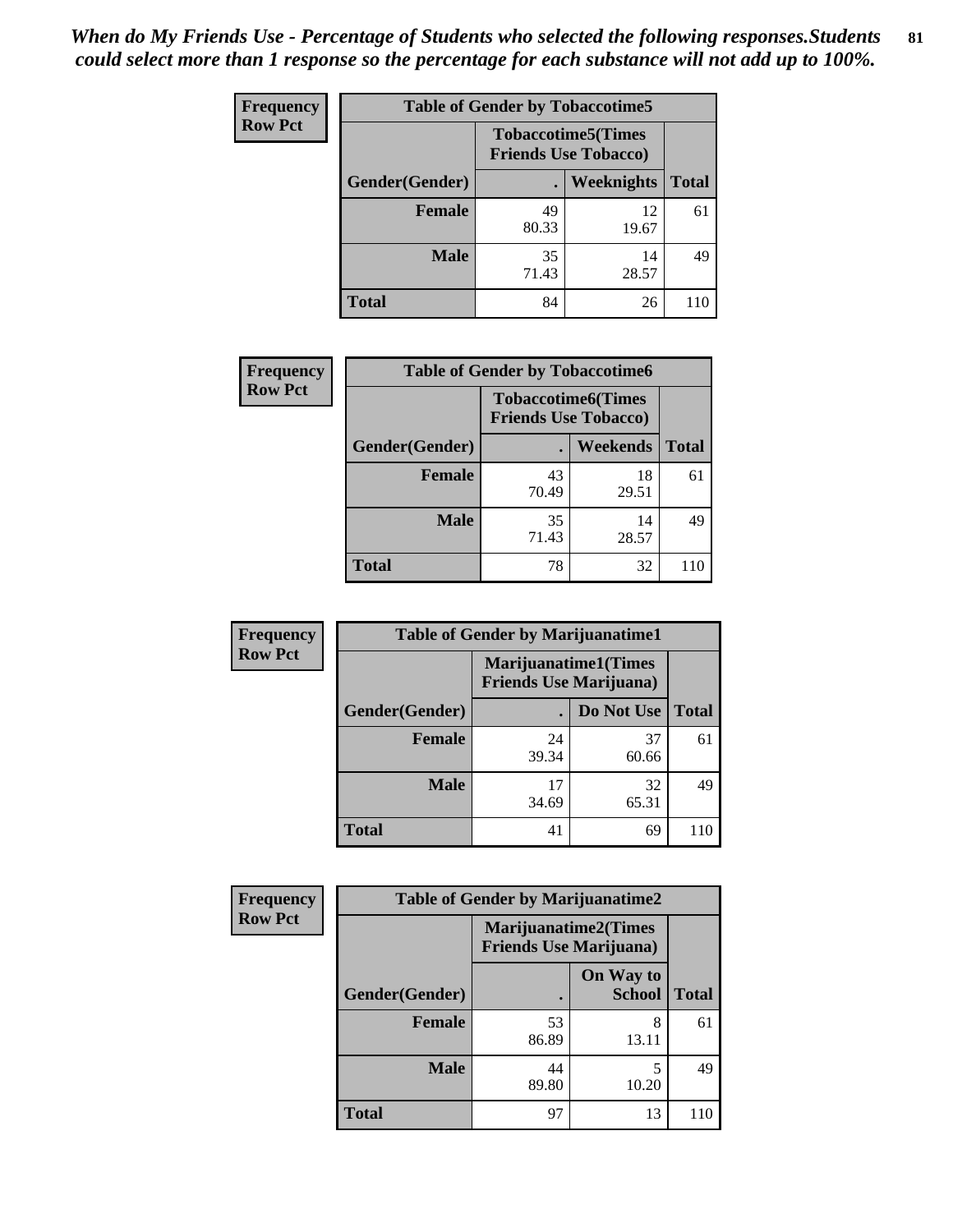| <b>Frequency</b> | <b>Table of Gender by Marijuanatime3</b> |                                |                                |              |
|------------------|------------------------------------------|--------------------------------|--------------------------------|--------------|
| <b>Row Pct</b>   |                                          | <b>Friends Use Marijuana</b> ) | Marijuanatime3(Times           |              |
|                  | Gender(Gender)                           |                                | <b>During</b><br><b>School</b> | <b>Total</b> |
|                  | <b>Female</b>                            | 58<br>95.08                    | 4.92                           | 61           |
|                  | <b>Male</b>                              | 47<br>95.92                    | $\mathfrak{D}$<br>4.08         | 49           |
|                  | <b>Total</b>                             | 105                            | 5                              | 110          |

| Frequency      | <b>Table of Gender by Marijuanatime4</b> |                                |                                                       |              |
|----------------|------------------------------------------|--------------------------------|-------------------------------------------------------|--------------|
| <b>Row Pct</b> |                                          | <b>Friends Use Marijuana</b> ) | <b>Marijuanatime4</b> (Times                          |              |
|                | Gender(Gender)                           |                                | <b>On Way</b><br>Home<br><b>From</b><br><b>School</b> | <b>Total</b> |
|                | <b>Female</b>                            | 53<br>86.89                    | 8<br>13.11                                            | 61           |
|                | <b>Male</b>                              | 42<br>85.71                    | 14.29                                                 | 49           |
|                | <b>Total</b>                             | 95                             | 15                                                    | 110          |

| Frequency      | <b>Table of Gender by Marijuanatime5</b> |             |                                                                |              |  |
|----------------|------------------------------------------|-------------|----------------------------------------------------------------|--------------|--|
| <b>Row Pct</b> |                                          |             | <b>Marijuanatime5</b> (Times<br><b>Friends Use Marijuana</b> ) |              |  |
|                | Gender(Gender)                           |             | Weeknights                                                     | <b>Total</b> |  |
|                | <b>Female</b>                            | 50<br>81.97 | 11<br>18.03                                                    | 61           |  |
|                | <b>Male</b>                              | 38<br>77.55 | 11<br>22.45                                                    | 49           |  |
|                | <b>Total</b>                             | 88          | 22                                                             | 110          |  |

| Frequency      | <b>Table of Gender by Marijuanatime6</b> |                                                               |                 |              |
|----------------|------------------------------------------|---------------------------------------------------------------|-----------------|--------------|
| <b>Row Pct</b> |                                          | <b>Marijuanatime6(Times</b><br><b>Friends Use Marijuana</b> ) |                 |              |
|                | Gender(Gender)                           |                                                               | <b>Weekends</b> | <b>Total</b> |
|                | <b>Female</b>                            | 38<br>62.30                                                   | 23<br>37.70     | 61           |
|                | <b>Male</b>                              | 33<br>67.35                                                   | 16<br>32.65     | 49           |
|                | <b>Total</b>                             | 71                                                            | 39              | 110          |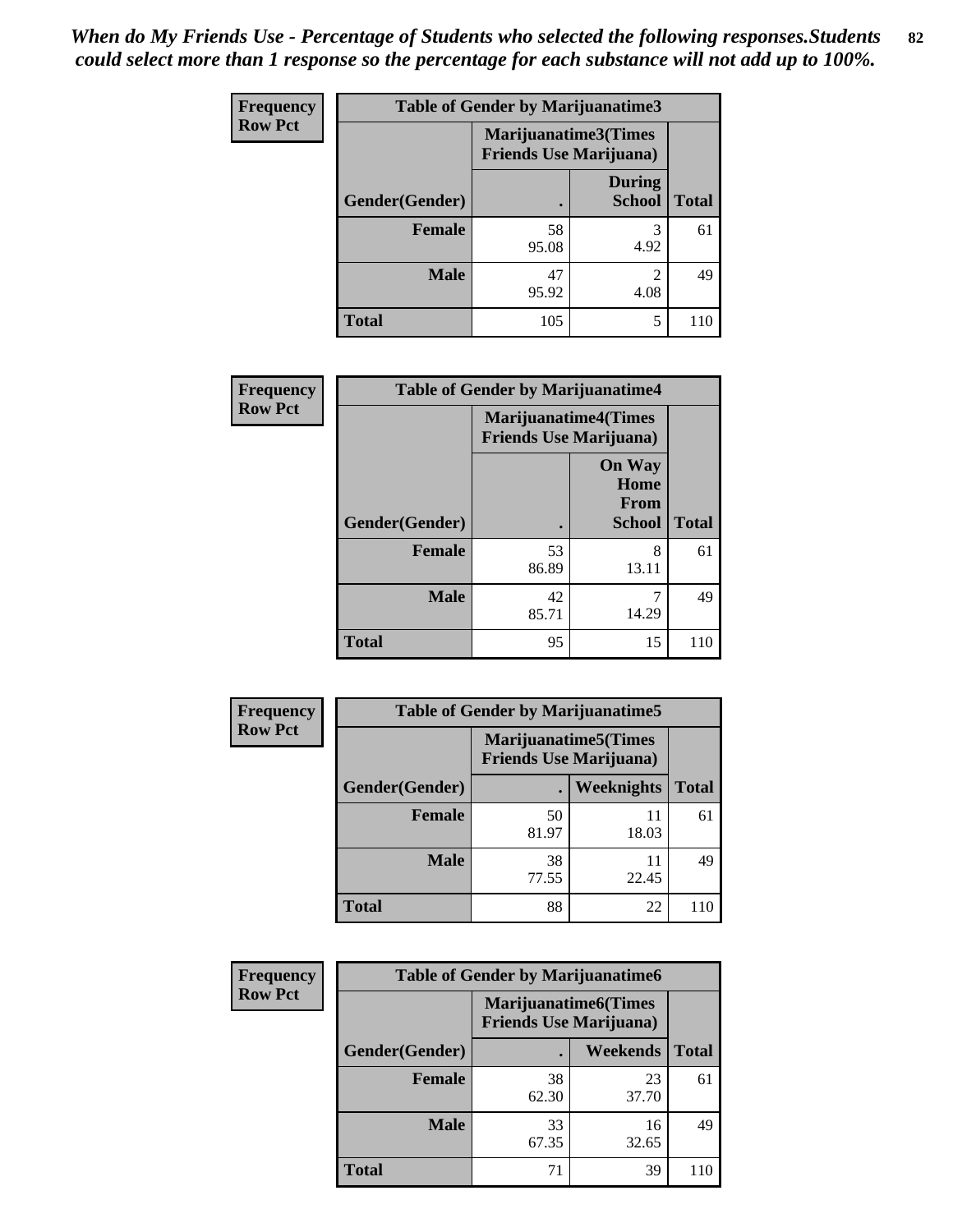| <b>Frequency</b> | <b>Table of Gender by Otherdrugtime1</b> |                                                                                  |                    |    |
|------------------|------------------------------------------|----------------------------------------------------------------------------------|--------------------|----|
| <b>Row Pct</b>   |                                          | <b>Otherdrugtime1(Times</b><br><b>Friends Use Other</b><br><b>Illegal Drugs)</b> |                    |    |
|                  | Gender(Gender)                           |                                                                                  | Do Not Use   Total |    |
|                  | <b>Female</b>                            | 12<br>19.67                                                                      | 49<br>80.33        | 61 |
|                  | <b>Male</b>                              | 7<br>14.29                                                                       | 42<br>85.71        | 49 |
|                  | <b>Total</b>                             | 19                                                                               | 91                 |    |

| Frequency      | <b>Table of Gender by Otherdrugtime2</b> |                                                                                   |                            |              |
|----------------|------------------------------------------|-----------------------------------------------------------------------------------|----------------------------|--------------|
| <b>Row Pct</b> |                                          | <b>Otherdrugtime2(Times</b><br><b>Friends Use Other</b><br><b>Illegal Drugs</b> ) |                            |              |
|                | Gender(Gender)                           |                                                                                   | On Way to<br><b>School</b> | <b>Total</b> |
|                | <b>Female</b>                            | 57<br>93.44                                                                       | 4<br>6.56                  | 61           |
|                | <b>Male</b>                              | 46<br>93.88                                                                       | 3<br>6.12                  | 49           |
|                | <b>Total</b>                             | 103                                                                               | 7                          | 110          |

| Frequency      | <b>Table of Gender by Otherdrugtime3</b> |                        |                                                  |              |
|----------------|------------------------------------------|------------------------|--------------------------------------------------|--------------|
| <b>Row Pct</b> |                                          | <b>Illegal Drugs</b> ) | Otherdrugtime3(Times<br><b>Friends Use Other</b> |              |
|                | Gender(Gender)                           |                        | <b>During</b><br><b>School</b>                   | <b>Total</b> |
|                | <b>Female</b>                            | 59<br>96.72            | $\mathfrak{D}$<br>3.28                           | 61           |
|                | <b>Male</b>                              | 48<br>97.96            | 2.04                                             | 49           |
|                | <b>Total</b>                             | 107                    | 3                                                | 110          |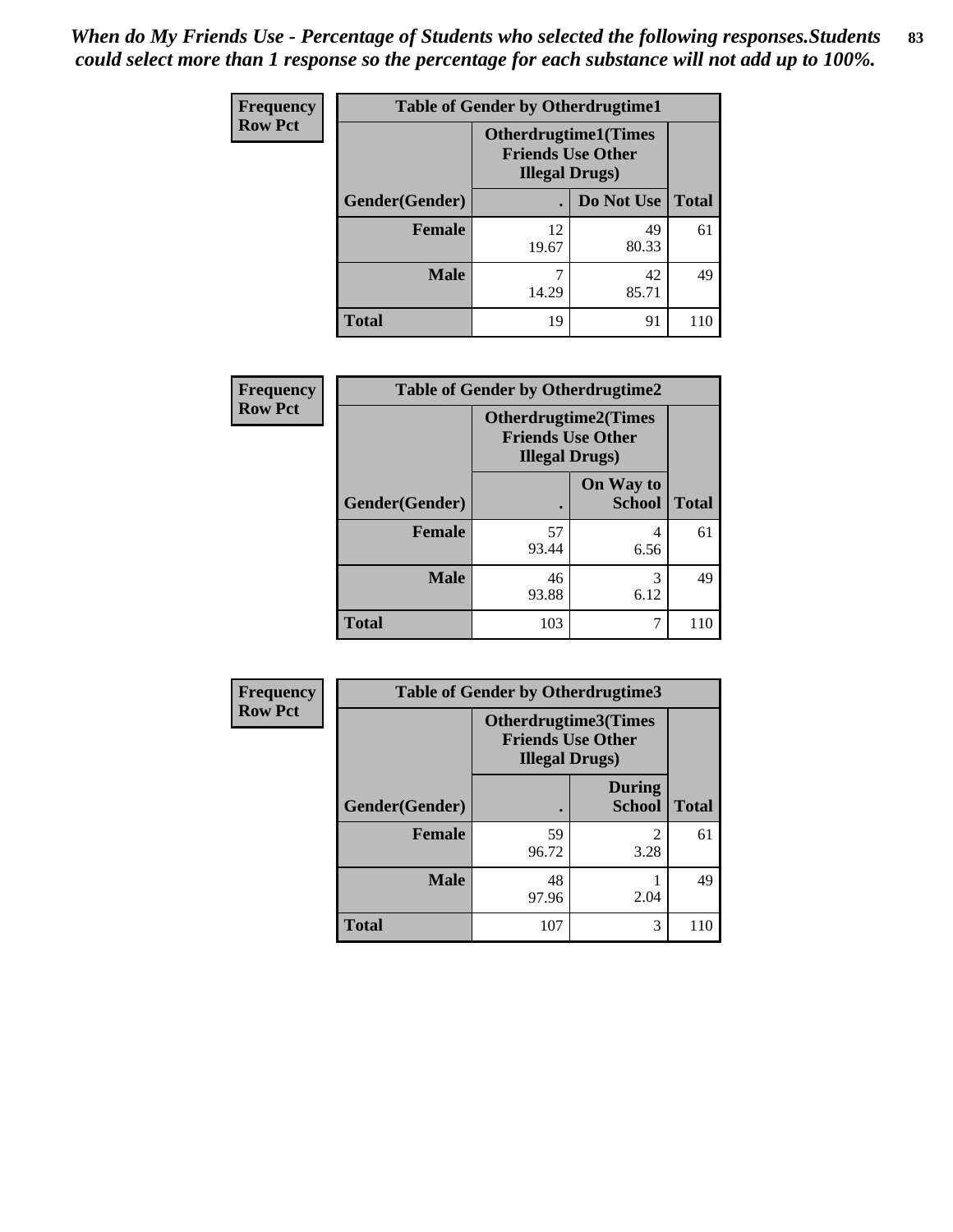*When do My Friends Use - Percentage of Students who selected the following responses.Students could select more than 1 response so the percentage for each substance will not add up to 100%.* **84**

| Frequency      | <b>Table of Gender by Otherdrugtime4</b> |                                                                                   |                                                       |              |
|----------------|------------------------------------------|-----------------------------------------------------------------------------------|-------------------------------------------------------|--------------|
| <b>Row Pct</b> |                                          | <b>Otherdrugtime4(Times</b><br><b>Friends Use Other</b><br><b>Illegal Drugs</b> ) |                                                       |              |
|                | Gender(Gender)                           |                                                                                   | <b>On Way</b><br>Home<br><b>From</b><br><b>School</b> | <b>Total</b> |
|                | <b>Female</b>                            | 57<br>93.44                                                                       | 4<br>6.56                                             | 61           |
|                | <b>Male</b>                              | 46<br>93.88                                                                       | 3<br>6.12                                             | 49           |
|                | <b>Total</b>                             | 103                                                                               | 7                                                     | 110          |

| <b>Frequency</b> | <b>Table of Gender by Otherdrugtime5</b> |                                                                                   |            |              |
|------------------|------------------------------------------|-----------------------------------------------------------------------------------|------------|--------------|
| <b>Row Pct</b>   |                                          | <b>Otherdrugtime5</b> (Times<br><b>Friends Use Other</b><br><b>Illegal Drugs)</b> |            |              |
|                  | Gender(Gender)                           | ٠                                                                                 | Weeknights | <b>Total</b> |
|                  | <b>Female</b>                            | 56<br>91.80                                                                       | 8.20       | 61           |
|                  | <b>Male</b>                              | 43<br>87.76                                                                       | 6<br>12.24 | 49           |
|                  | <b>Total</b>                             | 99                                                                                | 11         | 110          |

| <b>Frequency</b> |                | <b>Table of Gender by Otherdrugtime6</b>                                          |             |              |  |
|------------------|----------------|-----------------------------------------------------------------------------------|-------------|--------------|--|
| <b>Row Pct</b>   |                | <b>Otherdrugtime6(Times</b><br><b>Friends Use Other</b><br><b>Illegal Drugs</b> ) |             |              |  |
|                  | Gender(Gender) |                                                                                   | Weekends    | <b>Total</b> |  |
|                  | <b>Female</b>  | 50<br>81.97                                                                       | 11<br>18.03 | 61           |  |
|                  | <b>Male</b>    | 42<br>85.71                                                                       | 14.29       | 49           |  |
|                  | <b>Total</b>   | 92                                                                                | 18          | 110          |  |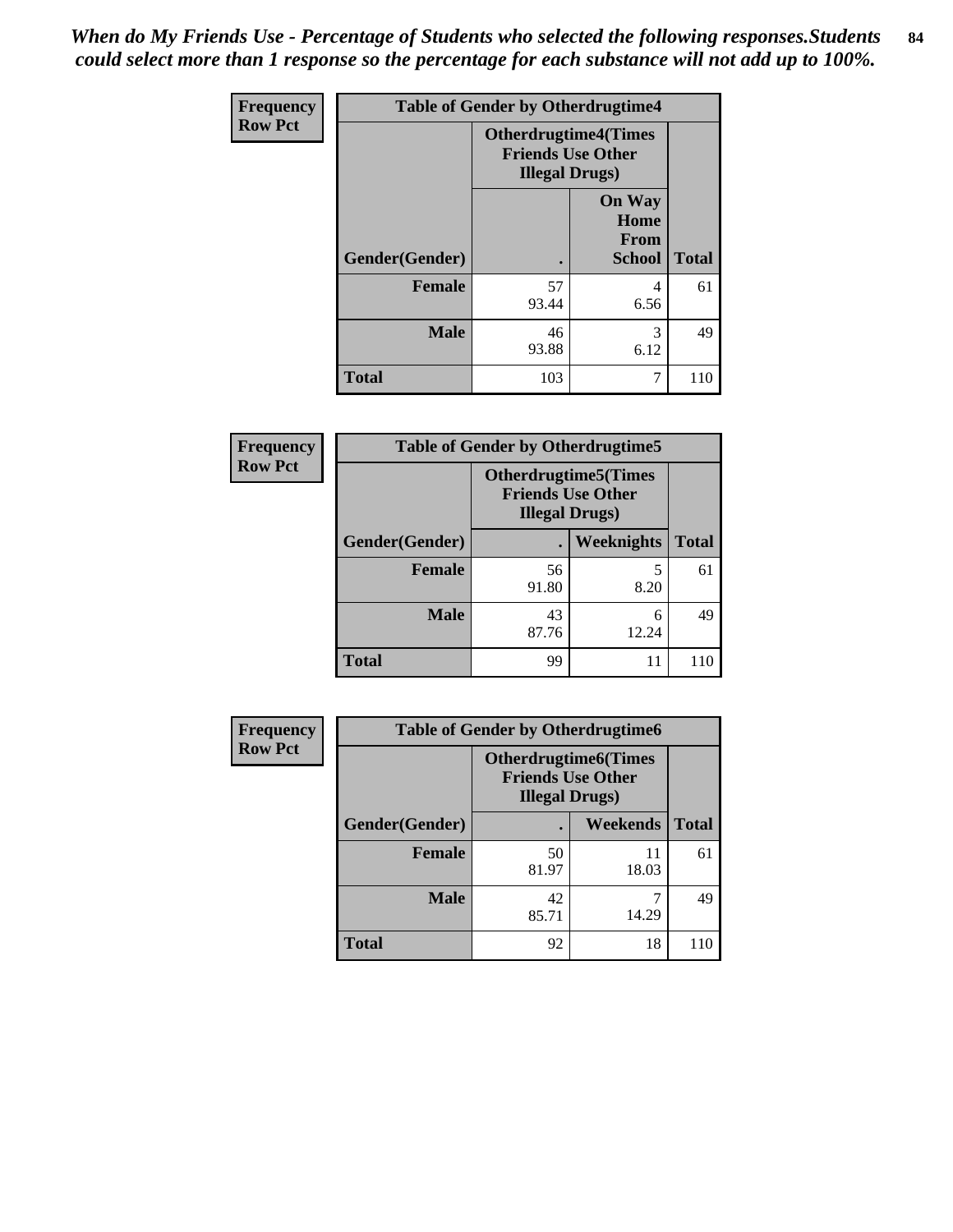## *Other Questions* **85**

| <b>Frequency</b> | <b>Table of Gender by Educationalcohol</b> |                                                                                                                                       |                |              |
|------------------|--------------------------------------------|---------------------------------------------------------------------------------------------------------------------------------------|----------------|--------------|
| <b>Row Pct</b>   |                                            | <b>Educationalcohol</b> (I<br>have been taught<br>about alcohol,<br>tobacco,<br>and other drugs<br>within the last year<br>at school) |                |              |
|                  | Gender(Gender)                             | <b>Yes</b>                                                                                                                            | N <sub>0</sub> | <b>Total</b> |
|                  | <b>Female</b>                              | 38<br>62.30                                                                                                                           | 23<br>37.70    | 61           |
|                  | <b>Male</b>                                | 30<br>61.22                                                                                                                           | 19<br>38.78    | 49           |
|                  | <b>Total</b>                               | 68                                                                                                                                    | 42             | 110          |

| Frequency      | <b>Table of Gender by Rodedrinking</b> |                                                                                                                     |             |              |  |
|----------------|----------------------------------------|---------------------------------------------------------------------------------------------------------------------|-------------|--------------|--|
| <b>Row Pct</b> |                                        | Rodedrinking(In<br>the past 30 days I<br>have ridden in a<br>car with a driver<br>who had been<br>drinking alcohol) |             |              |  |
|                | Gender(Gender)                         | Yes                                                                                                                 | $\bf N_0$   | <b>Total</b> |  |
|                | <b>Female</b>                          | 9<br>14.75                                                                                                          | 52<br>85.25 | 61           |  |
|                | <b>Male</b>                            | 4<br>8.16                                                                                                           | 45<br>91.84 | 49           |  |
|                | <b>Total</b>                           | 13                                                                                                                  | 97          | 110          |  |

| Frequency      |                | <b>Table of Gender by Drugsschool</b>                                                                                               |                |              |
|----------------|----------------|-------------------------------------------------------------------------------------------------------------------------------------|----------------|--------------|
| <b>Row Pct</b> |                | <b>Drugsschool</b> (During<br>the past 12 months,<br>I have been offered,<br>sold,<br>or given illegal drugs<br>on school property) |                |              |
|                | Gender(Gender) | Yes                                                                                                                                 | N <sub>0</sub> | <b>Total</b> |
|                | <b>Female</b>  | 5<br>8.20                                                                                                                           | 56<br>91.80    | 61           |
|                | <b>Male</b>    | 3<br>6.12                                                                                                                           | 46<br>93.88    | 49           |
|                | <b>Total</b>   | 8                                                                                                                                   | 102            | 110          |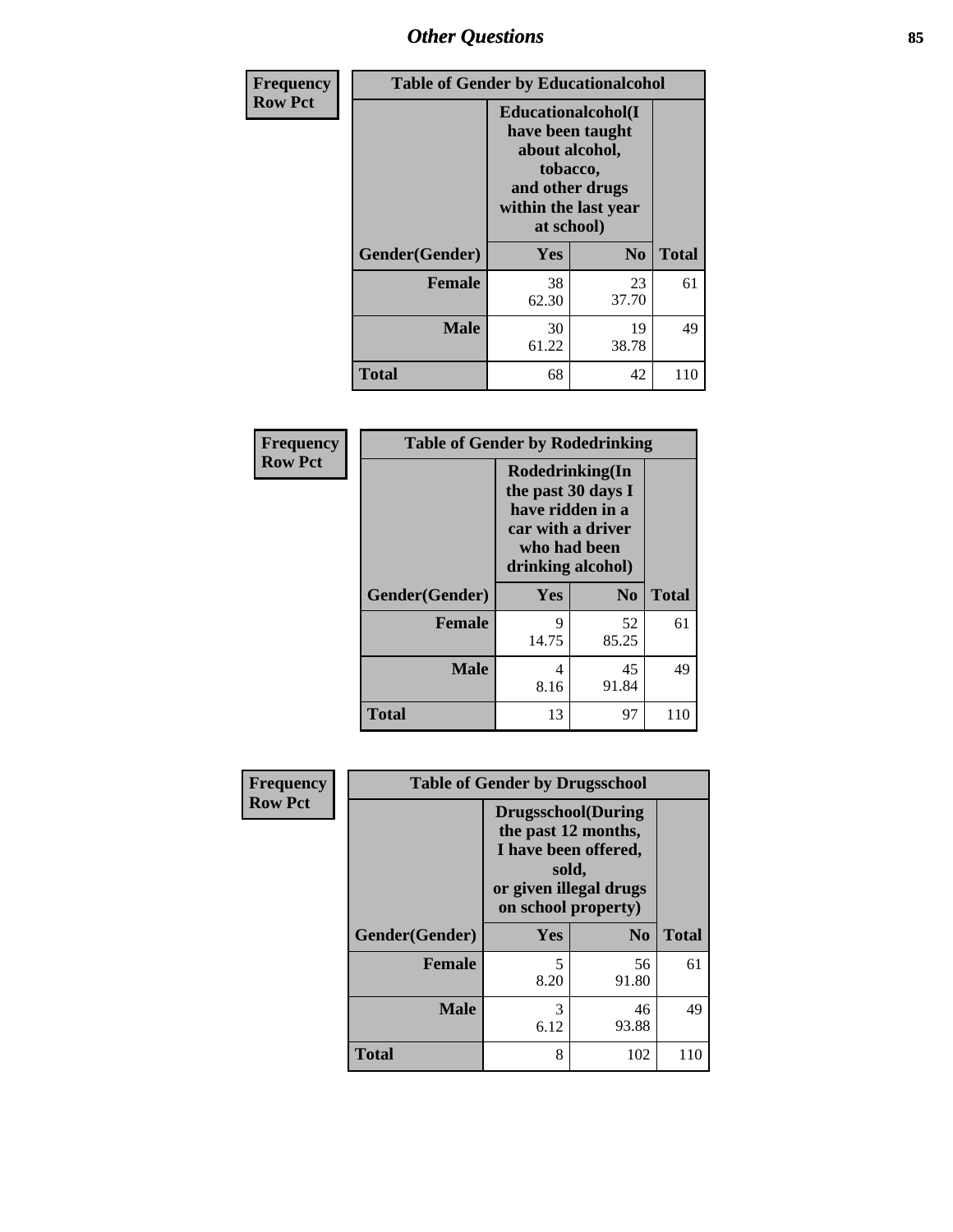*Other Questions* **86**

| Frequency                                                                                                                                    | <b>Table of Gender by Bingedrinking</b> |                             |                        |                              |                               |                                     |              |
|----------------------------------------------------------------------------------------------------------------------------------------------|-----------------------------------------|-----------------------------|------------------------|------------------------------|-------------------------------|-------------------------------------|--------------|
| <b>Row Pct</b><br><b>Bingedrinking(I have drunk</b><br>five or more drinks of alcohol<br>at one sitting during the last<br>$30 \text{ days}$ |                                         |                             |                        |                              |                               |                                     |              |
|                                                                                                                                              | Gender(Gender)                          | $\mathbf{0}$<br><b>Days</b> | 1 or<br>days           | 3 <sub>to</sub><br>5<br>days | <b>20</b><br>to<br>29<br>days | All<br>30<br>days                   | <b>Total</b> |
|                                                                                                                                              | Female                                  | 56<br>91.80                 | $\mathfrak{D}$<br>3.28 | 1.64                         | $\overline{2}$<br>3.28        | 0<br>0.00                           | 61           |
|                                                                                                                                              | <b>Male</b>                             | 44<br>89.80                 | 2<br>4.08              | 2.04                         | $\Omega$<br>0.00              | $\mathcal{D}_{\mathcal{L}}$<br>4.08 | 49           |
|                                                                                                                                              | <b>Total</b>                            | 100                         | 4                      | 2                            | $\overline{2}$                | 2                                   | 110          |

| Frequency      | <b>Table of Gender by Educationaids</b> |                                                                                                 |             |              |
|----------------|-----------------------------------------|-------------------------------------------------------------------------------------------------|-------------|--------------|
| <b>Row Pct</b> |                                         | <b>Educationaids</b> (I<br>have been taught<br>about HIV/AIDS<br>at school in the<br>past year) |             |              |
|                | Gender(Gender)                          | Yes                                                                                             | $\bf N_0$   | <b>Total</b> |
|                | <b>Female</b>                           | 36<br>59.02                                                                                     | 25<br>40.98 | 61           |
|                | <b>Male</b>                             | 30<br>61.22                                                                                     | 19<br>38.78 | 49           |
|                | <b>Total</b>                            | 66                                                                                              | 44          | 110          |

| <b>Frequency</b> | <b>Table of Gender by Suicideconsider</b> |                 |                |              |
|------------------|-------------------------------------------|-----------------|----------------|--------------|
| <b>Row Pct</b>   |                                           | Suicideconsider |                |              |
|                  | Gender(Gender)                            | Yes             | N <sub>0</sub> | <b>Total</b> |
|                  | <b>Female</b>                             | 11.48           | 54<br>88.52    | 61           |
|                  | <b>Male</b>                               | 3<br>6.12       | 46<br>93.88    | 49           |
|                  | <b>Total</b>                              | 10              | 100            | 110          |